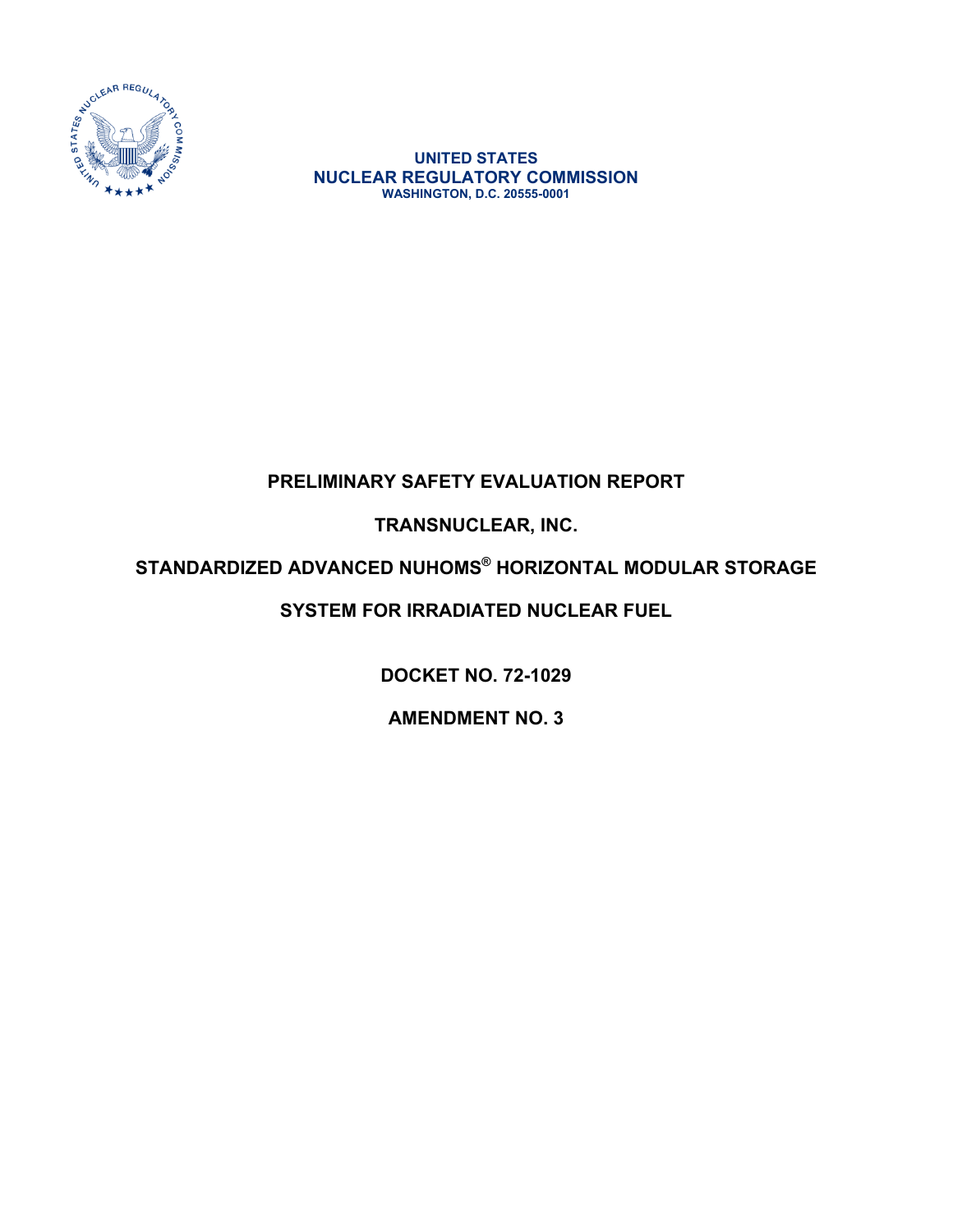### **TABLE OF CONTENTS**

| 1.1          |                |  |
|--------------|----------------|--|
| 1.2          |                |  |
| 1.3          |                |  |
| 1.4          |                |  |
| 1.5          |                |  |
| 1.6          |                |  |
| 1.7          |                |  |
| 1.8          | 1.8.1          |  |
|              | 1.8.2          |  |
| $\mathbf{2}$ |                |  |
|              |                |  |
| 2.1          |                |  |
| 2.2          |                |  |
|              | 2.2.1<br>2.2.2 |  |
| 2.3          |                |  |
| 2.4          |                |  |
| 2.5          |                |  |
| $\mathbf{3}$ |                |  |
| 3.1          |                |  |
|              | 3.1.1          |  |
|              | 3.1.2          |  |
|              | 3.1.3          |  |
| 3.2          |                |  |
|              | 3.2.1          |  |
|              | 3.2.2<br>3.2.3 |  |
| 3.3          |                |  |
| 3.4          |                |  |
| 4            |                |  |
| 4.1          |                |  |
| 4.2          |                |  |
| 4.3          |                |  |
| 4.4          |                |  |
|              | 4.4.1          |  |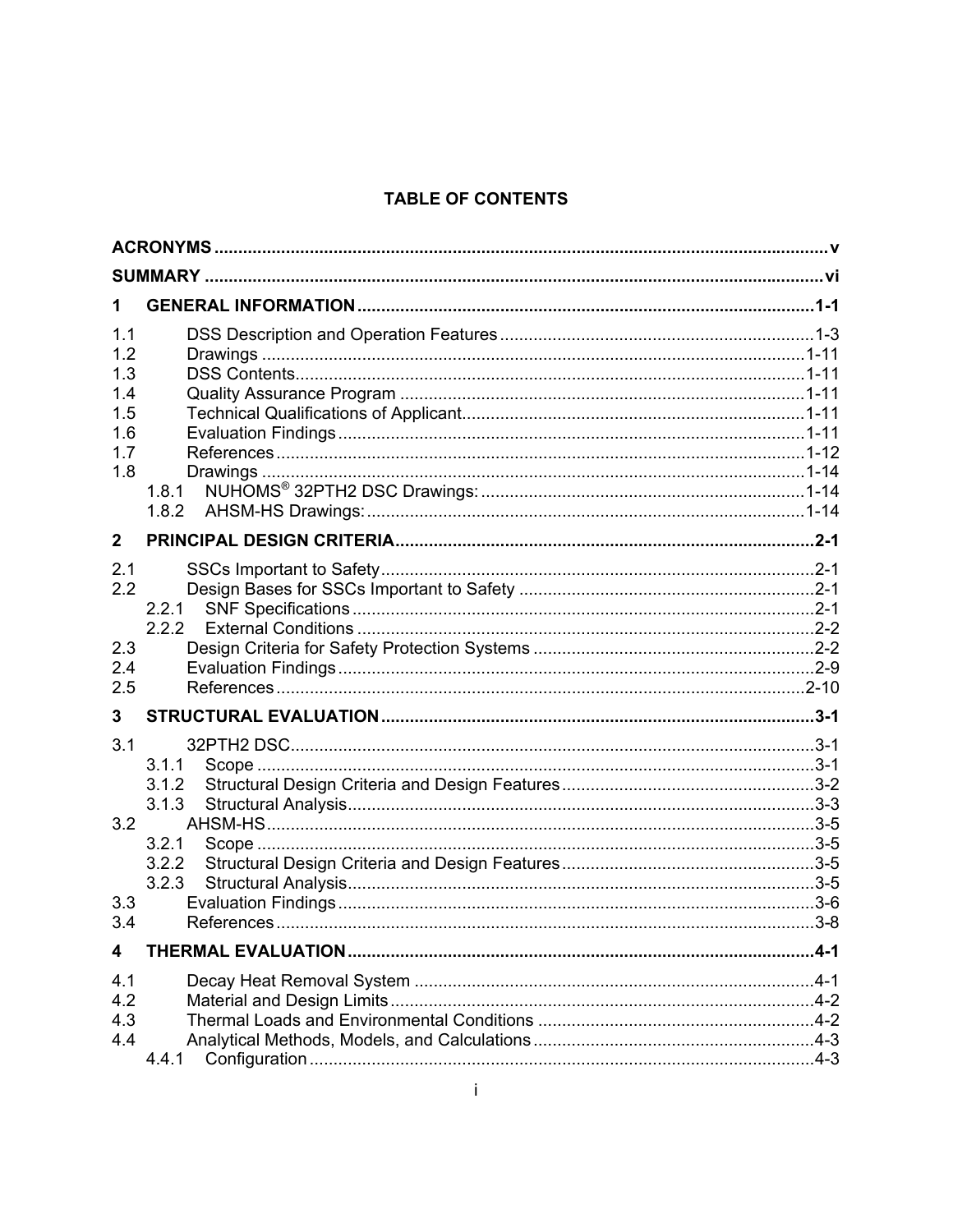|     | 4.4.2                                                                        |  |
|-----|------------------------------------------------------------------------------|--|
|     | 4.4.3                                                                        |  |
|     | 4.4.4                                                                        |  |
|     | 4.4.5                                                                        |  |
|     | Thermal Evaluation for Normal Conditions of Storage 4-5<br>4.4.5.1           |  |
|     | 4.4.5.2                                                                      |  |
|     | 4.4.5.3                                                                      |  |
|     | 4.4.5.4                                                                      |  |
|     | Normal/Off-Normal Transfer Conditions without Air Circulation 4-7<br>4.4.5.5 |  |
|     | Normal/Off-Normal Transfer Conditions with Air Circulation 4-7<br>4.4.5.6    |  |
|     | 4.4.5.7                                                                      |  |
|     | 4.4.6                                                                        |  |
|     | 4.4.7                                                                        |  |
| 4.5 |                                                                              |  |
| 4.6 |                                                                              |  |
|     |                                                                              |  |
| 5   |                                                                              |  |
| 5.1 |                                                                              |  |
|     | 5.1.1                                                                        |  |
|     | 5.1.2                                                                        |  |
| 5.2 |                                                                              |  |
| 5.3 |                                                                              |  |
| 5.4 |                                                                              |  |
|     | 5.4.1                                                                        |  |
|     | 5.4.2                                                                        |  |
| 5.5 | Design-Basis Accident Conditions (Including Natural Phenomenon Events)5-2    |  |
| 5.6 |                                                                              |  |
| 5.7 |                                                                              |  |
| 5.8 |                                                                              |  |
| 6   |                                                                              |  |
|     |                                                                              |  |
| 6.1 |                                                                              |  |
|     | 6.1.1                                                                        |  |
|     | 6.1.2                                                                        |  |
| 6.2 |                                                                              |  |
|     |                                                                              |  |
|     | 6.2.2                                                                        |  |
|     | 6.2.3                                                                        |  |
|     | 6.2.4                                                                        |  |
| 6.3 |                                                                              |  |
|     | 6.3.1                                                                        |  |
|     | 6.3.2                                                                        |  |
| 6.4 |                                                                              |  |
|     | 6.4.1                                                                        |  |
|     | 6.4.2                                                                        |  |
|     | 6.4.3                                                                        |  |
|     | 6.4.4                                                                        |  |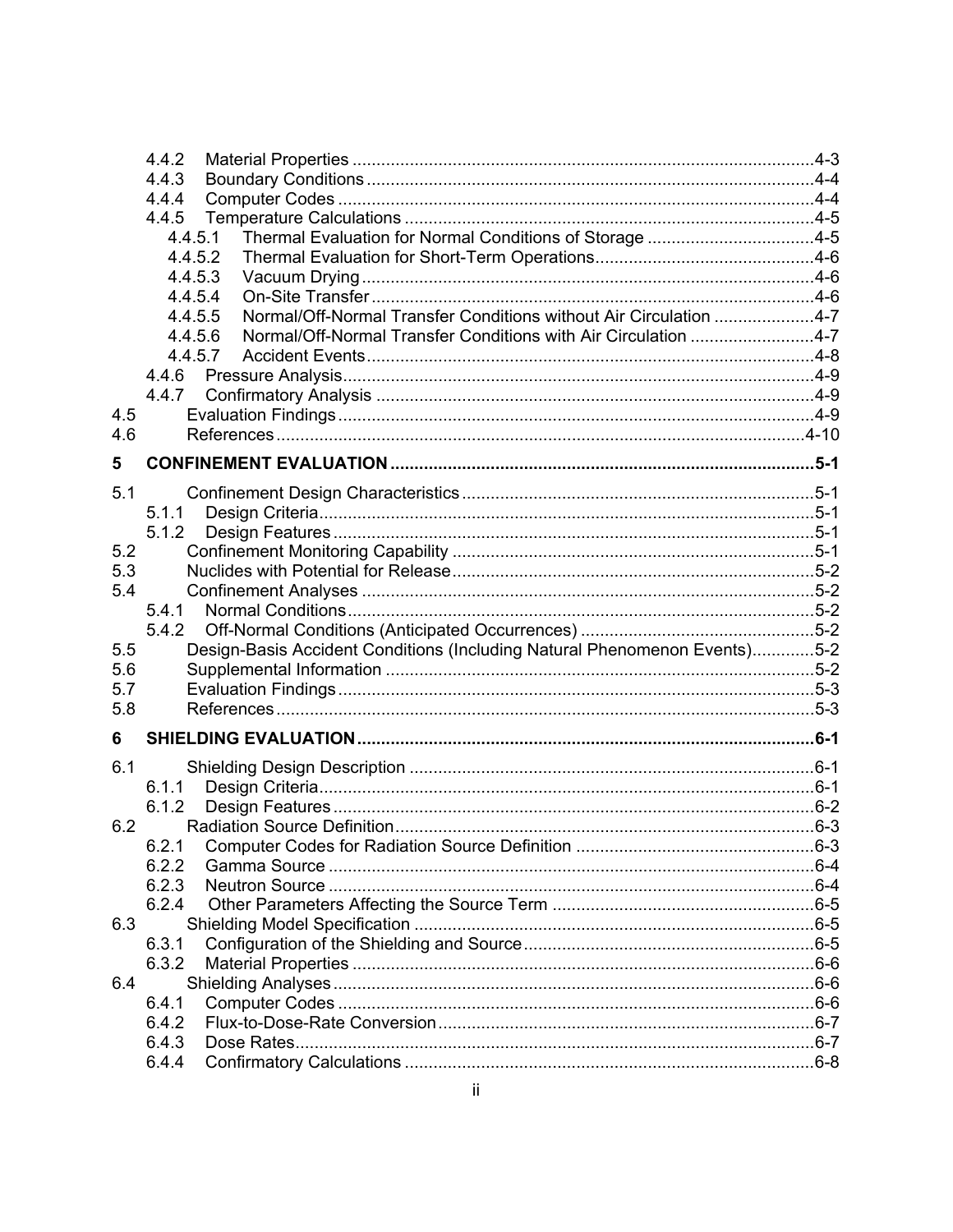| 6.5          |                                                                                                  |  |
|--------------|--------------------------------------------------------------------------------------------------|--|
| 6.6          |                                                                                                  |  |
| 7            |                                                                                                  |  |
| 7.1          |                                                                                                  |  |
| 7.2          |                                                                                                  |  |
| 7.3          |                                                                                                  |  |
|              | 7.3.1                                                                                            |  |
|              | 7.3.2                                                                                            |  |
| 7.4          |                                                                                                  |  |
|              | 7.4.1                                                                                            |  |
|              | 7.4.2                                                                                            |  |
|              | 7.4.3                                                                                            |  |
| 7.5<br>7.6   |                                                                                                  |  |
| 7.7          |                                                                                                  |  |
|              |                                                                                                  |  |
| 8            |                                                                                                  |  |
| 8.1          |                                                                                                  |  |
| 8.2          |                                                                                                  |  |
| 8.3          |                                                                                                  |  |
| 9            |                                                                                                  |  |
| 9.1          |                                                                                                  |  |
| 9.2          |                                                                                                  |  |
| 9.3          |                                                                                                  |  |
| 9.4          |                                                                                                  |  |
| 9.5          |                                                                                                  |  |
| 10           | ACCEPTANCE TESTS AND MAINTENANCE PROGRAM EVALUATION  10-1                                        |  |
| 10.1         |                                                                                                  |  |
|              | 10.1.1                                                                                           |  |
|              | 10.1.2                                                                                           |  |
|              | 10.1.3                                                                                           |  |
|              | 10.1.4                                                                                           |  |
|              | Neutron Absorber Tests<br>10 1 5                                                                 |  |
|              | 10.1.6                                                                                           |  |
| 10.2         |                                                                                                  |  |
| 10.3<br>10.4 |                                                                                                  |  |
|              |                                                                                                  |  |
| 11           |                                                                                                  |  |
| 11.1         | Radiation Protection Design Criteria and Features for the Transfer and Storage Casks<br>$11 - 1$ |  |
| 11.2         |                                                                                                  |  |
| 11.3         |                                                                                                  |  |
|              | 11.3.1                                                                                           |  |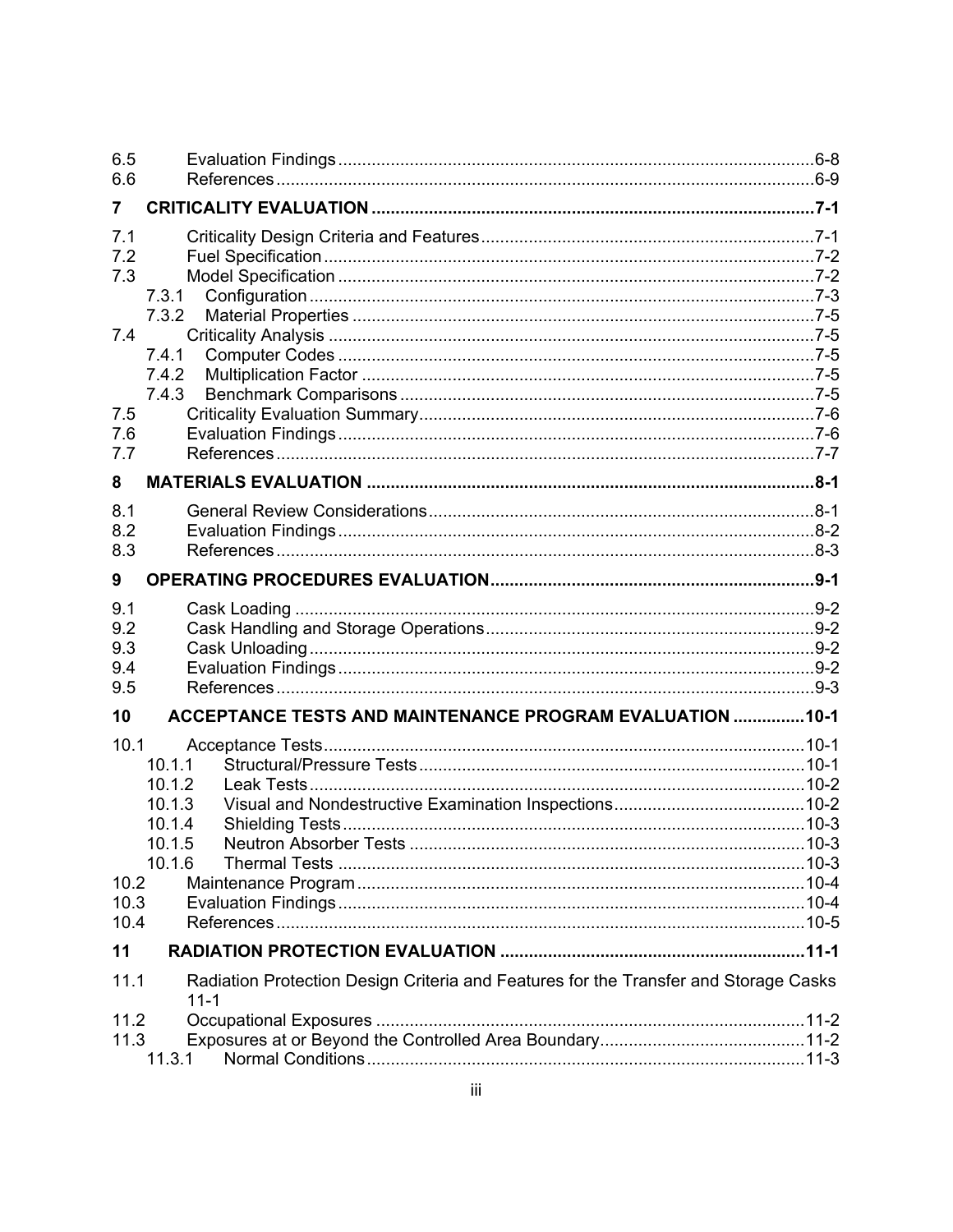| 15                           |                                                              |  |
|------------------------------|--------------------------------------------------------------|--|
| 14.1<br>14.2                 |                                                              |  |
| 14                           |                                                              |  |
| 13.2<br>13.3<br>13.4<br>13.5 |                                                              |  |
| 13.1                         |                                                              |  |
| 13                           | TECHNICAL SPECIFICATIONS AND OPERATING CONTROLS AND LIMITS   |  |
| 12.5<br>12.6                 |                                                              |  |
| 12.3<br>12.4                 | Summary of Event Consequences and Regulatory Compliance 12-7 |  |
| 12.1<br>12.2                 |                                                              |  |
| 12                           |                                                              |  |
| 11.6                         |                                                              |  |
| 11.4<br>11.5                 |                                                              |  |
|                              |                                                              |  |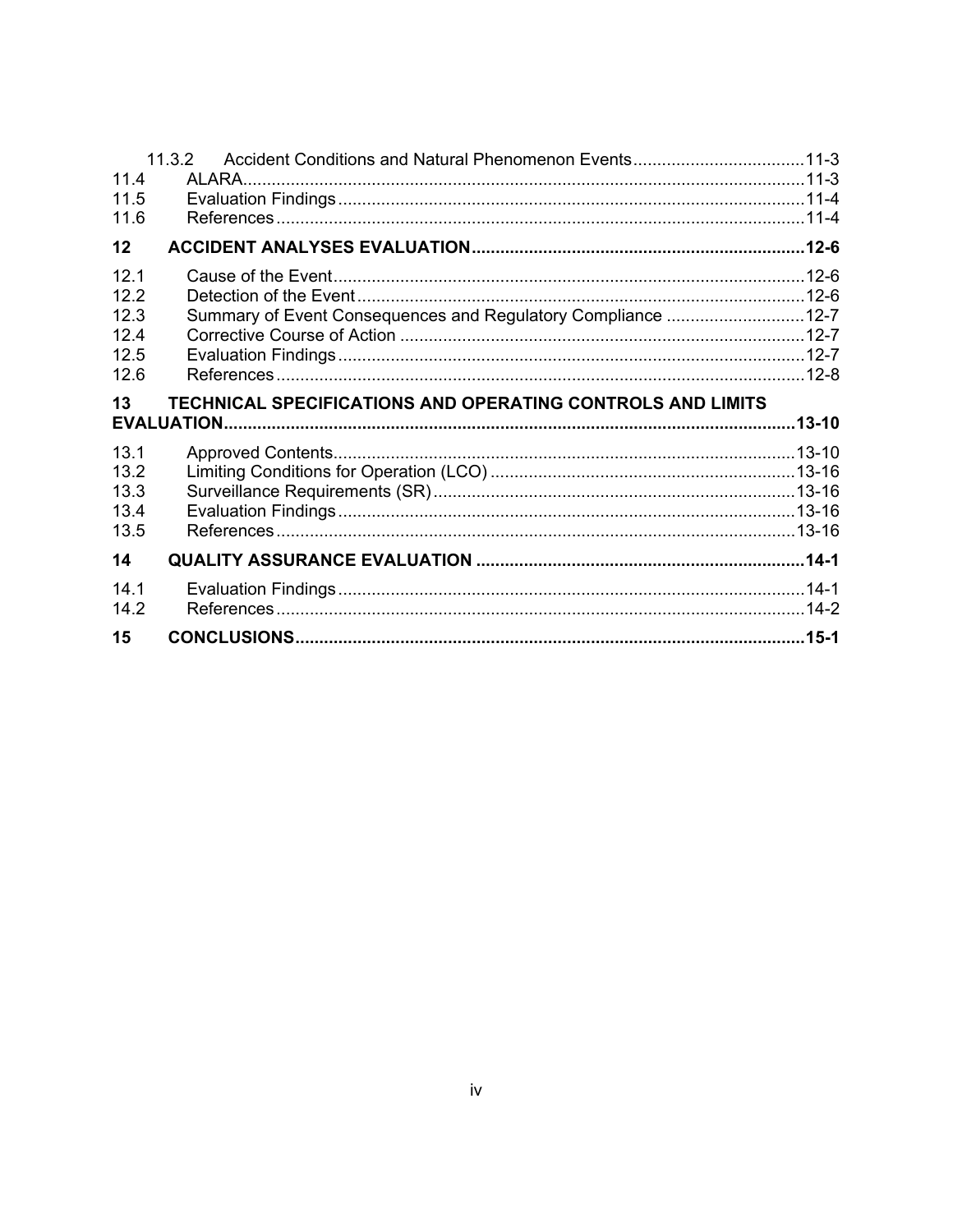#### **ACRONYMS**

| <b>AHSM</b>   | advanced horizontal storage module                                |
|---------------|-------------------------------------------------------------------|
| AHSM-HS       | advanced horizontal storage module (high burnup and high seismic) |
| <b>APSRAS</b> | axial power shaping rod assemblies                                |
| <b>BPRAs</b>  | burnable poison rod assemblies                                    |
| CC            | control components                                                |
| <b>CE</b>     | <b>Combustion Engineering</b>                                     |
| <b>CEAs</b>   | control element assemblies                                        |
| <b>CFR</b>    | U.S. Code of Federal Regulations                                  |
| CoC           | certificate of compliance                                         |
| <b>CRAs</b>   | control rod assemblies                                            |
| <b>DSC</b>    | dry shielded canister                                             |
| <b>DSS</b>    | dry storage system                                                |
| <b>FSAR</b>   | final safety analysis report                                      |
| GWd/MTU       | gigawatt days per metric ton uranium                              |
| <b>HLZC</b>   | heat load zoning configurations                                   |
| <b>IFBA</b>   | Integral Fuel Burnable Absorber                                   |
| <b>ISFSI</b>  | independent spent fuel storage installation                       |
| <b>LCO</b>    | limiting conditions for operations                                |
| <b>MMC</b>    | metal matrix composite                                            |
| <b>NRC</b>    | U.S. Nuclear Regulatory Commission                                |
| <b>NSAs</b>   | neutron source assemblies                                         |
| <b>ORAs</b>   | orifice rod assemblies                                            |
| <b>PWR</b>    | pressurized water reactor                                         |
| QA            | quality assurance                                                 |
| RAI           | request for additional information                                |
| <b>SER</b>    | safety evaluation report                                          |
| <b>SNF</b>    | spent nuclear fuel                                                |
| <b>SR</b>     | surveillance requirements                                         |
| <b>SSC</b>    | structures, systems, and components                               |
| <b>TPAs</b>   | thimble plug assemblies                                           |
| <b>TS</b>     | technical specifications                                          |
| <b>VSIs</b>   | vibration suppressor inserts                                      |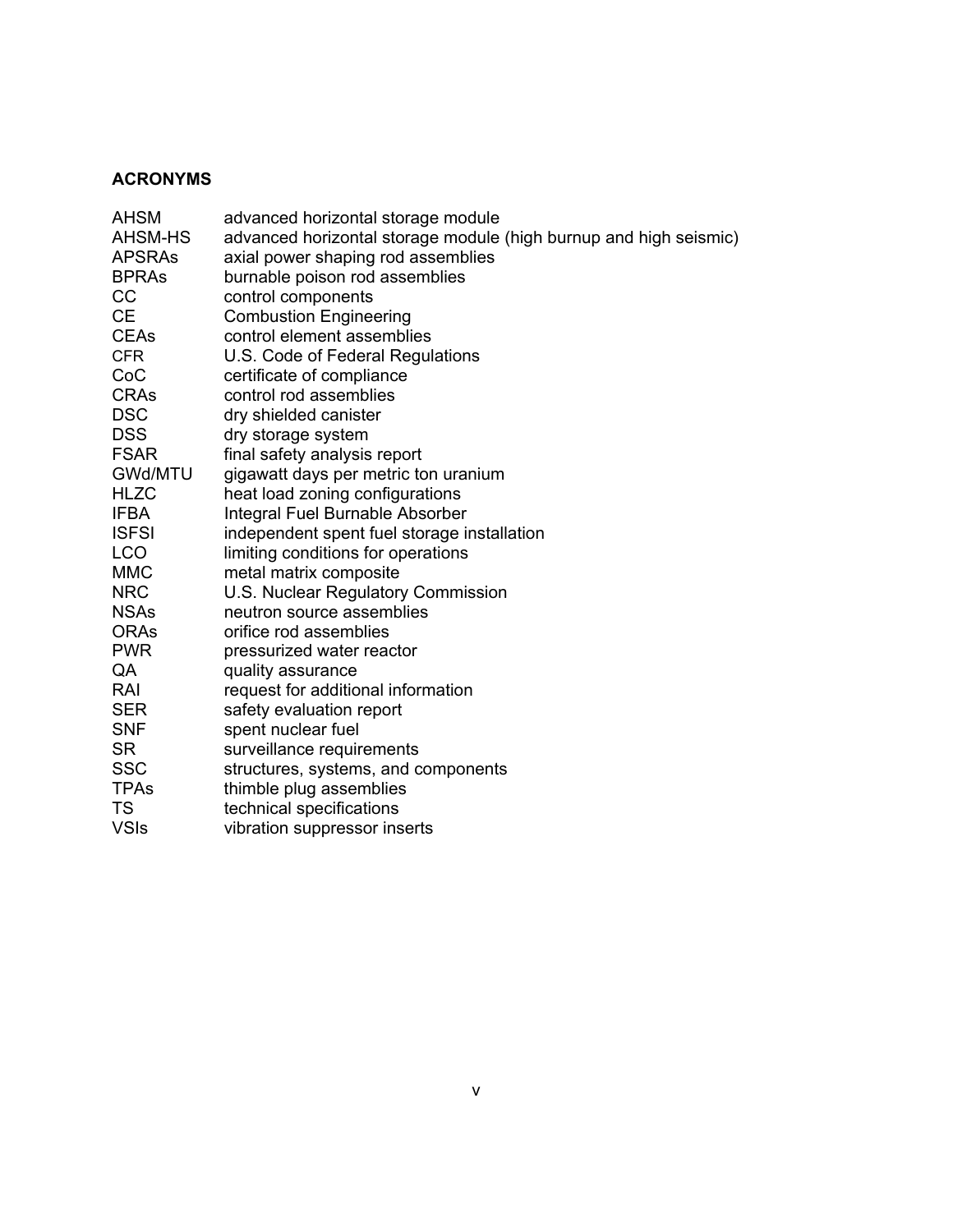#### PRELIMINARY SAFETY EVALUATION REPORT

Docket No. 72-1029 Standardized Advanced NUHOMS® Horizontal Modular Storage System For Irradiated Nuclear Fuel Amendment No. 3

#### **SUMMARY**

By letter dated December 15, 2011, and as supplemented (see Section 1.1 for details), Transnuclear, Inc. (TN) submitted an application to the U.S. Nuclear Regulatory Commission (NRC) for approval of an amendment to Certificate of Compliance (CoC) No. 1029 for the Standardized Advanced NUHOMS® Horizontal Modular Storage System for Irradiated Nuclear Fuel, in accordance with U.S. Code of Federal Regulations, "Licensing Requirements for the Independent Storage of Spent Nuclear Fuel and High-Level Radioactive Waste and Reactor-Related Greater than Class C Waste," Title 10, Part 72 (10 CFR Part 72), Subparts K and L.

TN requested a change to the CoC for the Standardized Advanced NUHOMS® Svstem. including its attachments, and revision of the final safety analysis report (FSAR). The primary changes requested are as follows:

- Add a new canister to the Standardized Advanced NUHOMS® System. The NUHOMS® 32PTH2 System consists of a new transportable dry shielded canister (DSC) designated the 32PTH2. The 32PTH2 DSC is similar to the 32PTH1 DSC licensed under CoC No. 1004 Amendment No. 10, except the shell is thicker for better corrosion protection. The NUHOMS $\degree$  32PTH2 system is designed to accommodate up to 32 pressurized water reactor (PWR) intact (or up to 16 damaged and the balance intact) Combustion Engineering (CE) 16 x 16 class spent fuel assemblies with or without control components.
- The NUHOMS<sup>®</sup> 32PTH2 System consists of a modified version of the Standardized Advanced NUHOMS® AHSM storage module, designated the AHSM-HS (high burnup and high seismic). The AHSM-HS modules are similar to the HSM-HS modules licensed under CoC 1004 Amendment 10, except the components have been upgraded for higher seismic values.
- The transfer cask to be used for the 32PTH2 DSC is the OS200FC TC, licensed under CoC No. 1004 Amendment No. 10.

The NRC staff has reviewed the application, and supplemental information, in accordance with the applicable NRC regulations in 10 CFR Part 72. The staff performed its review using the guidance in NUREG-1536, Revision 1, "Standard Review Plan for Spent Fuel Dry Storage Systems at a General License Facility," July 2010. Based on the statements and representations in the application, as supplemented, the staff concludes that the Standardized Advanced NUHOMS® System, as amended, meets the requirements of 10 CFR Part 72.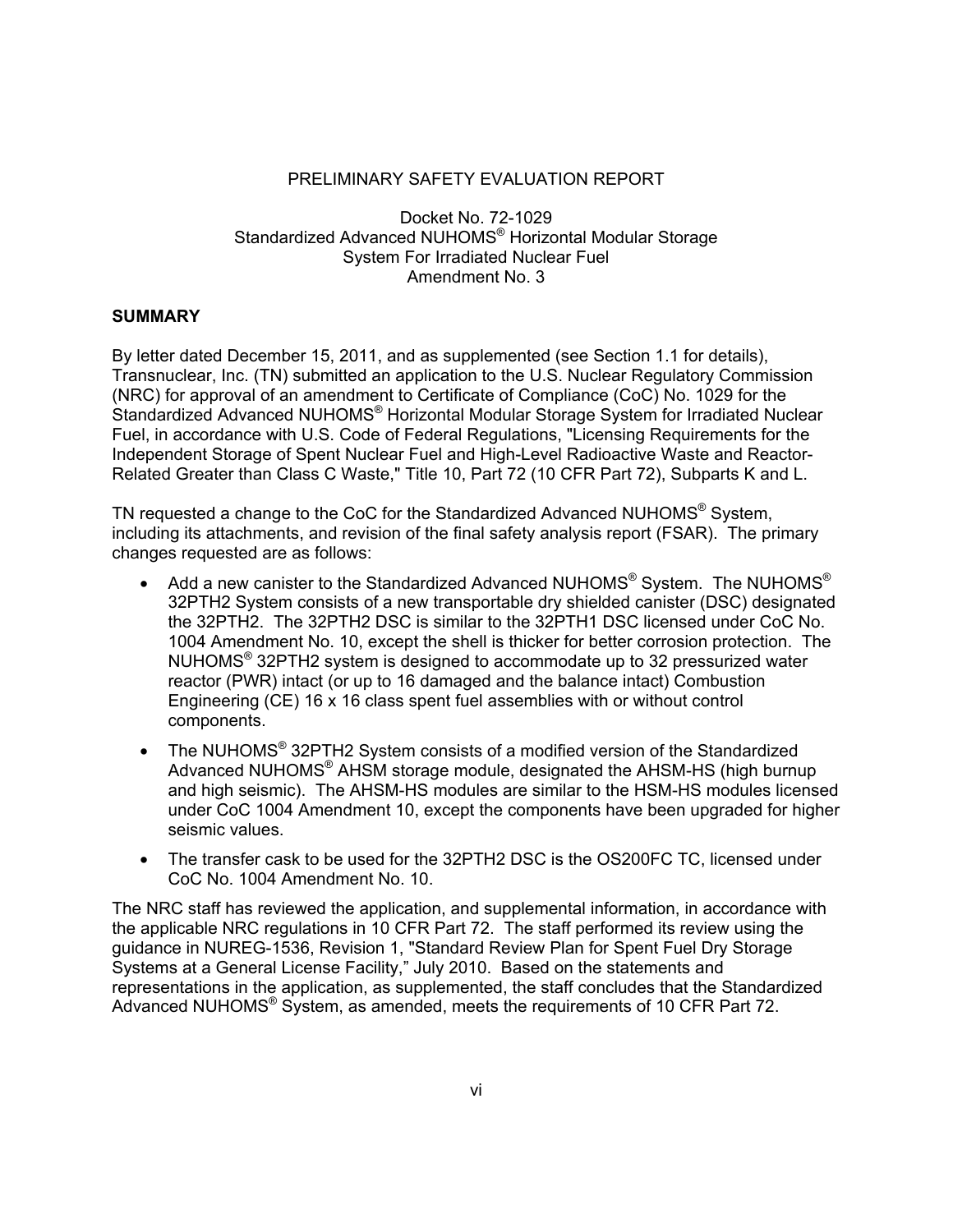# **1 GENERAL INFORMATION**

By application dated December 15, 2011 (Ref. 1), as supplemented, Transnuclear, Inc. (TN) submitted an application to amend Certificate of Compliance (CoC) No. 1029 for the Standardized Advanced NUHOMS® Horizontal Modular Storage System for Irradiated Nuclear Fuel, under the provisions of 10 CFR Part 72, Subparts K and L. The application, as supplemented, is listed in the following table:

| Date       | Document Title                                                                                                                                                              | Document Type                                                                                          | Accession No. |
|------------|-----------------------------------------------------------------------------------------------------------------------------------------------------------------------------|--------------------------------------------------------------------------------------------------------|---------------|
|            | Initial Application for Amendment 3 to the<br>Standardized Advanced NUHOMS <sup>®</sup> Certificate of<br>Compliance (CoC) No. 1029, Docket No. 72-1029                     | Initial Application- letter                                                                            | ML12004A156   |
|            | Enclosure 7 to TN E-31647, Standardized<br>Advanced NUHOMS® System UFSAR Pages and<br>Drawings, Showing Proposed Amendment 3<br>Changes, B.5 Shielding Evaluation.          | Initial Application-<br>proprietary                                                                    | ML12004A160   |
| 12/15/2011 | Enclosure 7 to TN E-31647 - Standardized<br>Advanced NUHOMS® System UFSAR Pages and<br>Drawings, Showing Proposed Amendment 3<br>Changes.                                   | Initial Application-<br>proprietary                                                                    | ML12004A159   |
|            | Enclosure 8 to TN E-31647 - Public Versions of<br>Standardized Advanced NUHOMS® System UFSAR<br>Pages and Drawings, Showing Proposed<br>Amendment 3 Changes.                | Initial Application-<br>proposed changes                                                               | ML12004A157   |
| 2/24/2012  | Revision 1 to Transnuclear, Inc. Application for<br>Amendment 3, CoC No. 1029, Response to<br>Request for Supplemental Information. (Docket No.<br>72-1029; TAC No. L24607) | Response to the RSI<br>and the observations                                                            | ML12059A297   |
|            | Enclosure 2 to TN E-32348, RSI and Observations<br>Items and Responses (Proprietary Version) and<br>Enclosure 3, CoC 1029 Amendment 3, Revision 1,<br>Changed UFSAR Pages.  | Enclosure 2 to TN E-<br>32348, RSI and<br>Observations Items and<br>Responses (Proprietary<br>Version) | ML12059A298   |
| 5/24/2012  | Revision 2 to Transnuclear, Inc. Application for<br>Amendment 3, CoC No. 1029, Supplemental<br>Information (Docket No. 72-1029; TAC No. L24607)                             | Enclosure 5 to TN E-<br>32690, Public Version<br>of UFSAR Chapter B.5<br>pages                         | ML12158A103   |
|            | Enclosure 2, Changed Pages for UFSAR Chapter<br>B.5 (Proprietary).                                                                                                          | Enclosure 2 to TN E-<br>32690, Changed Pages<br>for UFSAR Chapter B.5<br>(proprietary)                 | ML12158A104   |
| 9/7/2012   | Revision 3 to Transnuclear, Inc. Application for<br>Amendment 3, CoC No. 1029 (Docket No. 72-1029;<br>TAC No. L24607)                                                       | Responses to Round<br>#1 RAIs (except Items<br>4-7 and 9-1)                                            | ML12254B039   |
|            | Certificate of Compliance No. 1029 Amendment 3,<br>Revision 3, Changed UFSAR Pages, TN Calculation                                                                          | Enclosure 6 to TN E-<br>33290, CoC 1029                                                                | ML12254B040   |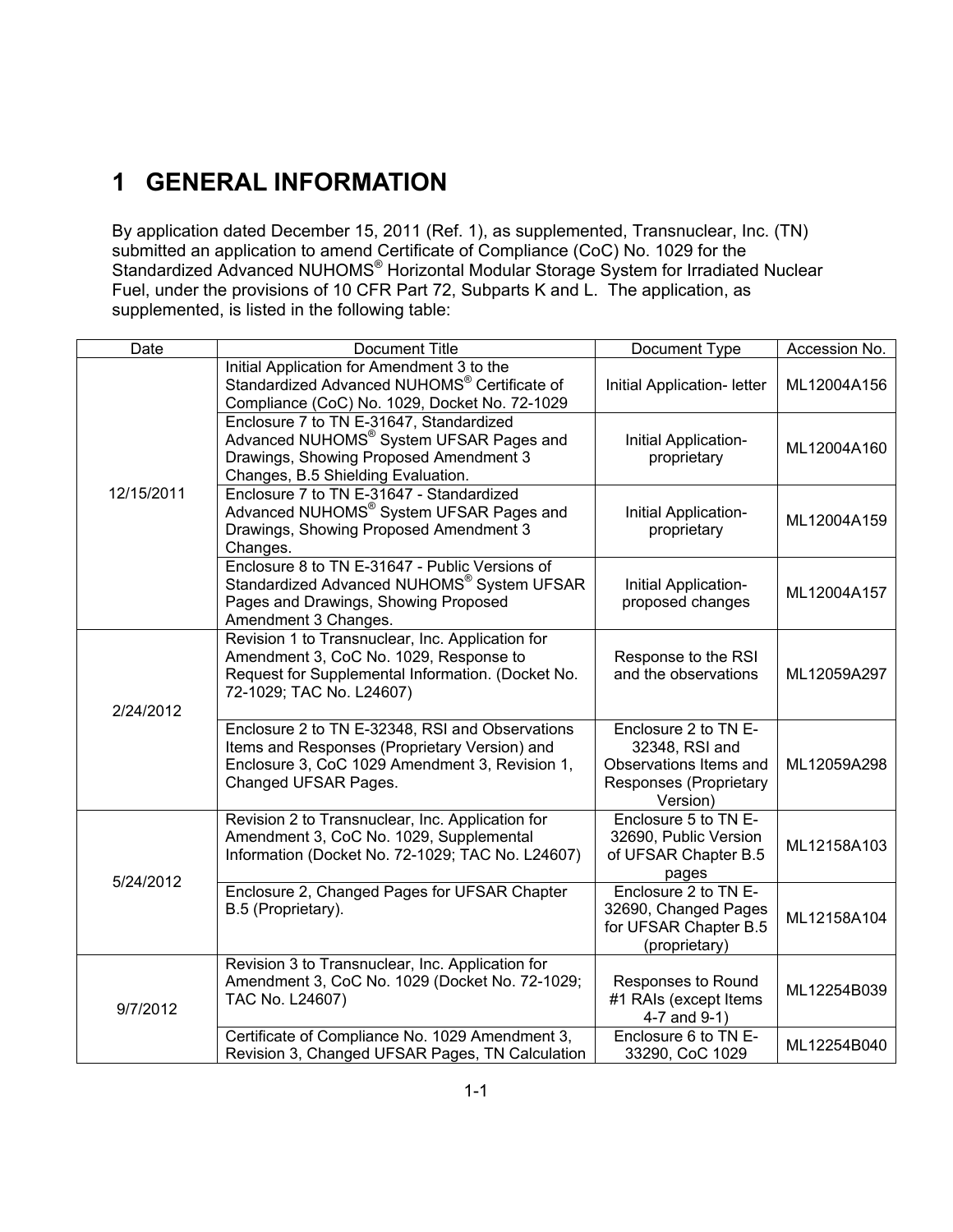| Date       | Document Title                                                                                                                                                                                                                                                                                  | Document Type                                                               | Accession No. |
|------------|-------------------------------------------------------------------------------------------------------------------------------------------------------------------------------------------------------------------------------------------------------------------------------------------------|-----------------------------------------------------------------------------|---------------|
|            | 13206-0231, and Revision 1 to TN Report E-32402.                                                                                                                                                                                                                                                | Amendment 3, Revision<br>3, Changed UFSAR<br>Pages (Proprietary<br>Version) |               |
| 10/15/2012 | Transnuclear, Inc., Response to Request for<br>Additional Information, Items 3-2 and 4-7 to<br>Revision 4 to Application for Amendment 3 to<br>Standardized Advanced NUHOMS <sup>®</sup> Certificate of<br>Compliance No. 1029.                                                                 | Response to RAI Items<br>3-2 and 4-7                                        | ML12297A205   |
| 11/16/2012 | Revision 5 to Transnuclear, Inc. Application for<br>Amendment 3, CoC No. 1029; Response to<br>Request for Additional Information. (Docket No. 72-<br>1029; TAC No. L24607).                                                                                                                     | <b>Confinement RAI</b><br>responses re: Chap 7,<br>$8, TS-1)$               | ML12325A069   |
|            | Enclosure 6 to TN E-33846, CoC 1029 Amendment<br>3, Revision 5 Changed UFSAR Pages                                                                                                                                                                                                              | Drawing (proprietary)                                                       | ML12325A070   |
| 12/11/2012 | Enclosure 2 to TN E-34062, CoC 1029 Amendment<br>3, Revision 6, TN Calculation 13206-0415, Rev. 1, "<br>NUHOMS® 32PTH2: Effective Conductivities for<br>Homogenized Basket Plates and DSC End Plates."                                                                                          | RAI response to item<br>4-7 ---calculation<br>(proprietary)                 | ML12352A231   |
|            | Revision 6 to Transnuclear, Inc. Application for<br>Amendment 3, CoC No. 1029 (Docket No. 72-1029;<br>TAC No. L24607), Computational Fluid Dynamic<br>Files (Docket No. 72-1029; TAC No. L24607)                                                                                                | Letter, Affidavit: RAI<br>response to item 4-7                              | ML12352A230   |
| 3/18/2013  | CoC-1029, Amd. No. 3 Discussion of RAI 9-1<br>Response (Thermal) (Docket No. 72-1029 - Transfer<br>cask airflow                                                                                                                                                                                 | <b>Conversation Record</b>                                                  | ML13100A331   |
| 3/26/2013  | CoC-1029, Amd. No. 3 Discussion of RAI 3-1<br>Response (Structural) (Docket No. 72-1029)<br>contour plot of stress intensity                                                                                                                                                                    | <b>Conversation Record</b>                                                  | ML13100A319   |
| 5/9/2013   | Revision 7 to Transnuclear, Inc., Application for<br>Amendment 3 to Standardized Advanced<br>NUHOMS <sup>®</sup> Certificate of Compliance No. 1029,<br>Response to Request for Additional Information.                                                                                         | Themal response                                                             | ML13133A034   |
| 6/10/2013  | Revision 8 to Transnuclear, Inc. Application for<br>Amendment 3 to Standardized Advanced<br>NUHOMS <sup>®</sup> Certificate of Compliance No. 1029,<br>Revised Response to Request for Additional<br>Information.                                                                               | <b>Resubmittal or RAI</b><br>response 3-1                                   | ML13182A044   |
| 6/21/2013  | NRC Form 699 - Conversation Record/E-mail with<br>Don Shaw, Transnuclear, Inc., AREVA, re CoC No.<br>1029, Amend. No. 3, RAI 3-1 Request-Weld                                                                                                                                                   | <b>Conversation Record</b>                                                  | ML13255A209   |
| 7/16/2013  | NRC Form 699 - Conversation Record/E-mail with<br>Don Shaw, Transnuclear, Inc., AREVA, re CoC No.<br>1029, Amend. No. 3, Appendix A to Certificate of<br>Compliance No. 1029 - Technical Specifications for<br>the Standardized Advanced NUHOMS <sup>®</sup> —appendix<br>A to CoC-1029 changes | <b>Conversation Record</b>                                                  | ML13198A396   |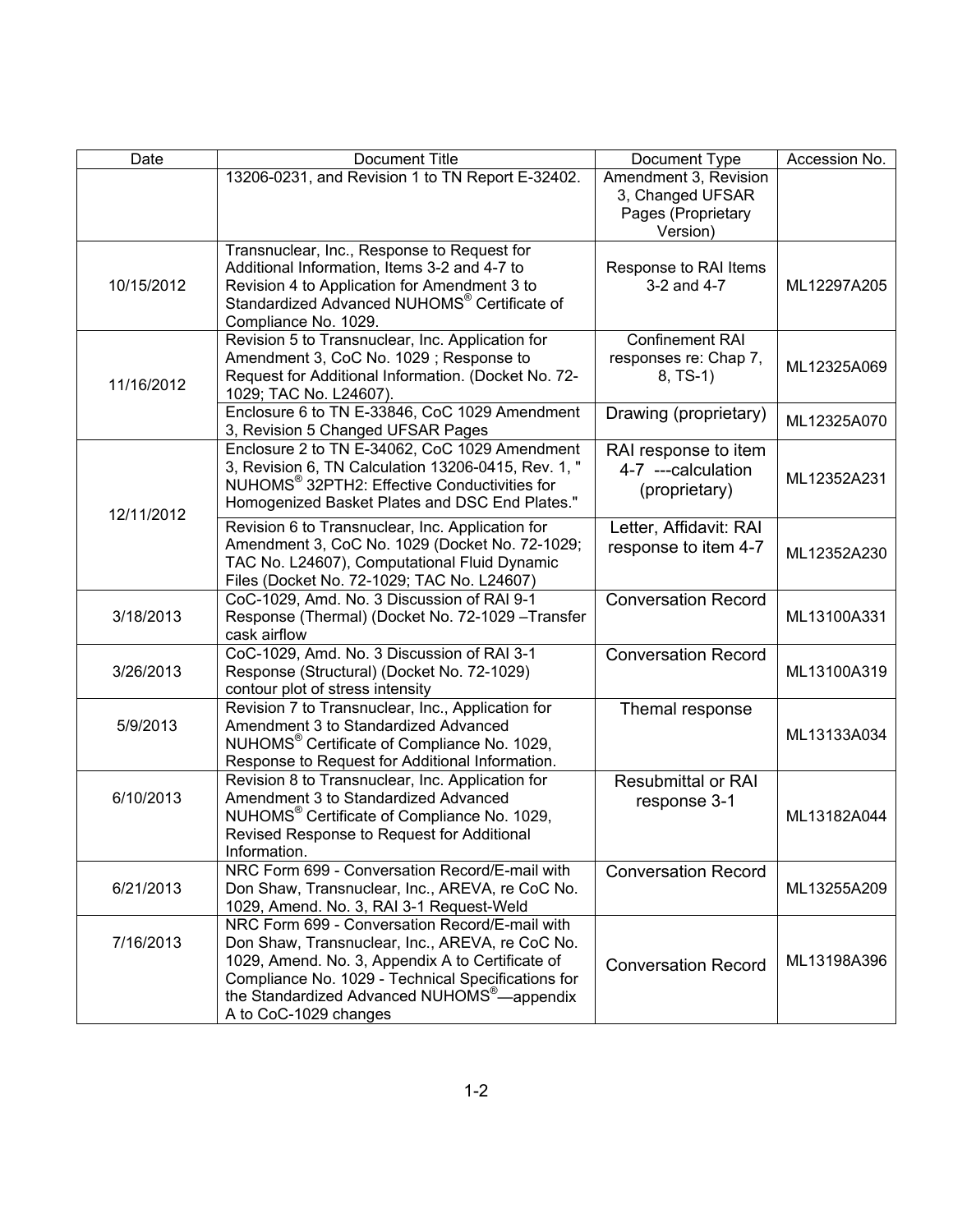TN requested a change to the CoC for the Standardized Advanced NUHOMS<sup>®</sup> System, including its attachments, and revision of the Final Safety Analysis Report (FSAR). The primary changes were as follows:

- Add a new canister to the Standardized Advanced NUHOMS<sup>®</sup> System. The NUHOMS<sup>®</sup> 32PTH2 System consists of a new transportable dry shielded canister (DSC) designated the 32PTH2. The 32PTH2 DSC is similar to the 32PTH1 DSC licensed under CoC 1004 Amendment 10. The NUHOMS<sup>®</sup> 32PTH2 system is designed to accommodate up to 32 pressurized water reactor (PWR) intact (or up to 16 damaged and the balance intact) Combustion Engineering (CE) 16 x 16 class spent fuel assemblies with or without control components.
- The NUHOMS<sup>®</sup> 32PTH2 System consists of a modified version of the Standardized Advanced NUHOMS® AHSM storage module, designated the AHSM-HS (high burnup and high seismic). The AHSM-HS modules are similar to the HSM-HS modules licensed under CoC No. 1004 Amendment No. 10.
- The transfer cask to be used for the 32PTH2 DSC is the OS200FC TC, licensed under CoC No. 1004 Amendment No. 10.

The objective of the review of the general description of the application is to ensure that TN has provided sufficient information to allow all reviewers, regardless of their specific review assignments, to understand the changes to the Standardized Advanced NUHOMS® System, including the principal functions and design features of the NUHOMS® 32PTH2 dry storage system (DSS). A non-proprietary version of the initial application, and its supplements, has been provided by TN.

The U.S. Nuclear Regulatory Commission (NRC) staff has reviewed the application using the guidance provided in NUREG-1536, "Standard Review Plan (SRP) for Spent Fuel Dry Storage Systems at a General License Facility" (Ref. 4). The NRC staff performed a detailed evaluation of the proposed changes, which is documented in this safety evaluation report (SER). Only those SRP chapters with a corresponding application revision or change are addressed in the NRC staff's SER. There is no chapter related to Decommissioning included in this SER because there were no related revisions in the application. Specific DSS evaluations are discussed in Chapters 3 through 12 of this SER.

Based on the statements and representations in the application, as supplemented, the NRC staff concludes that the TN Standardized NUHOMS® System, as amended, meets the requirements of 10 CFR Part 72.

### *1.1 DSS Description and Operation Features*

The Standardized Advanced NUHOMS<sup>®</sup> System is described in the Updated Final Safety Analysis Report (UFSAR) for Certificate of Compliance (CoC) No. 1029. The NUHOMS® 32PTH2 System consists of a new transportable dry shielded canister (DSC) designated the 32PTH2 and a modified version of the Standardized Advanced NUHOMS® AHSM storage module, designated the AHSM-HS. The 32PTH2 DSC is similar to the 32PTH1 DSC licensed under CoC No. 1004 Amendment No. 10. The AHSM-HS modules are similar to the HSM-HS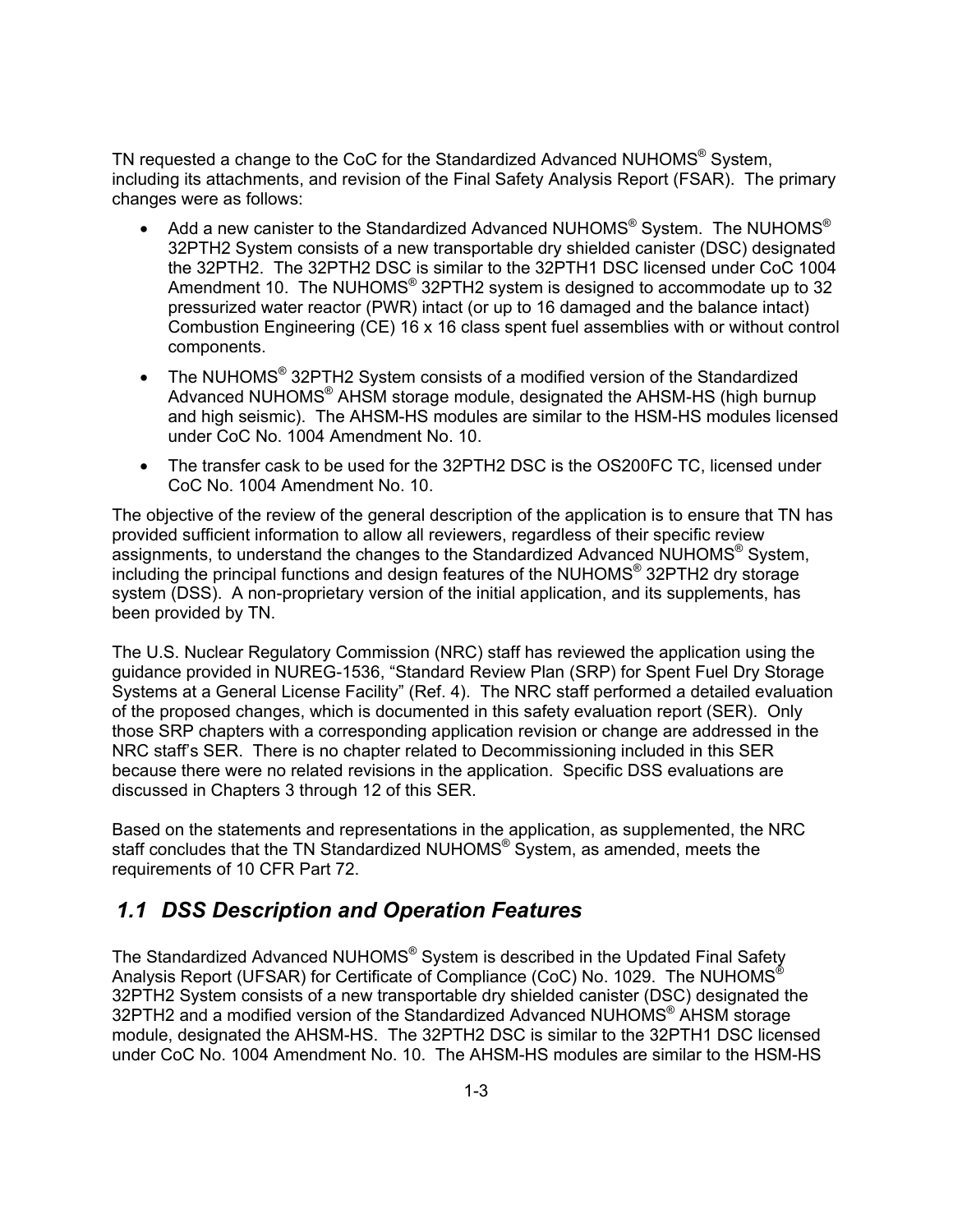modules licensed under CoC No. 1004 Amendment No. 10. The design requirements for the NUHOMS<sup>®</sup> 32PTH2 system are described in FSAR Appendix B (Chapters 1 through 13). The transfer cask to be used for the 32PTH2 DSC is the OS200FC TC, licensed under CoC No. 1004 Amendment No. 10.

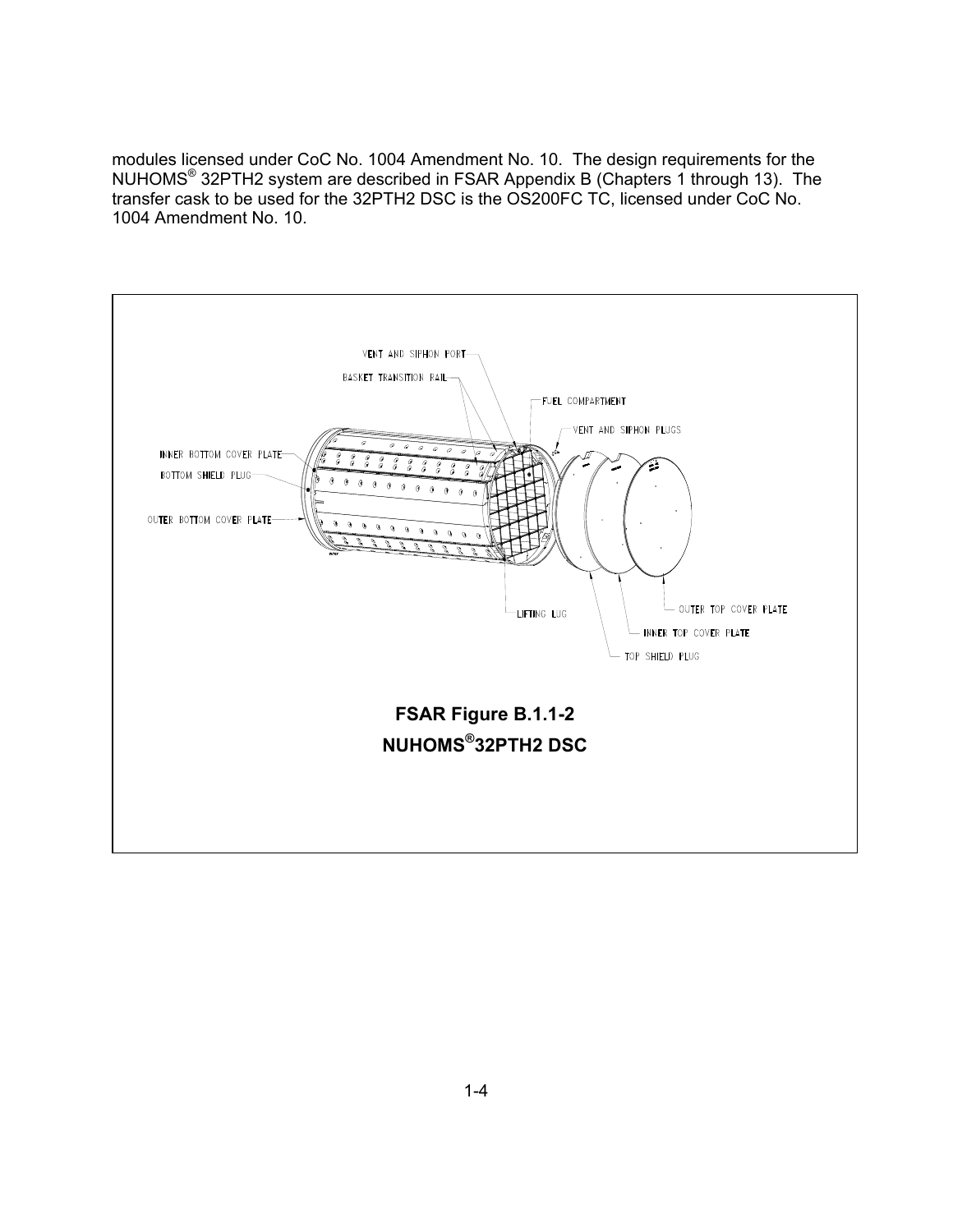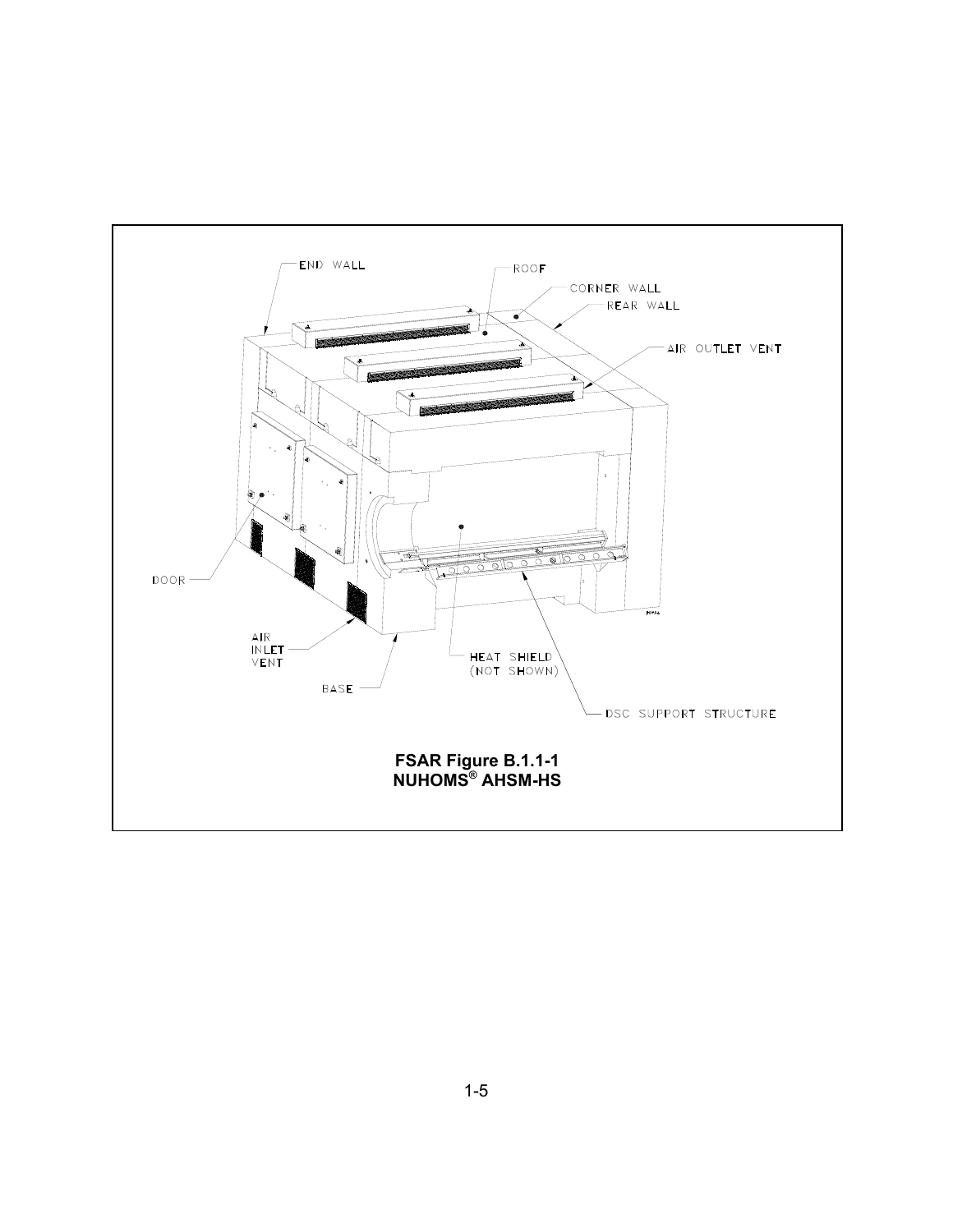| Key Design Parameters of the NUHOMS® 32PTH2 System Components <sup>1</sup> |  |  |  |  |  |
|----------------------------------------------------------------------------|--|--|--|--|--|
|----------------------------------------------------------------------------|--|--|--|--|--|

| 32PTH2 DSC                            |                                                                                                                   |  |
|---------------------------------------|-------------------------------------------------------------------------------------------------------------------|--|
| Overall Length (in)                   | 198.5 (max)                                                                                                       |  |
| Outside Diameter (in)                 | 69.75                                                                                                             |  |
| Cavity Length (in)                    | 178.65 (min)                                                                                                      |  |
| Shell Thickness (in)                  | 5/8 (includes 1/8 corrosion allowance)                                                                            |  |
| Design Weight of Loaded 32PTH2 (lbs.) | 110,000 (dry)                                                                                                     |  |
| <b>Materials of Construction</b>      | Stainless steel (shell assembly, cover<br>plates and internals), carbon steel shield<br>plugs, and aluminum rails |  |
| Neutron Absorbing Material            | Metal Matrix Composite (MMC)                                                                                      |  |
| Internal Atmosphere                   | Helium                                                                                                            |  |

| <b>AHSM-HS</b>                                         |                                          |
|--------------------------------------------------------|------------------------------------------|
| AHSM-HS Overall Length (without shield walls and door) | $20' - 8"$                               |
| AHSM-HS Overall Width (without shield walls)           | $9' - 8"$                                |
| AHSM-HS Overall Height (without outlet vent covers)    | $18' - 6"$                               |
| AHSM-HS Single Module Average Weight, Empty (lbs)      | 331,000                                  |
| AHSM-HS Single Module Average Weight, Loaded (lbs)     | 437,000                                  |
| <b>Materials of Construction</b>                       | Reinforced Concrete and Structural Steel |

 $\frac{1}{1}$  SAR Table B.1.2-1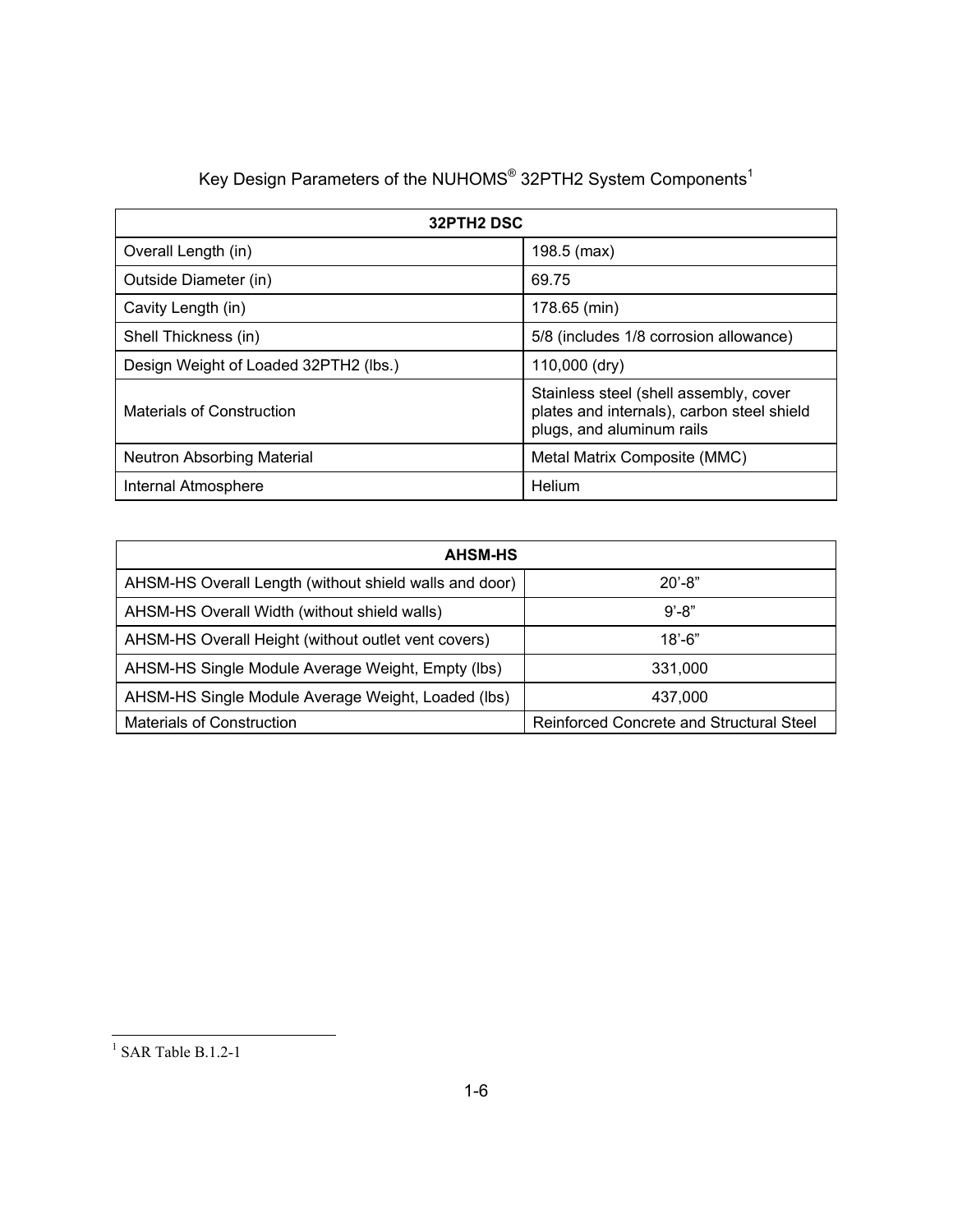A brief description of the Amendment 3 changes is provided below.

- Editorial changes to nomenclature and spelling made for clarity and consistency. (e.g., "B-10," "transfer," "U-235," "FSAR," "Zircaloy," "wt. %," "inches," etc.).
- For clarity, discussions of fuel assembly enrichment limits are made consistent regarding the use of the terms "maximum planar" and "assembly average," as they relate to criticality and to shielding, respectively.
- Added "Standardized" to be consistent with the CoC language.
- Updated Table of Contents, List of Tables, List of Figures.
- Definition of ADVANCED HORIZONTAL STORAGE MODULE updated to add the AHSM-HS.
- Existing DAMAGED FUEL ASSEMBLY definition applies to the 24PT1-DSC and 24PT4- DSC only. Added a separate DAMAGED FUEL ASSEMBLY definition for the 32PTH2 DSC only.
- Definition of DRY SHIELDED CANISTER (DSC) updated to include the 32PTH2 DSC.
- Definition of INDEPENDENT SPENT FUEL STORAGE INSTALLATION (ISFSI) updated to add the AHSM-HS.
- Definition of RECONSTITUTED FUEL ASSEMBLY updated to be clear that the fuel assembly could, or could not, be further irradiated.
- Definition of STORAGE OPERATIONS updated to add the AHSM-HS.
- Definition of TRANSFER CASK (TC) updated to include the OS200FC onsite transfer cask and the AHSM-HS.
- Definition of TRANSFER OPERATIONS updated to remove the stipulation that a DSC only contains INTACT or DAMAGED fuel assemblies, and to include AHSM-HS.
- Definition of UNLOADING OPERATIONS updated to remove the stipulation that a DSC only contains INTACT or DAMAGED fuel assemblies, and to include AHSM-HS.
- Numbering in Section 1.4 which is in the format "12.3", "12.3.0.x" etc., which refers to original SAR locations, is changed to "3", "3.0.x" etc. to be consistent with the TS numbering scheme.
- Added a new section, for fuel to be stored in the 32PTH2 DSC.
- Editorial change to update numbering from "2.3" to "2.4".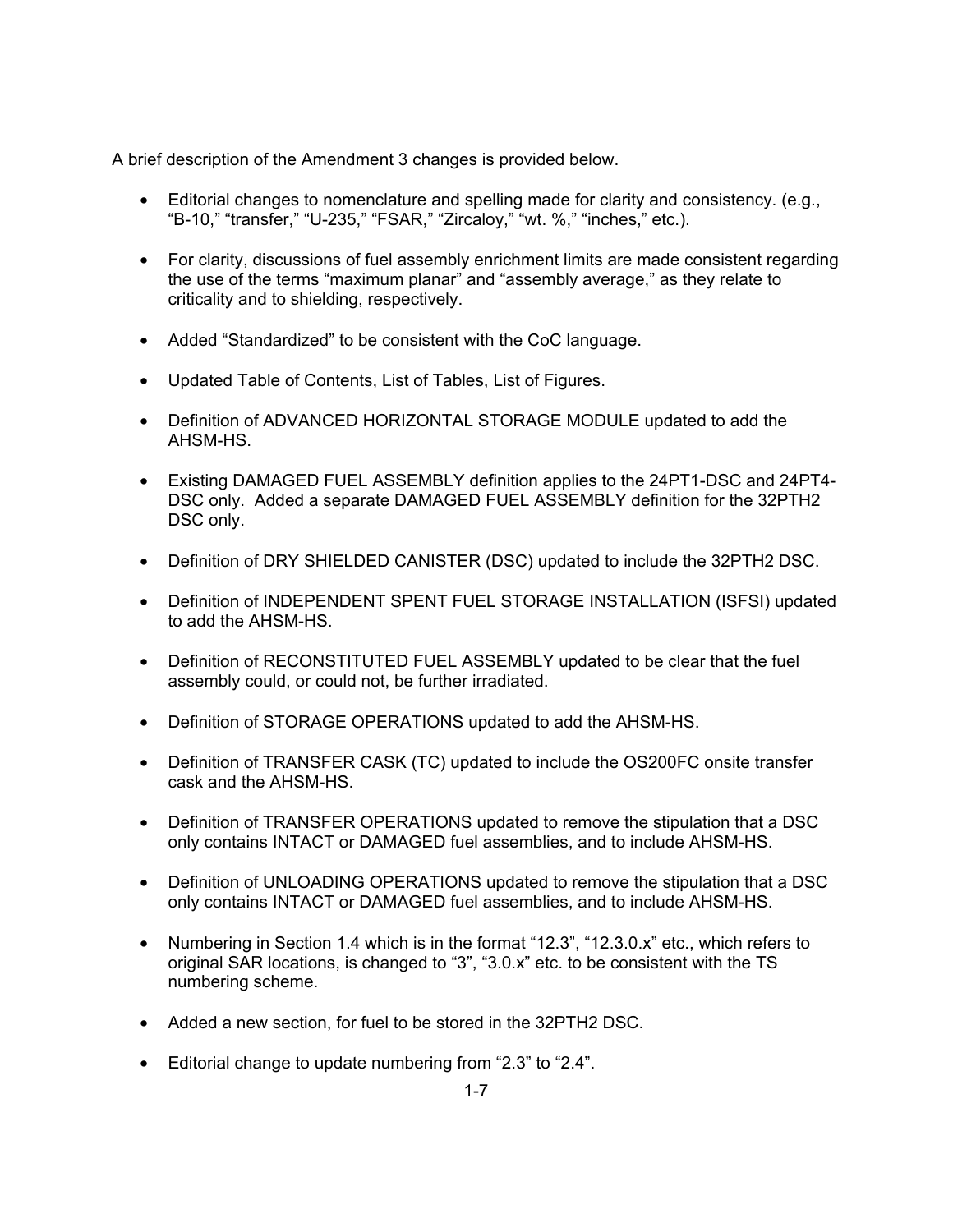- Corrected "2.1" to "2.0" because Section 2.1 is specific to the 24PT1 DSC, whereas this specification is intended to apply to all DSCs.
- Changed "Maximum Fuel Enrichment" to "Maximum Planar Average Fuel Enrichment" to improve clarity and consistency with FSAR analyses.
- Added a top row to the table to specify the zones, for consistency and clarity.
- Added new table providing PWR fuel specification for the fuel to be stored in the 32PTH2 DSC. (Reference FSAR Appendix B, Table B.2.1-1.)
- Added new table providing thermal and radiological characteristics for control components stored in the 32PTH2 DSC. (Reference FSAR Appendix B, Table B.2.1-2.)
- Added new table providing PWR fuel assembly design characteristics for the 32PTH2 DSC. (Reference FSAR Appendix B, Table B.2.1-3.)
- Added new table providing maximum planar average initial enrichment versus neutron poison requirements for the 32PTH2 DSC (intact fuel assembly). (Reference FSAR Appendix B, Table B.2.1-4.)
- Added new table providing maximum planar average initial enrichment versus neutron poison requirements for the 32PTH2 DSC (damaged fuel assembly). (Reference FSAR Appendix B, Table B.2.1-5.)
- Added new table providing allowable fuel burnup and enrichment combinations for the 32PTH2 DSC. (Reference FSAR Appendix B, Table B.2.1-6.)
- Added new table providing fuel assembly decay heat determination specifications for the 32PTH2 DSC. (Reference FSAR Appendix B, Table B.2.1-7.)
- Added new table providing additional cooling times (∆T) in years for fuel assemblies with up to 7 fuel rods reconstituted with irradiated stainless steel. (Reference FSAR Appendix B, Table B.2.1-8.)
- Added new table providing B-10 specification for the 32PTH2 poison plates. (Reference FSAR Appendix B, Table B.2.1-9)
- Added new figure providing heat load zoning configurations for the 32PTH2 DSC. (Reference FSAR Appendix B, Figure B.2.1-1.)
- Added 32PTH2 DSC to the LCO.
- Based on NUREG-1745, LCO 3.0.5 is changed to "not applicable to a spent fuel storage cask" and LCOs 3.0.6 and 3.0.7 are removed.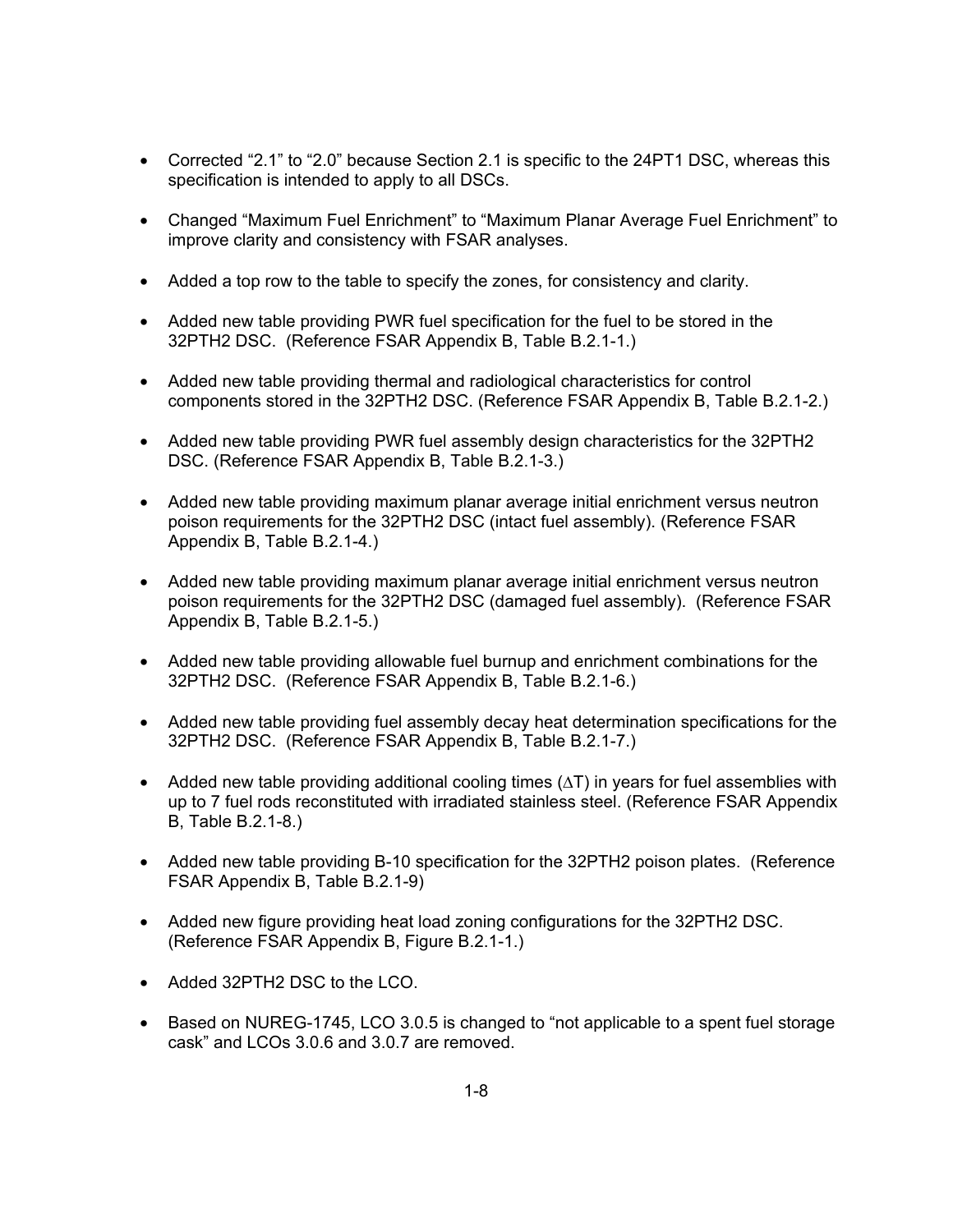- Added new LCO section providing requirements for 32PTH2 DSC bulkwater removal medium and vacuum drying pressure.
- Added new LCO section providing requirements for 32PTH2 DSC helium backfill pressure.
- Added new LCO providing requirements for the time limit for completion of DSC transfer for the 32PTH2 DSC.
- Added new LCO providing requirements for 32PTH2 DSC criticality control.
- The wording "this FSAR is" is changed to "these specifications are" because the section applies to the TS.
- Clarified Section 4.2.2 to distinguish between the FSAR tables associated with the 24PT1 and 24PT4 DSCs, and discussion is added associated with the 32PTH2 DSC and the AHSM-HS.
- Added discussion regarding 32PTH2 DSC basket types and requirements for neutron absorbers.
- Added information regarding the 32PTH2 DSC not requiring fuel spacers.
- Added an explanatory note to Figure 4-1regarding ligament width dimensions, and expanded the figure title to indicate applicability to the 24PT1 and 24PT4-DSCs.
- Added AHSM-HS requirements to the Codes and Standards section for the horizontal storage modules.
- Added 32PTH2 requirements to the Codes and Standards section dry shielded canisters.
- Added OS200FC requirements to the Codes and Standards section on transfer casks.
- Clarified the current ASME code alternatives to specify that they apply to the 24PT1 and 24PT4-DSCs. Added 32PTH2 ASME code alternatives tables to Section 4.3.4. Also revised item No. 2 following the code alternatives tables to make it applicable to the previously licensed DSCs and the new 32PTH2 DSC.
- Added storage configuration requirements for the AHSM-HS, specifying 8 feet for the minimum distance between the AHSM-HS and the ISFSI pad edge.
- Added a 10th requirement to Section 4.4.3, involving requirements for DSC support structure material composition for certain AHSM-HS components when the ISFSI is located in a coastal saltwater marine atmosphere.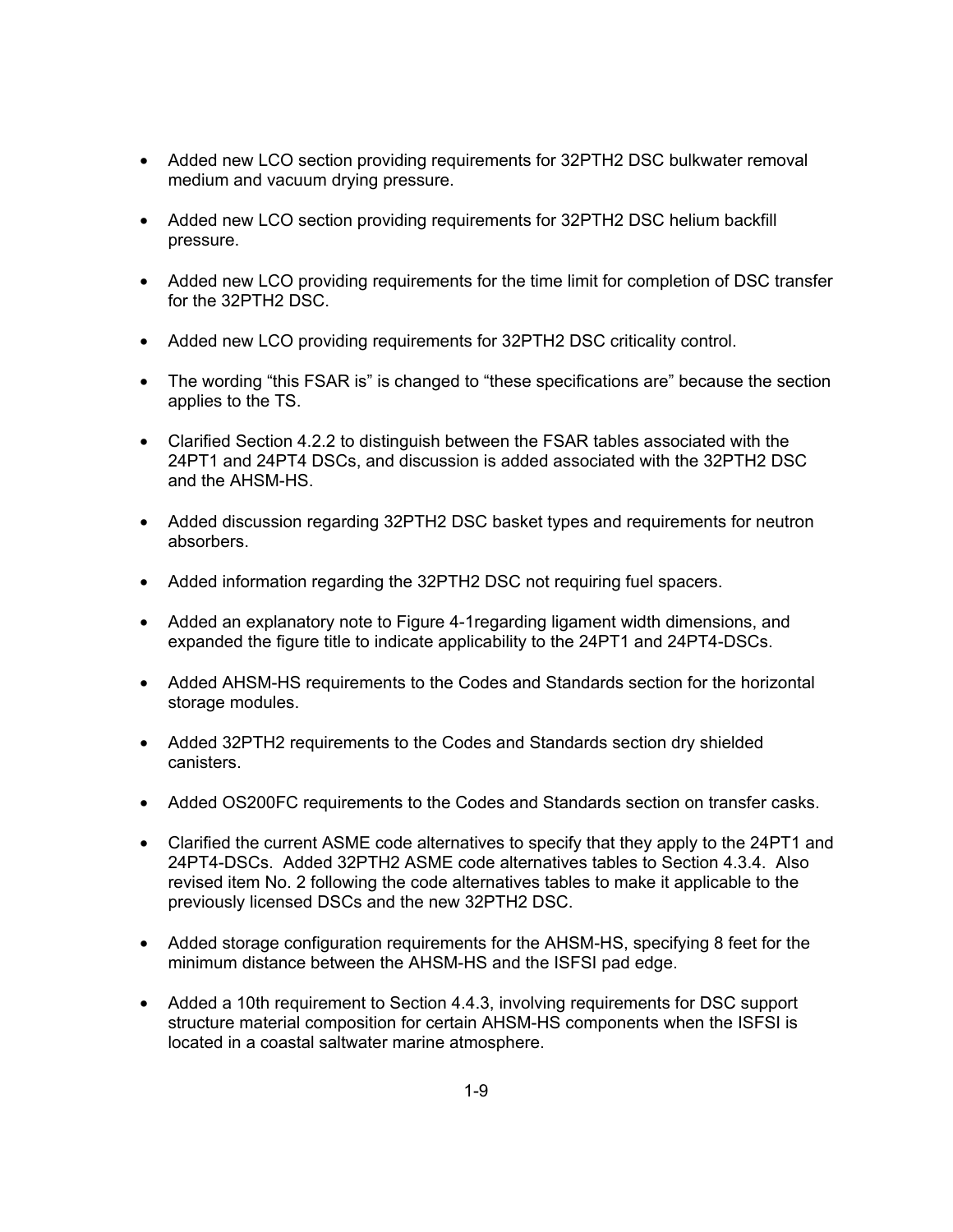- Added requirements for the minimum information content of the fuel removal procedure.
- Added AHSM-HS to the Thermal Monitoring Program.
- Add pertinent new FSAR Appendix B references to the training program requirements.
- Specification 5.2.3(c), is removed, based on 1) the specification cites 10 CFR  $72.212(b)(2)$ , but the words are associated with 10 CFR  $72.44(d)(3)$ ; 2) per 10 CFR 72.13, 10 CFR 72.44(d)(3) is applicable to specific licenses, but not general licenses or certificates of compliance.
- For the radiation protection program Section 5.2.4: added Item c. to establish controls for draining when using a TC with a liquid neutron shield; added Item d. revised to add the AHSM-HS to the basis for DSC contamination limits; added Item f. for TC/32PTH2 DSC dose rate limits, configurations, and measurement requirements; added Item g. for 32PTH DSC inner top cover plate weld leak testing.
- Section 5.2.5, Subsections "a)" and "b)" are reversed. By reversing TS Section 5.2.5 Subsections a) and b) and therefore putting the conditional requirements for AHSM/AHSM-HS Air Temperature Difference verification first, followed by the AHSM/AHSM-HS Concrete Temperature monitoring, and then the visual inspection of AHSM/AHSM-HS Air Vents, this change creates a more logical sequencing of these subsections. This subsection (now 5.2.5 b) is clarified as to when the requirements become effective, thereby providing specificity that is necessary to avoid false alarms during initial AHSM/AHSM-HS heatup, when (renumbered) 5.2.5 (a) is in effect and (renumbered) 5.2.5 (b) is not yet in effect. Added 32PTH2 DSC and AHSM-HS requirements to this specification.
- Renamed Specification 5.2.5 b) to Specification 5.2.5 a). This subsection is renamed "AHSM Air Temperature Difference Verification." The title change makes the title more indicative of the purpose of the subsection. Added 32PTH2 DSC and AHSM-HS requirements to this specification.
- Added 32PTH2 DSC and AHSM-HS requirements to 5.2.5(c) specification.
- Added new 5.2.6 section providing requirements for hydrogen gas monitoring for the 32PTH2 DSC.
- Clarified Section 5.3.1 and 5.3.2 to indicate that the "cask" is the "transfer cask" and that the "transporter" is the "transfer trailer."
- Added a new Section 5.4 providing requirements for an AHSM-HS dose rate evaluation program.
- Added new Section 5.5 providing requirements for concrete testing of the AHSM-HS.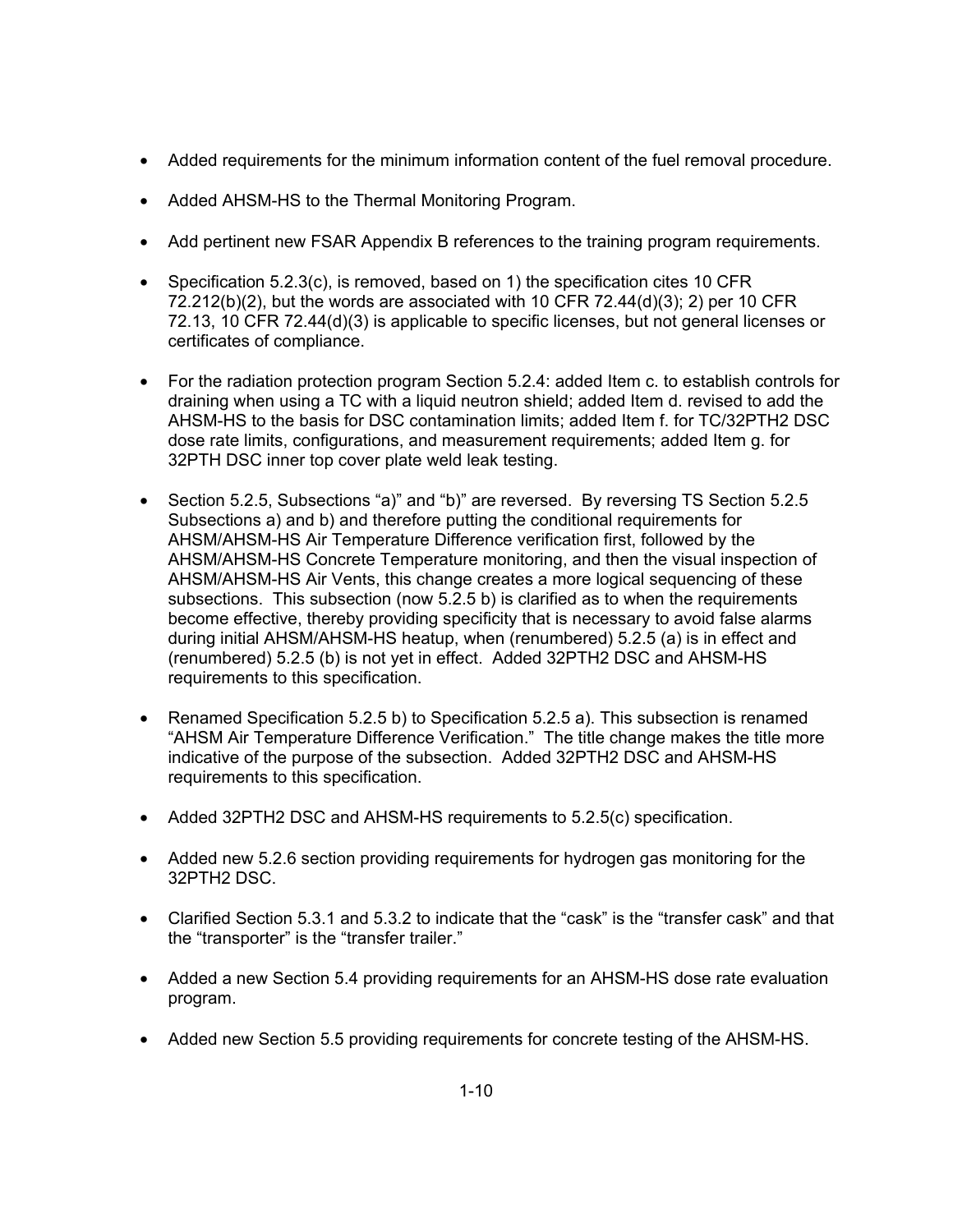• Added new Section 5.6 providing requirements for AHSM-HS configuration changes.

# *1.2 Drawings*

Chapter B.1.5.2 of the FSAR contains the proprietary drawings for the NUHOMS® 32PTH2 System, including drawings of the structures, systems, and components (SSC) important to safety. The NRC staff determined that the drawings contain sufficient detail to allow the reviewer to understand the operations, to perform a thorough evaluation, and the option to develop an analysis model for confirmatory calculations for the NUHOMS® 32PTH2 System.

# *1.3 DSS Contents*

The spent fuel to be stored in the 32PTH2 DSC consists of intact (including reconstituted) and/or damaged CE 16x16 class fuel assemblies clad with a zirconium based alloy and UO<sub>2</sub> or  $(UO_2, Er_2O_3)$  or  $(UO_2, Gd_2O_3)$  or  $(UO_2, ZrB_2)$  fuel pellets. Assemblies are with or without Integral Fuel Burnable Absorber (IFBA) rods.

The fuel to be stored is limited to a maximum assembly average initial enrichment of 5.00 wt. % U-235 as a result of the shielding analysis. The fuel is limited to a maximum planar average initial enrichment of 5.00 wt. % U-235 as a result of the criticality analysis.

The maximum allowable assembly average burnup is limited to 62.5 GWd/MTU. The minimum cooling time is 5 years.

# *1.4 Quality Assurance Program*

No change to Chapter 13 due to the addition of 32PTH2 and the AHSM-HS module to the Standardized Advanced NUHOMS<sup>®</sup> system.

# *1.5 Technical Qualifications of Applicant*

Section B.1.3 of the FSAR states that there is no change to the identification of agents and contractors. The applicant provides the design, analysis, licensing and quality assurance for the NUHOMS<sup>®</sup> 32PTH2 systems. Fabrication of the casks is performed by one or more fabricators qualified under TN's quality assurance (QA) program. The TN QA program is addressed in Chapter 13 of this SER.

# *1.6 Evaluation Findings*

Based on the NRC staff's review of the information provided in the application, the NRC staff concludes the following: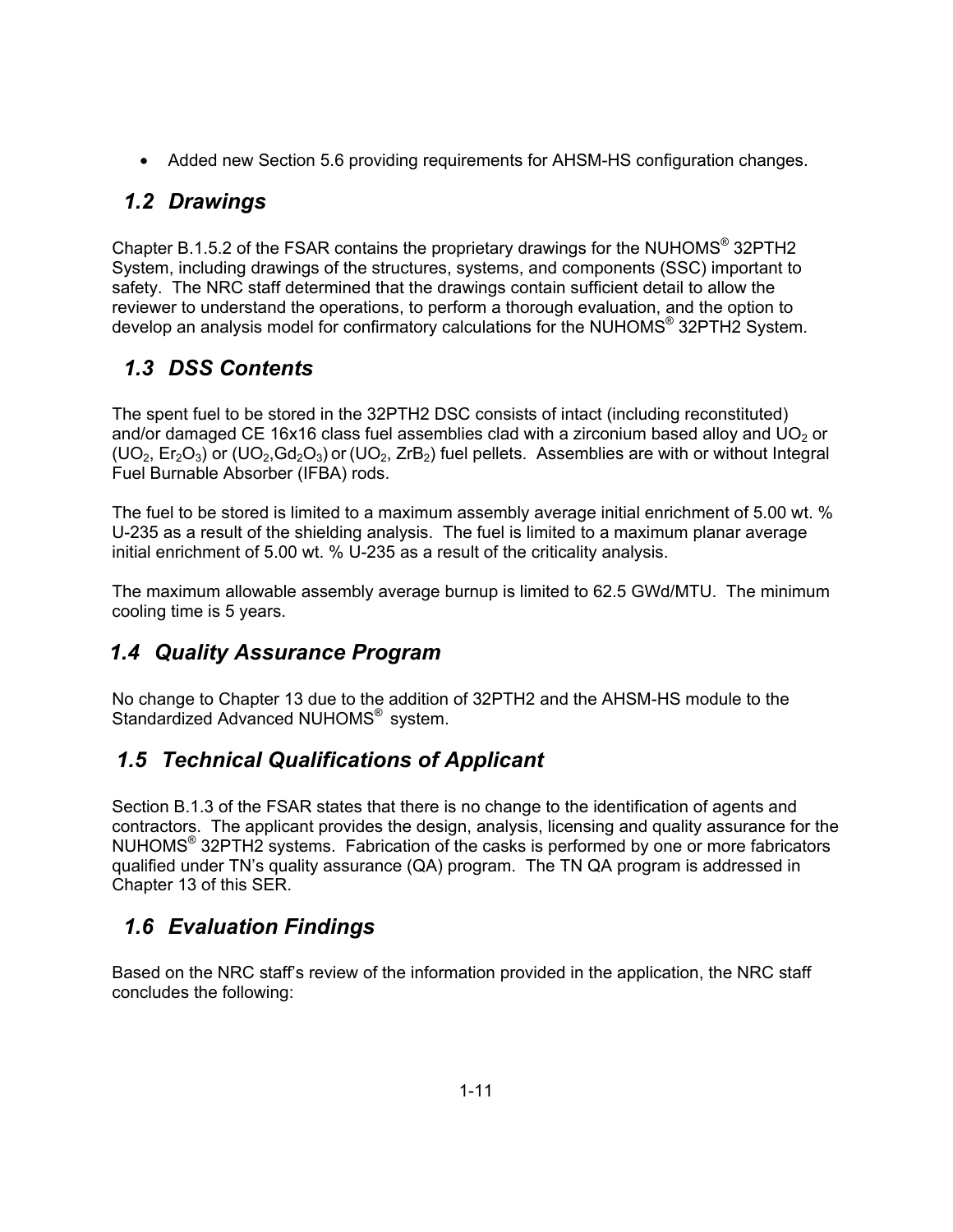- F1.1 A general description and discussion of the DSS is presented in Section B.1.2 of the FSAR, with special attention to design and operating characteristics, unusual or novel design features, and principal considerations important to safety. The changes to the NUHOMS® 32PT DSC contents are adequately described in the application.
- F1.2 Drawings for SSCs important to safety are presented in Section B.1.5 of the FSAR. A listing of those reference documents with drawings (including dates and revision numbers) that were relied upon as a basis for approval appears in Section 1.0 and is included in references in Sections 1.8 and 1.9 of the Safety Evaluation Report (SER).
- F1.3 Technical Specifications for the Spent Nuclear Fuel (SNF) to be stored in the DSS are provided in Section B.12 of the FSAR. Additional details concerning these specifications are presented in Chapter 13 of the SER.

The NRC staff concludes that the information presented in Chapter 1, "General Information" of the FSAR satisfies the requirements for the general description under 10 CFR Part 72 (Ref. 2). This conclusion is based on a review that considered the regulation itself, Regulatory Guide 3.61, "Standard Format and Content for a Topical Safety Analysis Report for a Spent Fuel Dry Storage Cask," (Ref. 3) and accepted practices.

## *1.7 References*

- 1. Transnuclear, Inc., "Initial Application for Amendment 3 to the Standardized Advanced NUHOMS® Certificate of Compliance No. 1029, Revision 0," non-proprietary ((ML12004A157) and (ML12004A156)), proprietary ((ML12004A159) and (ML12004A160)), December 15, 2011.
- 2. U.S. Code of Federal Regulations, Licensing Requirements for the Independent Storage of Spent Nuclear Fuel, High-Level Radioactive Waste, and Reactor - Related Greater Than Class C Waste, Title 10, Part 72.
- 3. Revision 1 to Transnuclear, Inc. (TN) Application for Amendment 3 to Standardized Advanced NUHOMS® Certificate of Compliance No. 1029, Response to Request for Supplemental Information (ML12059A297), February 24, 2012.
- 4. Revision 2 to Transnuclear, Inc. (TN) Application for Amendment 3 to Standardized Advanced NUHOMS® Certificate of Compliance No. 1029, Supplemental Information (ML12158A103), May 24, 2012.
- 5. Revision 3 to Transnuclear, Inc. (TN) Application for Amendment 3 to Standardized Advanced NUHOMS® Certificate of Compliance No. 1029, Response to Request for Additional Information (ML12254B039), September 7, 2012.
- 6. Revision 4 to Transnuclear, Inc. (TN) Application for Amendment 3 to Standardized Advanced NUHOMS® Certificate of Compliance No. 1029, Response to Request for Additional Information, Items 3-2 and 4-7 (ML12297A205), October 15, 2012.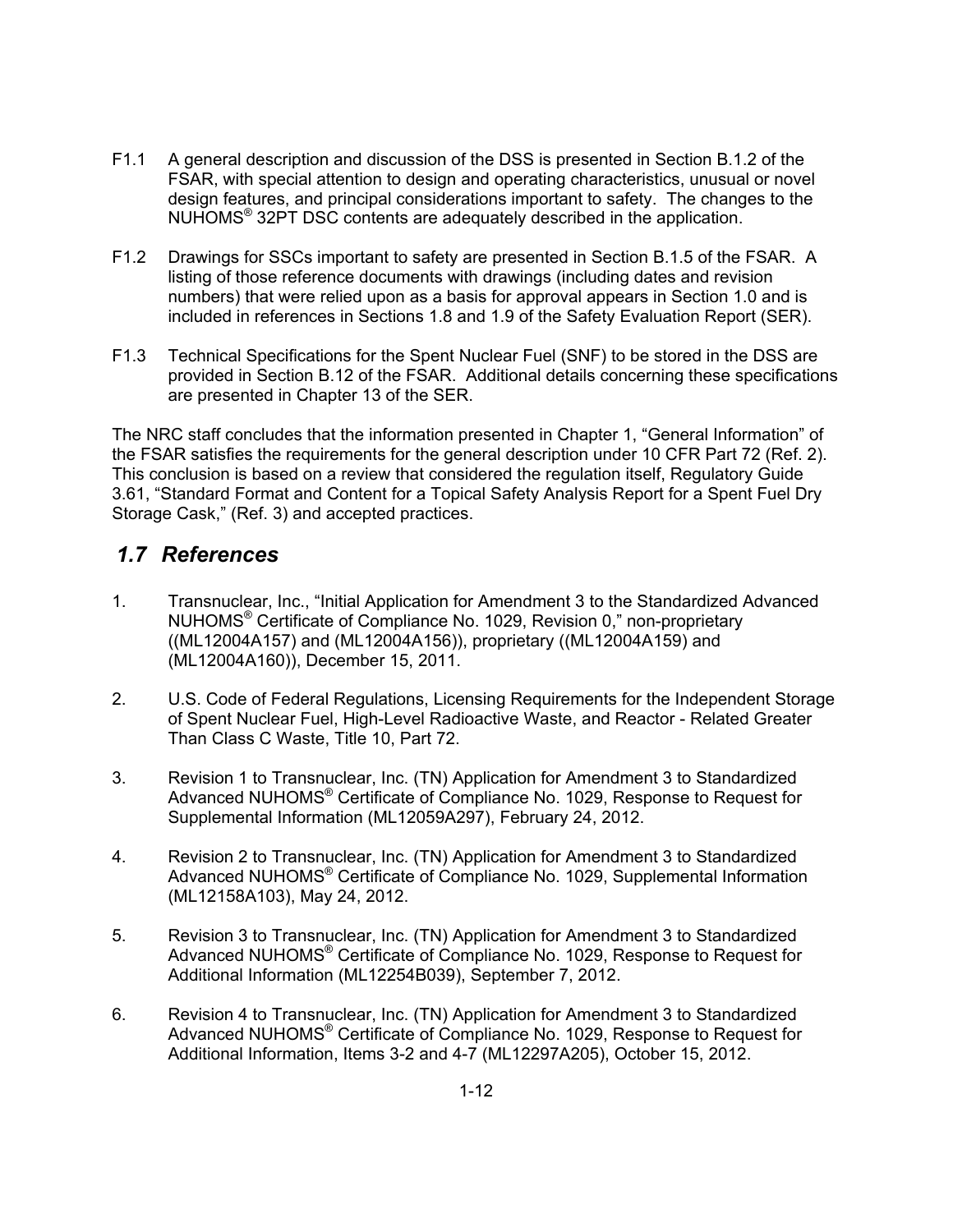- 7. Revision 5 to Transnuclear, Inc. (TN) Application for Amendment 3 to Standardized Advanced NUHOMS® Certificate of Compliance No. 1029, Response to Request for Additional Information (ML12325A069), November 16, 2012.
- 8. Revision 6 to Transnuclear, Inc. (TN) Application for Amendment 3 to Standardized Advanced NUHOMS® Certificate of Compliance No. 1029, Computational Fluid Dynamic Files (ML12352A230), December 11, 2012.
- 9. NRC Form 699 Conversation Record CoC-1029, Amd. No. 3 Discussion of RAI 9-1 (Thermal) Response (ML13100A331), Mar 18, 2013.
- 10. NRC Form 699 Conversation Record CoC-1029, Amd. No. 3 Discussion of RAI 3-1 (Structural) Response (ML13100A319), Mar 26, 2013.
- 11. Revision 7 to Transnuclear, Inc., Application for Amendment 3 to Standardized Advanced NUHOMS® Certificate of Compliance No. 1029, Response to Request for Additional Information (ML13133A034), May 9, 2013.
- 12. Revision 8 to Transnuclear, Inc. Application for Amendment 3 to Standardized Advanced NUHOMS® Certificate of Compliance No. 1029, Revised Response to Request for Additional Information (ML13182A044), Jun 10, 2013.
- 13. NRC Form 699 Conversation Record/E-mail with Don Shaw, Transnuclear, Inc., AREVA, re CoC No. 1029, Amend. No. 3, RAI 3-1 Request-Weld, June 21, 2013.
- 14. NRC Form 699 Conversation Record/E-mail with Don Shaw, Transnuclear, Inc., AREVA, re CoC No. 1029, Amend. No. 3, Appendix A to Certificate of Compliance No. 1029 - Technical Specifications for the Standardized Advanced NUHOMS<sup>®</sup> System (ML13198A416), Jul 16, 2013.
- 15. Safety Evaluation Report for the Standardized NUHOMS<sup>®</sup> Modular Storage System for Irradiated Nuclear Fuel, Certificate of Compliance No. 1004, Amendment No. 10.
- 16. U.S. Nuclear Regulatory Commission, NUREG-1536, "Standard Review Plan for Dry Cask Storage Systems - Final Report," U.S. Nuclear Regulatory Commission, Office of Nuclear Material Safety and Safeguards", Revision 1, July 2010.
- 17. U.S. Nuclear Regulatory Commission, Regulatory Guide 3.61, "Standard Format and Content for a Topical Safety Analysis Report for a Spent Fuel Dry Storage Cask," February 1989.
- 18. NRC Certificate of Compliance 1004, NUHOMS<sup>®</sup> General License Spent Fuel Storage System, Amendment No. 10, August 24, 2009, US NRC Docket No. 72-1004.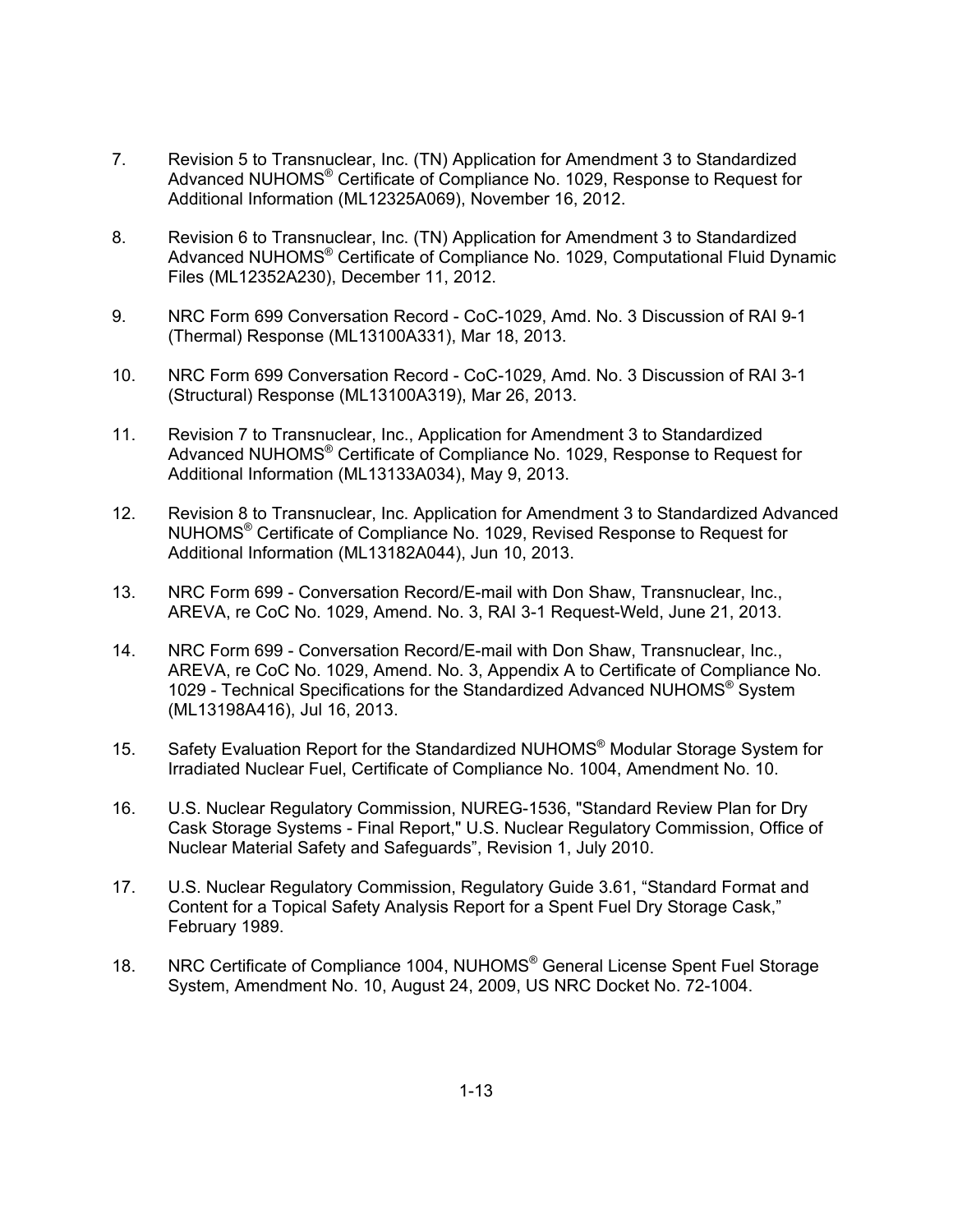19. U.S. Nuclear Regulatory Commission, Office of the Nuclear Material Safety and Safeguards, "Safety Evaluation of VECTRA Technologies' Response to Nuclear Regulatory Commission Bulletin 96-04 for NUHOMS® -24P and NUHOMS®-7P Dry Spent Fuel Storage System," November 1997 (Dockets 72-1004, 72-3, 72-4, 72 8, and 72-14).

# *1.8 Drawings*

## **1.8.1 NUHOMS® 32PTH2 DSC Drawings:**

- 1. ANUH-01-4002: NUHOMS® 32PTH2 Transportable Canister for PWR Fuel Main Assembly
- 2. ANUH-01-4003: NUHOMS<sup>®</sup> 32PTH2 Transportable Canister for PWR Fuel Shell Assembly
- 3. ANUH-01-4004: NUHOMS® 32PTH2 Transportable Canister for PWR Fuel Basket Assembly
- 4. ANUH-01-4005: NUHOMS® 32PTH2 Transportable Canister for PWR Fuel Transition Rails
- 5. ANUH-01-4006: NUHOMS® 32PTH2 Transportable Canister for PWR Fuel Damaged Fuel End Caps

### **1.8.2 AHSM-HS Drawings:**

- 1. NUH-03-4012: Standardized Advanced NUHOMS® Advanced High Seismic HSM (AHSM-HS) Main Assembly
- 2. NUH-03-4013: Standardized Advanced NUHOMS® Advanced High Seismic HSM (AHSM-HS) Transition Roof and Transition Walls Assemblies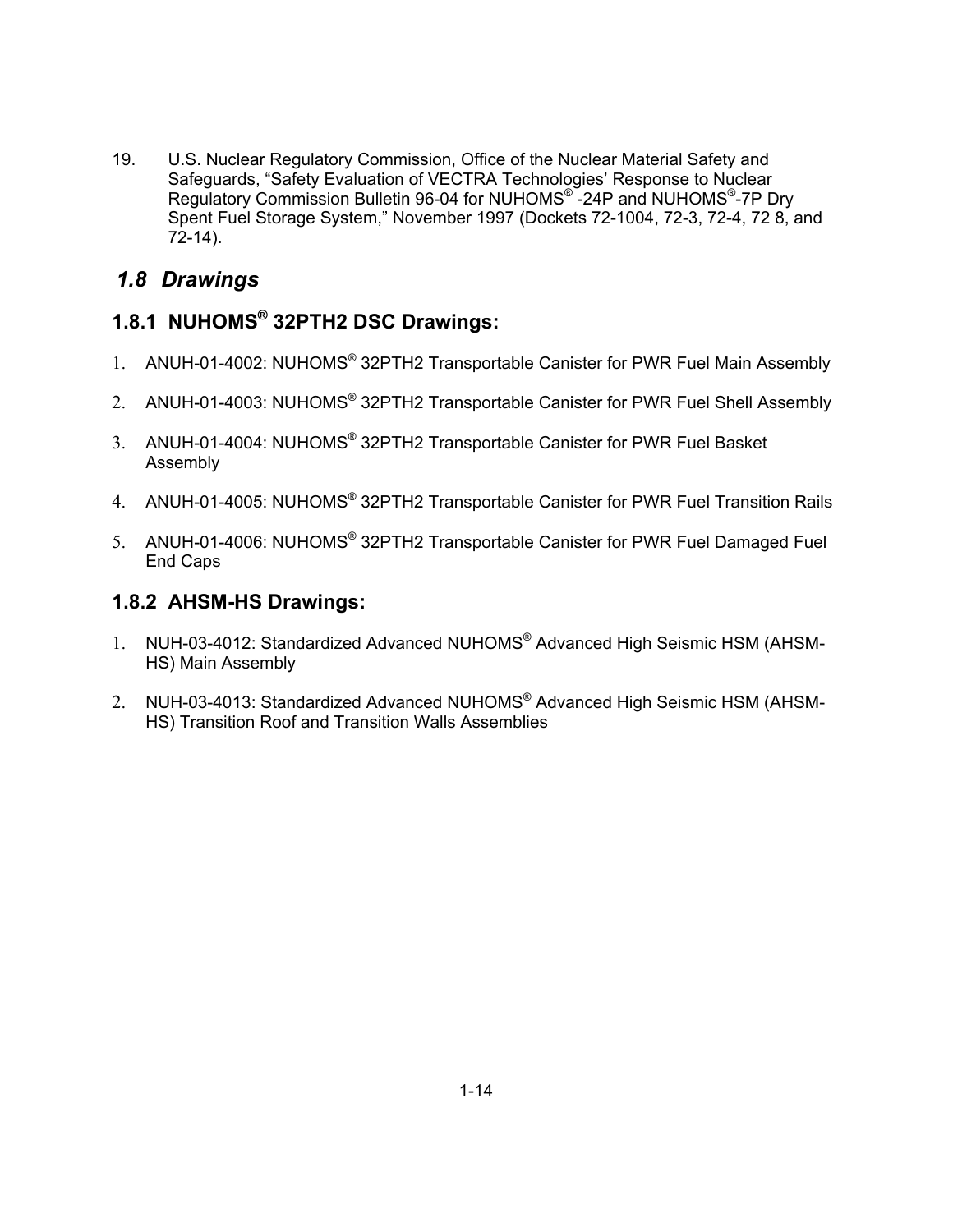# **2 PRINCIPAL DESIGN CRITERIA**

The objective of evaluating the principal design criteria related to the system, structures, and components (SSC) important to safety is to ensure that they comply with the relevant general criteria established in 10 CFR Part 72 (Ref. 2).

# *2.1 SSCs Important to Safety*

The SSCs important to safety for the NUHOMS® 32PTH2 System are discussed in FSAR Chapter B.2.5 (Ref. 1). The section describes the quality category of components that are important to safety and those that are deemed not important to safety as shown in Table B.2.5-1 for the NUHOMS® 32PTH2 System. The NRC staff agrees with the determinations stated in the drawings in FSAR Section B.1.5.2, for the NUHOMS® 32PTH2 dry shielded canister (DSC).

# *2.2 Design Bases for SSCs Important to Safety*

## **2.2.1 SNF Specifications**

The spent fuel to be stored in the 32PTH2 DSC consists of intact (including reconstituted) and/or damaged CE 16x16 class fuel assemblies clad with a zirconium based alloy and UO<sub>2</sub> or  $(UD_2, Er_2O_3)$  or  $(UD_2, Gd_2O_3)$  or  $(UD_2, ZrB_2)$  fuel pellets. Assemblies are with or without Integral Fuel Burnable Absorber (IFBA) rods.

According to Section B.2 of the FSAR, the 32PTH2 DSC is designed to store intact (including reconstituted) and/or damaged CE 16x16 class PWR fuel assemblies as specified in FSAR Table B.2.1-1 and Table B.2.1-3. The fuel to be stored is limited to a maximum assembly average initial enrichment of 5.00 wt. % U-235 as a result of the shielding analysis, and limited to a maximum planar average initial enrichment of 5.00 wt. % U-235 as a result of the criticality analysis. The maximum allowable assembly average burnup, according to the applicant, is limited to 62.5 GWd/MTU and the minimum cooling time is 5 years. The DSC is designed to store up to 12 Control Components (CCs). The CCs include burnable poison rod assemblies (BPRAs), control rod assemblies (CRAs), thimble plug assemblies (TPAs), axial power shaping rod assemblies (APSRAs), control element assemblies (CEAs), vibration suppressor inserts (VSIs), orifice rod assemblies (ORAs), neutron source assemblies (NSAs), and neutron sources. Non-fuel hardware that is positioned within the fuel assembly after the fuel assembly is discharged from the core (such as Guide Tubes or Instrument Tube Tie Rods) or Anchors, Guide Tube Inserts, BPRA Spacer Plates, or other devices that are positioned and operated within the fuel assembly during reactor operation are also considered as CCs.

According to Section B.2 of the FSAR, a 32PTH2 DSC containing less than 32 fuel assemblies may contain dummy assemblies in the remaining slots or those slots may remain empty. If dummy assemblies are used, they are unirradiated stainless steel structures that approximate the weight and center of gravity of a fuel assembly. Empty slots must be positioned in the outer part of the 32PTH2 basket grid, in locations allotted for damaged fuel, symmetrically toward the 0°-180° and 90°-270° basket axes.

As described in Section B.2 of the FSAR, the 32PTH2 DSC stainless steel basket consists of an "egg-crate" plate design. The 32PTH2 DSC is similar to the 32PTH1 DSC licensed under CoC-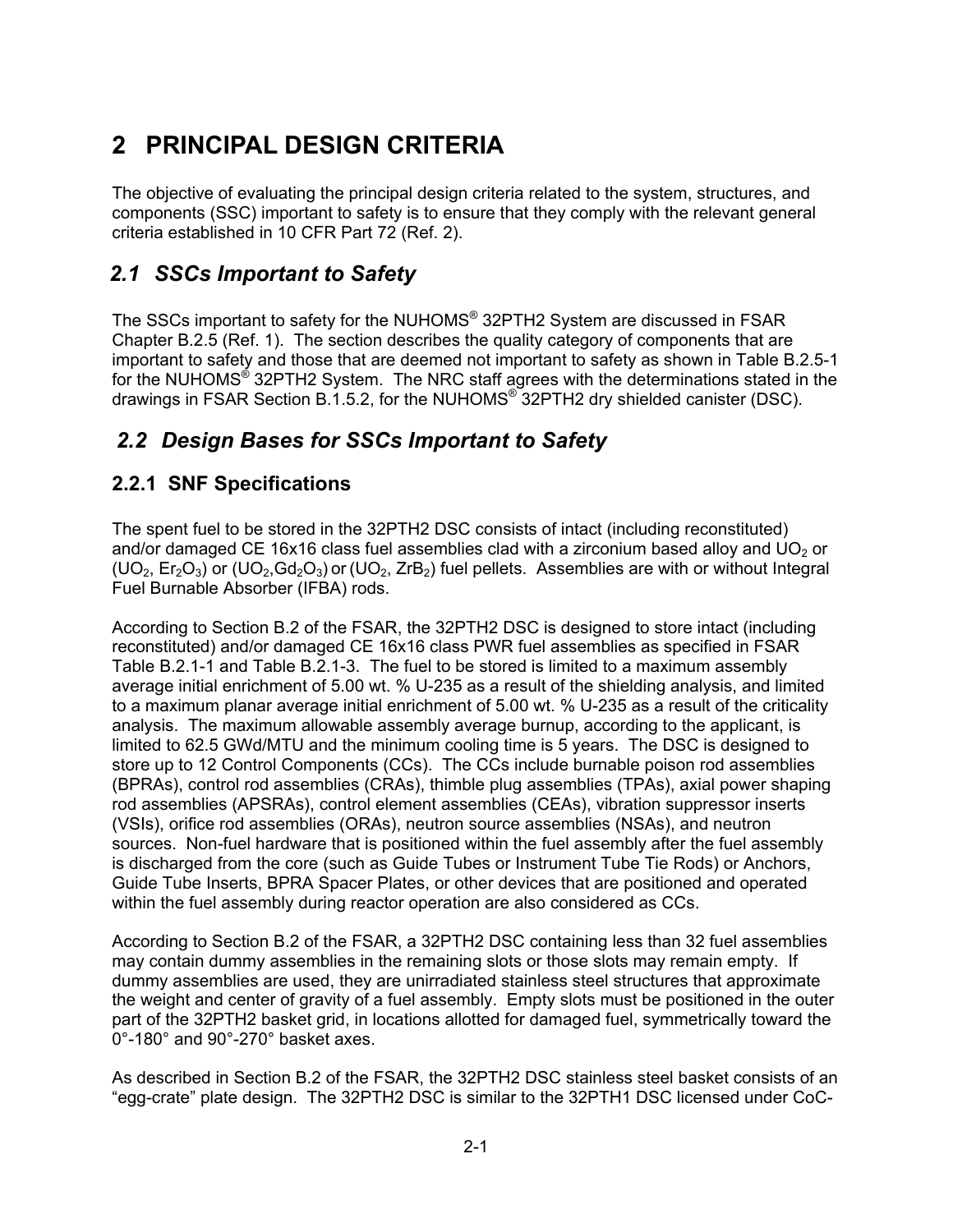1004 with minor changes made due to different fuel sizes. The fuel assemblies are housed in 32 stainless steel fuel compartments. The basket assembly structure, including the fuel compartments, is held together with stainless steel support plates that form the "egg-crate" structure. The basket structure is connected to perimeter transition rail assemblies, made of aluminum. The neutron poison/aluminum plates are located between the fuel compartments.

The 32PTH2 DSCs may store up to 32 CE 16x16 class fuel assemblies arranged in any of the four alternate heat load zoning configurations (HLZC), described in the application, with the maximum decay heat per fuel assembly and the maximum DSC heat load allowed for each HLZC. The maximum heat load allowed is 37.2 kW (HLZC 1), 35.2 kW (HLZC 2), 32.0 kW (HLZC 3) and 31.2 kW (HLZC 4).

The 32PTH2 DSC basket is provided with Metal Matrix Composite (MMC) neutron absorber plate material (poison material) for criticality control. The applicant's criticality analysis takes credit for 90% of the B-10 content present in the MMC neutron poison plates. The 32PTH2 DSC basket is analyzed for three alternate basket types for criticality control, depending on the boron loadings analyzed (designated as "B" basket for the lowest B-10 loading to "D" basket for the highest B-10 loading).

The 32PTH2 DSC is inerted and backfilled with helium at the time of loading. As described in Section B.2 of the FSAR, the maximum fuel cladding temperature limit of 400ºC (752ºF) is applicable to normal conditions of storage and all short term operations from the spent fuel pool to the ISFSI pad, including vacuum drying and helium backfilling of the 32PTH2 DSC. Repeated thermal cycling of the fuel cladding is not permitted (limited to less than 10 cycles) with cladding temperature differences greater than 65°C (117°F) during DSC drying, backfilling and transfer operations. The maximum fuel cladding temperature limit of 570°C (1058°F) is applicable to accidents or off-normal storage conditions.

# **2.2.2 External Conditions**

The NUHOMS® 32PTH2 system, consisting of the 32PTH2 DSC and AHSM-HS, form a selfcontained, independent, passive system, which does not rely on any other systems or components for its operation when in storage. The DSC and AHSM-HS design criteria include the effects of normal operation, natural phenomena and postulated man-made accidents. The criteria are defined in terms of loading conditions imposed on the 32PTH2 DSC. The loading conditions are evaluated to determine the type and magnitude of loads induced on the 32PTH2 DSC. External conditions are further evaluated in Chapters 3 through 12 of this SER.

# *2.3 Design Criteria for Safety Protection Systems*

A summary of the design criteria for the safety protection systems of the 32PTH2 DSC are addressed in Section B.2.3 of the FSAR. Details of the design are provided in Sections B.3 through B.11 of the FSAR.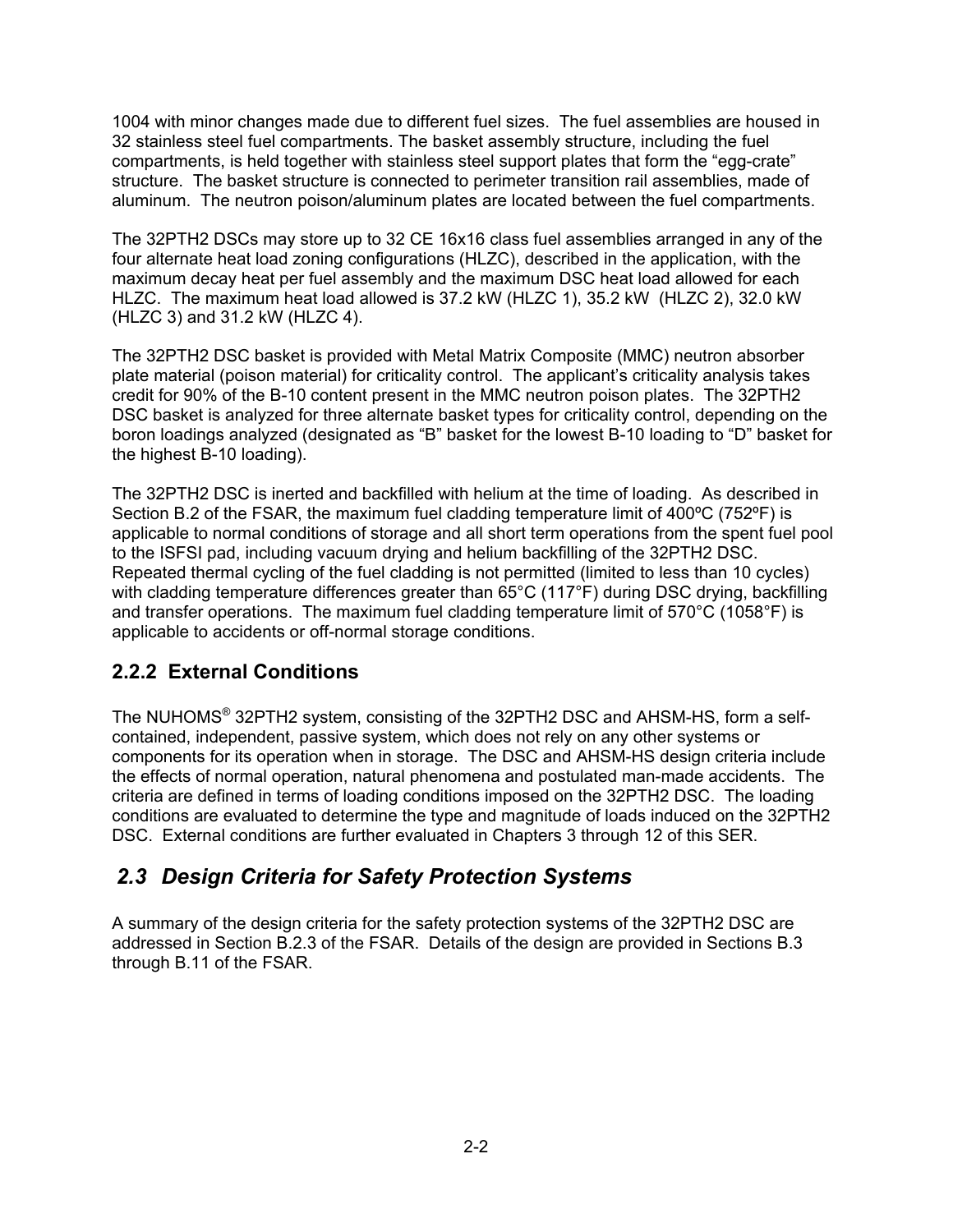| PWR Fuel Specification for the Fuel to be Stored in the 32PTH2 DSC <sup>2</sup>                                                                                                                                                             |                                                                                                                                                                                                                                                                                                                                                                                                                                                         |  |
|---------------------------------------------------------------------------------------------------------------------------------------------------------------------------------------------------------------------------------------------|---------------------------------------------------------------------------------------------------------------------------------------------------------------------------------------------------------------------------------------------------------------------------------------------------------------------------------------------------------------------------------------------------------------------------------------------------------|--|
| <b>PHYSICAL PARAMETERS:</b><br><b>Fuel Class</b>                                                                                                                                                                                            | Intact or damaged unconsolidated CE 16x16<br>class fuel assemblies (with or without control<br>components) that are enveloped by the fuel<br>assembly design characteristics listed in Table<br>B.2.1-3. Reload fuel manufactured by other<br>vendors but enveloped by the design<br>characteristics listed in Table B.2.1-3 is also<br>acceptable. Damaged fuel assemblies beyond<br>the definition contained below are not<br>authorized for storage. |  |
| <b>Fuel Damage</b>                                                                                                                                                                                                                          | Damaged fuel assemblies are assemblies<br>containing missing or partial fuel rods or fuel<br>rods with known or suspected cladding defects<br>greater than hairline cracks or pinhole leaks.<br>The extent of damage in the fuel assembly is<br>to be limited such that a fuel assembly is able<br>to be handled by normal means.                                                                                                                       |  |
| <b>RECONSTITUTED FUEL ASSEMBLIES:</b>                                                                                                                                                                                                       |                                                                                                                                                                                                                                                                                                                                                                                                                                                         |  |
| A) With Irradiated Stainless Steel Rods<br>Maximum Number of Reconstituted<br>Assemblies per DSC with Irradiated<br><b>Stainless Steel Rods</b>                                                                                             | Option 1:8, in selected locations in Zone 2 of<br>Figure B.2.1-1<br>Option 2: 32 (Additional cooling time<br>requirements per Table B.2.1-8 apply.)                                                                                                                                                                                                                                                                                                     |  |
| Maximum Number of Irradiated Stainless<br>Steel Rods per Reconstituted Fuel<br>Assembly                                                                                                                                                     | Option 1: 11<br>Option 2: 7                                                                                                                                                                                                                                                                                                                                                                                                                             |  |
| B) With All Other Alternate Rod Materials<br>Maximum Number of Reconstituted<br>Assemblies per DSC with Unlimited<br>Number of Low Enriched UO <sub>2</sub> Rods, or<br><b>Zircaloy Rods or Unirradiated Stainless</b><br><b>Steel Rods</b> | 32                                                                                                                                                                                                                                                                                                                                                                                                                                                      |  |
| Control Components (CCs)                                                                                                                                                                                                                    | • Up to 12 CCs are authorized for storage<br>only in Zone 2 locations as shown in Figure<br>$B.2.1 - 1.$<br>• Authorized CCs include Burnable Poison<br>Rod Assemblies (BPRAs), Control Rod<br>Assemblies (CRAs), Thimble Plug<br>Assemblies (TPAs), Axial Power Shaping                                                                                                                                                                                |  |

 $2$  FSAR Table B.2.1-1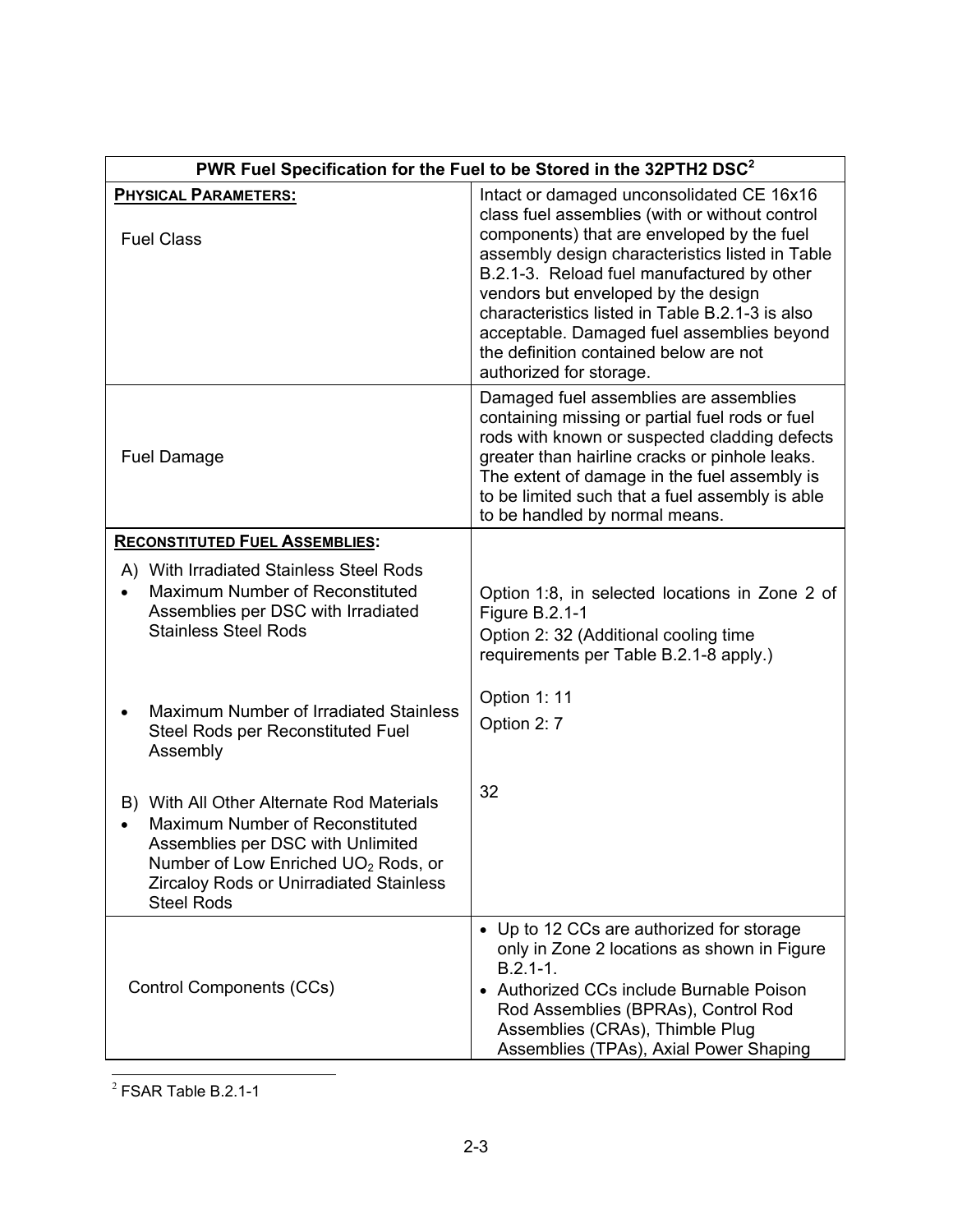|                                                                               | PWR Fuel Specification for the Fuel to be Stored in the 32PTH2 DSC <sup>2</sup>                                                                                                                                                                                                                                                                                                                                                                                                                                                                                                                                                                                                                |
|-------------------------------------------------------------------------------|------------------------------------------------------------------------------------------------------------------------------------------------------------------------------------------------------------------------------------------------------------------------------------------------------------------------------------------------------------------------------------------------------------------------------------------------------------------------------------------------------------------------------------------------------------------------------------------------------------------------------------------------------------------------------------------------|
|                                                                               | Rod Assemblies (APSRAs), Control Element<br>Assemblies (CEAs), Vibration Suppression<br>Inserts (VSIs), Orifice Rod Assemblies<br>(ORAs), Neutron Source Assemblies<br>(NSAs), and Neutron Sources. Nonfuel<br>hardware that is positioned within the fuel<br>assembly after the fuel assembly is<br>discharged from the core (such as Guide<br>Tubes or Instrument Tube Tie Rods) or<br>Anchors, Guide Tube Inserts, BPRA Spacer<br>Plates or other devices that are positioned<br>and operated within the fuel assembly<br>during reactor operation are also considered<br>as CCs.<br>• Design basis thermal and radiological<br>characteristics for the CCs are listed in<br>Table B.2.1-2. |
| <b>Number of Intact Fuel Assemblies</b>                                       | $\leq$ 32                                                                                                                                                                                                                                                                                                                                                                                                                                                                                                                                                                                                                                                                                      |
| Maximum Assembly plus CC Weight                                               | 1550 lbs                                                                                                                                                                                                                                                                                                                                                                                                                                                                                                                                                                                                                                                                                       |
| Number and Location of Damaged Fuel<br><b>Assemblies</b>                      | Up to 16 damaged fuel assemblies. Balance<br>may be intact fuel assemblies, or dummy<br>assemblies which are authorized for storage in<br>32PTH2 DSC.<br>Damaged fuel assemblies are to be placed in<br>the outer 16 fuel compartments as shown in<br>Figure B.2.1-1. The DSC fuel compartments<br>which store damaged fuel assemblies are<br>provided with top and bottom end caps.                                                                                                                                                                                                                                                                                                           |
| <b>THERMAL/RADIOLOGICAL PARAMETERS:</b>                                       |                                                                                                                                                                                                                                                                                                                                                                                                                                                                                                                                                                                                                                                                                                |
| Fuel Assembly Average Burnup, Assembly<br>Average Enrichment and Cooling Time | Per Table B.2.1-6, Table B.2.1-7, and Table<br>$B.2.1 - 8.$                                                                                                                                                                                                                                                                                                                                                                                                                                                                                                                                                                                                                                    |
| Decay Heat per DSC                                                            | Per Figure B.2.1-1.                                                                                                                                                                                                                                                                                                                                                                                                                                                                                                                                                                                                                                                                            |
| Maximum Planar Average Fuel Initial<br>Enrichment                             | Per Table B.2.1-4 or Table B.2.1-5.                                                                                                                                                                                                                                                                                                                                                                                                                                                                                                                                                                                                                                                            |
| Minimum B-10 Content in Neutron Poison<br><b>Plates</b>                       | Per Table B.2.1-9.                                                                                                                                                                                                                                                                                                                                                                                                                                                                                                                                                                                                                                                                             |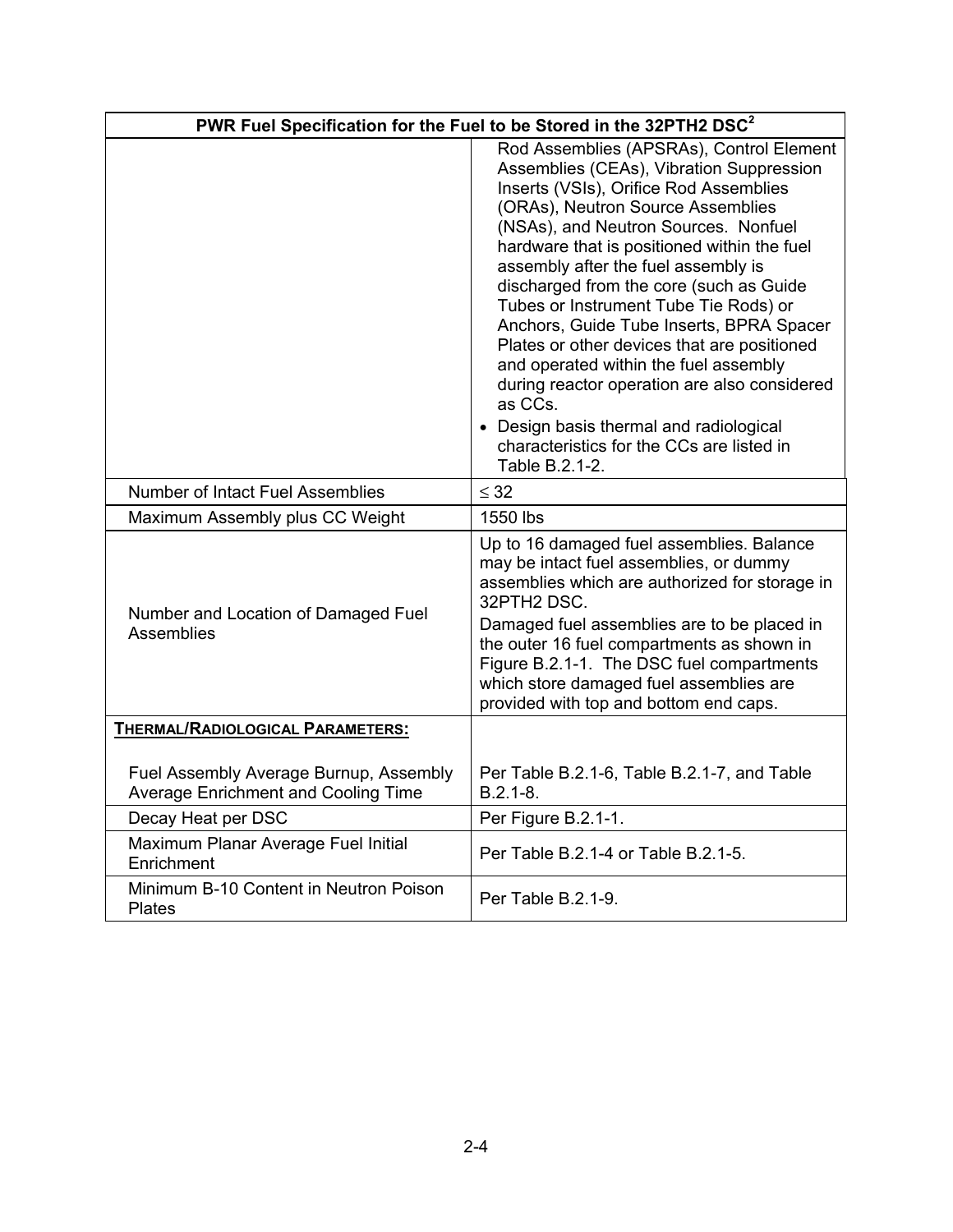### **Thermal and Radiological Characteristics for Control Components Stored in the 32PTH2 DSC3**

| <b>Parameter</b>                               | CC Source <sup>(1)</sup> |
|------------------------------------------------|--------------------------|
| Maximum Gamma Source<br>(y/sec/assembly)       | $8.74E + 14$             |
| Decay Heat <sup>(2)</sup> (Watts/assembly)     | 20                       |
| Minimum Cooling Time <sup>(3)</sup><br>(years) | 10                       |

#### **Notes:**

- (1) Up to 8 Neutron Sources and NSAs are allowed in any location within Zone 2 of Figure B.2.1-1 except at the four corner locations.
- (2) The decay heat for the CCs for cooling time greater than 15 years is well within the uncertainty of the decay heat equation shown in Table B.2.1-7.
- (3) The decay heat value of 20 watts per CC shall be included to determine thermal and radiological qualification of fuel assemblies for CC cooling times between 10 years and 15 years.

 3 FSAR Table 2.2.21-2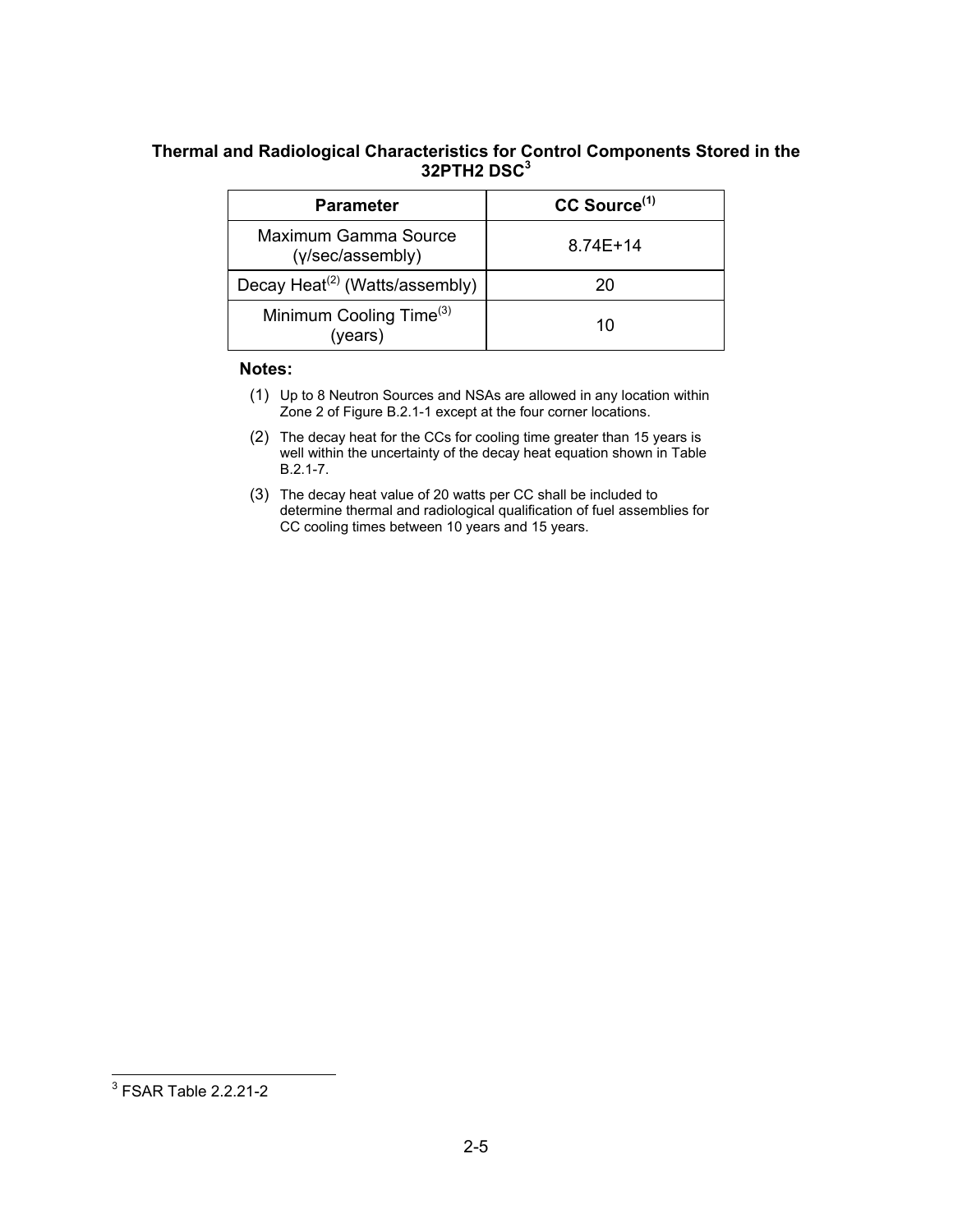| Assembly Class <sup>(3)</sup>                 | <b>CE</b><br>16x16<br>(Westinghouse)                                                                      | <b>CE</b><br>16x16<br>(Areva) |
|-----------------------------------------------|-----------------------------------------------------------------------------------------------------------|-------------------------------|
| Maximum Unirradiated<br>Length (inches) $(1)$ | 178.3                                                                                                     | 178.3                         |
| <b>Fissile Material</b>                       | $UO2$ or (UO <sub>2</sub> ,<br>$Er2O3$ ) or<br>$(UO2, Gd2O3)$ or<br>(UD <sub>2</sub> , ZrB <sub>2</sub> ) | $UO2$ or<br>$(UO_2, Gd_2O_3)$ |
| Maximum<br>MTU/Assembly <sup>(2)</sup>        | 0.456                                                                                                     | 0.456                         |
| Maximum Number of<br><b>Fuel Rods</b>         | 236                                                                                                       | 236                           |
| Maximum Number of<br><b>Guide Tubes</b>       | 5                                                                                                         | 5                             |

### **PWR Fuel Assembly Design Characteristics for the 32PTH2 DSC<sup>4</sup>**

### **Notes:**

- (1) Maximum Assembly + CC Length (unirradiated)
- (2) The maximum MTU/assembly is based on the shielding analysis. The listed value is higher than the actual.
- (3) Reload fuel from other manufacturers with these parameters are also acceptable.

 4 FSAR Table B.2.1-3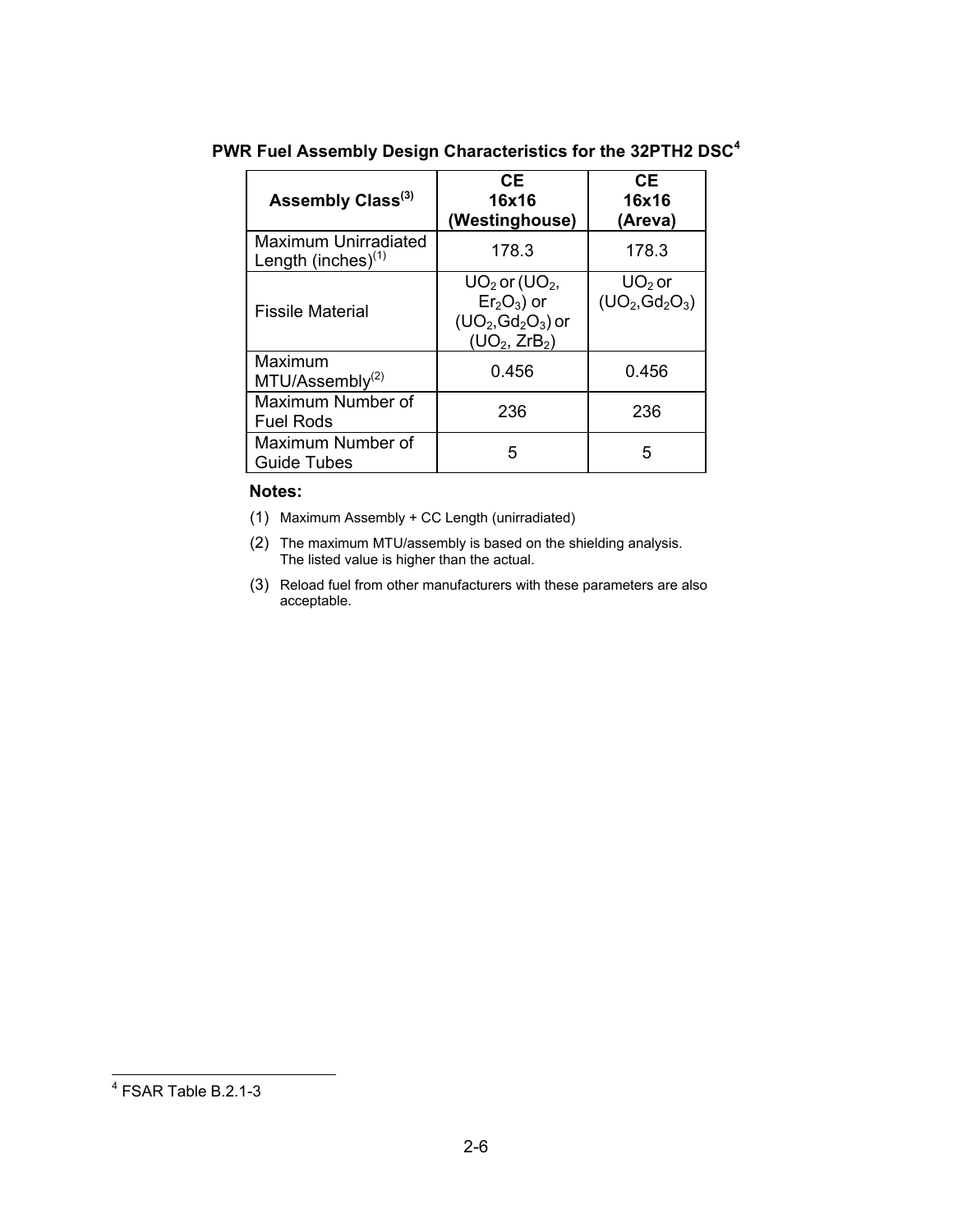### **Maximum Planar Average Initial Enrichment versus Neutron Poison Plate Requirements for the 32PTH2 DSC (Intact Fuel Assembly)<sup>5</sup>**

| <b>Fuel Assembly</b> | <b>Minimum</b><br><b>Soluble Boron</b> | Maximum Planar Average Initial Enrichment <sup>(2)</sup><br>(wt. % U-235) as a Function of Basket Type<br>(Fixed Neutron Poison Plate Loading) |      |                            |      |  |
|----------------------|----------------------------------------|------------------------------------------------------------------------------------------------------------------------------------------------|------|----------------------------|------|--|
| <b>Class</b>         | ppm                                    |                                                                                                                                                |      | Basket Type <sup>(1)</sup> |      |  |
|                      |                                        |                                                                                                                                                | в    |                            |      |  |
| <b>CE 16x16</b>      | 2600                                   | With CC                                                                                                                                        | 4.75 | 4.95                       | 5.00 |  |
|                      | 2600                                   | <b>Without CC</b>                                                                                                                              | 4.80 | 5.00                       | 5.00 |  |

#### **Notes:**

(1) The neutron poison plate loading requirements as a function of Basket Type are per FSAR Table B.2.1-9.

(2) The maximum planar average initial enrichments are design nominal values. For the maximum planar average initial enrichment of 5.00 wt. % U-235, the criticality analysis is actually performed using 5.05 or 5.10 wt. % U-235.

 5 FSAR Table B.2.1-4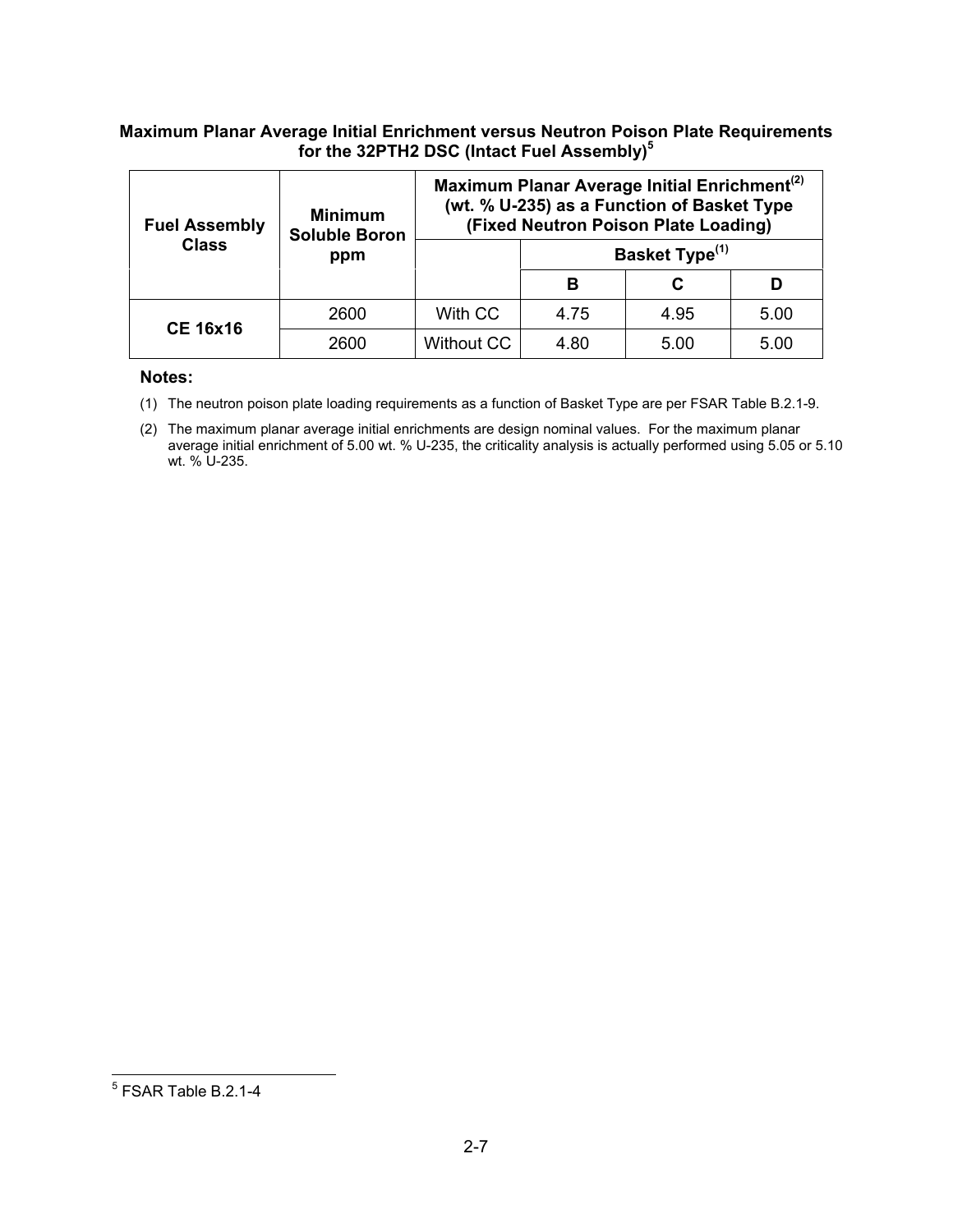### **Maximum Planar Assembly Average Initial Enrichment versus Neutron Poison Plate Requirements for the 32PTH2 DSC (Damaged Fuel Assembly)<sup>6</sup>**

| <b>Fuel Assembly</b> | <b>Minimum</b><br><b>Soluble Boron</b> | Maximum Planar Average Initial Enrichment <sup>(2)</sup><br>(wt. % U-235) as a Function of Basket Type<br>(Fixed Neutron Poison Plate Loading) |                            |      |      |
|----------------------|----------------------------------------|------------------------------------------------------------------------------------------------------------------------------------------------|----------------------------|------|------|
| <b>Class</b>         | ppm                                    |                                                                                                                                                | Basket Type <sup>(1)</sup> |      |      |
|                      |                                        |                                                                                                                                                | в                          |      |      |
| <b>CE 16x16</b>      | 2600                                   | With CC                                                                                                                                        | 4.45                       | 4.60 | 4.90 |
|                      | 2600                                   | Without CC                                                                                                                                     | 4.50                       | 4.70 | 5.00 |

#### **Notes:**

- (1) The neutron poison plate loading requirements as a function of Basket Type are per FSAR Table B.2.1-9.
- (2) The maximum planar average initial enrichments are design nominal values. For the maximum planar average initial enrichment of 5.00 wt. % U-235, the criticality analysis is actually performed using 5.05 or 5.10 wt. % U-235.

According to Section B.2 of the FSAR, the NUHOMS® 32PTH2 system is designed to provide long term storage of spent fuel. The 32PTH2 DSC materials are selected such that degradation is not expected during the storage period. The 32PTH2 DSC pressure retaining confinement boundary for the spent fuel is described in detail in Chapter B.7. The 32PTH2 DSC is equipped with top and bottom shield plugs to minimize occupational doses at the ends during drying, sealing, and handling operations.

As described in Section B.2 of the FSAR, the NUHOMS<sup>®</sup> 32PTH2 system is designed for safe and secure, long-term confinement and dry storage of spent fuel assemblies. The key elements of the NUHOMS® 32PTH2 system and their operation which require special design consideration are:

- A. Minimizing the contamination of the 32PTH2 DSC exterior by fuel pool water.
- B. Providing the 32PTH2 DSC with a confinement boundary to maintain a helium atmosphere.
- C. Minimizing personnel radiation exposure during 32PTH2 DSC loading, closure, and transfer operations.
- D. The coating materials used in the design of the 32PTH2 DSC are chosen to minimize hydrogen generation.
- E. Design of the AHSM-HS and 32PTH2 DSC for postulated accidents.
- F. Design of the AHSM-HS passive ventilation system for effective decay heat removal to ensure the integrity of the fuel cladding. The AHSM-HS is designed with no active safety systems.
- G. Design of the 32PTH2 DSC to ensure subcriticality.

<sup>6</sup> FSAR Table B.2.1-5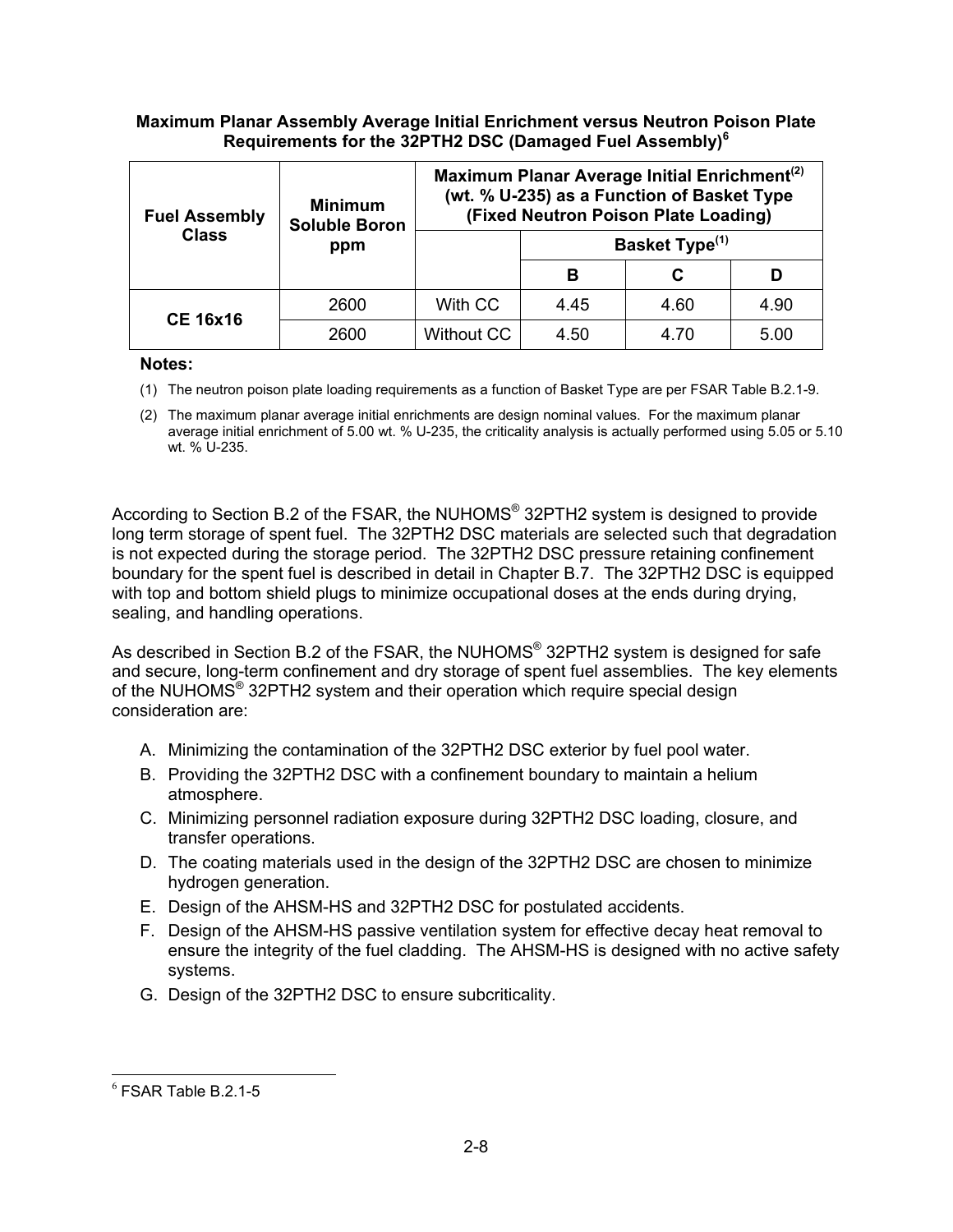# *2.4 Evaluation Findings*

Based on the NRC staff's review of the information provided in the application, the NRC staff concludes the following:

- F2.1 The application and docketed materials adequately identify and characterize the SNF to be stored in the DSS in conformance with the requirements given in 10 CFR 72.236.
- F2.2 The application and the docketed materials relating to the design bases and criteria meet the general requirements as given in 10 CFR 72.122(a), (b), (c), (f), (h)(1), (h)(4), (i), and (l).
- F2.3 The application and docketed materials relating to the design bases and criteria for structures categorized as important to safety meet the requirements given in 10 CFR 72.122(a), (b)(1), (b)(2) and (b)(3), (c), (f), (h)(1), (h)(4), and (i); and 10 CFR 72.236.
- F2.4 The application and docketed materials meet the regulatory requirements for design bases and criteria for thermal consideration as given in 10 CFR 72.122 (a),  $(b)(1)$ ,  $(b)(2)$ and (b)(3), (c), (f), (h)(1), (h)(4), and (i).
- F2.5 The application and docketed materials relating to the design bases and criteria for shielding, confinement, radiation protection, and ALARA considerations meet the regulatory requirements as given in 10 CFR 72.104(a) and (b); 10 CFR 72.106(b); 10 CFR 72.122(a), (b), (c), (f), (h)(1), (h)(4), and (i); 10 CFR 72.126(a).
- F2.6 The application and docketed materials relating to the design bases and criteria for criticality safety meet the regulatory requirements as given in 10 CFR 72.124(a) and (b).
- F2.7 The application and docketed materials relating to the design bases and criteria for retrieval capability meet the regulatory requirements as given in 10 CFR 72.122(a), (b)(1), (b)(2), and (b)(3), (c), (f), (h)(1), (h)(4), and (l).
- F2.8 The application and docketed materials relating to the design bases and criteria for other SSCs not important to safety but subject to NRC approval meet the general regulatory requirements as given in the following subparts of 10 CFR Part 72: Subpart E, "Siting Evaluation Factors" 72.104 and 72.106; Subpart F, "General Design Criteria" 72.122, 72.124, and 72.126; and Subpart L, "Approval of Spent Fuel Storage Casks."

The NRC staff concludes that the principal design criteria for the NUHOMS® 32PTH2 System are acceptable with regard to meeting the regulatory requirements of 10 CFR Part 72. This conclusion is reached based on a review that considered the regulation itself, appropriate regulatory guides, applicable codes and standards, and accepted engineering practices. A more detailed evaluation of the design criteria and an assessment of compliance with those criteria are presented in Chapters 3 through 14 of the SER.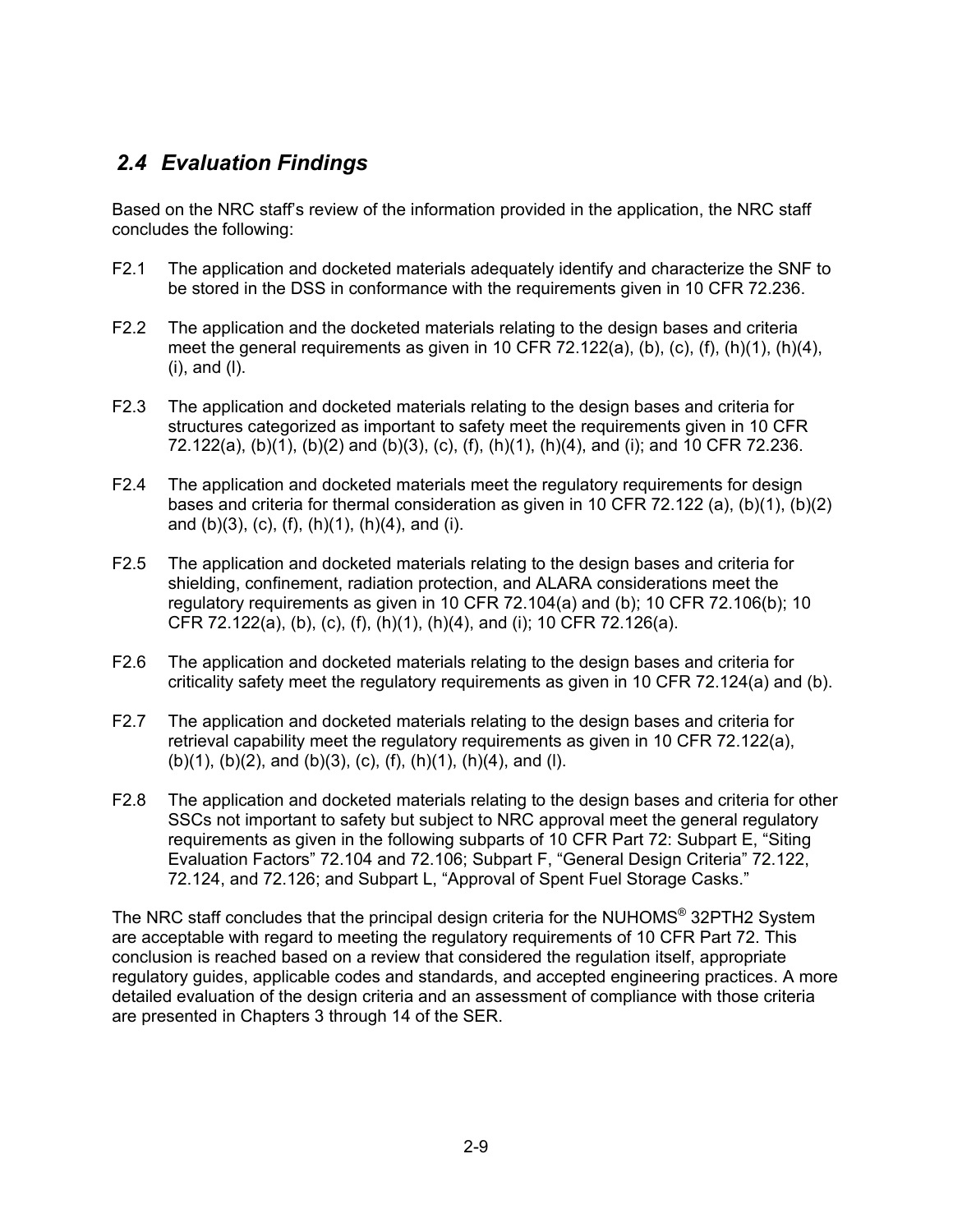### *2.5 References*

- 1. Transnuclear, Inc., "Initial Application for Amendment 3 to the Standardized Advanced NUHOMS® Certificate of Compliance No. 1029, Revision 0," non-proprietary ((ML12004A157) and (ML12004A156)), proprietary ((ML12004A159) and (ML12004A160)), December 15, 2011.
- 2. U.S. Code of Federal Regulations, Licensing Requirements for the Independent Storage of Spent Nuclear Fuel, High-Level Radioactive Waste, and Reactor - Related Greater Than Class C Waste, Title 10, Part 72.
- 3. Revision 1 to Transnuclear, Inc. (TN) Application for Amendment 3 to Standardized Advanced NUHOMS® Certificate of Compliance No. 1029, Response to Request for Supplemental Information (ML12059A297), February 24, 2012.
- 4. Revision 2 to Transnuclear, Inc. (TN) Application for Amendment 3 to Standardized Advanced NUHOMS® Certificate of Compliance No. 1029, Supplemental Information (ML12158A103), May 24, 2012.
- 5. Revision 3 to Transnuclear, Inc. (TN) Application for Amendment 3 to Standardized Advanced NUHOMS<sup>®</sup> Certificate of Compliance No. 1029, Response to Request for Additional Information (ML12254B039), September 7, 2012.
- 6. Revision 4 to Transnuclear, Inc. (TN) Application for Amendment 3 to Standardized Advanced NUHOMS® Certificate of Compliance No. 1029, Response to Request for Additional Information, Items 3-2 and 4-7 (ML12297A205), October 15, 2012.
- 7. Revision 5 to Transnuclear, Inc. (TN) Application for Amendment 3 to Standardized Advanced NUHOMS® Certificate of Compliance No. 1029, Response to Request for Additional Information (ML12325A069), November 16, 2012.
- 8. Revision 6 to Transnuclear, Inc. (TN) Application for Amendment 3 to Standardized Advanced NUHOMS® Certificate of Compliance No. 1029, Computational Fluid Dynamic Files (ML12352A230), December 11, 2012.
- 9. NRC Form 699 Conversation Record CoC-1029, Amd. No. 3 Discussion of RAI 9-1 (Thermal) Response (ML13100A331), March 18, 2013.
- 10. NRC Form 699 Conversation Record CoC-1029, Amd. No. 3 Discussion of RAI 3-1 (Structural) Response (ML13100A319), March 26, 2013.
- 11. Revision 7 to Transnuclear, Inc., Application for Amendment 3 to Standardized Advanced NUHOMS® Certificate of Compliance No. 1029, Response to Request for Additional Information (ML13133A034), May 9, 2013.
- 12. Revision 8 to Transnuclear, Inc. Application for Amendment 3 to Standardized Advanced NUHOMS® Certificate of Compliance No. 1029, Revised Response to Request for Additional Information (ML13182A044), June 10, 2013.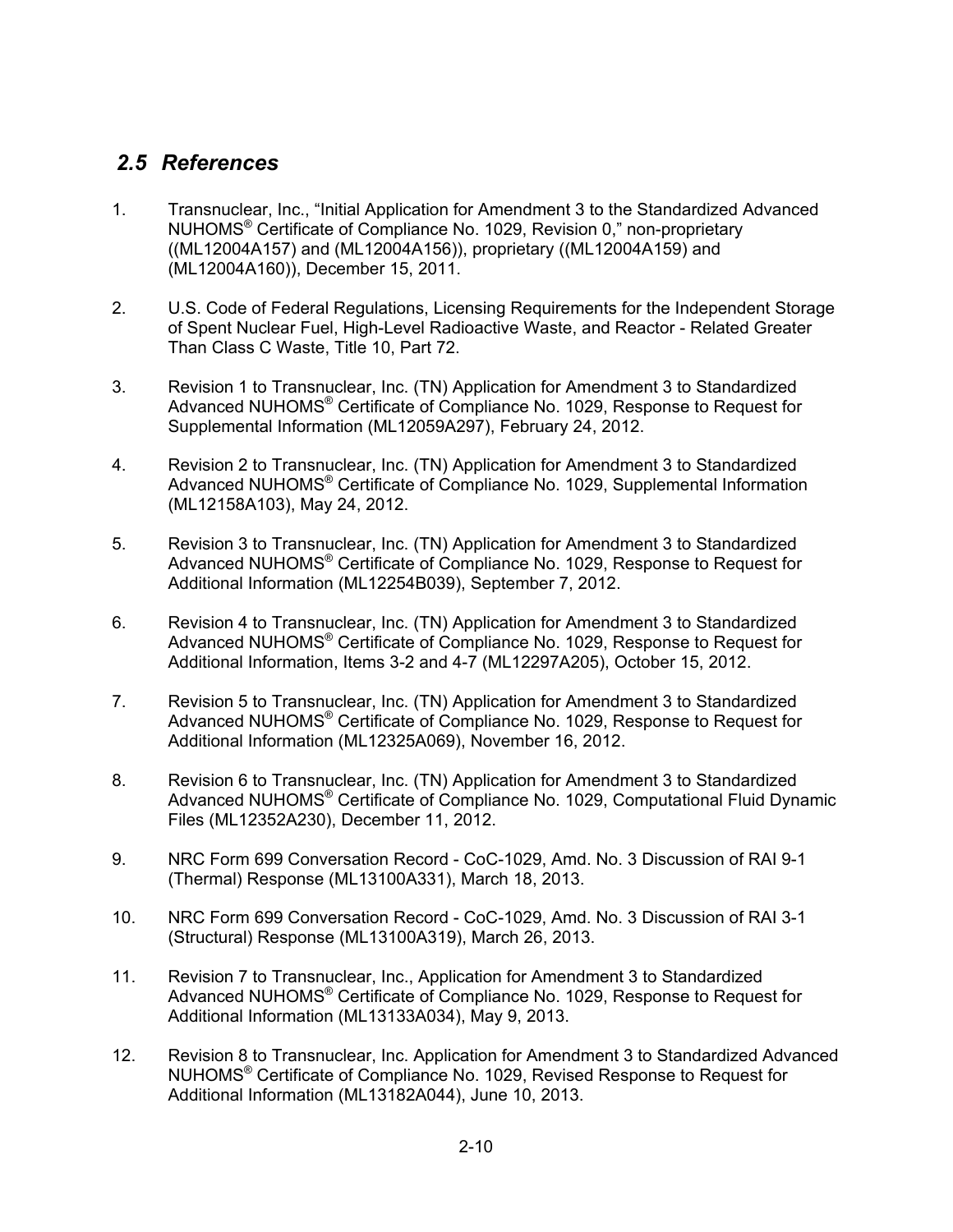13. NRC Form 699 - Conversation Record/E-mail with Don Shaw, Transnuclear, Inc., AREVA, re CoC No. 1029, Amend. No. 3, Appendix A to Certificate of Compliance No. 1029 - Technical Specifications for the Standardized Advanced NUHOMS® System (ML13198A416), July 16, 2013.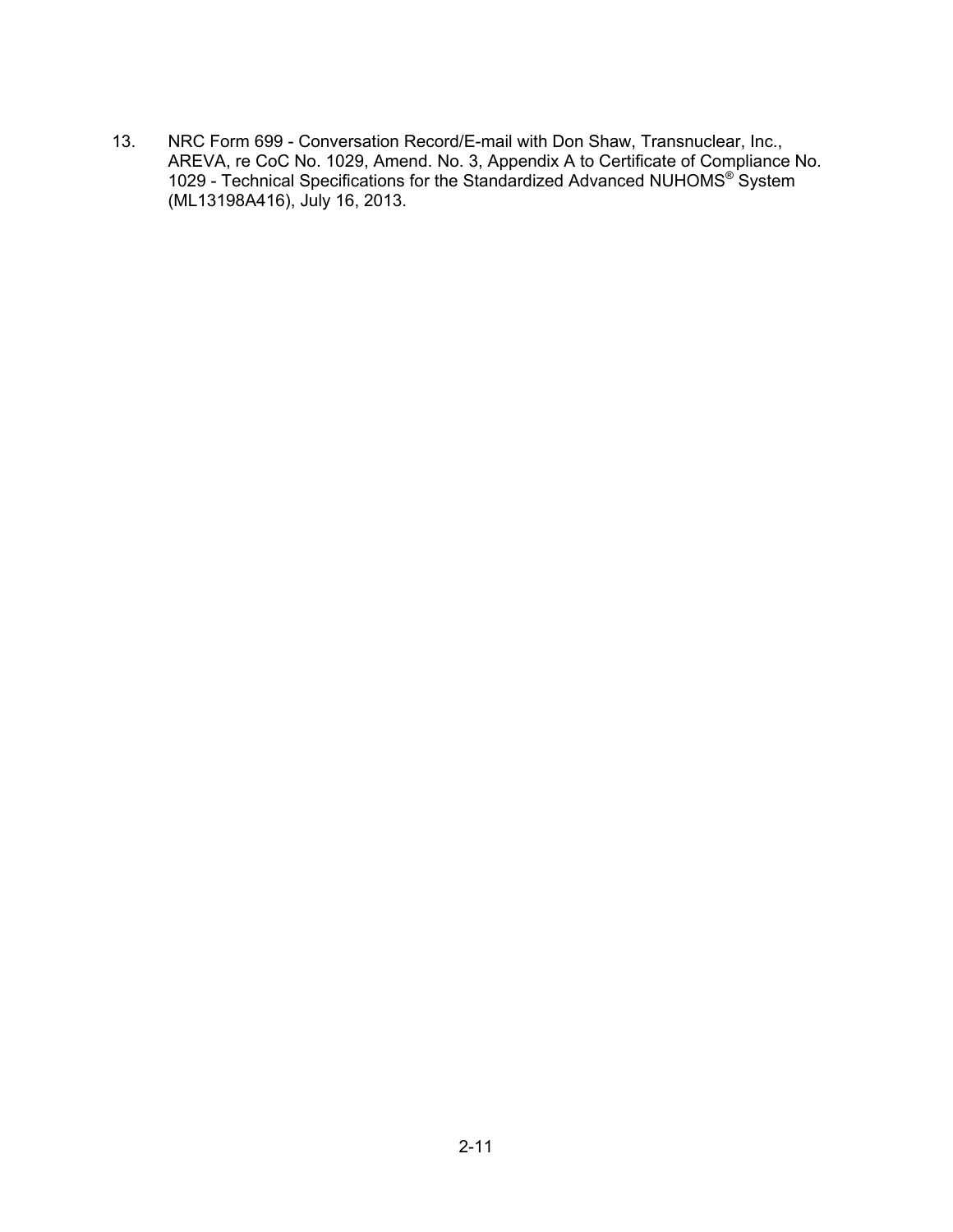# **3 STRUCTURAL EVALUATION**

The objectives of this review were to assess the safety analysis of the structural design features, the structural design criteria, and the structural analysis methodology used to evaluate the expected structural performance capabilities under normal operations, off-normal operations, accident conditions, and natural phenomena events for those SSCs important to safety included in this application. The acceptance criteria for the design system are to successfully preclude the following negative consequences:

- Unacceptable risk of criticality,
- Unacceptable release of radioactive materials,
- Unacceptable radiation levels,
- Impairment of retrievablity or recovery.

The review was performed using the appropriate regulations as described in 10 CFR 72.124(a), 72.234(a) and (b), 72.236(b), (c), (d), (g), (h) and (l).

The application change that has a direct bearing on the structural aspects of the spent fuel cask storage system is the addition of the 32PTH2 dry shielded canister (DSC) and the advanced horizontal storage module, high burnup and high seismic (AHSM-HS).

This structural safety evaluation report is written in a format that is consistent with NUREG-1536, Rev. 1.

# *3.1 32PTH2 DSC*

### **3.1.1 Scope**

The 32PTH2 DSC is a dual purpose canister that, according to the applicant, is designed to accommodate up to 32 intact PWR fuel assemblies (or up to 16 damaged assemblies, with the remaining intact) with a total maximum heat load of 37.2 kW. The maximum burnup of a 32PTH2 fuel assembly is 62.5 GWd/MTU per Table 3-6 of Enclosure 6 to TN E‐31647 (Technical Specifications). The application describes the ability of the 32PTH2 DSC to perform its intended design function during normal and off-normal operating conditions, as well as under postulated accident conditions and extreme natural phenomena events.

For purposes of structural analysis, the 32PTH2 DSC is divided into the 32PTH2 DSC shell assembly and the internal basket assembly. The DSC shell assembly includes the pressure retaining confinement boundary and consists primarily of a cylindrical shell and top and bottom assemblies. The DSC basket assembly consists of the fuel compartment structure, made up of steel tubes, and the transition rails.

The confinement boundary (shown in FSAR Figure B.3.1-2) consists of the cylindrical shell, top and bottom inner cover plates, the vent and siphon block, the vent and siphon cover plates and associated welds. The outer top cover plate provides a redundant confinement boundary. The DSC shell thickness is 5/8" and has only one cavity length option of 178.65 inches. The weight of a fully loaded DSC is 106,000 lbs, as listed in FSAR Table B.3.2-1. FSAR Section B.3.1.1.1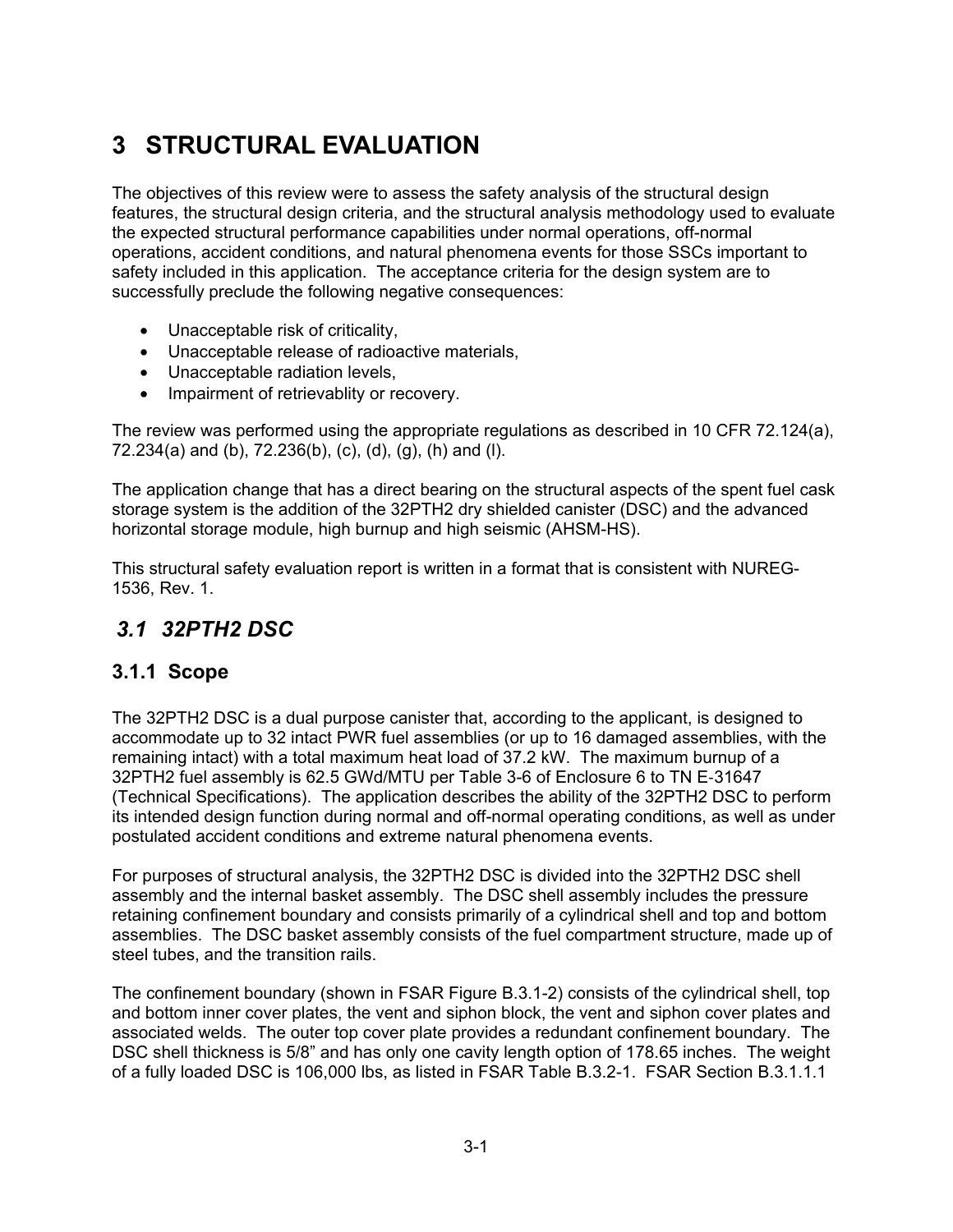provides additional general information regarding the 32PTH2 DSC. FSAR Table B.2.5-1 tabulates the 32PTH2 items important to safety.

The 32PTH2 is loaded inside a OS200FC transfer cask (TC) for onsite transfer to the AHSM-HS location. The OS200FC TC has already been approved by the NRC and the safety analyses are contained in Appendix U, Section U.3.6.1.5 of CoC No. 1004.

### **3.1.2 Structural Design Criteria and Design Features**

As previously stated, the 32PTH2 is divided into the shell assembly, and the basket assembly. The shell assembly is designed to conform with the requirements of ASME Section III, Division 1, Subsection NB stress requirements. If elastic stress intensity limits cannot be met for Service Level D conditions, then Appendix F may be used to evaluate the DSC shell against elasticplastic limits. The use of elastic-plastic analysis is permitted per Section 3.5.1.4 ii 1 of NUREG-1536, Rev. 1.

RAI responses 3-1 and 3-9 of Enclosure 2 of E-33290 discuss the method of determining weld flaw depth and stress ratios associated with applicable load conditions (with elastic-plastic limits) for the associated welds that form the confinement boundary. This methodology is consistent with ISG-15, ISG-18, NUREG-1536 and ASME Code Section XI criteria. NRC staff had additional questions, with regards to the use of elastic-plastic methodology for the confinement boundary welds and associated finite element analysis. Therefore, further documentation was provided, by the applicant, in Enclosure 1 to E-35274 (ML13182A044) to clarify and revise the original (Enclosure 2 of E-33290 (ML12254B040)) RAI 3-1 response.

### **32PTH2 DSC Design Criteria**

The 32PTH2 basket assembly is designed to satisfy the requirements of ASME Section III, Division 1, Subsection NG stress requirements. FSAR Table 3.1-4 summarizes the stress criteria for the 32PTH2 basket assembly, and states that for Service Level D requirements, the applicant must evaluate the basket in accordance with Appendix F for elastic-plastic limits.

FSAR Table B.3.1-14 tabulates all the alternatives to the ASME Code pertaining to the DSC shell assembly, and FSAR Table B.3.1-15 tabulates all the alternatives to the ASME Code pertaining to the DSC basket assembly. The applicant must conform with the ASME Code completely for design, fabrication, and acceptance testing, unless it is listed in the alternatives tables in the FSAR. These alternatives are also listed in Section 4.3 of Enclosure 6 to TN E‐31647 (Technical Specifications).

DSC stress criteria are tabulated in FSAR Table B.3.1-2 through Table B.3.1-4. The 32PTH2 Design Criteria is consistent with Section 3.5.1.2 of NUREG 1536, Rev. 1 for design, fabrication and testing of steel confinement casks.

### **32PTH2 DSC Loads and Load Combinations**

Loads and load combinations for normal, off normal, and postulated accident conditions are listed in FSAR Table B.3.1-5. Throughout, this safety evaluation report evaluates normal, offnormal, and accident conditions related to the handling, transfer, and storage of spent nuclear fuel.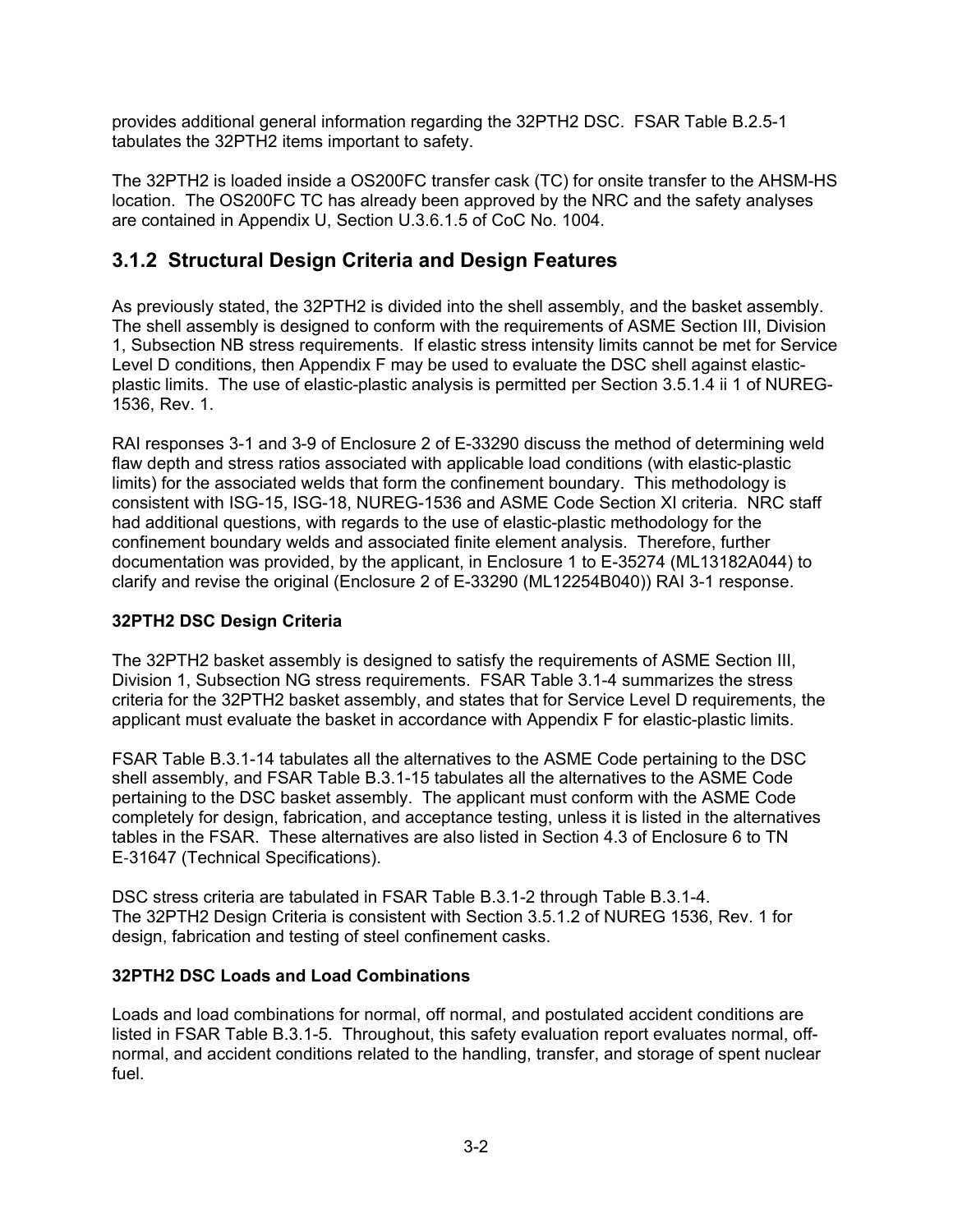### **32PTH2 DSC Structural Design Features**

The 32PTH2 DSC structural design features are adequately described in FSAR Section B.1 (General) and B.3.1.1.1. Drawings are provided in FSAR Section B.1.5.2. The FSAR contains necessary information to fully define the structural features of the cask, as required by Section 3.5.1 ii of NUREG 1536, Rev. 1.

### **3.1.3 Structural Analysis**

### **Load Conditions – Evaluation of 32PTH2 against Normal, Off-normal, and Accident Conditions**

Per FSAR Section B.3.1.2.1.3, the applicant has determined that normal operating design conditions consist of events that occur regularly. Off-normal operating design conditions are events that occur with moderate frequency or as specified by NUREG 1536, Rev. 1. Analysis was also provided for a range of hypothetical accidents in accordance with 10 CFR Part 72. This applicant's determination of normal, off-normal, and accident conditions is consistent with the classification in Section 3.5.1.4 in NUREG 1536, Rev. 1.

FSAR Section B.3.6.1 details the DSC Structural Analysis. The 32PTH2 DSC shell assembly was analyzed using two ANSYS models.

- 1. 2D axisymmetrical model (FSAR Figure B.3.6-1)
- 2. 3D 180-degree symmetrical model (FSAR Figure B.3.6-2)

The details of these models are described in FSAR Section B.3.6.1.1.1. The 2D axisymmetrical model was used for the analysis of the vertical deadweight load, vertical transfer/handling loads, top and bottom end drop loads, and internal/external pressure loads. The 3D model is used to analyze pull on the grapple ring, side drop, horizontal deadweight, seismic effects in the horizontal configuration, and the horizontal transfer/handling loads. NRC staff concludes that based on the information submitted in the FSAR and consistent with previous licensing basis for the NUHOMS $^{\circ}$  systems, the applicant has provided enough detail to satisfy the guidance requirements of Appendix 3A of NUREG 1536, Rev. 1.

The thermal loads and conditions are discussed and analyzed in FSAR Chapter B.4 and evaluated in the thermal section of this safety evaluation report. FSAR Table B.3.6-1 tabulates the thermal load cases analyzed for storage and FSAR Table B.3.6-2 tabulates the load cases analyzed for transfer. FSAR Table B.3.6-3 provides the maximum thermal stress results for normal and off-normal accident conditions.

The DSC shell assembly enveloped stresses for each load during normal, off-normal, and accident condition load cases and results are provided in FSAR Tables B.3.6-4 through B.3.6-7. All listed stress results are less than ASME Code allowables.

The 32PTH2 basket assembly was analyzed using ANSYS models for all of the structural analyses except for the 80 inch accidental drop case and deadweight vertical transfer load case. A hand calculation was used to evaluate the deadweight vertical loading scenario, assuming a 75g quasi-static loading condition.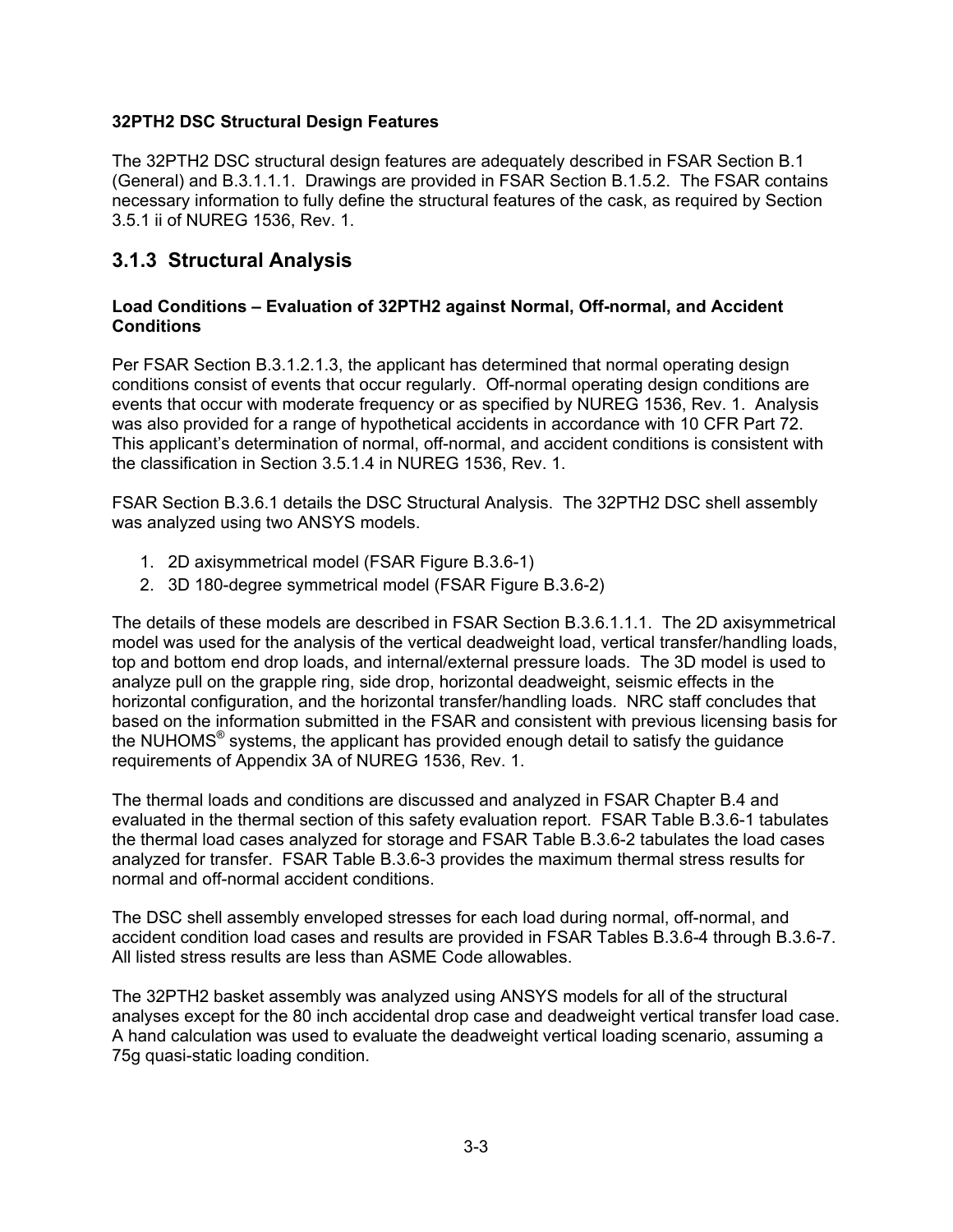The ANSYS model used to analyze the 32PTH2 basket assembly is described in FSAR Section B.6.1.2.1. ANSYS was used to evaluate horizontal deadweight in transfer, transfer/handling loads (listed in FSAR B.3.6-9), and deadweight in storage. NRC staff concludes that based on the information submitted in the FSAR and consistent with previous licensing basis for the NUHOMS® systems, the applicant has provided enough detail to satisfy the guidance requirements of Appendix 3A of NUREG 1536, Rev. 1. The stress results for transfer loads are listed in FSAR Table B.3.6-11, and storage loads are listed in FSAR Table B.3.6-13. All results are less than ASME Code allowables.

The 80 inch accidental drop case was modeled in LS-DYNA. The model included soil, cement, the OS200FC transfer cask, and the 32PTH2 DSC. The properties of the soil and concrete target are consistent with the billet impact target as listed in NUREG CR-6608. NRC staff had several questions regarding LS-DYNA's and the applicant's capabilities for post processing basket assembly stress intensities consistent with ASME Section III, Subsection NB requirements. The applicant has provided report TN E-32402, Revision 2 (Enclosure 7 to TN E-33381), titled "Benchmark of LS-DYNA in Transient Dynamic Analysis," dated September 18, 2012. The report details the applicant's and LS-DYNA's ability to extract stress intensity values when an element is subjected to a state of triaxial stress (benchmarked against a known solution). The report details LS-DYNA's ability to solve a benchmarked problem against a theoretical solution and an equivalent ANSYS analysis for different loading cases. The report benchmarks the applicant's new methodology of using LS-DYNA to analyze the basket assembly (with canister shells, rails, and fuel assemblies) at a drop height of 80 inches, compared to their typical methodology of using an ANSYS quasi static analysis with a 75g acceleration input.

The NRC staff agrees that the applicant and LS-DYNA possess the ability to adequately capture the nonlinear structural response and post processing to determine ASME stress intensity values for the 37PTH canister shell, the internal basket assembly, aluminum rails, and fuel assemblies (inside the transfer cask) when subjected to a horizontal transfer canister drop accident. The submitted information is consistent with the approach described in NUREG-1536, Appendix 3A in that it provides a complete discussion on modeling techniques and practices, discussion of computer model development, computer model validation, justification of bounding conditions/scenarios, description of boundary conditions and assumptions, documentation of material properties, description of model assembly, discussion and justification of selected loads and time steps, and sensitivity studies. Note that the NRC approval of this side drop methodology is limited to this specific licensing action and subsequent licensing actions must be consistent with the processes described in NUREG-1536.

Seismic analysis was performed assuming a 6g Vertical + 6g Transverse + 6g Axial loading onto the 32PTH2 DSC (shell and canister). The Square Root of the Sum of the Squares method, consistent with Regulatory Guide 1.92 Chapter 1.1.1 was used. The AHSM-HS was assumed to be subject to the Regulatory Guide 1.60 compatible spectra with a 1.5g horizontal, 1.0g vertical zero period acceleration response spectra. The assumed 6g Vertical + 6g Transverse + 6g Axial loading on the DSC is conservative based on commonly observed spectral accelerations associated with the Regulatory Guide 1.60 spectra. Stress results of the seismic loads on the DSC storage basket are listed in Table B.3.6-13. All listed stress results are less than ASME Code allowables. A Technical Specifications bounding analysis was done to evaluate integrity of the fuel cladding against a 75g horizontal side drop, and 80 inch corner drop. The 75g side drop was evaluated using ANSYS. The ANSYS model and methodology is identical to the one used in CoC 1004 Amendment 10 for the 32PTH1 DSC fuel evaluation. The 80 inch corner drop was done in LS-DYNA. Note that the material properties of high burnup fuel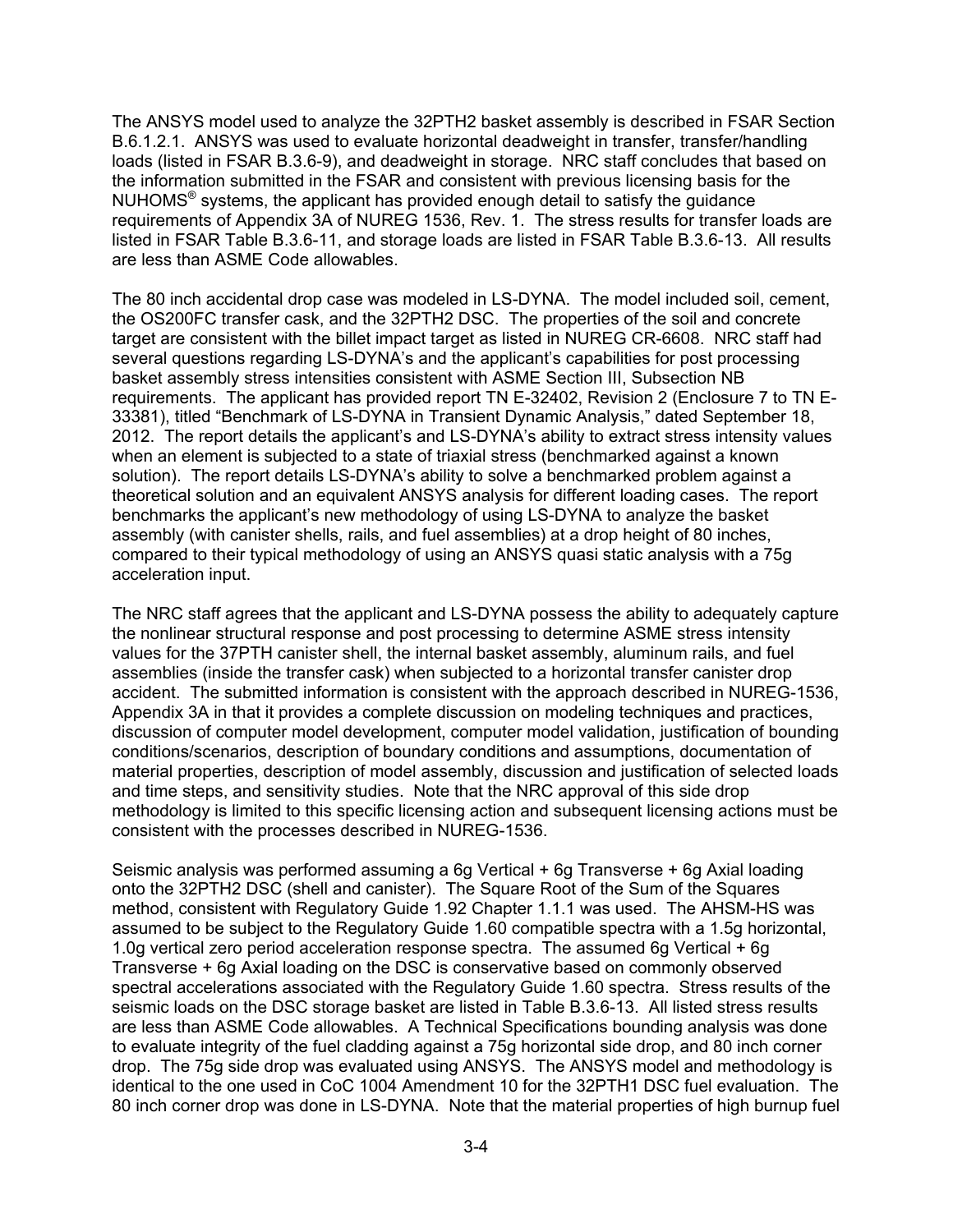were used. The NRC staff recognizes that the analysis performed for the fuel is conservative because the pellet is not included in the structural response and the analyzed drop heights/acceleration inputs are bounding (Per Tech Spec - Section 5.3.1 of Enclosure 6 to TN E‐31647) with a special lifting device that has at least twice the normal stress design factor for handling heavy loads, or a single failure proof handling system. Therefore, the NRC staff concludes that the discussed methodology, assumptions, finite element model description, and results are appropriate for the analyses that were performed.

# *3.2 AHSM-HS*

### **3.2.1 Scope**

The AHSM-HS is a massive reinforced concrete storage module that houses and provides environmental protection, spent fuel decay heat rejection, and shielding to the 32PTH2 DSC while in storage. As indicated above, the 32PTH2 DSC is placed inside the AHSM-HS, via the OS200FC TC. The AHSM-HS has two primary components, a base (where the DSC is stored), and the roof. The AHSM-HS roof is tied to the base by concrete keys. A minimum of three modules are required in a storage array, per Chapter 4.4.1 of Enclosure 6 to TN E-31647 (Technical Specifications).

The DSC is supported by 2 rails inside the AHSM-HS base, which are procured of stainless steel or weathering steel, defined as carbon steel with a minimum of 0.20 percent copper content. Additionally, load bearing welds for weathering steel may be made with weld material bearing 1 percent or more nickel as an alternate to the copper-bearing weld material. Technical Specification 4.4.3 Item 10 of Enclosure 3 to TN E-33625 (RAI 3-2 amended response) confirms the AHSM support structure material designated for construction.

FSAR Section B.3.1.1.2 provides additional general information regarding the AHSM-HS

### **3.2.2 Structural Design Criteria and Design Features**

FSAR Table B.3.1-1 lists applicable codes and standards for the AHSM-HS design. These design criteria are appropriate and are consistent with design codes of structural components important to safety (not confinement), as described in NUREG-1536, Rev. 1.

#### **Loads and Load Combinations**

FSAR Tables B.3.1-10, B.3.1-11, and B.3.3-13 tabulates the loads and load combinations for the design of the AHSM-HS. Overall, these load combinations are consistent with Table 3-3 of NUREG 1536, Rev. 1.

### **3.2.3 Structural Analysis**

FSAR Table B.3.1-1 lists the applicable codes and standards for the AHSM-HS. The AHSM-HS is constructed of reinforced concrete. Since the reinforced concrete is not part of the confinement boundary, per Section 3.5.2.2 (2) NUREG-1536, Rev. 1, the use of ACI-349 Code is appropriate for AHSM-HS design and fabrication requirements. Per Chapter 4.3.1 of Enclosure 6 to TN E-31647 (Technical Specifications), the AHSM-HS is designed to meet the requirements of ACI-06. FSAR Section B.3.6.2.4.1 discusses the method of determining the capacities of the concrete needed for the AHSM-HS.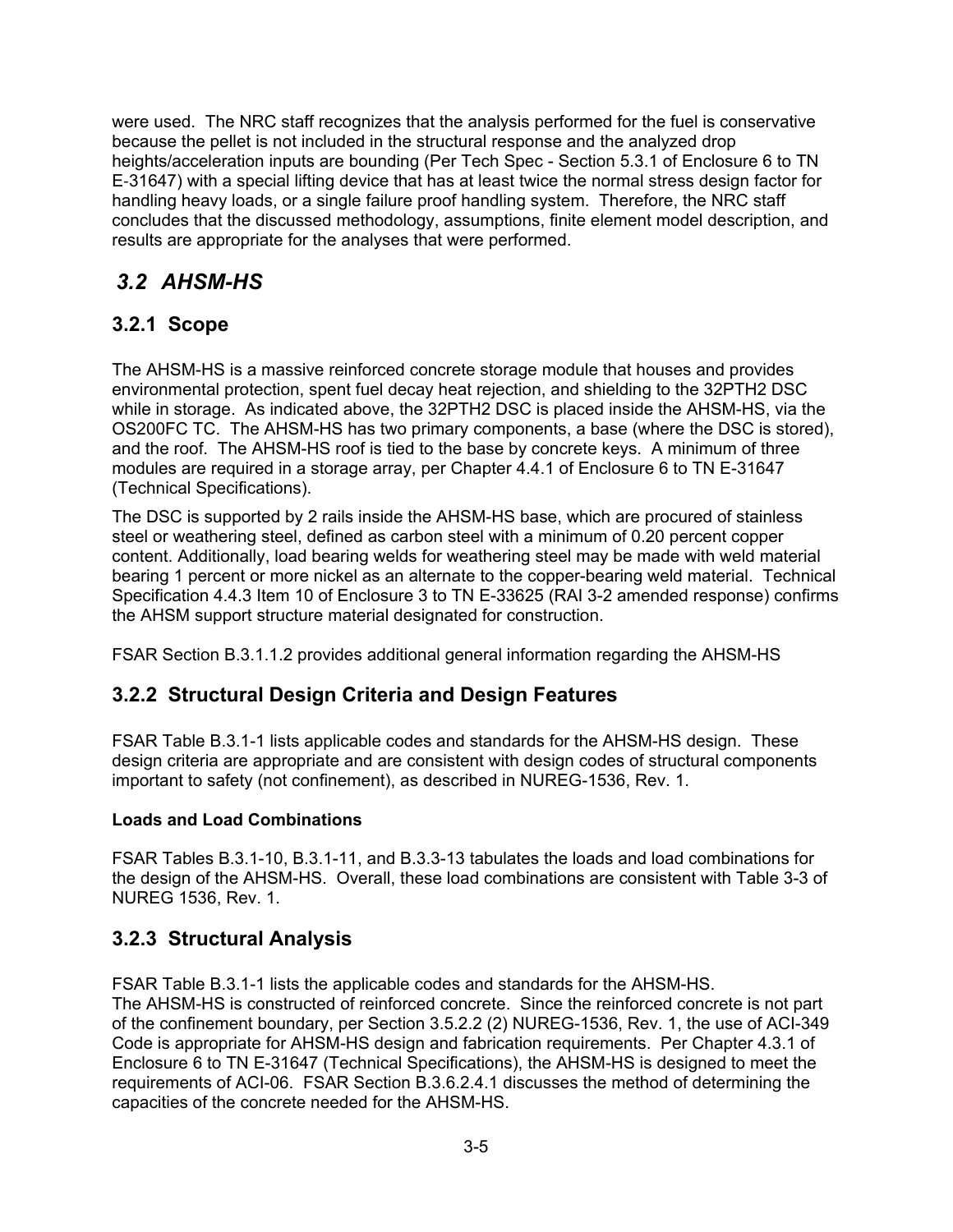Drawings are provided in FSAR Section B.1.5.2. The FSAR contains necessary information to fully define the structural features of the AHSM-HS, as required of Section 3.5.2 ii of NUREG 1536, Rev. 1.

#### **Load Conditions – Evaluation of AHSM-HS against Normal, Off-normal, and Accident Conditions**

FSAR Section 3.6.2 discusses the structural analysis of the AHSM-HS against design loads in normal, off-normal, and postulated accident scenarios. The applicant performed analyses of the 32PTH2 loaded into the AHSM-HS against dead load, live load, thermal loads, tornado generated loads, handling loads, earthquake loads, and flood loads.

A single AHSM-HS module was analyzed against normal, off-normal, and accident loads, which is conservative. A minimum installation array of three adjacent and connected AHSM-HS modules is required, per FSAR Section B.3.1.1 and per Chapter 4.4.1 of Enclosure 6 to TN E‐31647 (Technical Specifications), which is more stable than a single AHSM-HS module, as analyzed.

The AHSM-HS system was analyzed using three ANSYS models.

- 1. 3D AHSM-HS model (FSAR Figure B.3.6-12)
- 2. 3D Support Structure Rail Assembly Model 1 (FSAR Figure B.3.6-13)
- 3. 3D Support Structure Rail Assembly Model 2 (FSAR Figure B.3.6-14)

The 3D AHSM-HS model was used to analyze the entire AHSM-HS system against normal, offnormal, and accident loads that were applied. Internal forces and moments were computed by performing linear elastic finite element analysis. A description of the 3D AHSM-HS model was provided in FSAR Section B.3.6.2.3.1.

The AHSM-HS support structure rail assembly was analyzed using two different models. Model 1 was developed for stress analysis against all load cases, except for the seismic load cases, which were analyzed using Model 2. Descriptions of the 3D support structure rail assembly models were provided in FSAR Section B.3.6.2.3.2.

The applicant further clarified their approach in RAI response 3-7 contained in Enclosure 2 to E-33290.

NRC staff concludes that based on the information submitted in the application and consistent with previous licensing basis for the NUHOMS<sup>®</sup> systems, the applicant has provided enough detail to satisfy the guidance requirements of NUREG 1536, Rev. 1.

### *3.3 Evaluation Findings*

The NRC staff concludes that the applicant has provided reasonable assurance that the cask system will allow the safe storage of spent nuclear fuel. This conclusion was reached on the basis of a review that considered 10 CFR 72 regulations, appropriate Regulatory Guides, applicable codes and standards, and acceptable engineering practices.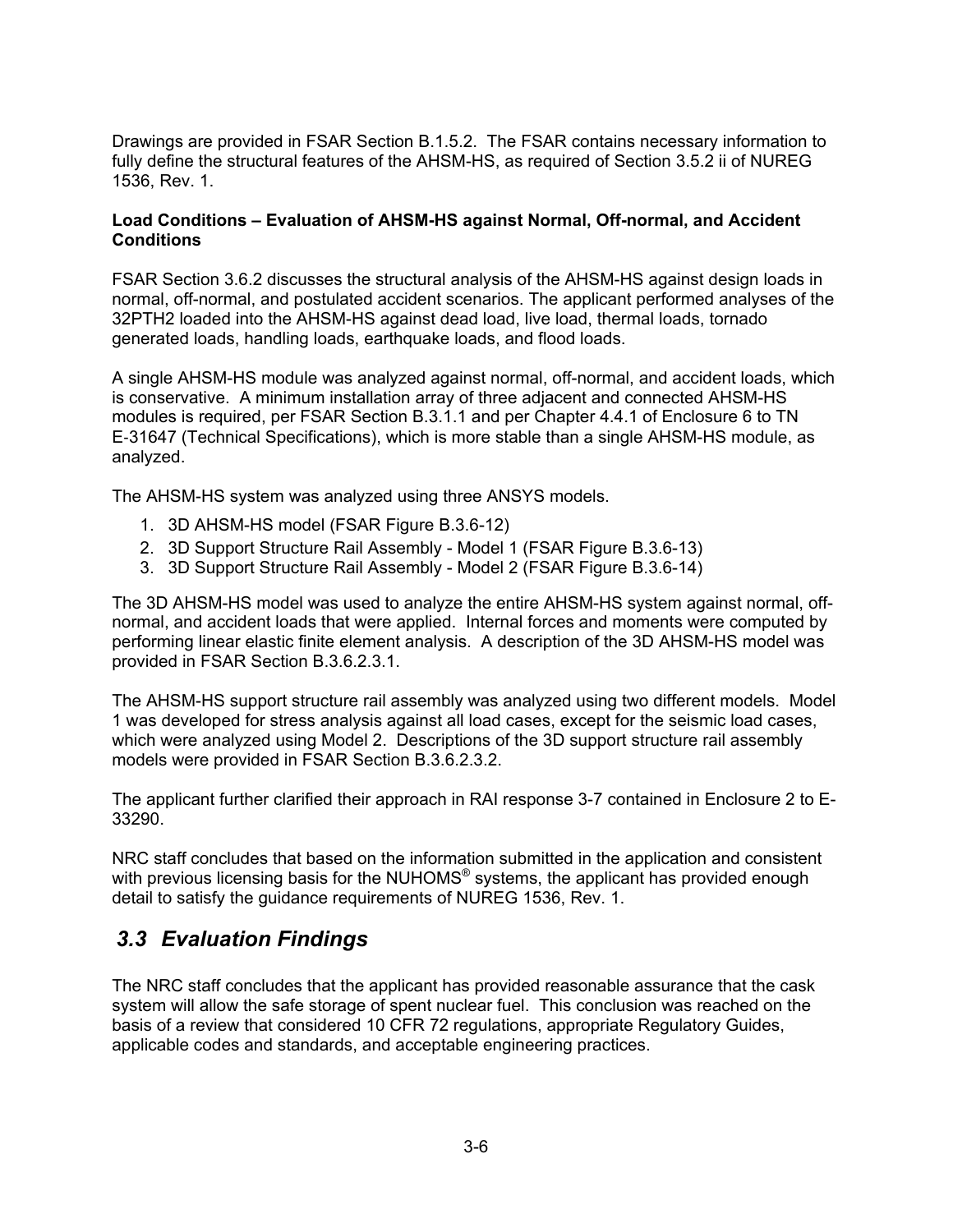- F3.1 The application adequately describes all SSCs that are important to safety, providing drawings and text in sufficient detail to allow evaluation of their structural effectiveness.
- F3.2 The applicant has met the requirements of 10 CFR Part 72.236(b). The SSCs important to safety are designed to accommodate the combined loads of normal or off-normal operating conditions and accidents or natural phenomena events with an adequate margin of safety. Stresses at various locations of the cask for various design loads are determined by analysis. Total stresses for the combined loads of normal, off-normal, accident, and natural phenomena events are acceptable and are found to be within limits of applicable codes, standards, and specifications.
- F3.3 The applicant has met the requirements of 10 CFR Part 72.236(c), for maintaining subcritical conditions. The structural design and fabrication of the dry storage system includes structural margins of safety for those SSCs important to nuclear criticality safety. The applicant has demonstrated adequate structural safety for the handling, packaging, transfer, and storage under normal, off-normal, and accident conditions.
- F3.4 The applicant has met the requirements of 10 CFR 72.236(l). The design analysis and submitted bases for evaluation acceptably demonstrate that the cask and other systems important to safety will reasonably maintain confinement of radioactive material under normal, off-normal, and credible accident conditions.
- F3.5 The applicant has met the requirements of 10 CFR 72.236 with regard to inclusion of the following provisions in the structural design:
	- Design, Fabrication, Erection, and Testing to Acceptable Quality Standards.
	- Adequate Structural Protection Against Environmental Conditions and Natural Phenomena, Fires, and Explosions.
	- Appropriate Inspection, Maintenance, and Testing.
	- Adequate Accessibility in Emergencies.
	- Confinement Barrier that Acceptably Protects the Cladding During Storage.
	- Structures that are Compatible with Appropriate Monitoring Systems.
	- Structural Designs that are Compatible with Retrievablity of SNF.
- F3.6 The applicant has met the specific requirements of 10 CFR 72.236(g) and (h) as they apply to the structural design for spent fuel storage cask approval. The cask system structural design acceptably provides for the following required provisions:
	- Storage of the Spent Fuel for a Minimum of 20 years.
	- Compatibility with Wet or Dry Loading and Unloading Facilities.

The NRC staff concludes that the structural properties of the structures, systems, and components of the Standardized Advanced NUHOMS® CoC No. 1029 Amendment No. 3 are in compliance with 10 CFR Part 72, and that the applicable design and acceptance criteria have been satisfied. The evaluation of the structural properties provides reasonable assurance that the Standardized Advanced NUHOMS® CoC No. 1029 Amendment No. 3 will allow safe storage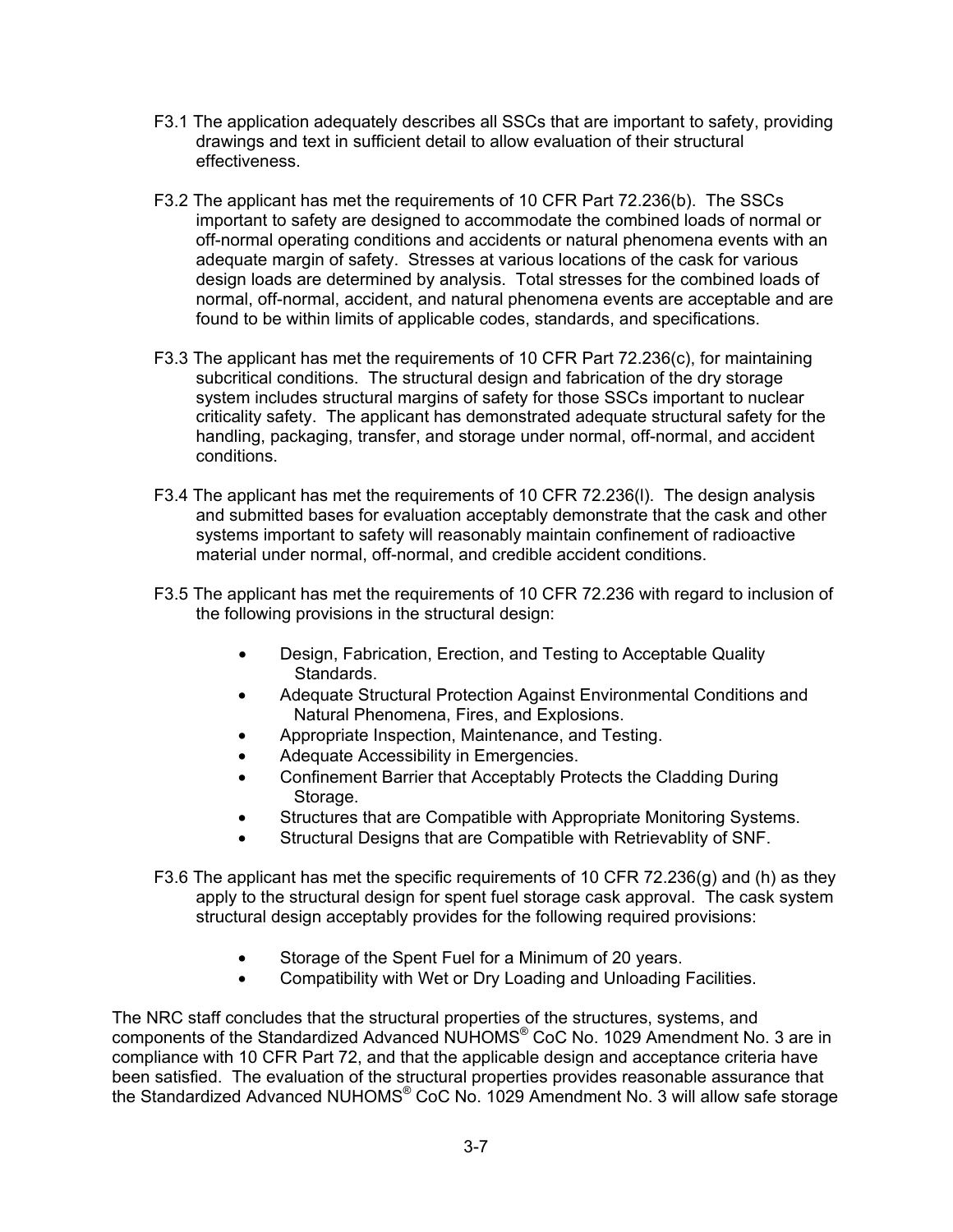of SNF for a certified life of 20 years. This conclusion is reached on the basis of a review that considered the regulation itself, appropriate regulatory guides, applicable codes and standards, and accepted engineering practices.

#### *3.4 References*

- 1. Transnuclear, Inc., "Initial Application for Amendment 3 to the Standardized Advanced NUHOMS® Certificate of Compliance No. 1029, Revision 0," non-proprietary ((ML12004A157) and (ML12004A156)), proprietary ((ML12004A159) and (ML12004A160)), December 15, 2011.
- 2. U.S. Code of Federal Regulations, Licensing Requirements for the Independent Storage of Spent Nuclear Fuel, High-Level Radioactive Waste, and Reactor - Related Greater Than Class C Waste, Title 10, Part 72.
- 3. Revision 1 to Transnuclear, Inc. (TN) Application for Amendment 3 to Standardized Advanced NUHOMS® Certificate of Compliance No. 1029, Response to Request for Supplemental Information (ML12059A297), February 24, 2012.
- 4. Revision 2 to Transnuclear, Inc. (TN) Application for Amendment 3 to Standardized Advanced NUHOMS® Certificate of Compliance No. 1029, Supplemental Information (ML12158A103), May 24, 2012.
- 5. Revision 3 to Transnuclear, Inc. (TN) Application for Amendment 3 to Standardized Advanced NUHOMS® Certificate of Compliance No. 1029, Response to Request for Additional Information (ML12254B039), September 7, 2012.
- 6. Revision 4 to Transnuclear, Inc. (TN) Application for Amendment 3 to Standardized Advanced NUHOMS® Certificate of Compliance No. 1029, Response to Request for Additional Information, Items 3-2 and 4-7 (ML12297A205), October 15, 2012.
- 7. Revision 5 to Transnuclear, Inc. (TN) Application for Amendment 3 to Standardized Advanced NUHOMS® Certificate of Compliance No. 1029, Response to Request for Additional Information (ML12325A069), November 16, 2012.
- 8. Revision 6 to Transnuclear, Inc. (TN) Application for Amendment 3 to Standardized Advanced NUHOMS® Certificate of Compliance No. 1029, Computational Fluid Dynamic Files (ML12352A230), December 11, 2012.
- 9. NRC Form 699 Conversation Record CoC-1029, Amd. No. 3 Discussion of RAI 9-1 (Thermal) Response (ML13100A331), March 18, 2013.
- 10. NRC Form 699 Conversation Record CoC-1029, Amd. No. 3 Discussion of RAI 3-1 (Structural) Response (ML13100A319), March 26, 2013.
- 11. Revision 7 to Transnuclear, Inc., Application for Amendment 3 to Standardized Advanced NUHOMS® Certificate of Compliance No. 1029, Response to Request for Additional Information (ML13133A034), May 9, 2013.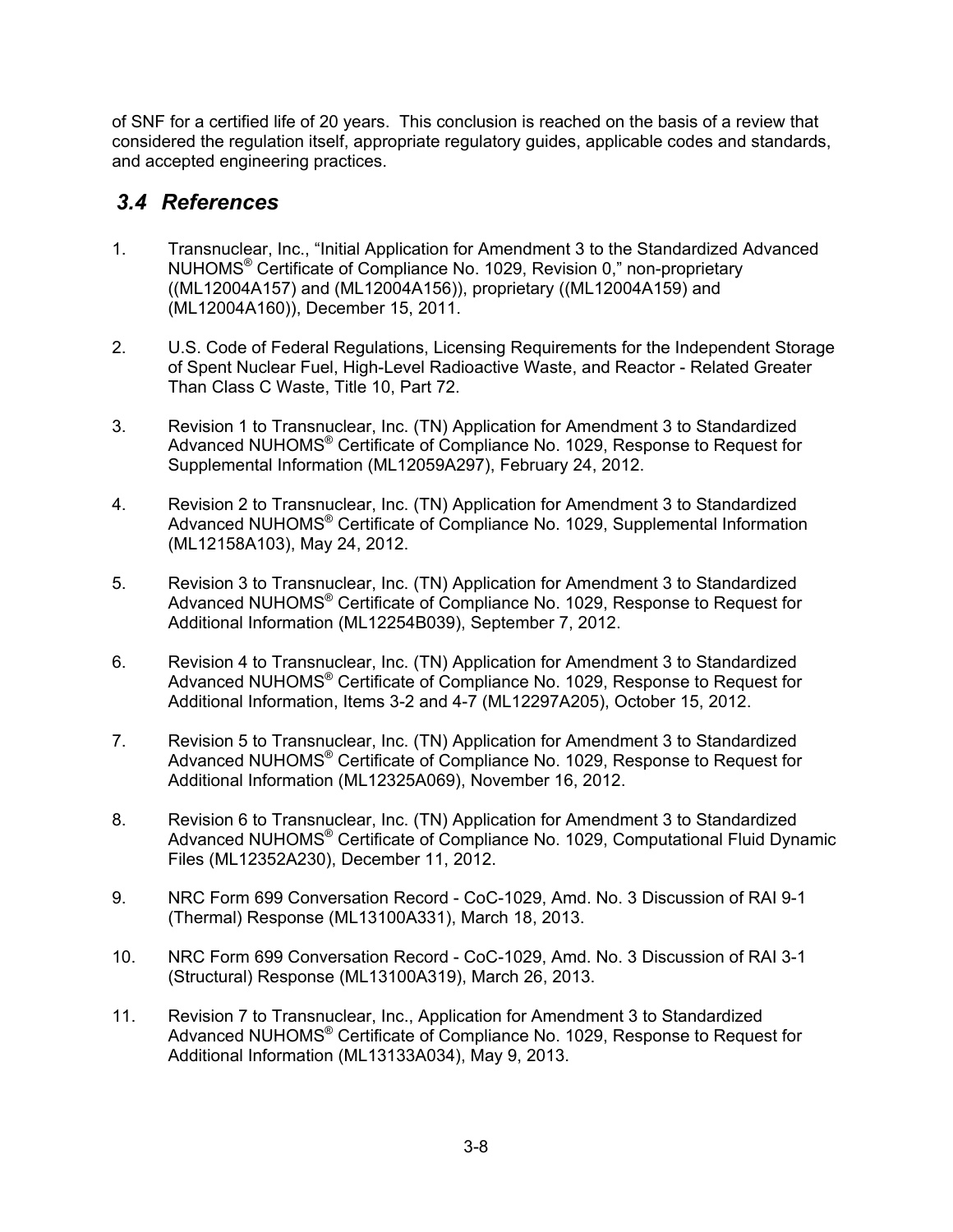- 12. Revision 8 to Transnuclear, Inc. Application for Amendment 3 to Standardized Advanced NUHOMS® Certificate of Compliance No. 1029, Revised Response to Request for Additional Information (ML13182A044), June 10, 2013.
- 13. NRC Form 699 Conversation Record/E-mail with Don Shaw, Transnuclear, Inc., AREVA, re CoC No. 1029, Amend. No. 3, RAI 3-1 Request-Weld, June 21, 2013.
- 14. NRC Form 699 Conversation Record/E-mail with Don Shaw, Transnuclear, Inc., AREVA, re CoC No. 1029, Amend. No. 3, Appendix A to Certificate of Compliance No. 1029 - Technical Specifications for the Standardized Advanced NUHOMS® System (ML13198A416), July 16, 2013.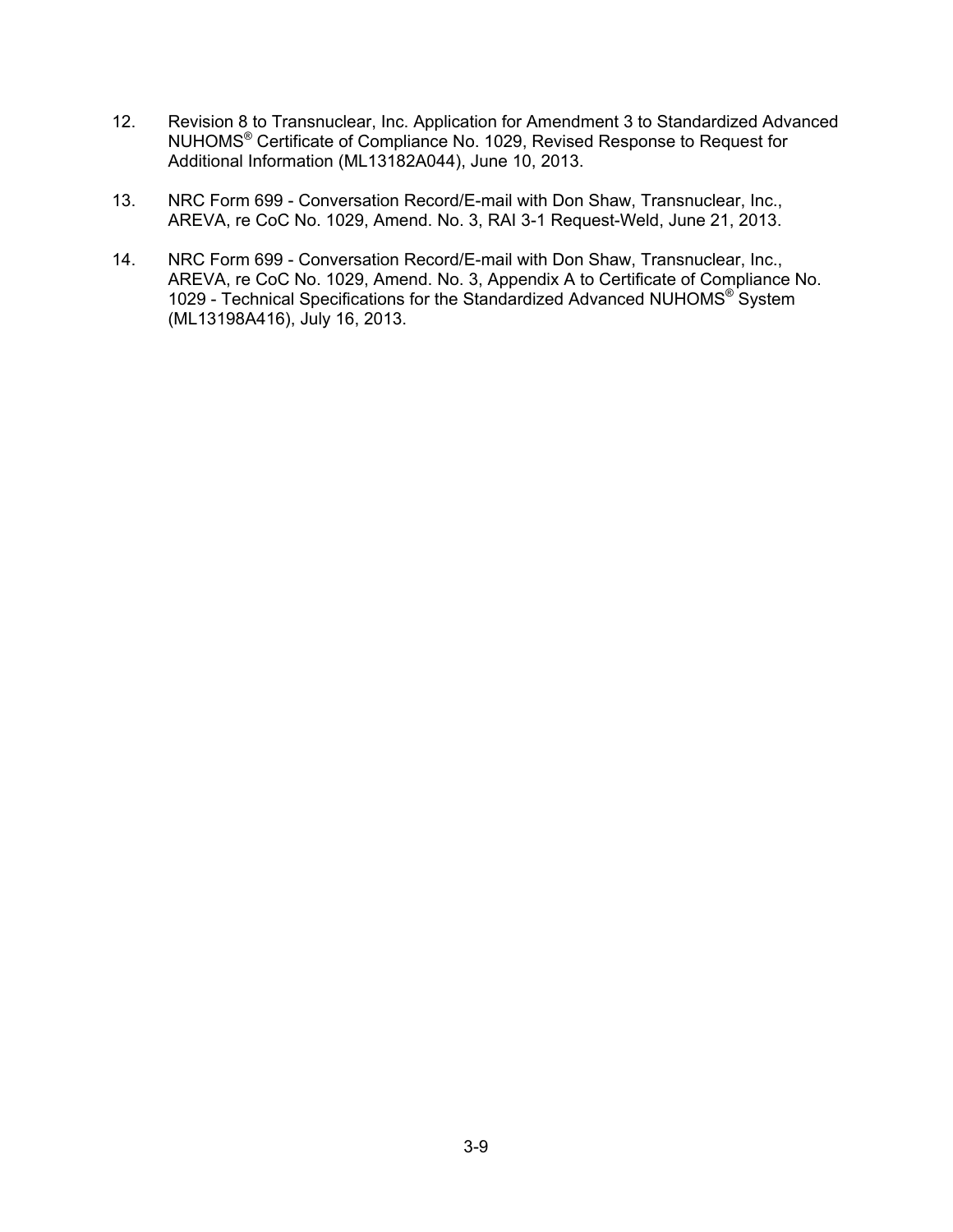# **4 THERMAL EVALUATION**

The thermal review of the application ensures that the cask components and fuel material temperatures of the NUHOMS<sup>®</sup> 32PTH2 spent fuel storage system (32PTH2) will remain within the allowable values or criteria for normal, off-normal, and accident conditions. These objectives include confirmation that the fuel cladding temperature will be maintained below specified limits throughout the storage period to protect the cladding against degradation that could lead to gross ruptures. This portion of the review also confirms that the cask thermal design has been evaluated using acceptable analytical techniques and/or testing methods. The review was conducted against the appropriate regulations as described in 10 CFR 72.236 that identify the specific requirements for spent fuel storage cask approval and fabrication. The unique characteristics of the spent fuel to be stored are identified, as required by 10 CFR 72.236(a), so that the design basis and the design criteria that must be provided for the structures, systems, and components important to safety can be assessed under the requirements of 10 CFR 72.236(b). The application was also reviewed to determine whether the 32PTH2 design fulfills the acceptance criteria listed in Sections 2, 4, and 12 of NUREG-1536 as well as associated Interim Staff Guidance (ISG) documents.

# *4.1 Decay Heat Removal System*

As described in Section B.1of the FSAR, the 32PTH2 DSC consists of a cylindrical shell, inner top and bottom cover plates, siphon and vent block, siphon and vent port cover plates, and shield plugs at the top and bottom ends. The 32PTH2 DSC basket structure consists of 32 stainless steel fuel compartments with aluminum and neutron absorber plates sandwiched in the space between adjacent compartments. The aluminum plates, together with the neutron absorber plates, provide a heat conduction path from the fuel assemblies to the 32PTH2 DSC shell. The fuel compartments are welded together at selected elevations along the axial length of the basket through stainless steel support plates, which separate the aluminum and poison plates arranged in an egg crate configuration. Aluminum transition rails made from aluminum Type 6061 provide the transition between the basket structure and the cylindrical 32PTH2 DSC shell.

Section B.1 of the FSAR states that the AHSM-HS consists of a thick concrete base and concrete roof. Separate concrete end/rear shield walls provide substantial biological shielding and structural capacity to ensure the safe dry storage of the spent fuel. The width and length of the module is increased to accommodate the larger dimensions of the 32PTH2 DSC. The diameter of the access door is increased to accommodate the larger 32PTH2 DSC. The air inlet and outlet passageways have been modified to minimize frictional losses in the air flow. The interior cavity of the AHSM-HS has a flat roof versus a dome shaped roof provided in the AHSM. Each of these design features results in increasing the heat rejection capacity of the AHSM-HS relative to the AHSM. An array of 6-inch nominal length pipes is provided in the front inlets or top outlets of the AHSM-HS module. This optional feature assists in a reduction of the AHSM-HS dose rates.

The 32PTH2 spent fuel storage system uses the NUHOMS® OS200FC Transfer Cask (TC) previously licensed under Certificate of Compliance No. 1004. Details of the TC are provided in Appendix U, Chapter U.1 of the Standardized NUHOMS® FSAR.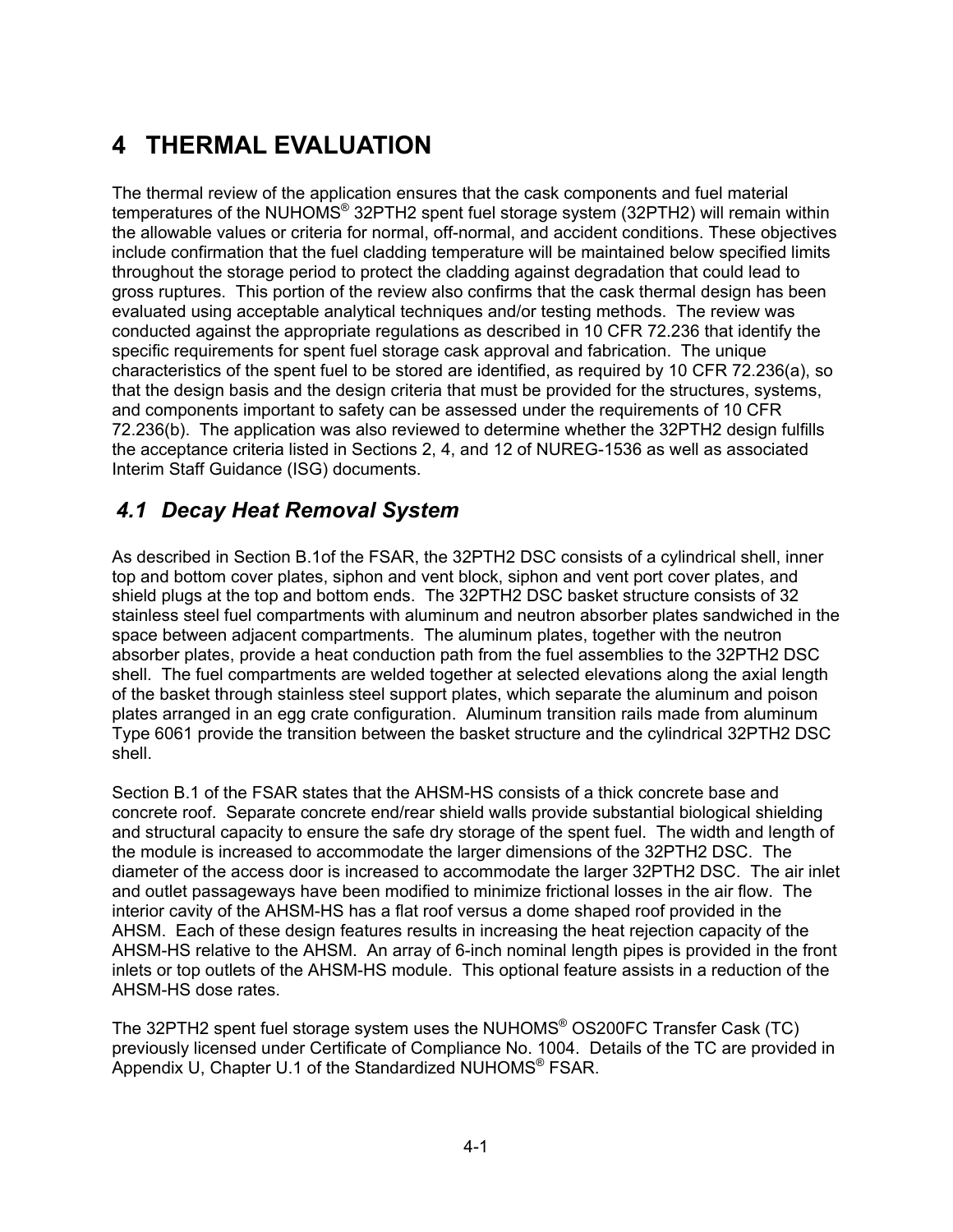Based on the information provided in the application regarding description of the decay heat removal system, the staff determines that the application is consistent with guidance provided in NUREG-1536. Therefore, the NRC staff concludes that the description of the decay heat removal system is acceptable because the description satisfies NUREG-1536 and the requirements in 10 CFR 72.122(h)(1), 72.122(l), 72.236(b), 72.236(f), 72.236(g), and 72.236(h).

# *4.2 Material and Design Limits*

The applicant adopted certain guidelines of NRC, "Standard Review Plan for Dry Cask Storage Systems," NUREG-1536, and NRC, ISG-11, Revision 3, "Cladding Considerations for the Transportation and Storage of Spent Fuel", to demonstrate the safe storage of the material content described in Chapter 2 of the Final Safety Analysis Report and in the CoC for those aspects relevant to the 32PTH2 design. The applicant established several thermal design criteria for the 32PTH2 spent fuel storage system:

- 1. Pressures within the 32PTH2 Dried Shielded Canister (DSC) cavity are within design values considered for structural and confinement analyses. The maximum DSC cavity internal design pressures for normal, off-normal and accident conditions are 15 psig, 20 psig and 140 psig, respectively.
- 2. Maximum and minimum temperatures of the confinement structural components must not adversely affect the confinement function.
- 3. Maximum fuel cladding temperature limit of 400ºC (752ºF) is applicable to normal conditions of storage, transfer operations from spent fuel pool to ISFSI pad, and all short term operations including vacuum drying and helium backfilling of the 32PTH2 DSC per NUREG-1536 or ISG-11. In addition, NUREG-1536 or ISG-11 do not permit repeated thermal cycling of the fuel cladding with temperature differences greater than 65ºC (117ºF) during drying and backfilling operations.
- 4. Maximum fuel cladding temperature limit of 570ºC (1058ºF) is applicable to storage or transfer accidents and off-normal storage conditions.
- 5. Thermal stresses for the 32PTH2 DSC, when appropriately combined with other loads, will be maintained at acceptable levels to ensure the confinement integrity of the 32PTH2 system (see FSAR Chapters B.3 and B.7). FSAR Chapter B.2 presents the principal design bases for the 32PTH2 system.

Based on the information provided in the application regarding material and design limits, the staff determines that the application is consistent with guidance provided in NUREG-1536. Therefore, the NRC staff concludes the material and design limits are acceptable because the design limits satisfy NUREG-1536 and the requirements in 10 CFR 72.122(h)(1), 72.122(l), 72.236(b), 72.236(f), 72.236(g), and 72.236(h).

### *4.3 Thermal Loads and Environmental Conditions*

No change.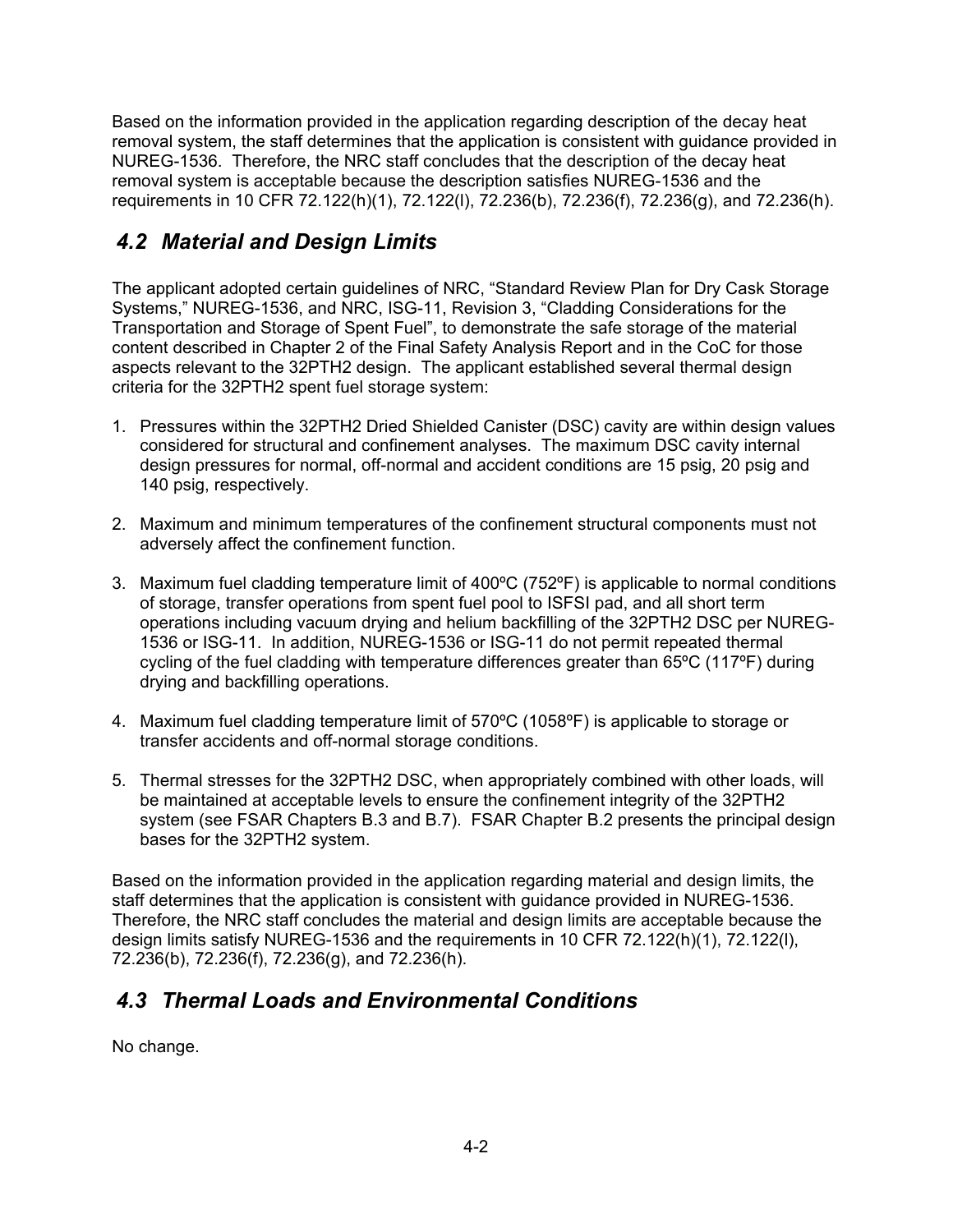### *4.4 Analytical Methods, Models, and Calculations*

### **4.4.1 Configuration**

According to Section B.2.3.1 of the application, the design features of the 32PTH2 spent fuel storage system components are intended to simplify and reduce the on-site spent nuclear fuel loading and handling work effort, to minimize the burden of in-use monitoring, to provide utmost radiation protection to the plant personnel, and to minimize the site boundary dose. The 32PTH2 system is stored at the ISFSI pad in a horizontal orientation. Air flow through inlet and outlet vents by natural convection cools the DSC exterior. Figure 3-1 of the Technical Specifications provides the heat load zoning configurations for the 32PTH2 DSC. The following table summarizes the heat load data.

| Number of Fuel   |                 | 12              | 16              |          |
|------------------|-----------------|-----------------|-----------------|----------|
| Assemblies       | Zone 1          | Zone 2          | Zone 3          |          |
| <b>Heat Load</b> | Maximum         | Maximum         | Maximum         | Maximum  |
| Zone             | decay heat/fuel | decay heat/fuel | decay heat/fuel | decay    |
| Configuration    | assembly        | assembly        | assembly        | heat/DSC |
| (HLZC)           | (kW)            | (kW)            | (kW)            | (kW)     |
|                  | 0.8             | 1.5             | 1.0             | 37.2     |
|                  | 0.9             | 1.3             | 1.0             | 35.2     |
|                  | 1.0             | 1.0             | 1.0             | 32.0     |
|                  | 0.8             |                 |                 | 312      |

The applicant's thermal model of the 32PTH2 DSC considers a poison plate paired with an aluminum (Al 1100) sheet. The thickness of the poison plate and the paired aluminum sheets can be varied within a maximum neutron absorber thickness. To maintain the thermal performance of the basket assembly, the minimum thermal conductivity is taken so that the total thermal conductance (sum of conductivity x thickness) of the poison plate and aluminum sheet is equal to the conductance assumed in the thermal analysis. The applicant stated that since the conductivity of the poison plate generally increases at higher temperatures, testing at room temperature is adequate to qualify the poison plate.

Based on the information provided in the application regarding analytical methods, models, and calculations, the staff determines that the application is consistent with the guidance provided in NUREG-1536. Therefore, the NRC staff concludes the description of the configuration is acceptable because the description satisfies NUREG-1536 and the requirements in 10 CFR 72.122(h)(1), 72.122(l), 72.236(b), 72.236(f), 72.236(g), and 72.236(h).

### **4.4.2 Material Properties**

Material property tables for the 32PTH2 components are included in FSAR Section B.4.2. Materials present in the 32PTH2 system include irradiated  $UO<sub>2</sub>$ , Zircaloy-4, stainless steel types 304, 316, and XM19, carbon steel, aluminum 6061, aluminum 1100, neutron absorber poison plates (metal matrix composite), lead, NS-3 (neutron shield material), concrete, soil, water, helium, and air. Thermal properties provided in the FSAR include thermal conductivity, density, heat capacity, gas viscosity, and emissivity (as applicable).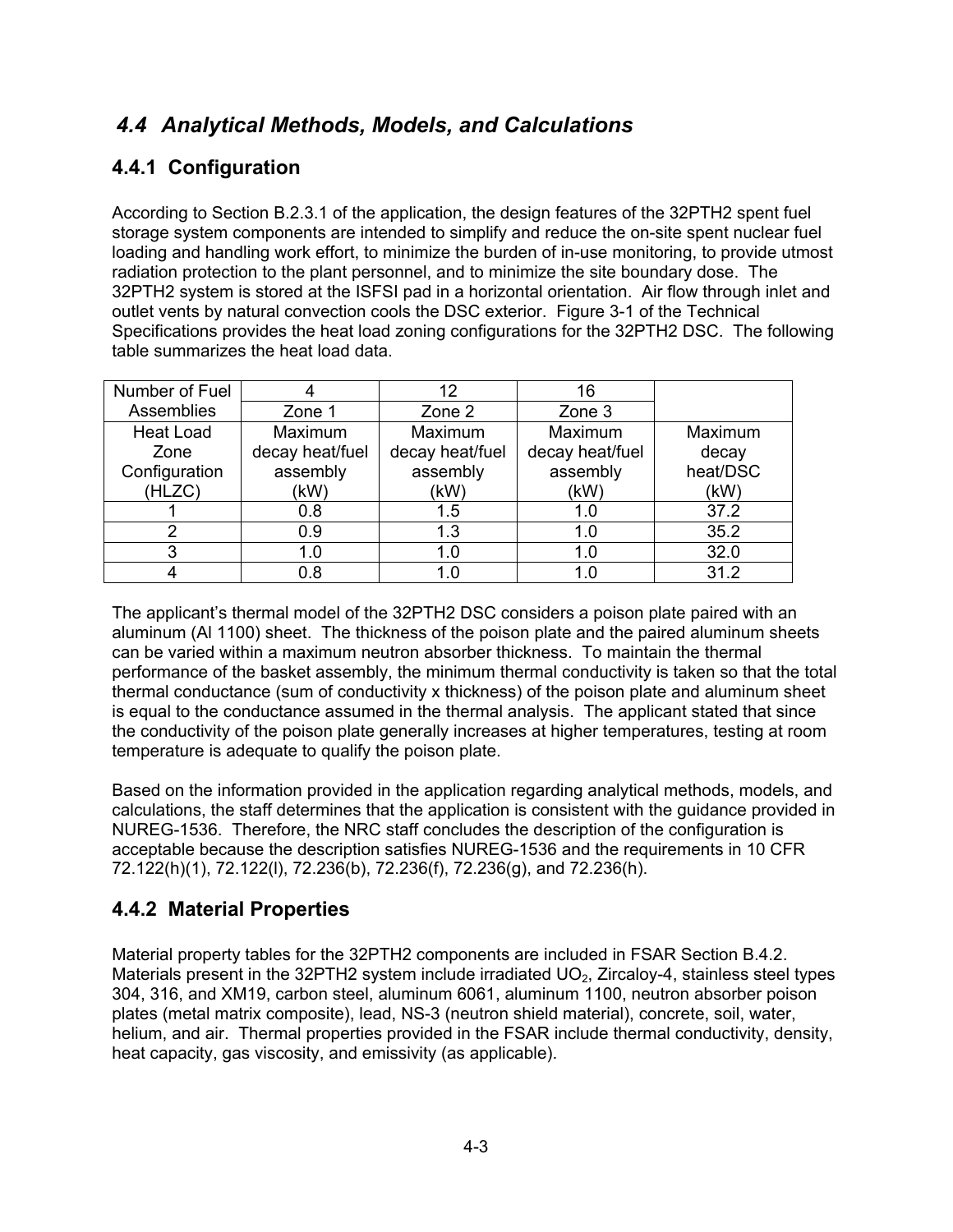Based on the information provided in the application regarding material properties, the staff determines that the application is consistent with the guidance provided in NUREG-1536. Therefore, the NRC staff concludes the material properties used by the applicant in the thermal analyses are acceptable based on NUREG-1536 and the requirements stated in 10 CFR 72.236.

### **4.4.3 Boundary Conditions**

No change.

### **4.4.4 Computer Codes**

The applicant used ANSYS computer code to perform the thermal analyses of 32PTH2 system. ANSYS is a comprehensive thermal, structural and fluid flow analysis package. ANSYS is a finite element analysis code capable of solving steady state and transient thermal analysis problems in one, two or three dimensions. Heat transfer via a combination of conduction, radiation and convection can be modeled by ANSYS.

The applicant developed a half symmetry, three dimensional, ANSYS finite element model of the AHSM-HS loaded with a 32PTH2 DSC, as shown in FSAR Figure B.4.4-1. The AHSM-HS ANSYS model consists of SOLID70 conduction elements that represent concrete and steel support structures of the AHSM-HS, heat shields, DSC shell, and homogenized basket. SHELL57 elements superimposed on SOLID70 elements, as required, for generation of radiating surfaces for the MATRIX50 super elements. Radiation between the DSC shell, heat shields, and AHSM-HS walls is modeled using the ANSYS /AUX12 methodology. The SHELL57 elements used as radiation surfaces are unselected prior to solving the model. To reduce the number of nodes associated with the model's super-elements, the web of the supporting beam is modeled using only SHELL57 elements. As such, conservatively, radiation is not applied on the web of the supporting beam. The applicant states that this methodology is valid since the supporting beam's web is greatly shielded from the DSC radiation via its own flanges. The properties and dimensions of the support beam, such as the thickness of the web, are given as real constants to the appropriate SHELL57 elements

The applicant developed a half symmetry, three-dimensional (3-D) ANSYS finite element model of OS200FC TC loaded with 32PTH2 DSC. The model includes the cask shells, cask bottom plate, cask lid, DSC shell, and DSC end plates with a homogenized basket assembly. The OS200FC TC model with 32PTH2 DSC is shown in FSAR Figures B.4.5-2 and B.4.5-3. SOLID70 elements are used to model the components, including the gaseous gaps. SURF152 surface elements are used for applying the insolation boundary conditions. Radiation along the gap between the DSC and TC inner liner is modeled using the AUX12 processor with SHELL57 elements used to compute the form factors. Decay heat load is applied as a uniform volumetric heat generated throughout the homogenized region of the basket assembly. The homogenized basket assembly is centered axially in the 32PTH2 DSC. A uniform gap of 0.75" is considered between the homogenized basket assembly and the top/bottom ends of the 32PTH2 DSC.

The applicant developed a half symmetry, 3-D model representing the 32PTH2 DSC and basket using ANSYS computer code, as shown in FSAR Figure B.4.6-1 through Figure B.4.6-4. The 32PTH2 DSC model comprises the shell assembly (including the shell, top/bottom cover plates, and shield plug plates), the basket assembly (including fuel compartments, aluminum and neutron absorber basket plates, and transition rails) and the homogenized fuel assemblies. All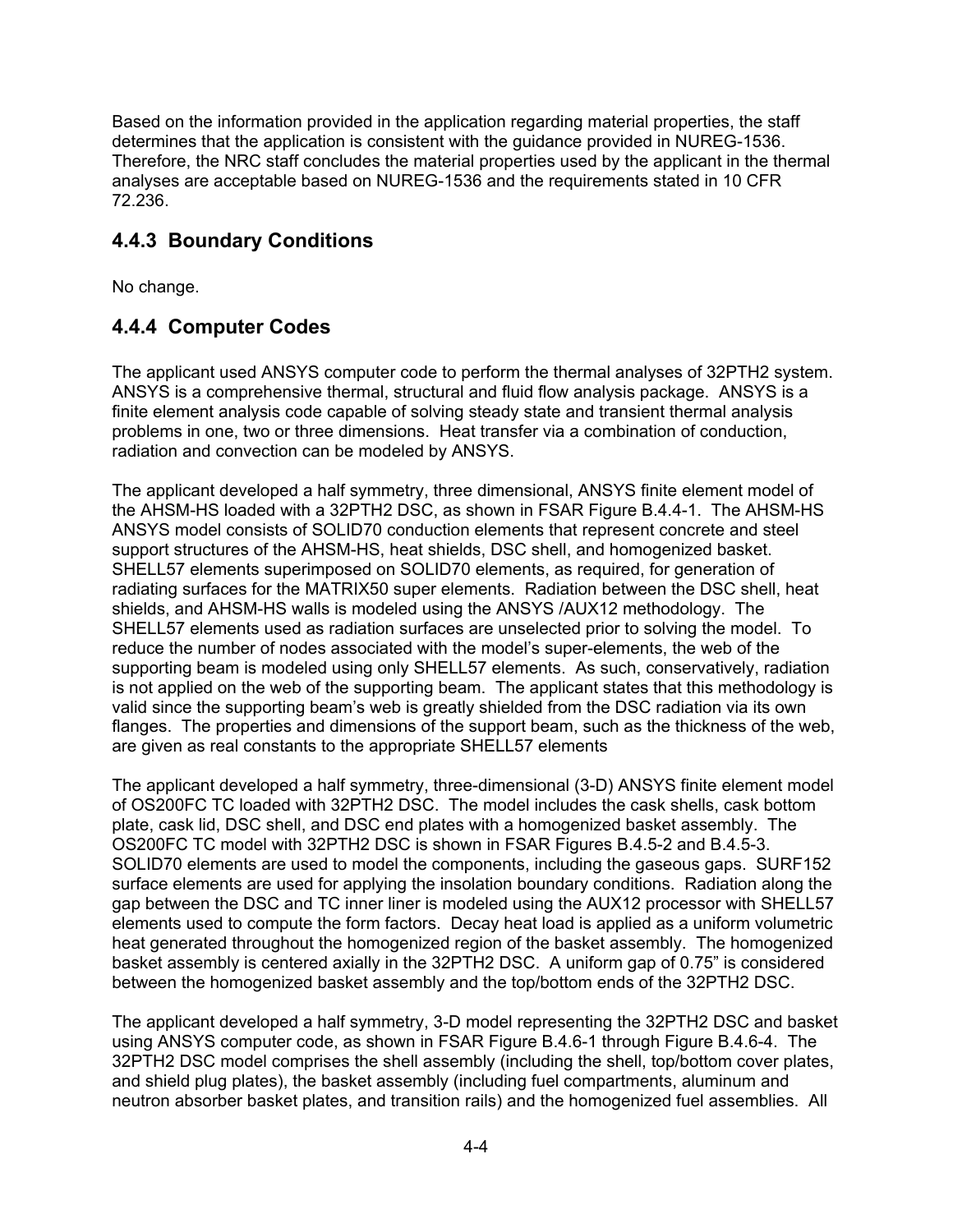of these DSC components are modeled using SOLID70 elements. The fuel assemblies contained in the DSC basket are intact fuel assemblies. Since the damaged fuel assemblies are loaded in the outermost fuel compartment cells, they do not affect the maximum temperatures or the maximum temperature gradients in this evaluation. The applicant performed a sensitivity analysis to capture the effect of the damaged fuel assemblies on the thermal performance of the 32PTH2 DSC, in which the damaged fuel assemblies become rubble. No convection is considered within the canister cavity. Only helium conduction is considered from the basket upper surface to the canister top shield plug. Radiation is considered only implicitly between the fuel rods and the fuel compartment walls in the calculation of effective fuel thermal conductivity. No other radiation heat exchange is considered within the DSC model. Based on fuel assembly characteristics provided in FSAR Chapter A.3, Table A.3.5-2, an active fuel length of 150.0 inches is considered for CE 16x16 class fuel assemblies in 32PTH2 DSC. The position of the active fuel in the 32PTH2 DSC model is assumed to begin 4.0 inches from the bottom end of the 32PTH2 DSC cavity. The fuel assembly beyond the active fuel region is modeled as helium. Radial and axial gaps are assumed in the model, consistent with the design drawings.

Based on the information provided in the application regarding computer codes used in the thermal analysis, the staff determines that the application is consistent with the guidance provided in NUREG-1536. Therefore, the staff concludes the description of the models is acceptable because the description satisfies NUREG-1536 and the requirements in 10 CFR 72.122(h)(1), 72.122(l), 72.236(b), 72.236(f), 72.236(g), and 72.236(h).

### **4.4.5 Temperature Calculations**

#### **4.4.5.1 Thermal Evaluation for Normal Conditions of Storage**

The applicant used the 3-D ANSYS models described in the previous section to determine temperature distributions under long-term normal storage conditions for the NUHOMS® 32PTH2 spent fuel storage cask. FSAR tables B.4.4-3, B.4.6-14, B.4.6-16, and B.4.7-1 provide key thermal and pressure results. From the presented results it can be concluded that that the temperature field in the NUHOMS<sup>®</sup> 32PTH2 spent fuel storage system complies with all regulatory temperature limits, as specified in FSAR Table B.4.1.1. In other words, the thermal environment in the NUHOMS® 32PTH2 spent fuel system is in compliance with FSAR Chapter 2 Design Criteria. Per FSAR Chapter 3, all NUHOMS<sup>®</sup> 32PTH2 storage module and DSC materials of construction will satisfactorily perform their intended function in the storage mode under a minimum temperature condition of -40°F.

The applicant performed a grid convergence study to obtain the discretization error for the bounding storage configuration. The discretization error is determined using the five steps specified in Section 2-4.1 of ASME V&V 20-2009 (American Society of Mechanical Engineers, "Standard for Verification and Validation in Computational Fluid Dynamics and Heat Transfer," ASME V&V 20-2009, November 30, 2009).

Based on the information provided in the application regarding the thermal evaluation for normal conditions of storage, the staff determines that the application is consistent with NUREG-1536. Therefore, the staff concludes the thermal evaluation for normal conditions of storage is acceptable because the thermal evaluation satisfies NUREG-1536 and the requirements in 10 CFR 72.122(h)(1), 72.122(l), 72.236(b), 72.236(f), 72.236(g), and 72.236(h).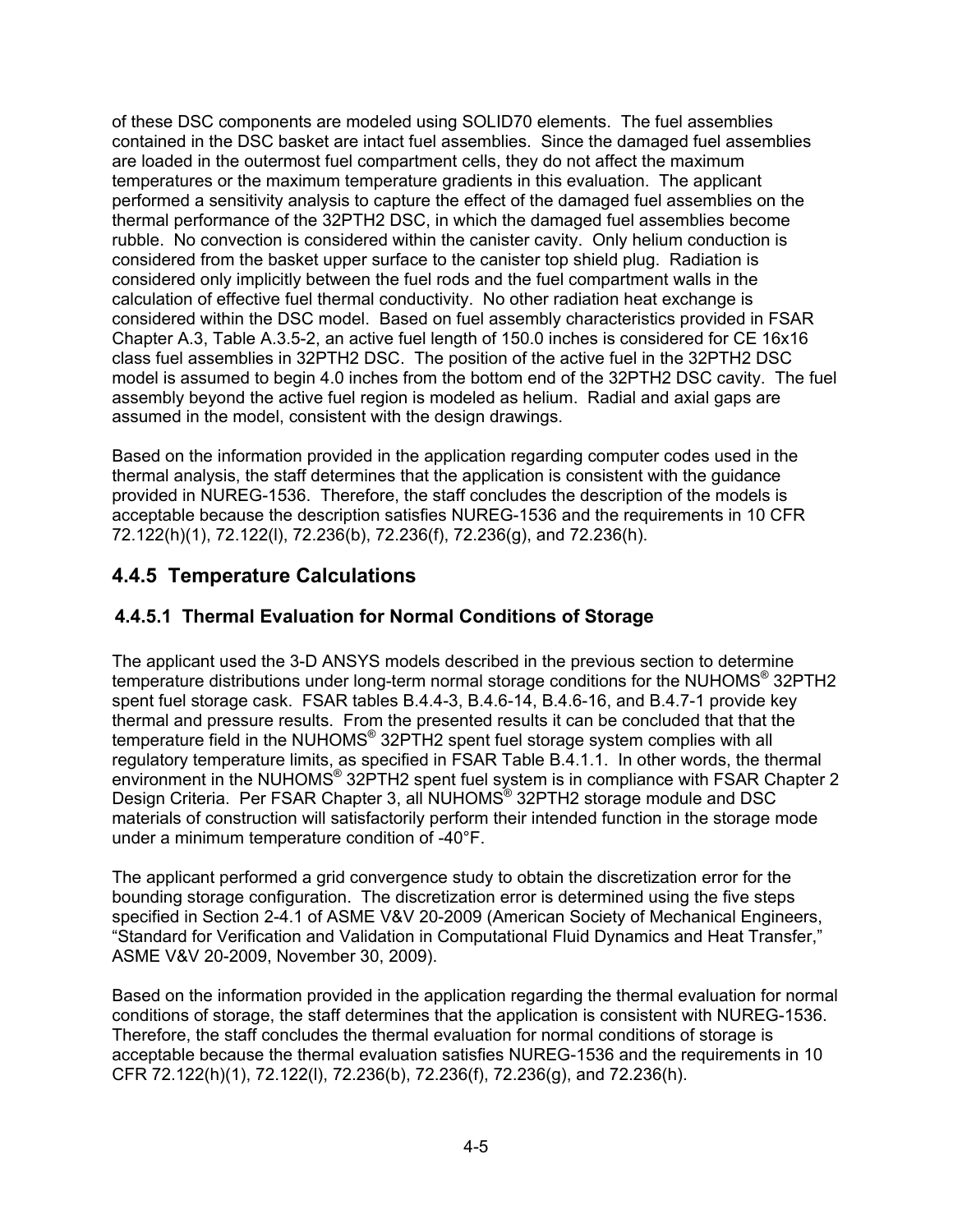#### **4.4.5.2 Thermal Evaluation for Short-Term Operations**

Prior to storing in the AHSM-HS storage module, Section B.4.8 of the application specifies that the DSC will be loaded with fuel, outfitted with closures, dewatered, dried, backfilled with helium and transported to the storage pad. If the fuel needs to be returned to the spent fuel pool, these steps would be performed in reverse. All of the above operations are short duration events.

#### **4.4.5.3 Vacuum Drying**

After completion of the fuel loading, the TC and DSC are removed from the pool and the DSC is drained, dried, sealed, and backfilled with helium. These operations occur with the annulus between the TC and DSC filled with water. The applicant states that the water in the annulus is replenished with fresh water to prevent boiling and maintain the water level if excessive evaporation occurs. Presence of water within the annulus maintains the maximum DSC shell temperature below the boiling temperature of water in open atmosphere (212°F). The staff reviewed this assumption and determined that in order to have water evaporation the DSC shell should be maintained above 212°F and therefore does not agree with the applicant's assumption that the DSC shell temperature is at 212°F. However, based on the applicant's assumption of a DSC at a temperature of 212°F, the applicant obtained a maximum fuel cladding temperature of 572°F, which compensates for any uncertainty in the DSC assumed temperature.

Helium is used as the medium to remove water and subsequent vacuum drying occurs with a helium environment in the DSC cavity. The applicant states that the vacuum does not reduce the pressure sufficiently to reduce the thermal conductivity of the helium in the DSC cavity. With helium being present during vacuum drying operations and a DSC shell temperature equal to water boiling temperature of 212°F, the applicant performed a steady-state analysis to determine the maximum fuel cladding temperature during vacuum drying. The applicant obtained a maximum fuel cladding temperature of 572°F and 540°F for 37.2 kW and 32.0 kW decay heat loads, respectively.

Based on the information provided in the application regarding the thermal analysis during vacuum drying, the staff determines that the application is consistent with the guidance provided in NUREG-1536. Therefore, the staff finds the description of the analysis models and the models themselves acceptable because the description and the models satisfy NUREG-1536 and the regulatory requirements in 10 CFR 72.122 and 10 CFR 72.236.

### **4.4.5.4 On-Site Transfer**

The applicant used the 3-D ANSYS models described in the previous section to determine temperature distributions under long-term normal storage conditions for the 32PTH2 DSC inside OS200FC TC. Table B.4.5-1 of the FSAR lists the operating conditions that the applicant analyzed thermal performance of OS200FC TC with 32PTH2 DSC. The applicant assumed ambient temperatures in the range of 0 to 104°F as normal, outdoor transfer conditions and an ambient temperature of 117°F for the off-normal, hot transfer condition and for transfer accident conditions. The applicant noted that the daily average ambient temperatures of 97°F and 107°F correspond to the normal and off-normal hot storage ambient temperatures of 104°F and 117°F, respectively. The applicant did not assume a daily average for the ambient temperature inside the fuel building. Instead, the maximum temperature of 120°F is considered for the analysis.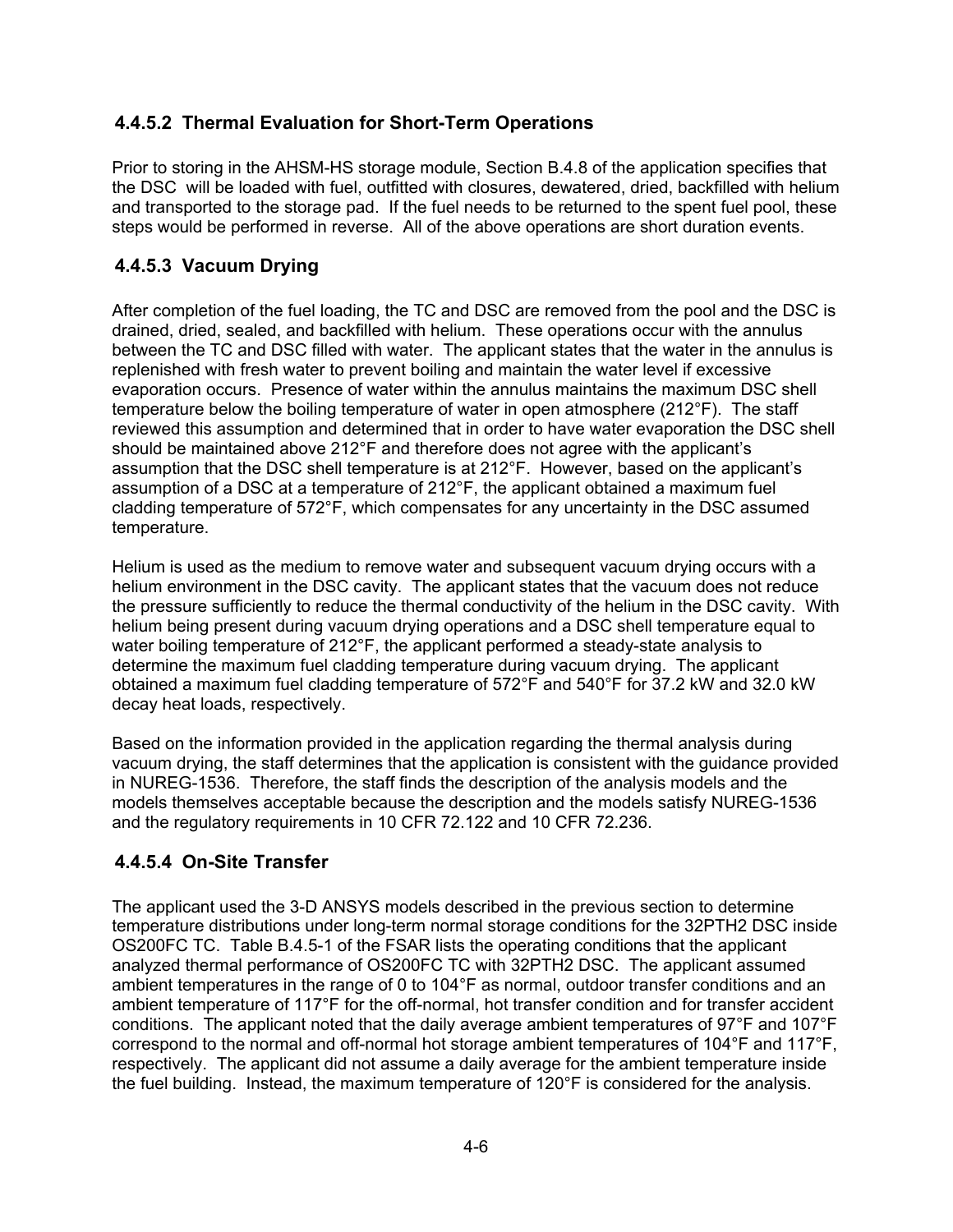The 32PTH2 DSC shell temperatures in the TC thermal analysis are then used as boundary conditions in a subsequent 32PTH2 DSC basket thermal analysis.

The applicant developed two finite element models using ANSYS to analyze the thermal performance of the OS200FC TC with the 32PTH2 DSC, as described below.

Based on the information provided in the application regarding the thermal analysis during onsite transfer, the staff determines that the application is consistent with the guidance provided in NUREG-1536. Therefore, the staff finds that the description of the analysis models and the models themselves acceptable because the description and the models satisfy NUREG-1536 and the regulatory requirements in 10 CFR 72.122 and 10 CFR 72.236.

#### **4.4.5.5 Normal/Off-Normal Transfer Conditions without Air Circulation**

For the OS200FC TC model without air circulation, which includes the accident conditions, the applicant used a half-symmetric 3-D thermal model to analyze the thermal performance for steady state and transient operations. A detailed description of the ANSYS thermal model is provided in FSAR Section B.4.5.3.2. The analyses results for vertical loading operations within the fuel building for heat loads  $\leq$  31.2 kW (HLZC #4) assigned as Load Case T5A per FSAR Table B.4.5-1 and for off-normal transfer conditions for heat loads  $\leq$  32.0 kW (HLZCs #3 and #4) assigned as Load Case T3 per FSAR Table B.4.5-1 are summarized in FSAR Table B.4.5-4. From this table it can be seen that the maximum temperatures of the OS200FC TC components for these two cases are below the allowable limits. For heat loads > 31.2 and  $\leq$  32.0 kW (HLZC #3), based on the transient thermal analysis a maximum duration of 75 hours is allowed for the vertical loading operations (Load Case T5 per FSAR Table B.4.5-1) once the water in TC/DSC annulus is drained. FSAR Table B.4.5-4 summarizes the maximum temperatures for the OS200FC TC components and shows that the maximum TC component temperatures are below the allowable limits for the duration of 75 hours. FSAR Table B.4.5-5 summarizes the maximum temperatures for the OS200FC TC components, for heat loads > 32 kW and ≤ 37.2 kW. This table shows that the maximum TC component temperatures are below the allowable limits for 36 hours for these two load cases T6 and T7, per FSAR Table B.4.5-1.

Based on the information provided in the application regarding the thermal analysis during normal/off-normal transfer conditions without air circulation, the staff determines that the application is consistent with NUREG-1536. Therefore, the staff finds that the description of the analysis models and the models themselves acceptable because the description and the models satisfy NUREG-1536 and the regulatory requirements in 10 CFR 72.122 and 10 CFR 72.236.

#### **4.4.5.6 Normal/Off-Normal Transfer Conditions with Air Circulation**

For the OS200FC TC model with air circulation, the applicant performed a steady state thermal evaluation using a half-symmetric 3-D ANSYS FLUENT CFD model of the TC, DSC, basket and fuel assemblies to determine the maximum component temperatures. The applicant's CFD model used to simulate the thermal response of the OS200FC TC represents a 180° segment of the cask. The use of a 180° model permits the accurate simulation of the temperature distribution within the cask when the cask is in the horizontal orientation and the axis of the DSC is eccentric to that of the cask. An airflow rate of 450 cfm with a daily average temperature of 107 °F is considered for this evaluation, which results in a mass flow rate of 0.12085 kg/s for the half symmetric model. This mass flow rate is specified as the inlet boundary condition and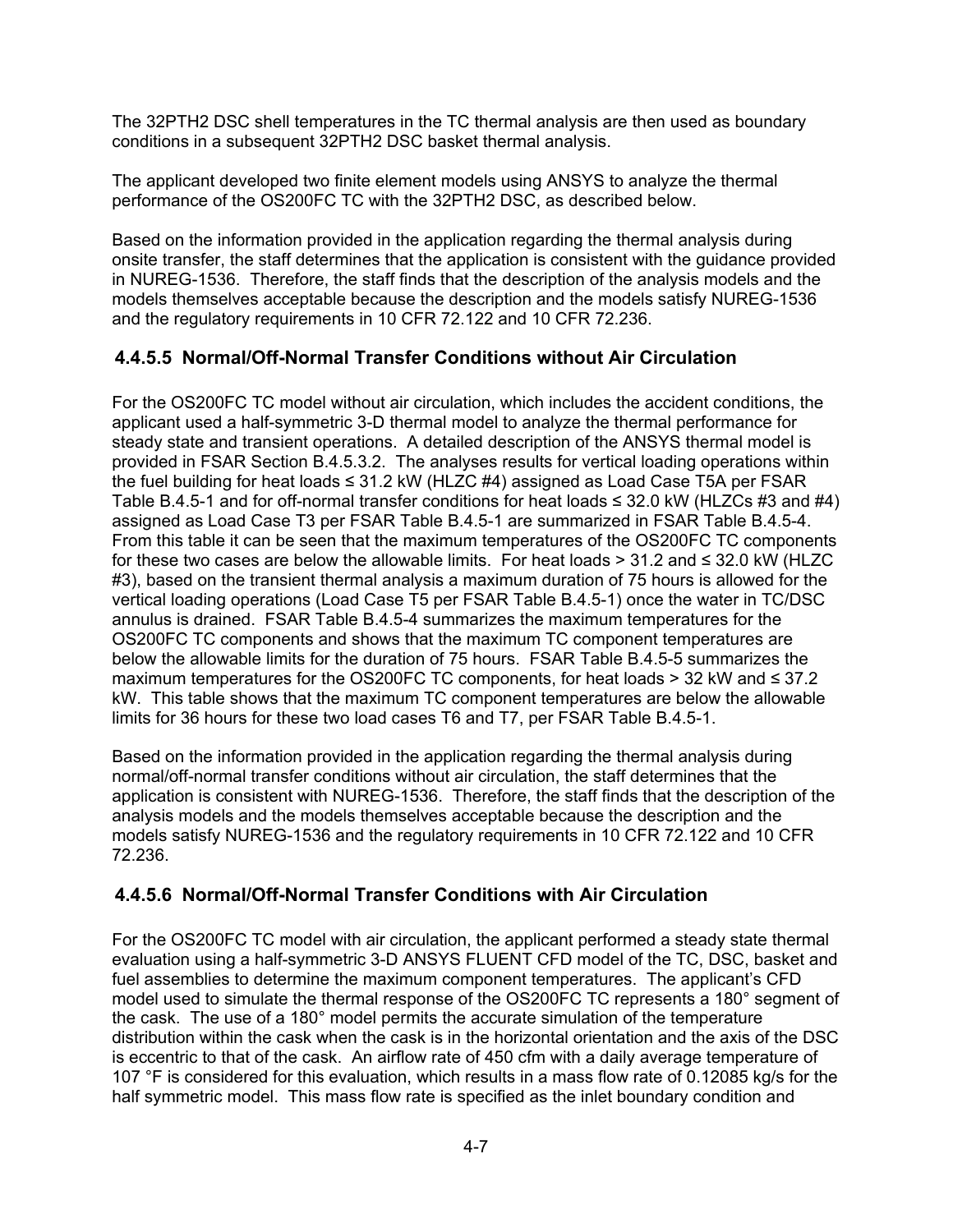pressure outlet boundary condition is specified at the cask lid slots. To achieve the specified air flow rate, the TC support skid is modified by adding two motor-driven redundant industrial blowers and associated hoses which are connected via a cone adapter to the ram access opening. All surfaces are defined as walls except for interfaces and symmetry. The symmetry surface is defined as a symmetry boundary condition.

The maximum fuel cladding and component temperatures during normal/off-normal transfer with air circulation are listed in Tables B.4.6-15, B.4.6-17, and B.4.6-18 of the FSAR. All predicted temperatures remain below allowable material limits. The applicant performed a grid convergence study to obtain the discretization error for the transfer condition with air circulation. The discretization error is determined using the five steps specified in Section 2-4.1 of ASME V&V 20-2009 (American Society of Mechanical Engineers, "Standard for Verification and Validation in Computational Fluid Dynamics and Heat Transfer," ASME V&V 20-2009, November 30, 2009)

Based on the information provided in the application regarding the thermal analysis during normal/off-normal transfer conditions with air circulation, the staff determines that the application is consistent with the guidance in NUREG-1536. Therefore, the staff finds the description of the analysis models and the models themselves acceptable because the description and the models satisfy NUREG-1536 and the regulatory requirements in 10 CFR 72.122 and 10 CFR 72.236.

#### **4.4.5.7 Accident Events**

The applicant used the finite element model of the AHSM-HS described in the previous section to determine maximum temperatures of the AHSM-HS and the 32PTH2 DSC shell for the blocked vent accident case. The applicant modified the AHSM-HS model for transient conditions with no convection in the AHSM-HS cavity. Temperature distributions for the blocked vent accident case with 37.2 kW decay heat load at 40 hours after blockage of the vents are shown in FSAR Figure B.4.4-7. The time-temperature histories of AHSM-HS components for this transient model are shown in FSAR Figure B.4.4-8. The results of the blocked vent accident condition show that the maximum concrete temperature at the end of 40 hours is 408ºF. This is above the 350ºF limit given in Section A.4 of ACI-349 for accident conditions. The applicant stated that to account for the effect of higher concrete temperature on the concrete compressive strengths, the structural analysis of AHSM-HS concrete components in FSAR Section B.3 is based on a 10% reduction in concrete material properties. The applicant stated that testing will be performed to document that concrete compressive strength will be greater than that used in the structural analysis documented in Chapter B.3.

The applicant stated that, as noted in FSAR Section B.4.5.2, the loss of neutron shield and loss of air circulation is bounding for the fire accident case. The maximum temperatures for the bounding loss of neutron shield and loss of air circulation steady-state accident condition (Load Case T9) are presented in FSAR Table B.4.5-8. As seen in this table, maximum component temperatures are below the allowable limits.

The maximum fuel cladding temperatures during accident conditions of storage and transfer are listed in Table B.4.6-14 and Table B.4.6-15, respectively. The maximum temperatures of the basket assembly components are listed in Table B.4.6-16 and Table B.4.6-17 for storage and transfer conditions, respectively. As seen in this table, maximum fuel cladding temperatures are below the allowable limits.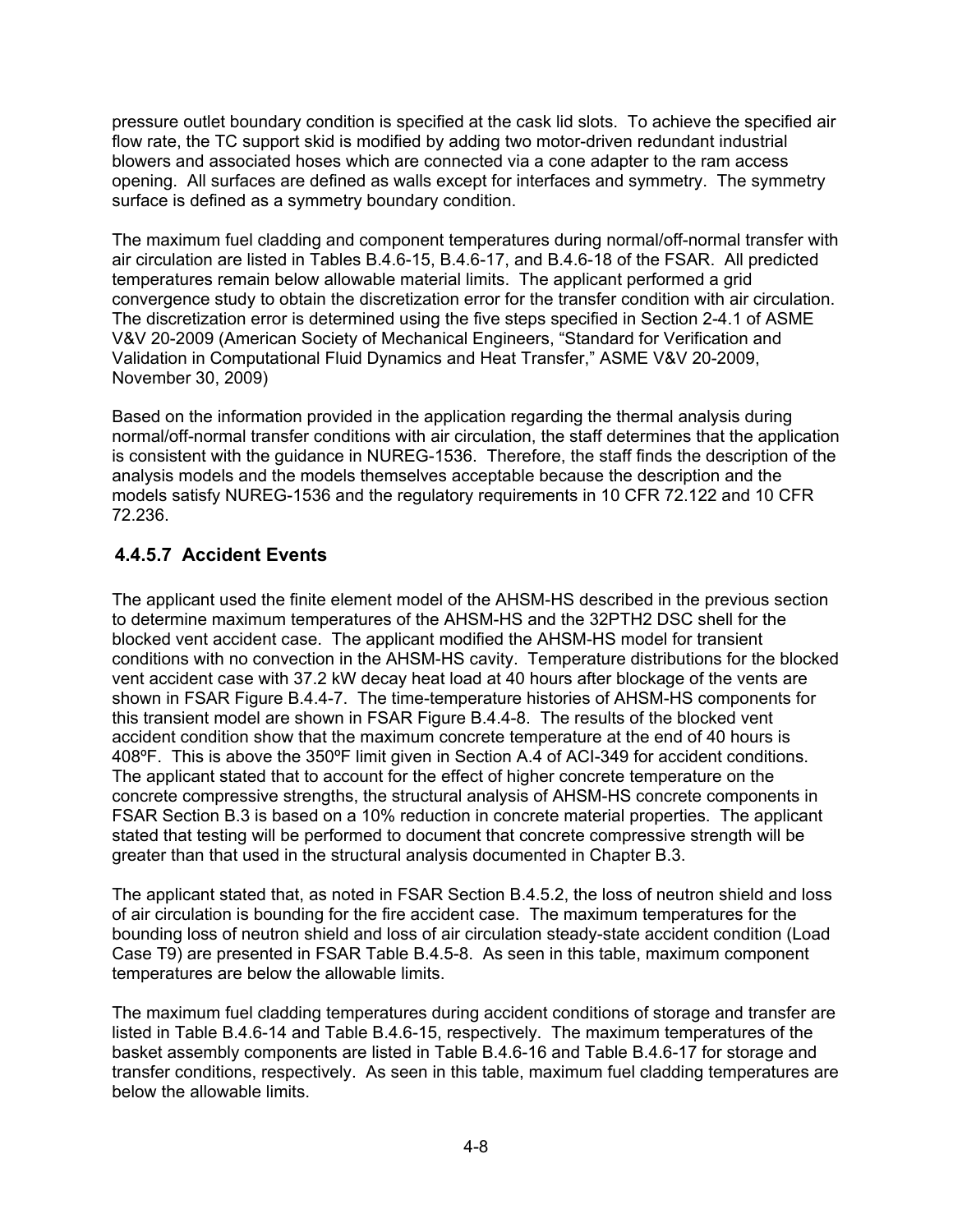Based on the information provided in the application regarding the thermal analysis during accident events, the staff determines that the application is consistent with the guidance provided in NUREG-1536. Therefore, the staff concludes the description of the accident conditions and the results of the analyses to be acceptable because the descriptions and the results satisfy NUREG-1536 and the regulatory requirements in 10 CFR 72.122 and 10 CFR 72.236.

### **4.4.6 Pressure Analysis**

FSAR Section B.4.7.1 provides a description of the free DSC cavity volume calculation. The applicant calculated the DSC maximum gas pressure for a postulated release of fission product gases from fuel rods into the DSC cavity. For this scenario, the amounts of each of the release gas constituents in the DSC cavity are summed and the resulting total pressures determined from the ideal gas law. The maximum computed gas pressures reported in FSAR Table B.4.7-1 is below the DSC internal design pressure for normal conditions of storage.

NUREG-1536 provides the relationship of regulations and areas of review along with guidance on how the application can meet the regulatory requirements. Based on the information provided in the application regarding pressure analysis, the staff determines that the application is consistent with the guidance provided in NUREG-1536. Therefore, the staff concludes the description of the pressure analysis to be acceptable because the description of the pressure analysis, the analysis itself, and the results satisfy the regulatory requirements of 10 CFR 72.122 and 10 CFR 72.236.

### **4.4.7 Confirmatory Analysis**

The staff reviewed the applicant's models and calculation options to determine the adequacy of the proposed NUHOMS® 32PTH2 thermal design. The staff checked the code input in the calculation packages and confirmed that the proper material properties and boundary conditions were applied. The engineering drawings were also consulted to verify that proper geometry dimensions were translated to the analysis model. The material properties presented in the FSAR were reviewed to verify that they were appropriately referenced and used.

# *4.5 Evaluation Findings*

Based on the staff's review of the information provided in the application, the staff concludes the following:

- F4.1 Chapter 2 of the FSAR describes structures, systems, and components (SSCs) important to safety to enable an evaluation of their thermal effectiveness. Cask SSCs important to safety remain within their operating temperature ranges.
- F4.2 The NUHOMS® 32PTH2 spent fuel storage system is designed with a heat-removal capability having verifiability and reliability consistent with its importance to safety. The cask is designed to provide adequate heat removal capacity without active cooling systems.
- F5.3 The spent fuel cladding is protected against degradation leading to gross ruptures under long-term storage by maintaining cladding temperatures below 752°F (400°C).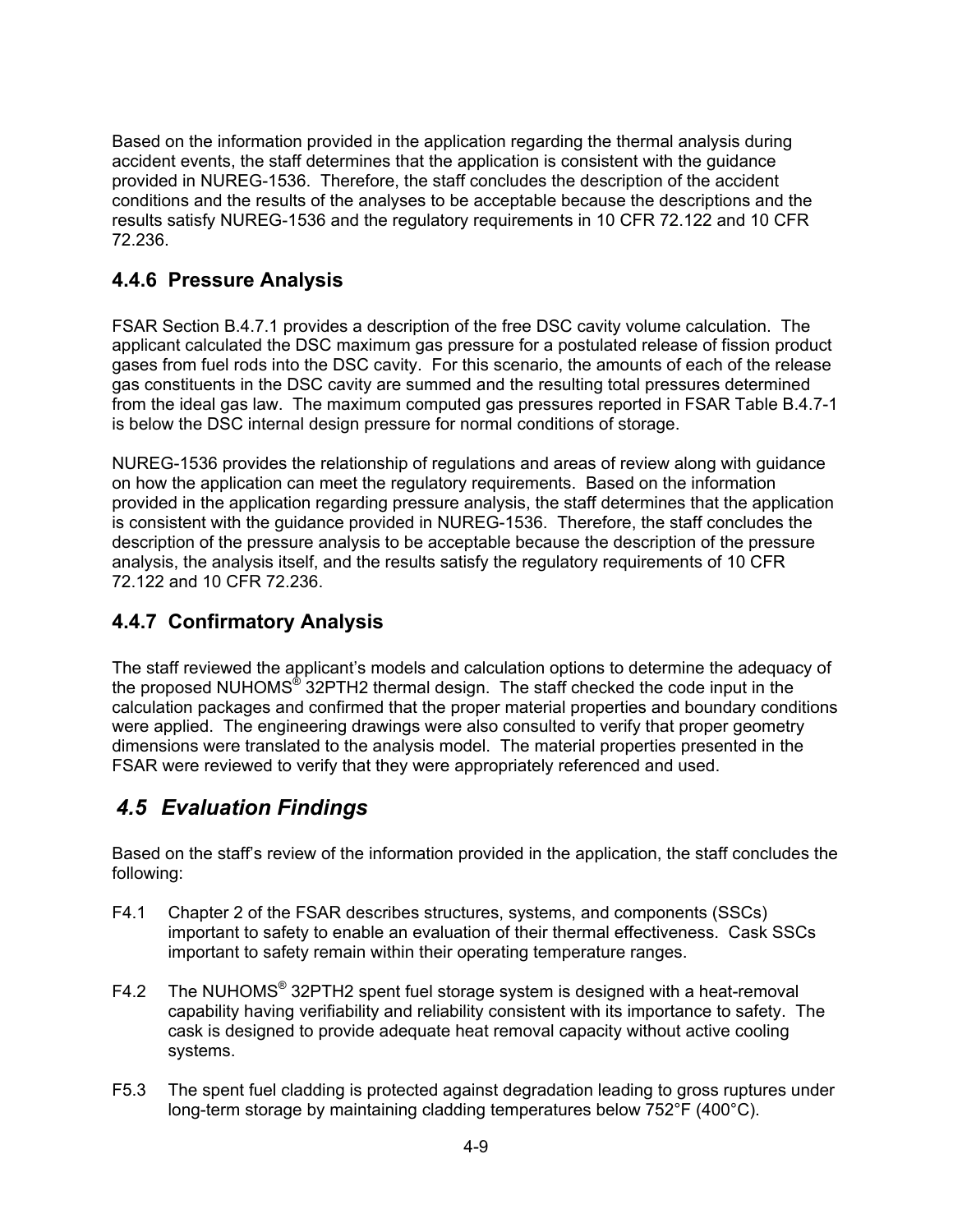Protection of the cladding against degradation is expected to allow ready retrieval of spent fuel for further processing or disposal.

F4.4 The spent fuel cladding is protected against degradation leading to gross ruptures under off-normal and accident conditions by maintaining cladding temperatures below 1058°F (570°C). Protection of the cladding against degradation is expected to allow ready retrieval of spent fuel for further processing or disposal.

The staff concludes that the thermal design of the NUHOMS® 32PTH2 spent fuel storage system is in compliance with 10 CFR Part 72 and that the applicable design and acceptance criteria have been satisfied. The evaluation of the thermal design provides reasonable assurance that the NUHOMS® 32PTH2 system will allow safe storage of spent fuel. This conclusion is reached on the basis of a review that considered the regulation itself, appropriate regulatory guides, applicable codes and standards, and accepted engineering practices.

### *4.6 References*

- 1. Transnuclear, Inc., "Initial Application for Amendment 3 to the Standardized Advanced NUHOMS® Certificate of Compliance No. 1029, Revision 0," non-proprietary ((ML12004A157) and (ML12004A156)), proprietary ((ML12004A159) and (ML12004A160)), December 15, 2011.
- 2. U.S. Code of Federal Regulations, Licensing Requirements for the Independent Storage of Spent Nuclear Fuel, High-Level Radioactive Waste, and Reactor - Related Greater Than Class C Waste, Title 10, Part 72.
- 3. Revision 1 to Transnuclear, Inc. (TN) Application for Amendment 3 to Standardized Advanced NUHOMS® Certificate of Compliance No. 1029, Response to Request for Supplemental Information (ML12059A297), February 24, 2012.
- 4. Revision 2 to Transnuclear, Inc. (TN) Application for Amendment 3 to Standardized Advanced NUHOMS® Certificate of Compliance No. 1029, Supplemental Information (ML12158A103), May 24, 2012.
- 5. Revision 3 to Transnuclear, Inc. (TN) Application for Amendment 3 to Standardized Advanced NUHOMS® Certificate of Compliance No. 1029, Response to Request for Additional Information (ML12254B039), September 7, 2012.
- 6. Revision 4 to Transnuclear, Inc. (TN) Application for Amendment 3 to Standardized Advanced NUHOMS® Certificate of Compliance No. 1029, Response to Request for Additional Information, Items 3-2 and 4-7 (ML12297A205), October 15, 2012.
- 7. Revision 5 to Transnuclear, Inc. (TN) Application for Amendment 3 to Standardized Advanced NUHOMS® Certificate of Compliance No. 1029, Response to Request for Additional Information (ML12325A069), November 16, 2012.
- 8. Revision 6 to Transnuclear, Inc. (TN) Application for Amendment 3 to Standardized Advanced NUHOMS<sup>®</sup> Certificate of Compliance No. 1029, Computational Fluid Dynamic Files (ML12352A230), December 11, 2012.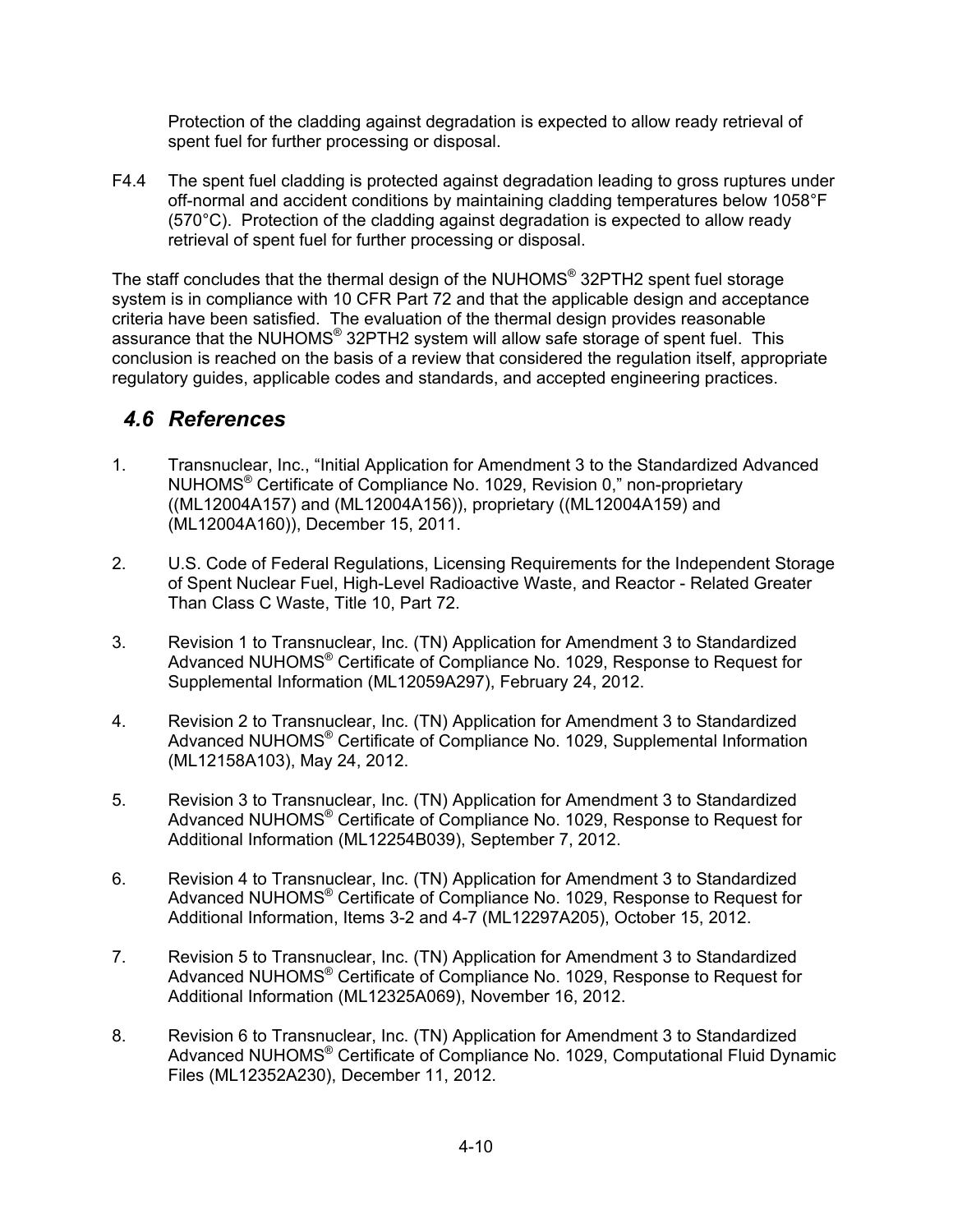- 9. NRC Form 699 Conversation Record CoC-1029, Amd. No. 3 Discussion of RAI 9-1 (Thermal) Response (ML13100A331), March 18, 2013.
- 10. NRC Form 699 Conversation Record CoC-1029, Amd. No. 3 Discussion of RAI 3-1 (Structural) Response (ML13100A319), March 26, 2013.
- 11. Revision 7 to Transnuclear, Inc., Application for Amendment 3 to Standardized Advanced NUHOMS® Certificate of Compliance No. 1029, Response to Request for Additional Information (ML13133A034), May 9, 2013.
- 12. Revision 8 to Transnuclear, Inc. Application for Amendment 3 to Standardized Advanced NUHOMS® Certificate of Compliance No. 1029, Revised Response to Request for Additional Information (ML13182A044), June 10, 2013.
- 13. NRC Form 699 Conversation Record/E-mail with Don Shaw, Transnuclear, Inc., AREVA, re CoC No. 1029, Amend. No. 3, Appendix A to Certificate of Compliance No. 1029 - Technical Specifications for the Standardized Advanced NUHOMS® System (ML13198A416), July 16, 2013.

.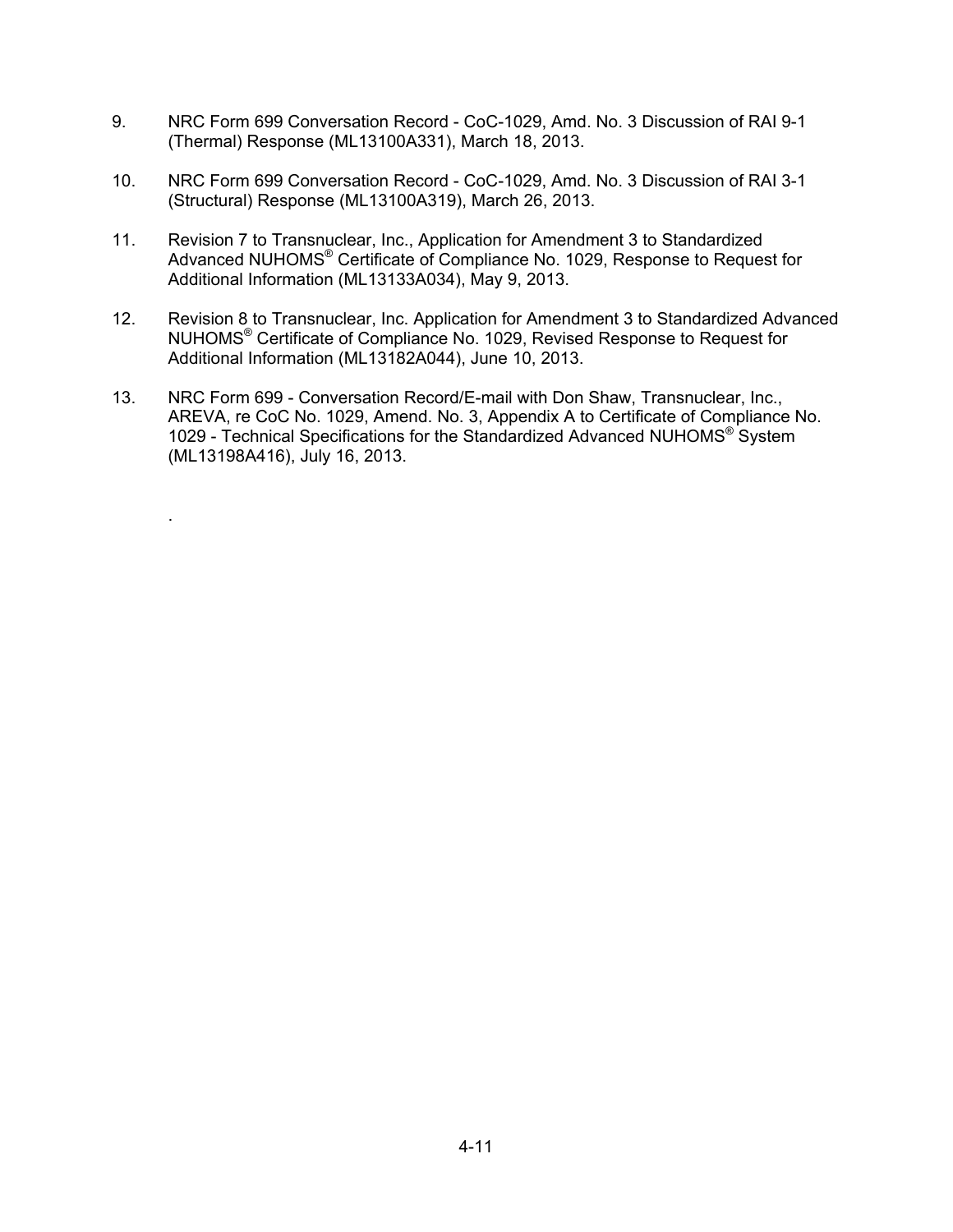# **5 CONFINEMENT EVALUATION**

The confinement review of the NUHOMS<sup>®</sup> 32PTH2 system ensures that radiological releases to the environment will be within the limits established by the regulations and that the spent fuel cladding and fuel assemblies will be sufficiently protected during storage against degradation that might otherwise lead to gross ruptures. The staff reviewed the information provided in this application to determine whether the NUHOMS® 32PTH2 system fulfills the acceptance criteria listed in Section 5.4 of NUREG 1536, Standard Review Plan for Dry Storage Systems at a General License Facility.

# *5.1 Confinement Design Characteristics*

### **5.1.1 Design Criteria**

As described in Section B.7 of the FSAR, the confinement vessel NUHOMS<sup>®</sup> 32PTH2 DSC is designed to provide confinement of all radionuclides under normal and accident conditions. The DSC is designed, fabricated and tested in accordance with the applicable requirements of the ASME B&PV Code, Division 1, Section III, Subsection NB, with alternatives to the code as discussed in Chapter B.3, Section B.3.1.2.3.

### **5.1.2 Design Features**

According to Section B.1 of the application, the NUHOMS<sup>®</sup> 32PTH2 system is a modular canister based spent fuel storage and transfer system which uses the NUHOMS® OS200FC TC during 32PTH2 DSC loading and closure operations and on-site transfer to AHSM-HS. The NUHOMS® 32PTH2 DSC is a high integrity austenitic stainless steel welded vessel that provides confinement of radioactive materials within the limits and encapsulates the fuel in a helium atmosphere under normal, off-normal, and credible accident conditions.

The confinement boundary is formed by the base material (the cylindrical shell, the inner top and bottom cover plates, the vent and siphon block, the vent and siphon cover plates) and the confinement welds (the vent/siphon block-to-shell weld, the circumferential/longitudinal seam welds, the weld of inner bottom cover plate to shell, and the welds of vent/siphon port covers, and the weld connecting the inner top cover plate and the vent/siphon block).

# *5.2 Confinement Monitoring Capability*

As described in Section B.7 of the FSAR, the 32PTH2 DSC is entirely closed by welding and thus, no closure devices are utilized for confinement per IV-4 Acceptance Criteria in Interim Staff Guidance (ISG)-5. However as described in Section B.12 of the FSAR, the applicant indicates that the periodic surveillance and monitoring of the storage module performance, as well as the licensee's use of radiation monitors are adequate to ensure the continued effectiveness of the confinement boundary and to enable the licensee to detect any closure degradation and take appropriate corrective actions to maintain safe storage conditions. The staff reviewed the limiting condition for operation (LCO) and surveillance requirements (SR) described in Section B.12, and concludes that the LCO and SR addressed in the Technical Specifications is sufficient to provide monitoring of confinement performance.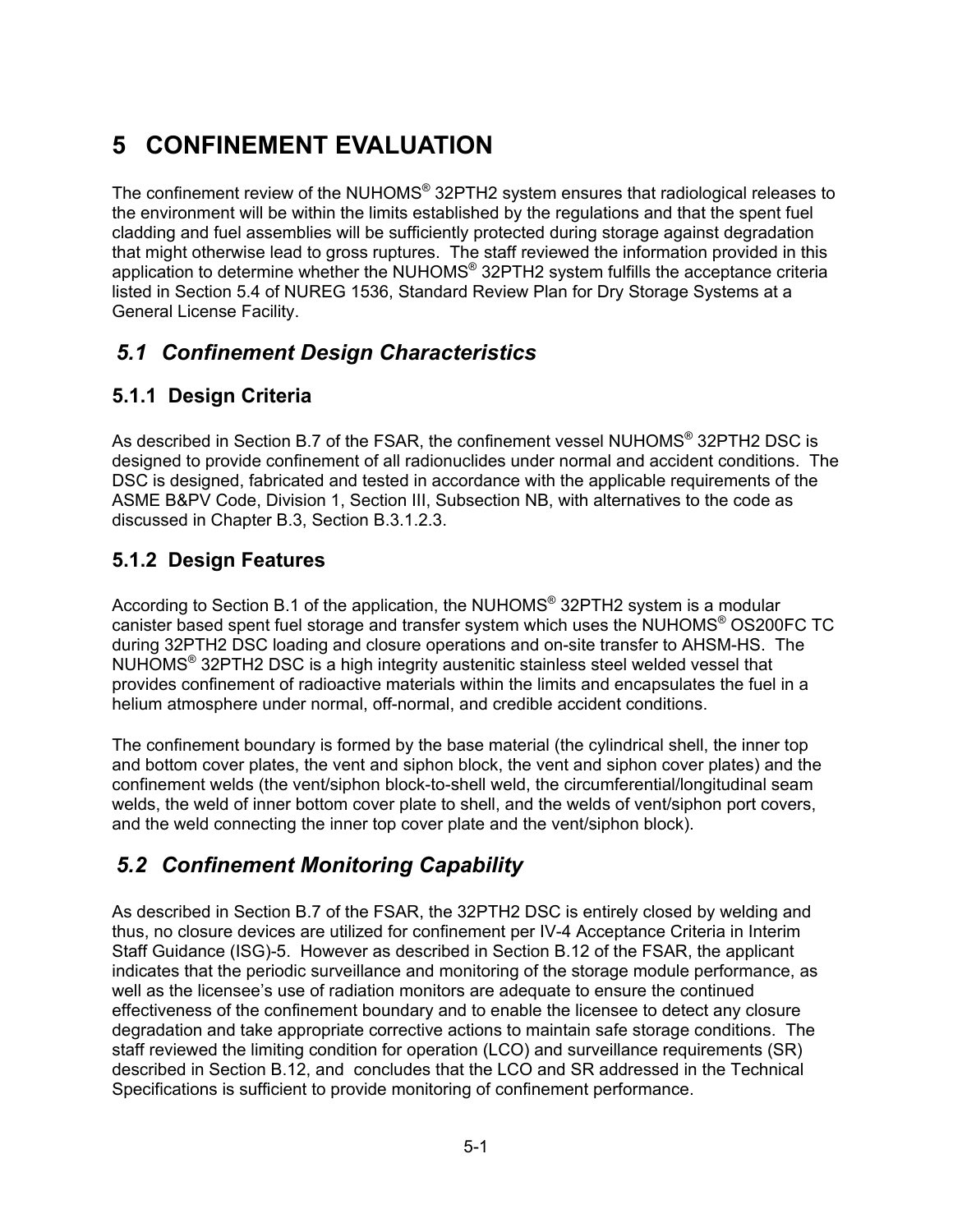### *5.3 Nuclides with Potential for Release*

According to Section B.7 of the FSAR, the 32PTH2 DSC is designed, fabricated and tested to meet the leak tight criteria of  $1.0x10^{-7}$  ref-cm<sup>3</sup>/sec, and there is no contribution to the radiological consequences due to a potential release of canister contents. The staff agrees with this statement because, as stated above, the cask is designed to the leak light criteria.

# *5.4 Confinement Analyses*

### **5.4.1 Normal Conditions**

Section B.7 of the FSAR indicates that the 32PTH2 DSC is designed, fabricated and tested to meet the leak tight criteria of  $1.0x10^{-7}$  ref-cm<sup>3</sup>/sec, and there is no significant release of radioactive material under normal conditions of storage. Since the cask is designed to the leak criteria, the staff agrees that the applicant does not need to provide a confinement analysis. The maximum internal pressure in the 32PTH2 DSC during normal operations is 9.4 psig which is below the DSC cavity internal design pressure of 15.0 psig.

### **5.4.2 Off-Normal Conditions (Anticipated Occurrences)**

Section B.7 of the FSAR indicates that the 32PTH2 DSC is designed, fabricated and tested to meet the leak tight criteria of  $1.0x10^{-7}$  ref-cm<sup>3</sup>/sec, and there is no significant release of radioactive material under off-normal conditions of storage. The maximum internal pressure in the 32PTH2 DSC during off-normal operations is 18.2 psig which is below the DSC cavity internal design pressure of 20 psig.

### *5.5 Design-Basis Accident Conditions (Including Natural Phenomenon Events)*

According to the applicant, the 32PTH2 DSC is designed, fabricated and tested to meet the leak tight criteria of 1.0x10<sup>-7</sup> ref-cm<sup>3</sup>/sec, and there is no significant release of radioactive material under accident conditions of storage. The maximum internal pressure in the 32PTH2 DSC during accidental conditions is 124 psig which is below the DSC cavity internal design pressure of 140 psig.

The staff reviewed Section B.7 of the FSAR and determined that the confinement design of the 32PTH2 DSC is similar to that for the 32PTH1 DSC which was approved by NRC. After further evaluation, including coordination with the structural evaluation review (FSAR Section B.3) and the thermal evaluation review (FSAR Section B.4), the staff concludes that the 32PTH2 DSC is adequate to maintain its confinement effectiveness under normal, off-normal, and accident conditions.

# *5.6 Supplemental Information*

Consistent with other approved NUHOMS® DSCs, one of the steps in the operating procedures for the 32PTH2 DSC, as described in Section B.8.1.1.3 of the FSAR, is a procedure to verify that the hydrogen concentration does not exceed a safety limit of 2.4% during welding of the inner top cover plate.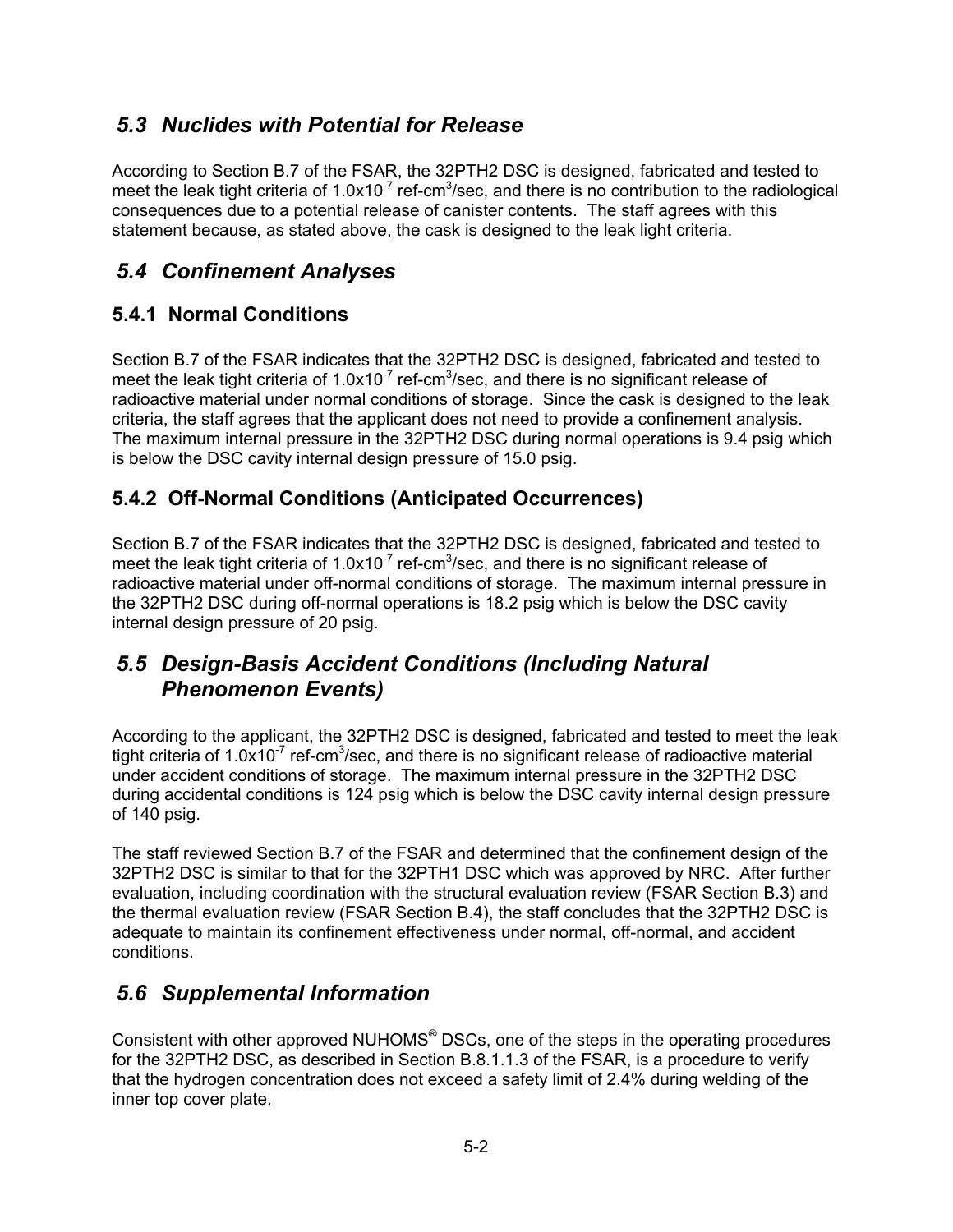### *5.7 Evaluation Findings*

The conclusions below consider the regulation itself, the appropriate regulatory guides, applicable codes and standards. Based on the staff's review of the information provided in the application, the staff concludes the following:

- F5.1 Chapter B.7 of the FSAR describes confinement structures, systems, and components important to safety in sufficient detail to permit evaluation of their effectiveness.
- F5.2 The design of the NUHOMS<sup>®</sup> 32PTH2 DSC adequately protects the spent fuel cladding against degradation that might otherwise lead to gross ruptures. Chapter 4 of the SER discusses the relevant temperature considerations.
- F5.3 The design of the NUHOMS® 32PTH2 DSC provides redundant sealing of the confinement system closure joints using dual welds on the canister lid and closure.
- F5.4 The confinement system is leaktight for normal conditions and hypothetical accident conditions, thus the confinement system will reasonably maintain confinement of radioactive material.
- F5.5 The quantity of radioactive nuclides postulated to be released to the environment has been assessed as discussed above. In Chapter 11, "Radiation Protection Evaluation," of the SER, the dose from these releases will be added to the direct dose to show that the NUHOMS® 32PTH2 DSC satisfies the regulatory requirements of 10 CFR 72.104(a) and 10 CFR 72.106(b).
- F5.6 The confinement system has been evaluated by appropriate tests to demonstrate that it will reasonably maintain confinement of radioactive material under normal, off-normal, and hypothetical accident conditions.

The staff concludes that the design of the confinement system of the NUHOMS® 32PTH2 is in compliance with 10 CFR Part 72 and that the applicable design and acceptance criteria have been satisfied. The evaluation of the confinement system design provides reasonable assurance that the NUHOMS® 32PTH2 will allow safe storage of spent fuel per the applicant's analyses, the staff's review, and acceptable engineering practices.

### *5.8 References*

- 1. Transnuclear, Inc., "Initial Application for Amendment 3 to the Standardized Advanced NUHOMS® Certificate of Compliance No. 1029, Revision 0," non-proprietary ((ML12004A157) and (ML12004A156)), proprietary ((ML12004A159) and (ML12004A160)), December 15, 2011.
- 2. U.S. Code of Federal Regulations, Licensing Requirements for the Independent Storage of Spent Nuclear Fuel, High-Level Radioactive Waste, and Reactor - Related Greater Than Class C Waste, Title 10, Part 72.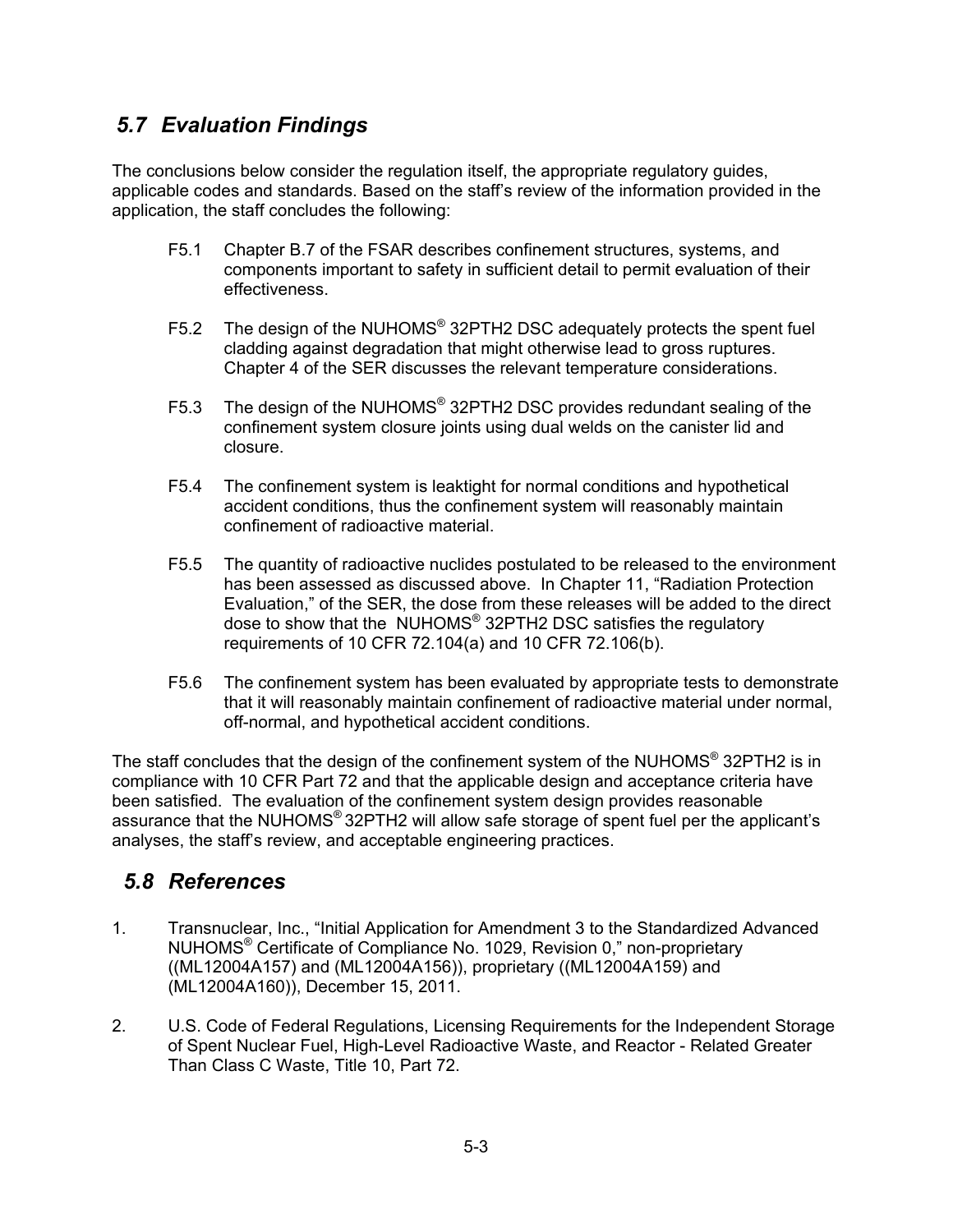- 3. Revision 4 to Transnuclear, Inc. (TN) Application for Amendment 3 to Standardized Advanced NUHOMS<sup>®</sup> Certificate of Compliance No. 1029, Response to Request for Additional Information, Items 3-2 and 4-7 (ML12297A205), October 15, 2012.
- 4. Revision 7 to Transnuclear, Inc., Application for Amendment 3 to Standardized Advanced NUHOMS® Certificate of Compliance No. 1029, Response to Request for Additional Information (ML13133A034), May 9, 2013.
- 5. Revision 8 to Transnuclear, Inc. Application for Amendment 3 to Standardized Advanced NUHOMS® Certificate of Compliance No. 1029, Revised Response to Request for Additional Information (ML13182A044), June 10, 2013.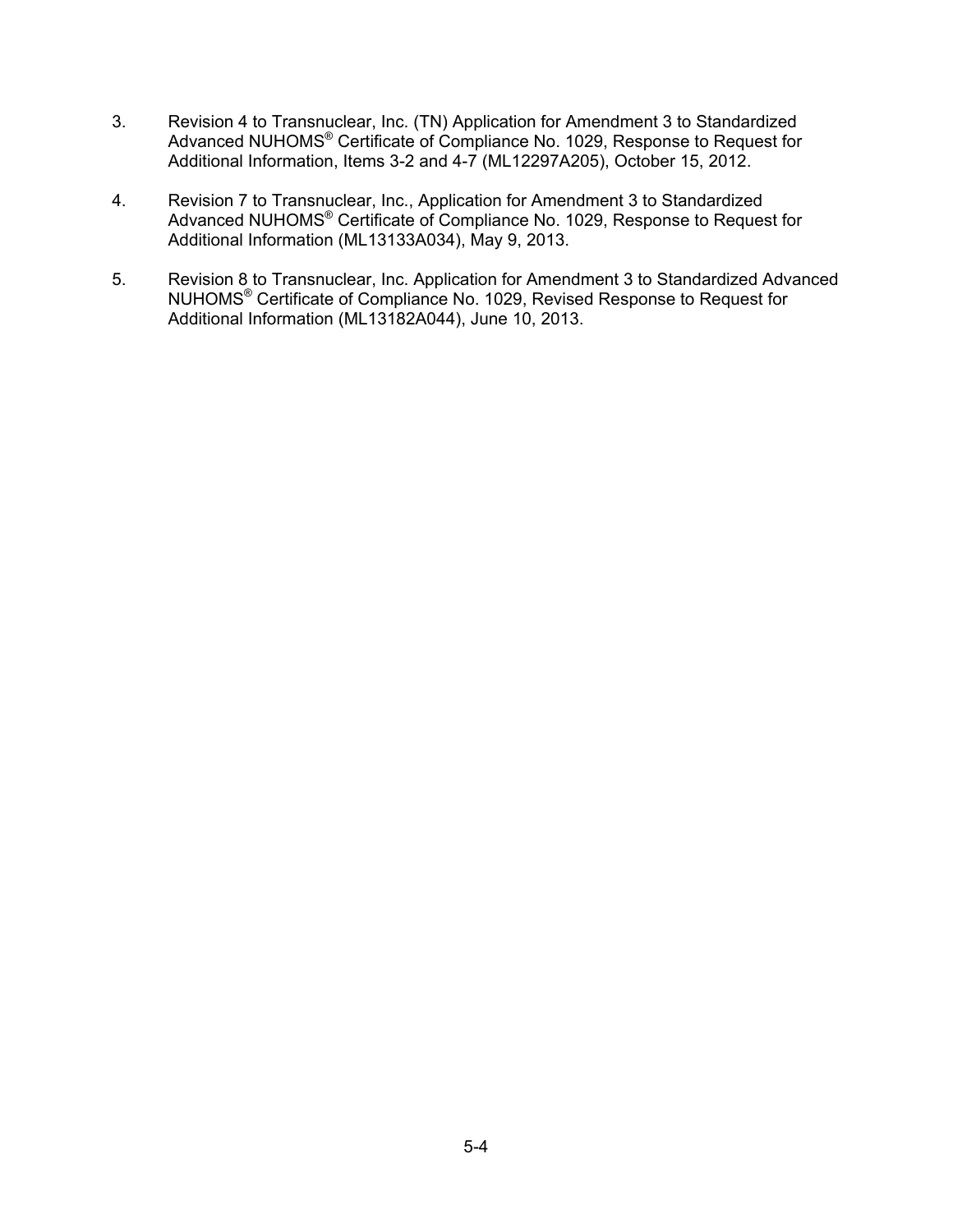# **6 SHIELDING EVALUATION**

# *6.1* **Shielding Design Description**

The applicant submitted an application for Amendment 3 to the Standardized Advanced NUHOMS® Certificate of Compliance (CoC) No. 1029, Docket No. 72-1029. The application adds the NUHOMS® 32PTH2 system, which consists of a new transportable Dry Shielded Canister (DSC) designated as 32PTH2, storage modification of the currently licensed Advanced NUHOMS<sup>®</sup> AHSM horizontal storage module, designated as AHSM-HS. The NUHOMS<sup>®</sup> 32PTH2 system will use the NUHOMS® OS200FC TC which has been previously licensed under CoC No. 1004, for movement of the DSC to the ISFSI.

The purpose of the shielding evaluation is to verify that the NUHOMS<sup>®</sup> 32PTH2 system demonstrates adequacy of the shielding design for the content described below.

### **6.1.1 Design Criteria**

According to Section 6.1of the FSAR, the NUHOMS® 32PTH2 system, consisting of the 32PTH2 DSC and the AHSM-HS, form a self-contained, independent, passive system, which does not rely on any other systems or components for its operation when in storage. According to the applicant, the criterion used in the design of the 32PTH2 DSC and AHSM-HS ensures that their exposure to the normal operation environment and credible site hazards does not impair their safety functions.

The spent fuel to be stored in this 32 PTH2 DSC consists of intact (including reconstituted) and or/ damage Combustion Engineering (CE) 16×16 class fuel assemblies clad with a zirconium based alloy and  $UO_2$  or ( $UO_2$ ,  $ER_2O_3$ ) or ( $UO_2$ ,  $Gd_2O_3$ ) or ( $UO_2$ ,  $ZrB_2$ ) fuel pellets. Also, assemblies are with or without Integral Fuel Burnable Absorber (IFBA) rods. The heavy concrete walls and roof of the Standardized Advanced Horizontal Storage Module (AHSM-HS) will provide the bulk of the shielding for the 32 PTH2 DSC and the authorized contents in the storage conditions. The transfer cask (TC) used in the NUHOMS<sup>®</sup> 32PTH2 system will provide shielding and protection from potential hazards during 32 PTH2 DSC loading and closure operations and onsite transfer to the AHSM-HS.

Section B.2.3 of the FSAR discusses some criteria to minimize radiation exposure. The applicant states that the NUHOMS® 32PTH2 system was designed for safe and secure longterm confinement and dry storage of spent fuel assemblies. The key elements of the NUHOMS® 32PTH2 system and their operation which require special design consideration are: minimizing the contamination of the 32PTH2 DSC exterior by fuel pool water, and minimizing personnel radiation exposure during 32PTH2 DSC loading, closure, and transfer operations.

As described in Section 6.1 of the FSAR, the NUHOMS® 32PTH2 system ISFSI was designed to maintain on-site and off-site doses as low as is reasonably achievable (ALARA) during transfer operations and long-term storage conditions. ISFSI operating procedures, shielding design, and access controls provide the necessary radiological protection to assure radiological exposures to station personnel and the public are ALARA.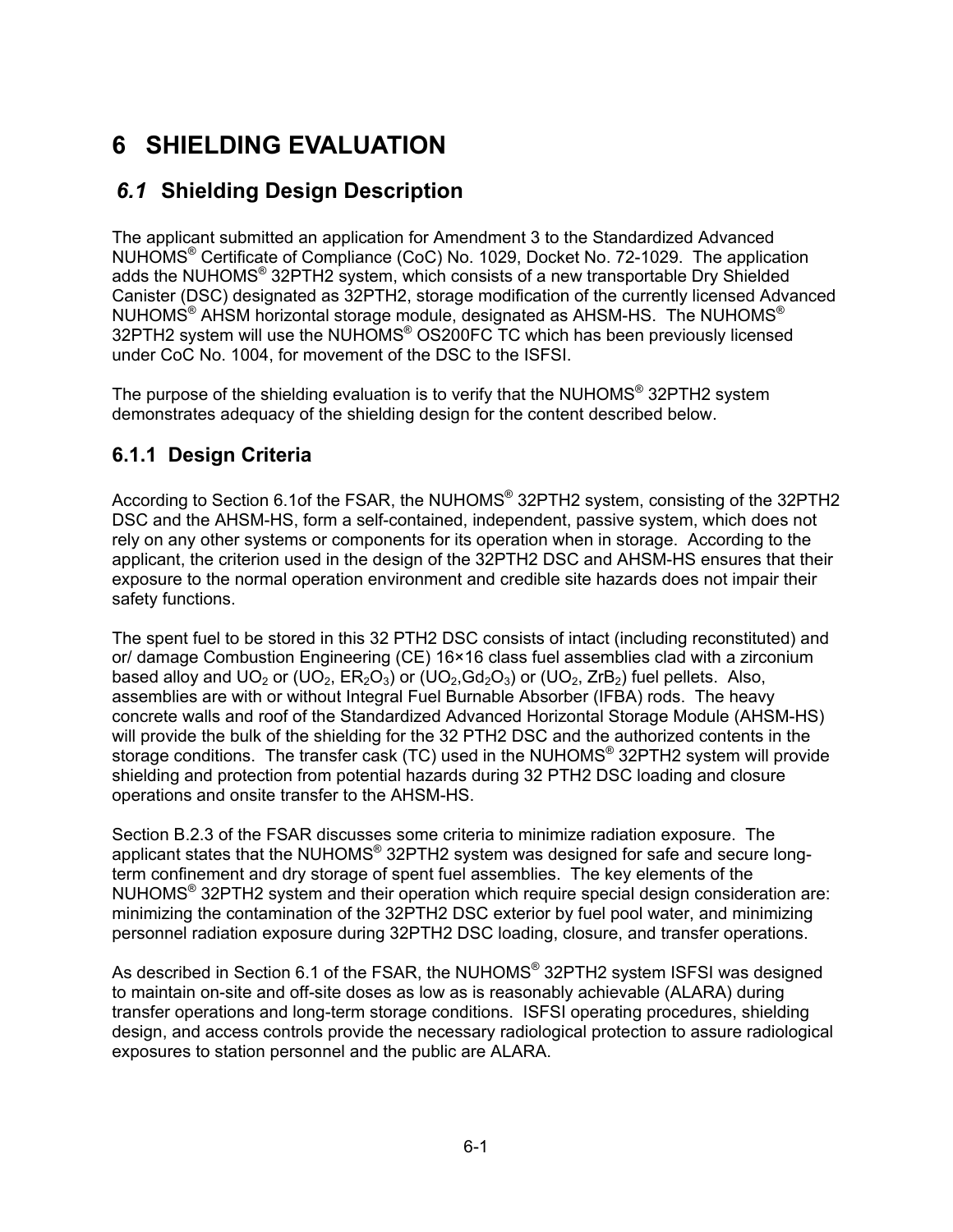### **6.1.2 Design Features**

According to Section 6.1 of the FSAR, the fuel to be stored in the 32PTH2 DCS is limited to a maximum assembly average enrichment of 5.0 wt% U-235. The maximum allowable assembly average burnup is limited to 62.5 GWd/MTU and the minimum cooling time is 5 years. The DSC is designed to store up to 12 Control Components (CCs) with thermal and radiological characteristics as listed in Table B.2.1-2 of the FSAR. Reconstituted assemblies containing replacement irradiated stainless steel rods or an unlimited number of lower enrichment  $UO<sub>2</sub>$ rods, or Zircaloy rods, or unirradiated stainless steel rods are also acceptable for storage on this system. The 32 PTH2 DCS can accommodate up to a maximum of 16 damaged fuel assemblies placed in the outer fuel compartments. If there is less than 32 assemblies, the remaining slots can be filled with dummy assemblies or may remain empty. The design basis PWR source term were derived for the CE 16×16 assembly design as described in Section B.5.2 of the FSAR.

Table B.2.1-6 of the FSAR showed the allowable burnup and enrichment combinations for the 32 PTH2 DCS. These combinations were used by the applicant to qualify the fuel assemblies for meeting cask radiation shielding design requirements. On Table B.2.1-7 of the FSAR, a correlation (Decay Heat Equation) for calculating the decay heat of the fuel was provided with specific cooling time, burnup and initial enrichment parameters. Tables B.5.5-31, B.5.5-32, and B.5.5-33 of the FSAR showed the correlation between the burnup, enrichment and cooling time with the dose rates for the different configurations. According to the applicant, these results indicate that any fuel assembly that is qualified form the thermal standpoint is also qualified from a radiological standpoint. Staff verified the results using ORIGEN-ARP depletion code of the SCALE6.1 package.

The maximum dose rates are shown in Tables B.5.5-2 through B.5.5-8 of the FSAR. The bounding dose rate for the NUHOMS® 32PTH2 DSC in the AHSM-HS at the side shield wall surface is 2.00 mrem/hr. At the front of the AHSM-HS, the maximum dose rates are 10.70 mrem/hr. The maximum dose rates for the TC for transfer operations are 511 mrem/hr at the top surface and 202 mrem/hr at the side surface.

According to the applicant, the AHSM-HS was designed to limit the surface dose rates on the cask for all MPC designs as defined in B.1 of the FSAR. The AHSM-HS was also designed to maintain occupational exposures ALARA during MPC transfer operations, with considerations of 10 CFR Part 20 requirements. The calculated AHSM-HS dose rates are provided in Chapter B.10 of the FSAR.

The applicant states that the 32 PTH2 DSC basket structure consists of 32 stainless steel fuel compartments with aluminum and neutron absorber plates sandwiched to form the cell wall between adjacent compartments. The 32 PTH2 DSC shield plugs at the top and the bottom ends minimize occupational doses at the ends during drying, sealing, handling, and transfer operations. During these operations, the combination of thick steel and lead shield plugs at the ends of the 32 PTH2 DSC and heavy/lead/neutron shield material of the OS200FC Transfer Cask (TC) provide shielding for personnel loading and transferring the 32 PTH2 DSC for the storage in the AHSM-HS.

The design basis source terms employed in the shielding analysis of the AHSM-HS were based on the use of bounding neutron and bounding gamma sources. The design basis source terms for the shielding analysis for loading and transfer were determined obtaining the bounding total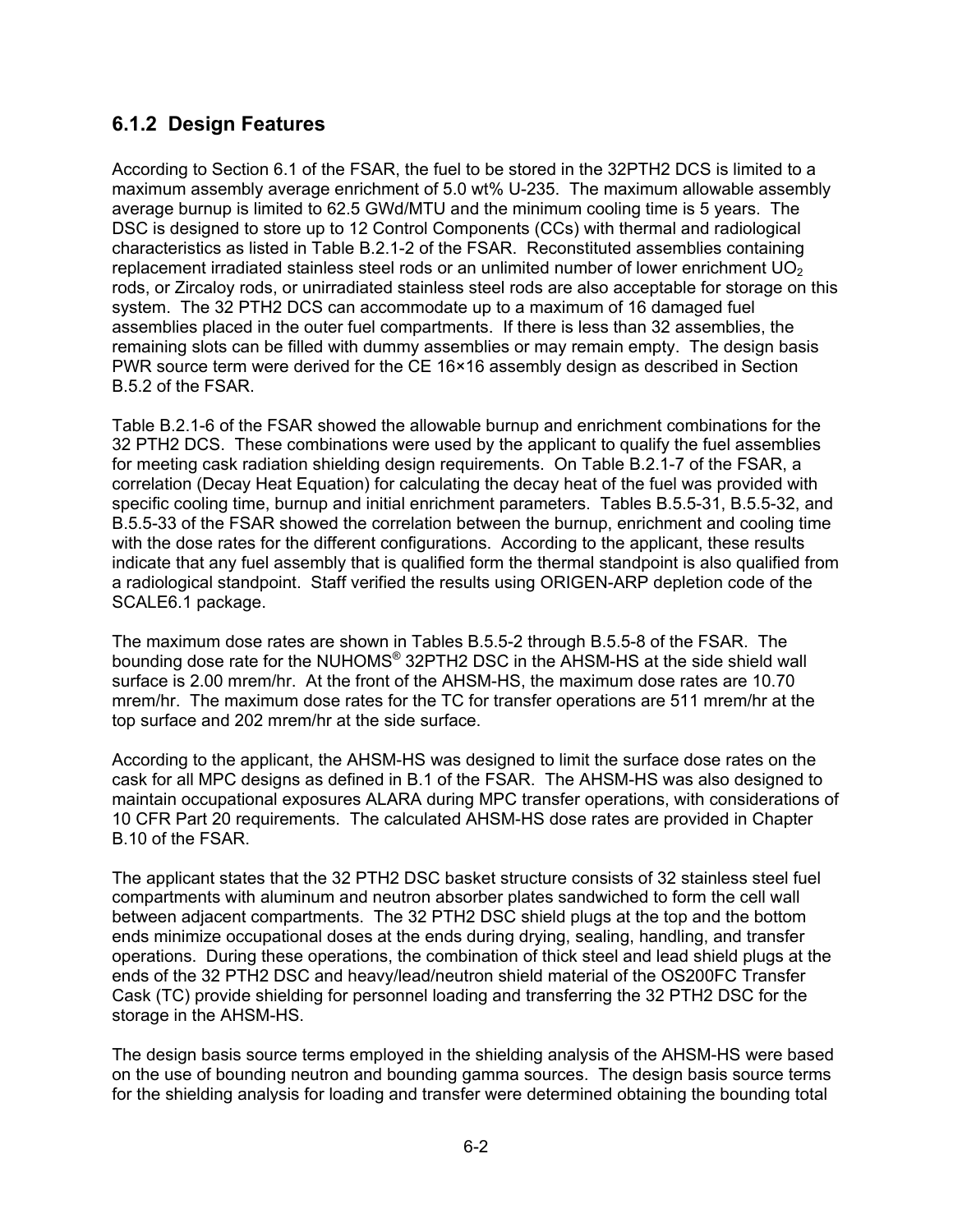dose rates near the OS200FC TC. The design basis fuel for this application corresponds to the fuel assembly with burnup of 33 GWd/MTU, an enrichment of 1.7 wt% U-235 and a cooling time of 5.2 years in Zone 1 and 3 and a burnup of 33 GWd/MTU, an enrichment of 1.7 wt% U-235, and a cooling time of 5.0 years in Zone 2. These zones were based on the total decay heat up to 37.2 kW per canister.

Part of the design feature for this application is the use of a composite CE 16×16 assembly with the maximum initial heavy metal and cobalt in each region as the bounding fuel assembly design from the shielding standpoint. Four axial regions were used in the source term calculations. The regions are: the top (nozzle) region, the active fuel region, the (gas) plenum region, and the bottom (nozzle) region. The applicant explained that the neutron flux during reactor operations is peaked in the active fuel (in-core) region of the fuel assembly and drops off rapidly outside the active fuel region. To account for this reduction in neutron flux, the fuel assembly was divided to four exposures. The elemental compositions of the fuel assembly are listed in Tables B.5.5-10 and B.5.5-11 of the FSAR.

The staff reviewed the design criteria and feature and found them acceptable because the operating procedures of this cask require the users to protect personnel and minimize dose is in accordance with ALARA principles and the regulations of 10 CFR Part 20.

### *6.2 Radiation Source Definition*

### **6.2.1 Computer Codes for Radiation Source Definition**

The design-basis source specifications for bounding calculations were presented in Section B.5.2 of the FSAR. A composite CE 16x16 assembly with the maximum initial heavy metal and cobalt content in each region were identified as the bounding fuel assembly design from a shielding standpoint. Design basis radioactive source terms were calculated with the TRITON/DEPL module of SCALE 6.0. The elemental compositions of the fuel assembly were listed in Table B.5.5-10 and Table B.5.5-11 of the FSAR, respectively. The design basis source terms were generated using a heavy metal loading of 0.456 MTU per assembly. Bounding radiological sources for the authorized control components (CCs) were shown in Table B.5.5-19 of the FSAR.

Simplified shielding analysis models were created by the applicant to generate a set of spatial and energy dependent dose rate equivalent values representing the shielding attenuation per source particle per energy group. The source terms were ranking by the applicant using Burnup, Enrichment, and Cooling Time (BECT) combinations that result in bounding gamma, neutron, and the toral dose rate.

The methodology used by the applicant for fuel qualification was to determine an acceptable combination of burnup and enrichment for the spent fuel assemblies as shown in Table B.2.1-6 of the USFAR. The cooling times employed for these evaluations were such that the resulting fuel assembly satisfies the decay heat limitations per Figure B.2.1-1 of the FSAR, with a minimum cooling time of 5.0 years. The source terms were calculated using a constant cycle average specific power of 30 MW to maximize actinide production rate. According to the applicant, one day of down time was conservatively assumed in the depletion models. The cobalt concentration up to 2000 ppm was used in the various hardware materials for the entire fuel assembly to maximize the gamma source terms.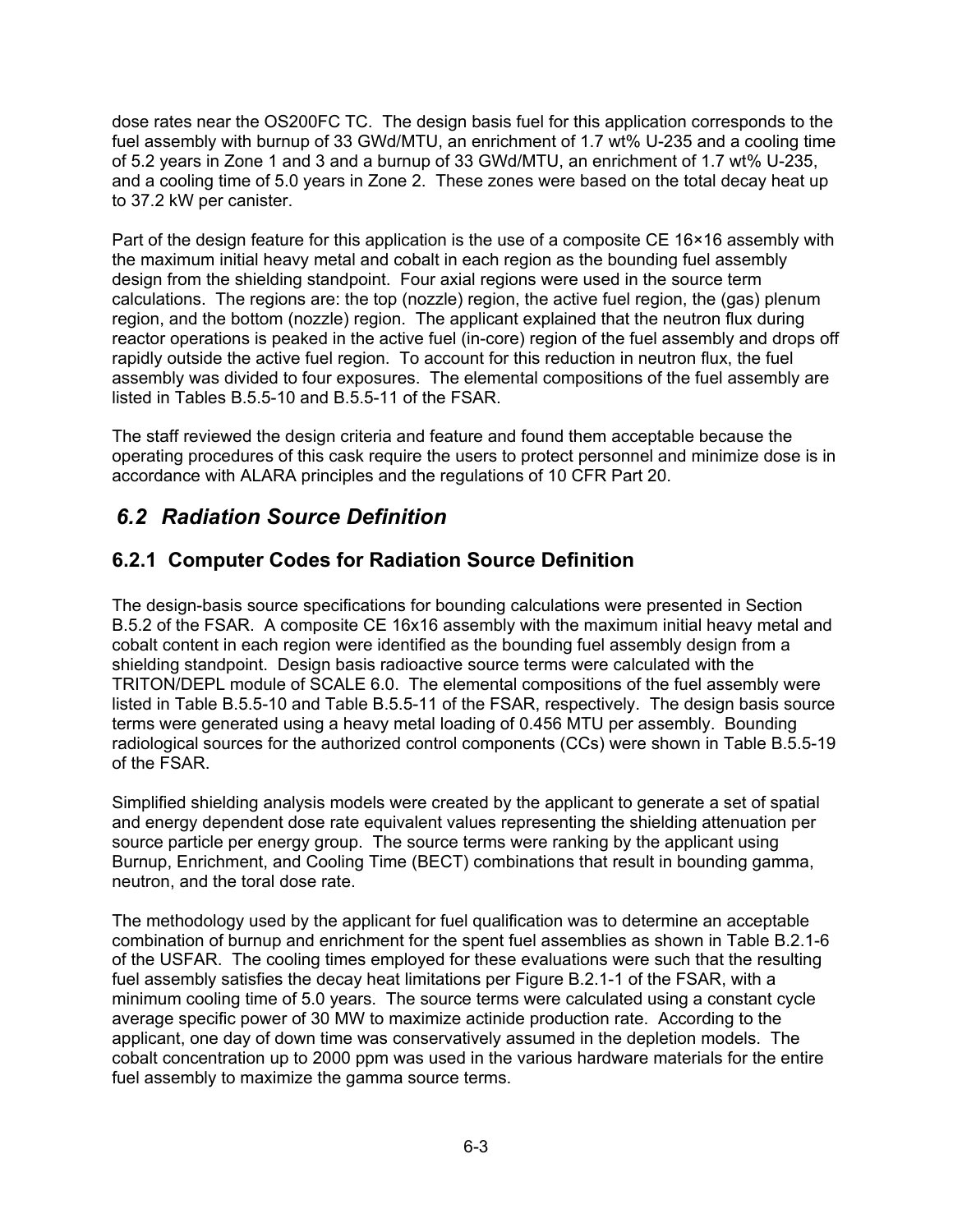Staff performed confirmatory analysis using ORIGEN-ARP depletion code within SCALE6.1 package. Confirmatory analysis confirmed that the combinations of burnup and enrichment for a given cooling time were in agreement with the numbers calculated by the applicant. The staff reviewed the source term analyses and found them acceptable because these calculation methods and assumptions are conservative for shielding design and the results are bounding for all allowable contents.

### **6.2.2 Gamma Source**

The gamma source terms were determined by the applicant using four TRITON/T-DEPL models for the four exposure regions of interest for each fuel assembly; the bottom, active fuel, plenum, and top regions. The applicant included in each model the light element specification for the regions being evaluated and the source term output from ORIGEN-S provided the total gamma source from the active fuel region and the gamma source term from the light elements in the plenum, top, and bottom nozzle regions. The gamma source terms used in the MCNP5 shielding models were calculated by multiplying the assembly sources by the number of assemblies, in this case 32 assemblies for a fully loaded 32PTH2 DSC.

Based on the analysis of the gamma spectrum, almost 100% of the gamma spectrum from light elements is in the range of 0.70 MeV to 1.33 MeV, which corresponds exactly to two of the most prominent lines of Co-60 in the spectrum. The principal fission product isotopes that contribute greater than 5% to the gamma source term in the energy range of 0.01 to 0.90 MeV are: Sr-90, Y-90, Rh-106, Cs-137, Pr-144, Eu-154, and Eu-155. Contributions from Y-90, Rh-106, Cs-137, Pr-144, and Eu-154 are dominant in the range of 0.90 to 1.50 MeV. Rh-106, Sm-147, and Ce-142 are the strongest emitters at energies greater than 2.0 MeV.

Staff reviewed the output files submitted by the applicant and confirmed that these isotopes are the major contributors to the gamma source terms.

### **6.2.3 Neutron Source**

To determine the total design basis neutron source term for the active fuel region, the applicant used one TRITON/T-DEPL model. The results indicated that the neutron spectrum for cooling times greater than or equal to 5 years is dominated by Cm-244 in both spontaneous fission and (α,n) reactions. The design basis neutron source terms for the shielding analysis of the 32PTH2 DSC in the AHSM-HS are shown in Table B.5.5-21 of the FSAR. The design basis neutron source terms for the shielding analysis of the 32PTH2 DSC in the OS200FC TC are shown in Table B.5.5-22 and Table B.5.5-23 of the FSAR. Total neutron source terms used in the MCNP5 shielding models were calculated by multiplying the neutron source for each fuel assembly by the total number of assemblies.

Using the ORIGEN/ARP depletion code, the staff reviewed the source term analyses provided by the applicant and confirmed the applicant's results that, at 5 years or more of cooling time, the neutron source terms were dominated by Cm-244.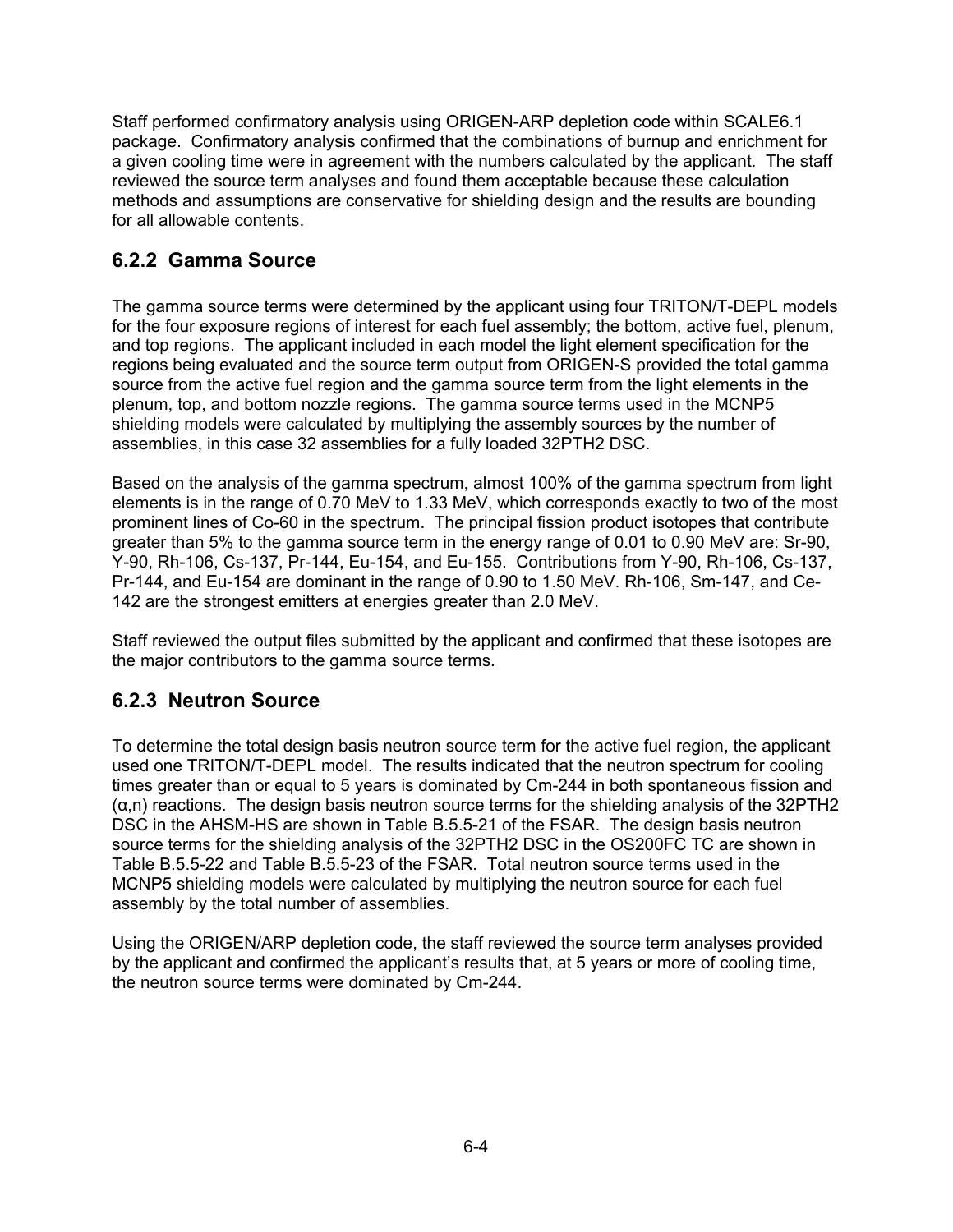### **6.2.4 Other Parameters Affecting the Source Term**

#### **Non-Fuel Hardware**

The applicant stated that the 32PTH2 DSC is designed to accommodate up to 32 CE 16 x 16 class fuel assemblies with and without control components (CCs). Authorized CCs include Burnable Poison Rod Assemblies (BPRAs), Control Rod Assemblies (CRAs), Thimble Plug Assemblies (TPAs), Axial Power Shaping Rod Assemblies (APSRAs), Control Element Assemblies (CEAs), Vibration Suppression Inserts (VSIs), Orifice Rod Assemblies (ORAs), Neutron Source Assemblies (NSAs), and Neutron Sources. Nonfuel hardware that is positioned within the fuel assembly after the fuel assembly is discharged from the core such as Guide Tubes or Instrument Tube Tie Rods or Anchors, Guide Tube Inserts, BPRA Spacer Plates or other devices that are positioned and operated within the fuel assembly during reactor operation are also considered as CCs. According to the applicant's analysis, the dose rates due to design basis radiological source terms without CCs remain bounding if the location of fuel assemblies containing CCs is limited to only the 12 fuel compartments designated as zone 2. Figure B.2.1-1 shows the different zones that the fuel assemblies can be stored.

The staff performed confirmatory analysis of the source terms of the spent fuel assemblies with non-fuel hardware using ORIGEN-ARP depletion code (SCALE6.1) which confirmed the applicant's analysis. The source terms for the incorporation of control components in the assemblies were found acceptable because these source terms, when they are used in the MCNP code, result in calculated dose rates under the regulatory limits established in 10 CFR 72.104 and 72.106.

### *6.3 Shielding Model Specification*

The applicant used MCNP5 computer models to determine the dose rates along the front wall surface, the rear shield wall surface, the vent openings, the roof surface, and on the surfaces of the side shield walls of the AHSM-HS. Also, neutron and gamma dose rates on the surface, 1, and 3 feet from the surface of the OS200FC TC were evaluated with the same code.

### **6.3.1 Configuration of the Shielding and Source**

The applicant stated that the geometry and material design features of the AHSM-HS were modeled explicitly in MCNP5. One of the MCNP5 models was developed to calculate the gamma source terms containing a detailed segmentation of the thicker 32PTH2 DSC steel shield plugs and cover lids and AHSM-HS door, and the other model was utilized to calculate the neutron dose rates. The dose rates at the surface, 1.5 feet and 3 feet from the surface of the 32PTH2 DSC/OS200FC TC were determined using MCNP5. Four different configurations associated with loading/unloading of the spent fuel were analyzed. These configurations were (1) transfer (normal), (2) decontamination, (3) welding, and (4) accident.

The fuel assembly was homogenized within the assembly volume, assuming fresh fuel with no blankets, burnable absorbers, or fission product poisons. According to the applicant, this assumption is conservative as it minimizes self-shielding in the source regions. In terms of accident conditions, the OS200FC TC was assumed to lose the liquid neutron shield and steel skin (neutron shield was torn off), maximizing the possible credible dose rate under an accident scenario. The fuel was analyzed as both intact and failed (fuel reconfiguration). For modeling the fuel as rubble, it was assumed that the entire fuel assembly mass was free to redistribute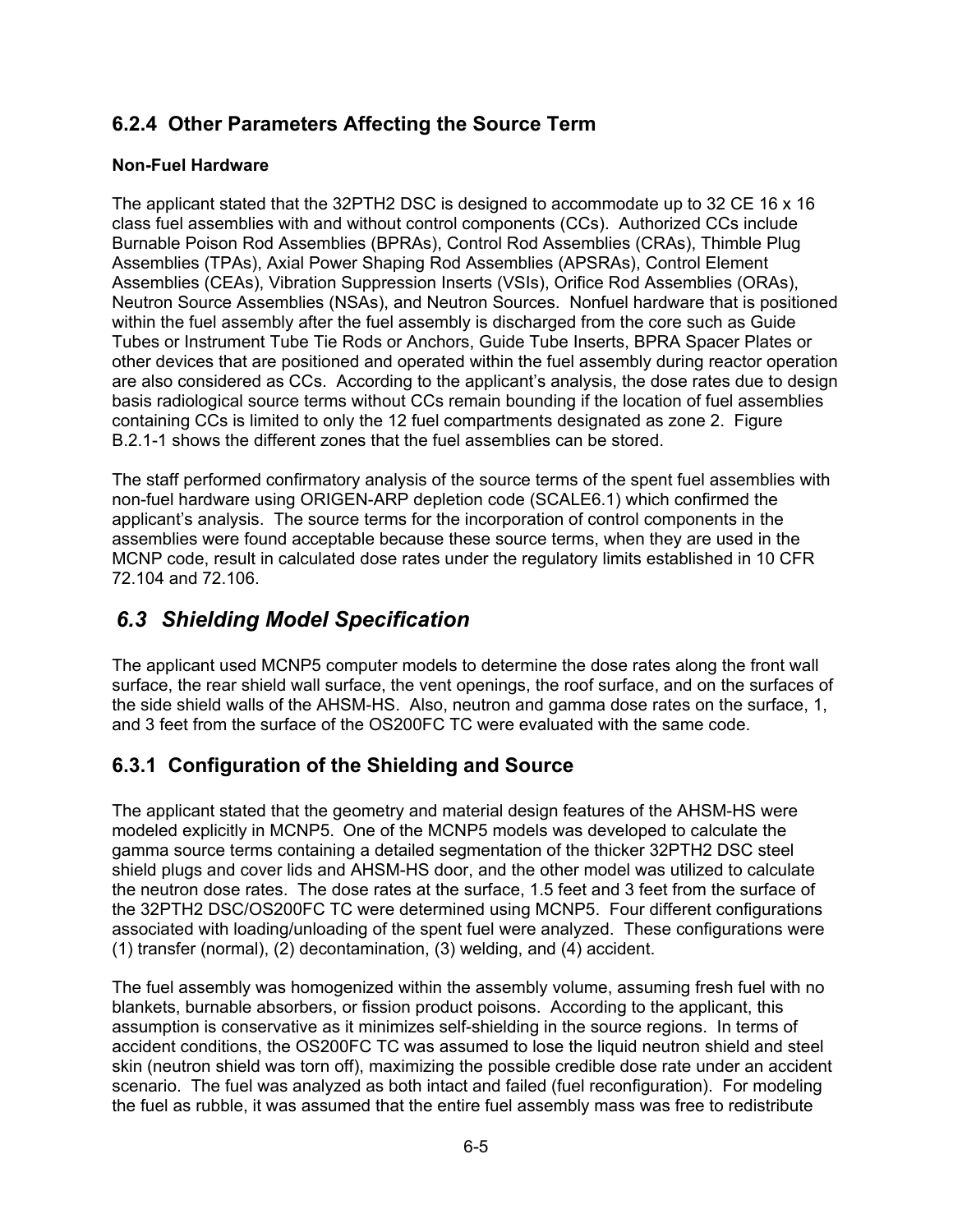during the event, and therefore a single homogenized region containing all assembly materials was modeled. Dose rate results for these four configurations were provided in Table B.5.5-4 through Table B.5.5-8 of the FSAR.

### **6.3.2 Material Properties**

The applicant stated that the fuel assembly layout within the 32PTH2 DSC is a Cartesian array inside the fuel compartments surrounded by sheets of poison material which were modeled as aluminum in the shielding calculations. The fuel assembly was homogenized within the assembly volume, assuming fresh fuel with no blankets, burnable absorbers, or fission product poisons. According to the applicant, this assumption is conservative as it minimizes selfshielding in the source regions. The homogenized material compositions were shown in Table B.5.5-25 and Table B.5.5-26 for dry and wet fuel, respectively. The composition and density are specified in Table 5.3.2 of the FSAR. The staff reviewed the applicant's analysis and confirmed that the assumption made by the applicant is conservative.

#### **Staff Evaluation**

Based on the information and representation provided in the application, the staff concludes that the design of the shielding system for the 32PTH2 DSC system is in compliance with 10 CFR Part 72 and the applicable design and acceptance criteria have been satisfied. The evaluation of the shielding system provides reasonable assurance that the 32PTH2 DSC system will provide safe storage of spent fuel. This conclusion is based on a review that considered the specifications in this application, the regulations, appropriate regulatory guides, staff confirmatory analysis (including calculations and modeling), and accepted engineering practices. The staff reviewed the external radiation levels under normal and conditions design basis accident conditions and found reasonable assurance that they satisfy 10 CFR 72.

### *6.4 Shielding Analyses*

### **6.4.1 Computer Codes**

The applicant used the Monte Carlo N-Particle (MCNP5) computer program for all of the shielding analyses. Several fixed source components for 32 fuel assemblies were evaluated as part of the shielding analyses. The applicant used axial distributions (axial peaking factors) for both neutron and gamma sources in the active fuel regions. These distributions were employed to describe radiological source terms strength along the Z axis of the active fuel region in MCNP5 models for bounding shielding evaluation and calculation of response functions used during the ranking of assemblies.

The peaking factors mentioned above were used to correct the discrepancy in the shielding models based on the fact that the computer codes utilized herein to calculate source terms intrinsically assume that the power was generated uniformly throughout the active fuel region of fuel assemblies. The total intensity of the neuron source calculated with the depletion models utilized herein needs to be multiplied by the factor of 1.183 to account for normalization of the neutron source. The physical meaning of this multiplication factor is the ratio of the true total strength of the neutron radiation source due to a fuel assembly with an axially non-uniform distribution to the strength from the assembly with a uniform distribution.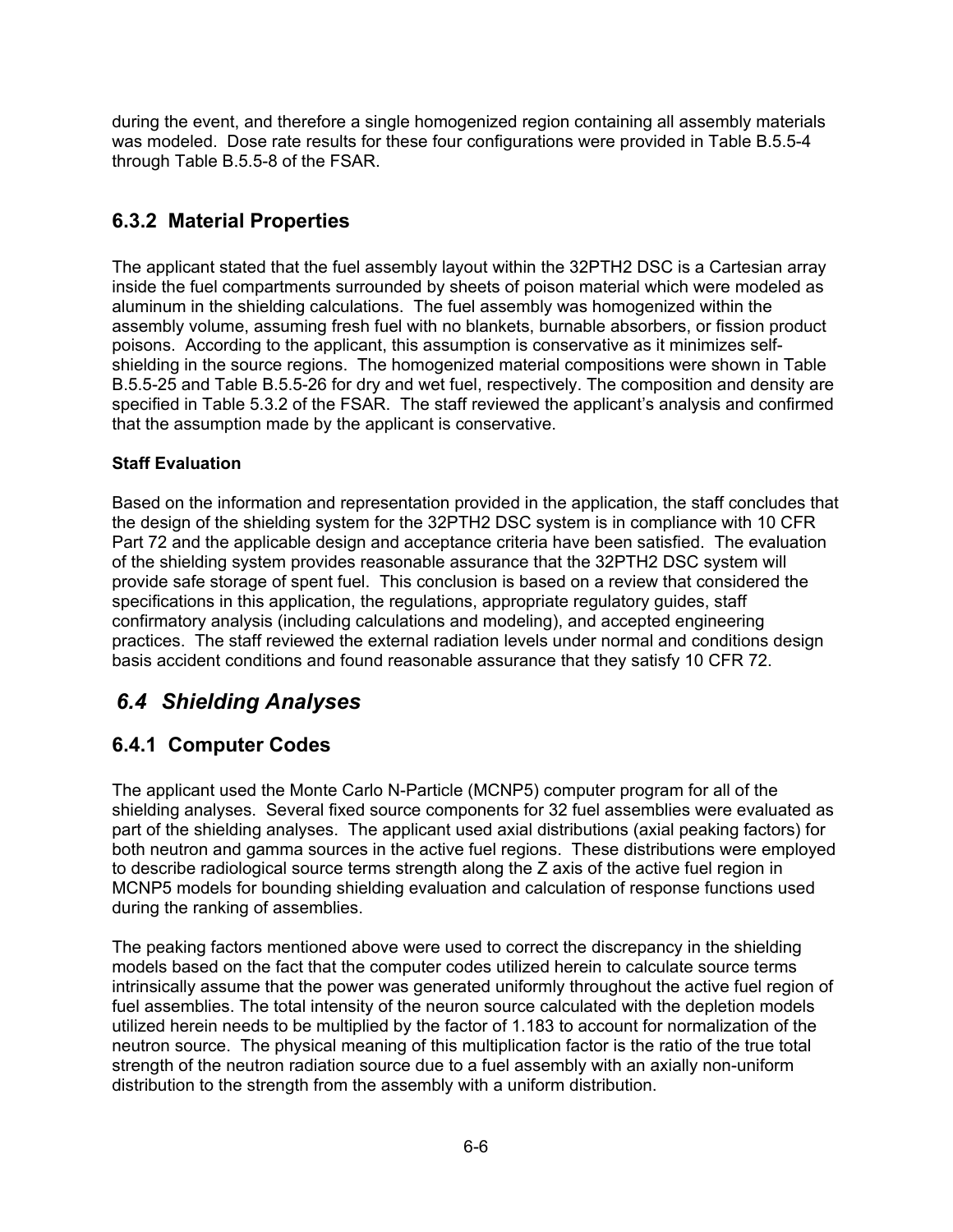The applicant used measurements from a loaded NUHOMS® 24P in the HSM Model 80 loaded with B&W 15x15 Mark B fuel to compare against an MCNP model of the same. The MCNP model was developed to calculate dose rates at the locations where the dose rates were measured on the real system.

Table B.5.5-29 of the FSAR showed the results of the comparison between the MCNP5 model and the NUHOMS<sup>®</sup> 24P. The staff evaluated this comparison and noticed that MCNP conservatively predicts total dose rates compared to the measured data.

In term of source terms validation, the applicant used two different computer codes. The first, SAS2H/ORIGEN-S, was used for ranking the fuel assemblies and generating decay heat source utilized in the regression analysis to determine parameters of the DHE. It was selected for its computational efficiency and appropriate fidelity required to rank the assemblies based on their respective BECT combinations. TRITON/T-DEPL was employed to calculate the design basis source terms at the BECT combination resulting in the highest dose rate based on the response functions from ranking.

Confirmatory analyses using ORIGEN-ARP within SCALE6.1 depletion code package were performed by staff to verify that the source terms were properly calculated.

### **6.4.2 Flux-to-Dose-Rate Conversion**

MCNP calculates neutron or photon flux and these values can be converted into dose by the use of dose response functions. The rate conversion factors used in these calculations as listed in Table B.5.5-24 of the FSAR from the values of the 1977 version of ANSI/ANS 6.1.1, 1977, which is endorsed by the staff.

### **6.4.3 Dose Rates**

#### **Normal Conditions**

For normal conditions, the applicant assumed the 32PTH2 DSC and annulus between the 32PTH2 DSC and OS200FC TC to be dry. The neutron shield was also assumed to be full. The 32PTH2 DSC top shield plug, inner and outer top cover plates, and the OS200FC TC lid were installed. The MCNP5 model for this configuration was shown in Figure B.5.5-20 of the FSAR.

In accordance with ALARA practices, design objective dose rates were established for the NUHOMS® 32PTH2 system in Table B5.5-2 of the FSAR.

#### **Off-site Dose Calculations**

The dose limit for unrestricted areas given in 10 CFR 20.1301(a)(2) is 2 mrem in any one hour. Considering the doses at distance for the bare TC and neglecting any shielding that may be afforded by the spent fuel/reactor building, the nearest distance to any unrestricted area would be about 100 meters. This estimate does not include the contributions from any loaded HSM-HSs or other site operations that would also contribute to the dose. For other operations configurations, the unrestricted areas may be closer to the TC. Thus, consistent with 10 CFR 72.13 and 72.212, a consideration for using the OS200FC TC is the licensee's site and the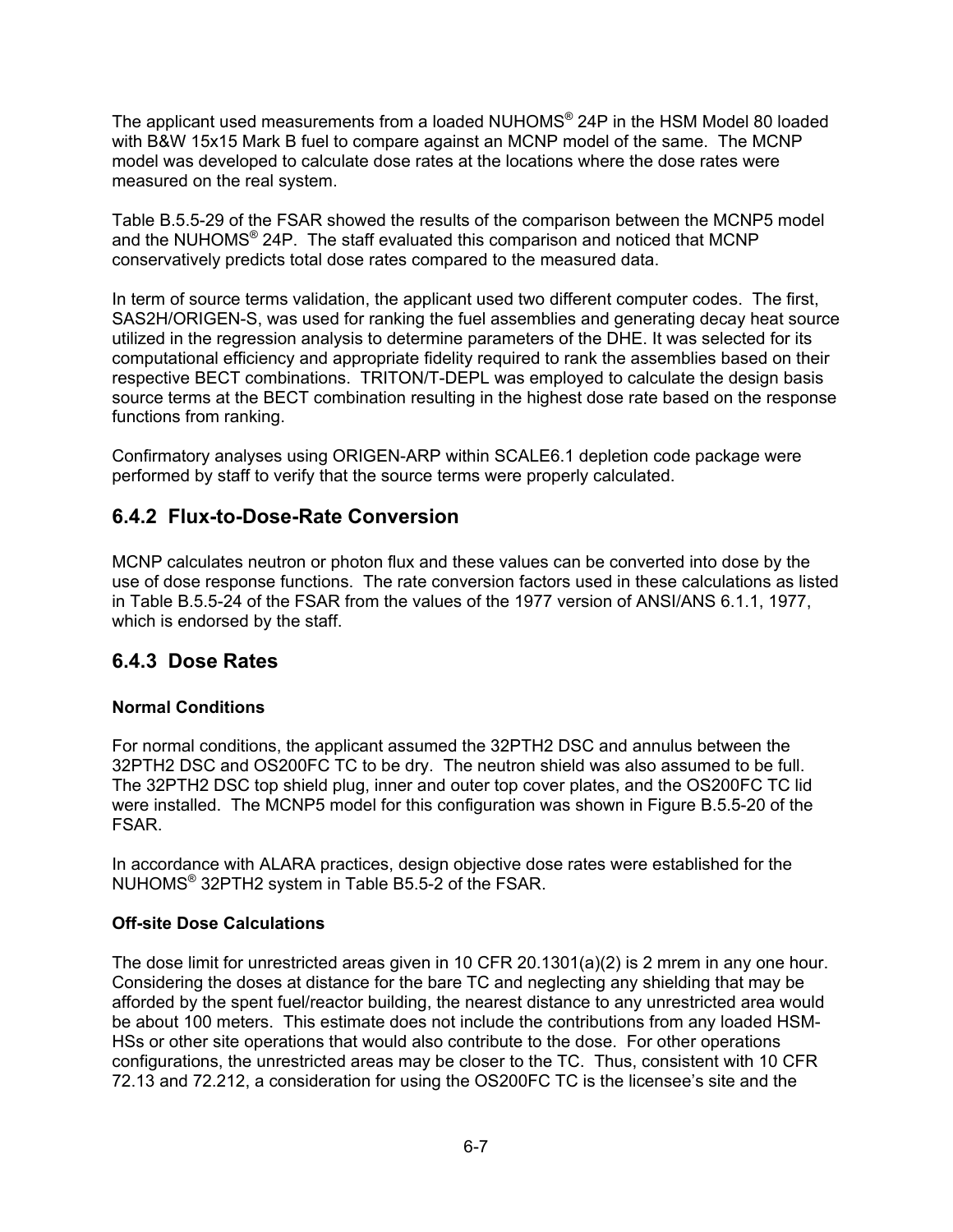ability to establish and enforce the necessary size(s) of restricted areas to ensure compliance with 10 CFR 20.1301(a)(2).

#### **Accident Conditions**

For accident conditions, the applicant assumed that the OS200FC TC loses the liquid neutron shield and steel skin. This assumption maximizes a possible credible dose rate under an accident scenario. The fuel was analyzed as both intact and failed (fuel reconfiguration). For modeling the fuel as rubble, it was assumed that the entire fuel assembly mass was free to redistribute during the event, and therefore a single homogenized region containing all assembly materials was modeled. A uniform, combined spatial source distribution was used without axial peaking. The final reconfiguration volume was assumed to be compacted to 50% of the original fuel assembly volume. The MCNP5 model for the accident configuration was shown in Figure B.5.5-23 of the FSAR without reconfiguration and Figure B.5.5-24 of the FSAR with reconfiguration. Dose rate results for these four configurations are provided in Table B.5.5- 4 through Table B.5.5-8 of the FSAR.

### **6.4.4 Confirmatory Calculations**

#### **Staff Evaluation**

The staff reviewed the dose rate calculations for normal operations and found them acceptable because the calculations demonstrate that the dose rates meet the regulatory requirements in 10 CFR 72.104. Dose rates were calculated for the 32PTH2 DSC loaded with design-basis contents. The staff has reasonable assurance that compliance with 10 CFR Part 20 and 10 CFR 72.104(a) from direct radiation can be achieved by general licensees. The actual doses to individuals beyond the controlled area boundary depend on several site specific conditions such as fuel characteristics, cask-array configurations, topography, demographics, and distances. In addition, 10 CFR 72.104(a) includes doses from other fuel cycle activities, such as reactor operations. Each general licensee is responsible to verify compliance with 10 CFR 72.104(a) in accordance with 10 CFR 72.212. In addition, a general licensee will also have an established radiation protection program as required by 10 CFR Part 20, Subpart B and will demonstrate compliance with dose limits to individual members of the public and workers (including for excavation activities), as required, by evaluation and measurements.

The staff reviewed the accident evaluation and found it acceptable for the design changes requested in the application because the dose rate calculations demonstrate that the regulatory requirements will be satisfied. The staff concludes that there is reasonable assurance that any direct radiation from the storage module satisfies 10 CFR 72.106(b) at or beyond a controlled boundary of 100 meters from the design-basis accidents.

### *6.5* **Evaluation Findings**

Based on the NRC staff's review of information provided in the application, the staff concludes the following:

F6.1 The application sufficiently describes shielding design features and design criteria for the structures, systems, and components important to safety.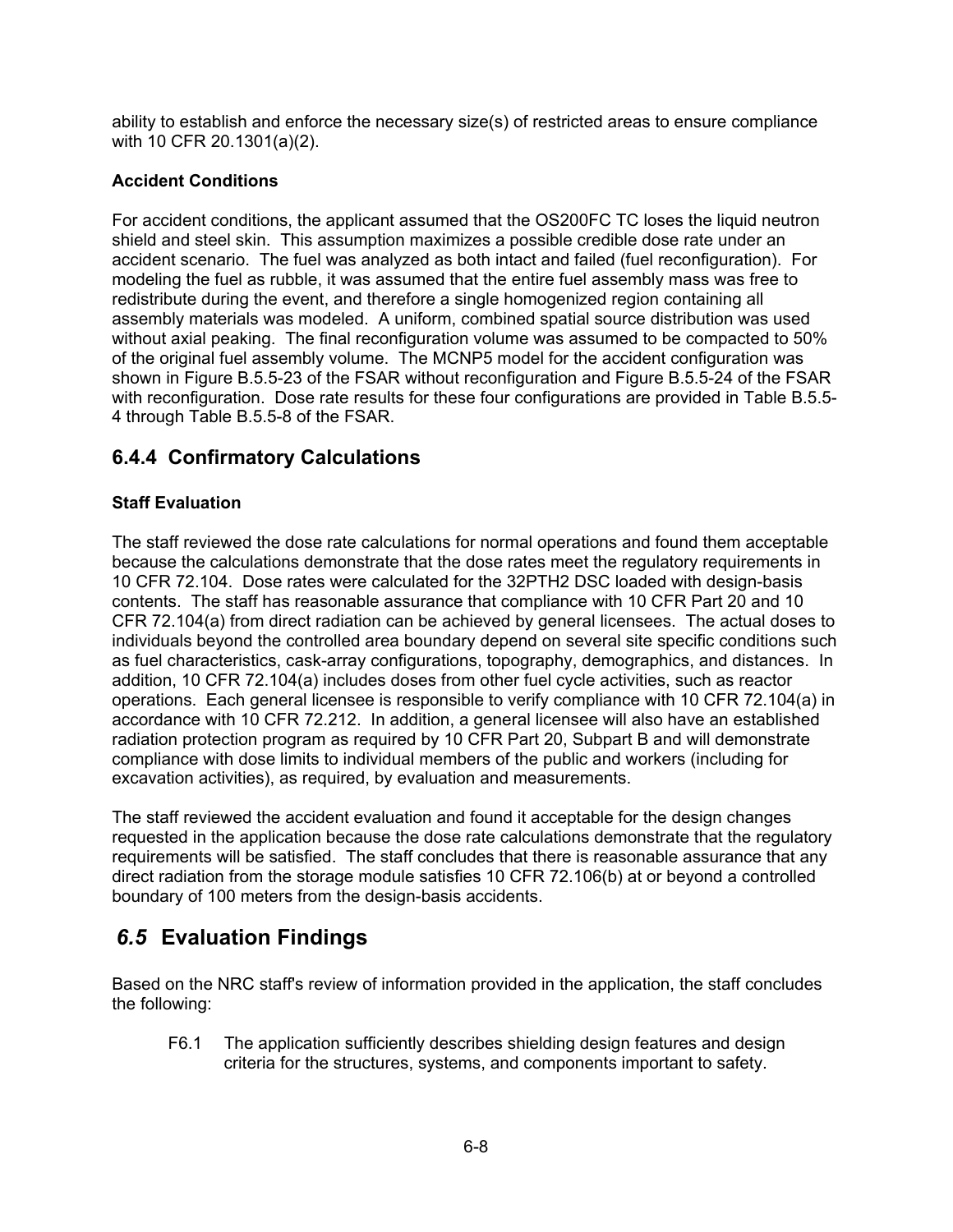- F6.2 Radiation shielding features of the NUHOMS® 32PTH2 system are sufficient to meet the radiation protection requirements of 10 CFR Part 20, 10 CFR 72.104, and 10 CFR 72.106.
- F6.3 Operational restrictions to meet dose and ALARA requirements in 10 CFR Part 20, 10 CFR 72.104 and 72.106 are the responsibility of each general licensee. The NUHOMS® 32PTH2 system shielding features are designed to satisfy these requirements.

The staff concludes that the design of the radiation protection system of the NUHOMS<sup>®</sup> 32PTH2 system can be operated in compliance with 10 CFR Part 72 and that the applicable design and acceptance criteria have been satisfied. The evaluation of the radiation protection system design provides reasonable assurance that the NUHOMS® 32PTH2 system will provide safe storage of spent fuel. This conclusion is based on a review that considered the regulation itself, the appropriate regulatory guides, applicable codes and standards, the applicants analyses, the staff's confirmatory analyses, and acceptable engineering practices.

### *6.6 References*

- 1. Transnuclear, Inc., "Initial Application for Amendment 3 to the Standardized Advanced NUHOMS® Certificate of Compliance No. 1029, Revision 0," non-proprietary ((ML12004A157) and (ML12004A156)), proprietary ((ML12004A159) and (ML12004A160)), December 15, 2011.
- 2. U.S. Code of Federal Regulations, Licensing Requirements for the Independent Storage of Spent Nuclear Fuel, High-Level Radioactive Waste, and Reactor - Related Greater Than Class C Waste, Title 10, Part 72.
- 3. Revision 1 to Transnuclear, Inc. (TN) Application for Amendment 3 to Standardized Advanced NUHOMS® Certificate of Compliance No. 1029, Response to Request for Supplemental Information (ML12059A297), February 24, 2012.
- 4. Revision 2 to Transnuclear, Inc. (TN) Application for Amendment 3 to Standardized Advanced NUHOMS® Certificate of Compliance No. 1029, Supplemental Information (ML12158A103), May 24, 2012.
- 5. Revision 3 to Transnuclear, Inc. (TN) Application for Amendment 3 to Standardized Advanced NUHOMS<sup>®</sup> Certificate of Compliance No. 1029, Response to Request for Additional Information (ML12254B039), September 7, 2012.
- 6. Revision 4 to Transnuclear, Inc. (TN) Application for Amendment 3 to Standardized Advanced NUHOMS® Certificate of Compliance No. 1029, Response to Request for Additional Information, Items 3-2 and 4-7 (ML12297A205), October 15, 2012.
- 7. Revision 5 to Transnuclear, Inc. (TN) Application for Amendment 3 to Standardized Advanced NUHOMS® Certificate of Compliance No. 1029, Response to Request for Additional Information (ML12325A069), November 16, 2012.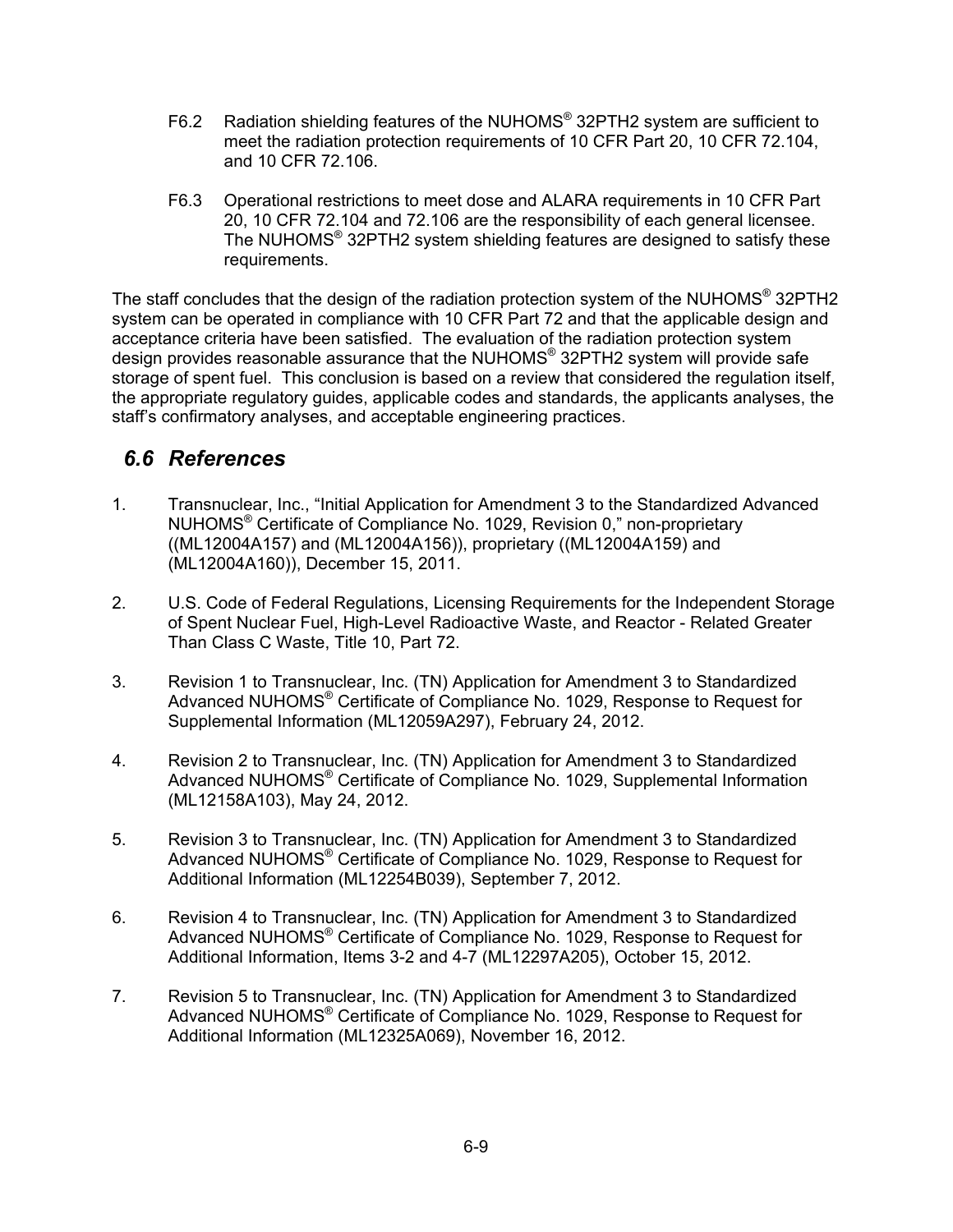- 8. Revision 6 to Transnuclear, Inc. (TN) Application for Amendment 3 to Standardized Advanced NUHOMS® Certificate of Compliance No. 1029, Computational Fluid Dynamic Files (ML12352A230), December 11, 2012.
- 9. NRC Form 699 Conversation Record CoC-1029, Amd. No. 3 Discussion of RAI 9-1 (Thermal) Response (ML13100A331), March 18, 2013.
- 10. NRC Form 699 Conversation Record CoC-1029, Amd. No. 3 Discussion of RAI 3-1 (Structural) Response (ML13100A319), March 26, 2013.
- 11. Revision 7 to Transnuclear, Inc., Application for Amendment 3 to Standardized Advanced NUHOMS® Certificate of Compliance No. 1029, Response to Request for Additional Information (ML13133A034), May 9, 2013.
- 12. Revision 8 to Transnuclear, Inc. Application for Amendment 3 to Standardized Advanced NUHOMS® Certificate of Compliance No. 1029, Revised Response to Request for Additional Information (ML13182A044), June 10, 2013.
- 13. NRC Form 699 Conversation Record/E-mail with Don Shaw, Transnuclear, Inc., AREVA, re CoC No. 1029, Amend. No. 3, Appendix A to Certificate of Compliance No. 1029 - Technical Specifications for the Standardized Advanced NUHOMS® System (ML13198A416), July 16, 2013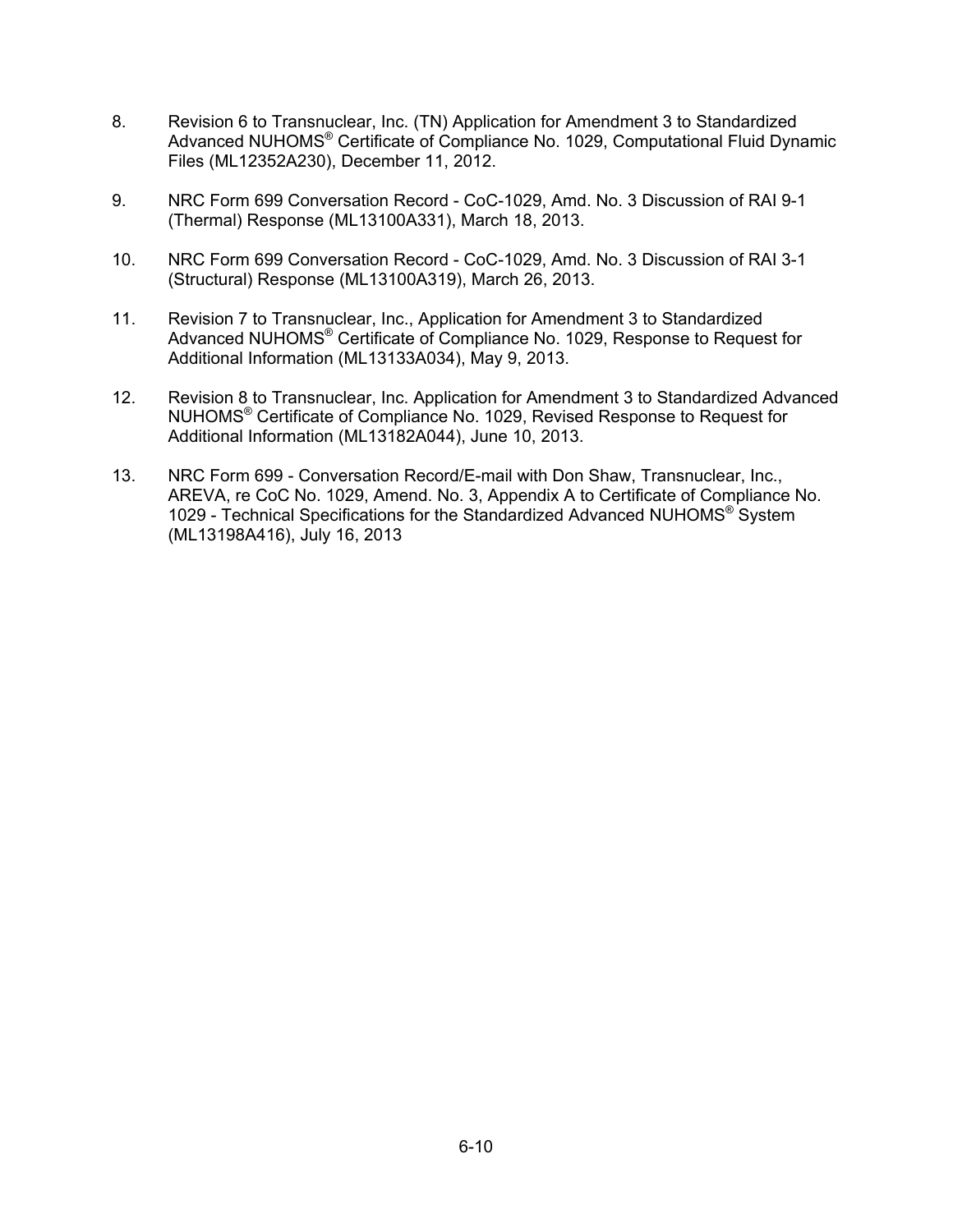# **7 CRITICALITY EVALUATION**

This section provides the criticality evaluation of Amendment No. 3 to the Standardized Advanced NUHOMS® System design. The purpose of this evaluation is to verify that the amended spent fuel contents remain subcritical under the normal, off normal, and accident conditions involving handling, packaging, transfer, and storage. Only those features of the application that affect the criticality safety of the system are discussed in this section, which include adding a NUHOMS® 32PTH2 system to the authorized contents of the Standardized Advanced NUHOMS<sup>®</sup> System. As part of this application, the applicant provided supporting criticality safety analyses similar to analyses previously reviewed by the staff for Amendment No. 10 to the Standardized NUHOMS® System (Ref. 1).

The staff reviewed the application to ensure that the Standardized Advanced NUHOMS® System meets the regulatory requirements of 10 CFR Part 72, including the following: 10 CFR 72.124(a), 72.124(b), 72.236(c), and 72.236(g) (Ref. 2). In reviewing this application, the staff followed the guidance in Section 7 of NUREG-1536, "Standard Review Plan for Dry Cask Storage Systems" (Ref. 3). The applicant's evaluation and the staff's confirmatory review of the requested changes are described in the following sections.

# *7.1 Criticality Design Criteria and Features*

The major components of the NUHOMS® 32PTH2 System are a new transportable Dry Shielded Canister (DSC) designated the 32PTH2 and a modified version of the Standardized Advanced NUHOMS® AHSM storage module, designated the AHSM-HS (high burnup and high seismic). Criticality safety of the NUHOMS® 32PTH2 System depends on the geometry of the fuel baskets, the use of fixed neutron absorber panels, and the presence of soluble boron in the spent fuel pool water during loading and unloading operations. The spent fuel pool is credited in the applicant's criticality safety analyses for having a minimum soluble boron concentration of 2600 ppm. The staff confirmed that the applicant has appropriate Technical Specifications (TS) limits and surveillance requirements for soluble boron concentrations within the 32PTH2 DSC during loading and unloading operations. Administrative control on the soluble boron concentration during loading and unloading of the 32PTH2 DSC consists of frequent and independent measurements.

Figure B.6.6-1 of FSAR Appendix B shows the cross section of the 32PTH2 DSC. The fuel assemblies are placed in 32 square, stainless steel fuel tubes with aluminum and neutron absorber plates sandwiched in the space between adjacent tubes in an egg-crate type basket design. The 32PTH2 DSC basket uses an aluminum/ $B_4C$  metal matrix composite (MMC) as its fixed neutron poison material. The applicant stated that 90% credit was taken for the minimum B-10 content in the aluminum/ $B_4C$  MMC panels, which exceeds the guidance in NUREG-1536. To justify the higher credit for B-10 content, the applicant subjects the MMC panels made of these materials to a comprehensive program of qualification and acceptance testing as described in FSAR Chapter B.9, which specifically addresses verifying the presence and uniformity of the neutron absorber as prescribed in NUREG-1536. The staff concludes that, based upon the qualification and acceptance testing, the increased credit taken for the minimum B-10 content has been adequately addressed by the applicant and is acceptable.

Each NUHOMS® 32PTH2 DSC uses one of three different baskets (designated as types B, C, and D) depending on the boron content in the basket poison plates required to accommodate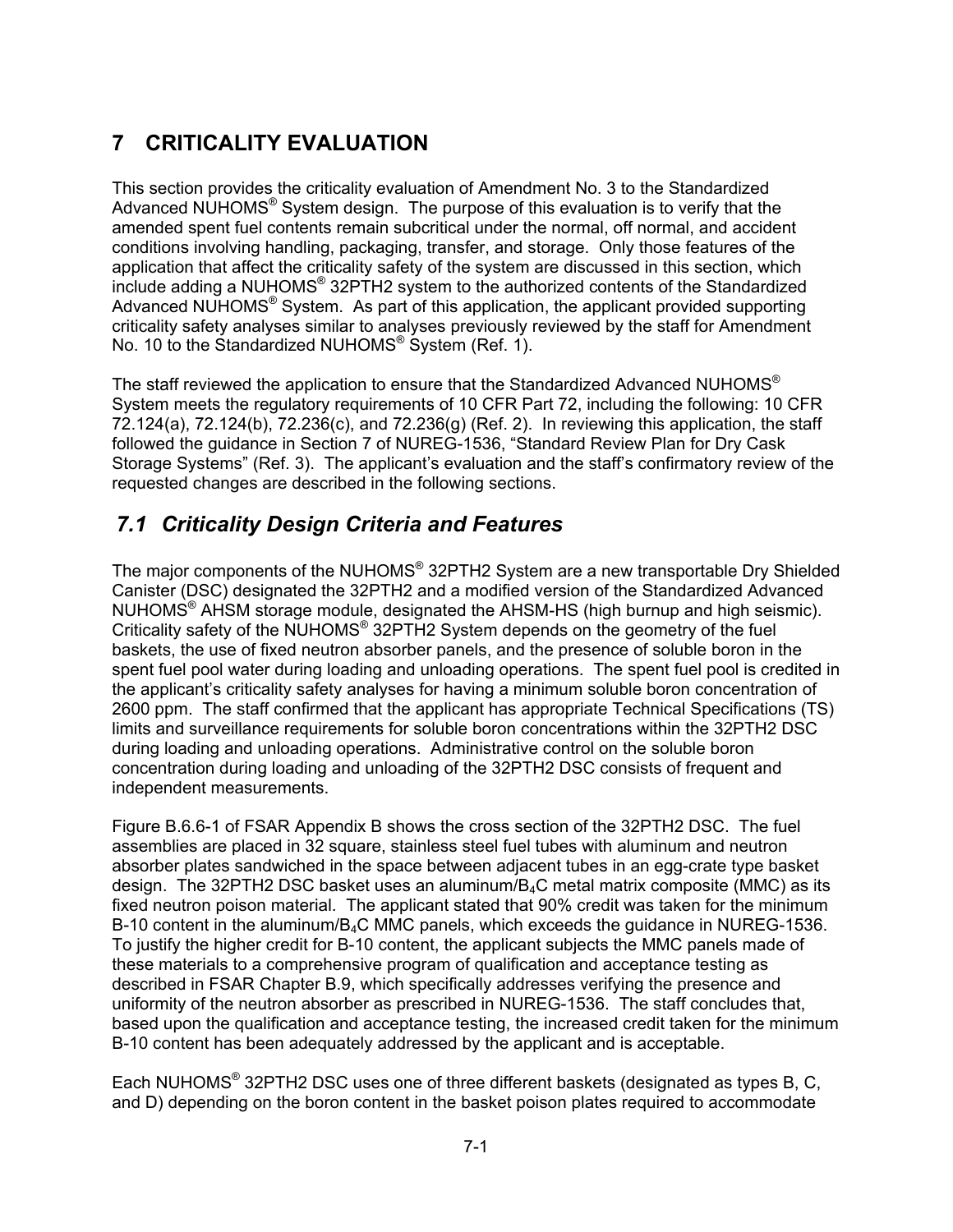the various enrichment levels of the allowed fuel assemblies. FSAR Table B.6.6-1 lists the minimum B-10 poison loading required for the poison materials and the corresponding poison content modeled in the analysis for each basket type.

The staff reviewed FSAR Sections B.1, B.2, and B.6 and verified that the design criteria and features important to criticality safety are clearly identified and adequately described. The staff also verified that the application contains engineering drawings, figures, and tables that are sufficiently detailed to support an in-depth staff evaluation.

Additionally, the staff verified that the design-basis off-normal and postulated accident events would not have an adverse effect on the design features important to criticality safety because FSAR Section B.3 shows that the basket will remain intact during all normal, off-normal, and accident conditions. Based on the information provided in the application, the staff concludes that the Standardized Advanced NUHOMS® System design with the 32PTH2 DSC meets the double contingency requirements of 10 CFR 72.124(a).

# *7.2 Fuel Specification*

The NUHOMS® 32PTH2 system is designed to accommodate up to 32 intact (including reconstituted) or up to 16 damaged (and the balance intact) CE 16 x 16 class spent fuel assemblies with or without control components with characteristics as described in Section B.2 of the FSAR. Table B.6.6-4 of the FSAR lists the CE 16x16 class fuel assembly design characteristics for the NUHOMS® 32PTH2 DSC.

The staff viewed the information in Sections B.1 and B.6 of the FSAR and verified that the description of the fuel used in the criticality analysis bounds that of the allowable fuel contents. In addition, the applicant does not take credit for burn-up. All assemblies are assumed to be fresh fuel. The staff finds this conservative and acceptable.

In Section B.3.5.3 of the FSAR, the applicant showed that the fuel cladding will not fail during the cask drop accidents, which bound all storage conditions. Thus, the criticality analysis only considered intact fuel pins for the undamaged fuel.

Staff verified that all fuel assembly parameters important to criticality safety have been included in the TS. The staff reviewed the fuel specifications considered in the criticality analysis and verified that they are consistent with the specifications given in Sections B.1, B.2, and B.12 of the FSAR and in the TS.

# *7.3 Model Specification*

The applicant performed sensitivity studies evaluating the effects of fabrication tolerances. These studies showed that the combined tolerance model significantly increases system reactivity and produces the maximum reactivity configuration. The applicant discusses the maximum reactivity configuration in FSAR Section B.6.4.2.1. The staff concludes that this has been adequately addressed by the applicant and that its maximum reactivity model is acceptable because the model provides for the most reactive tolerance combinations and is therefore conservative.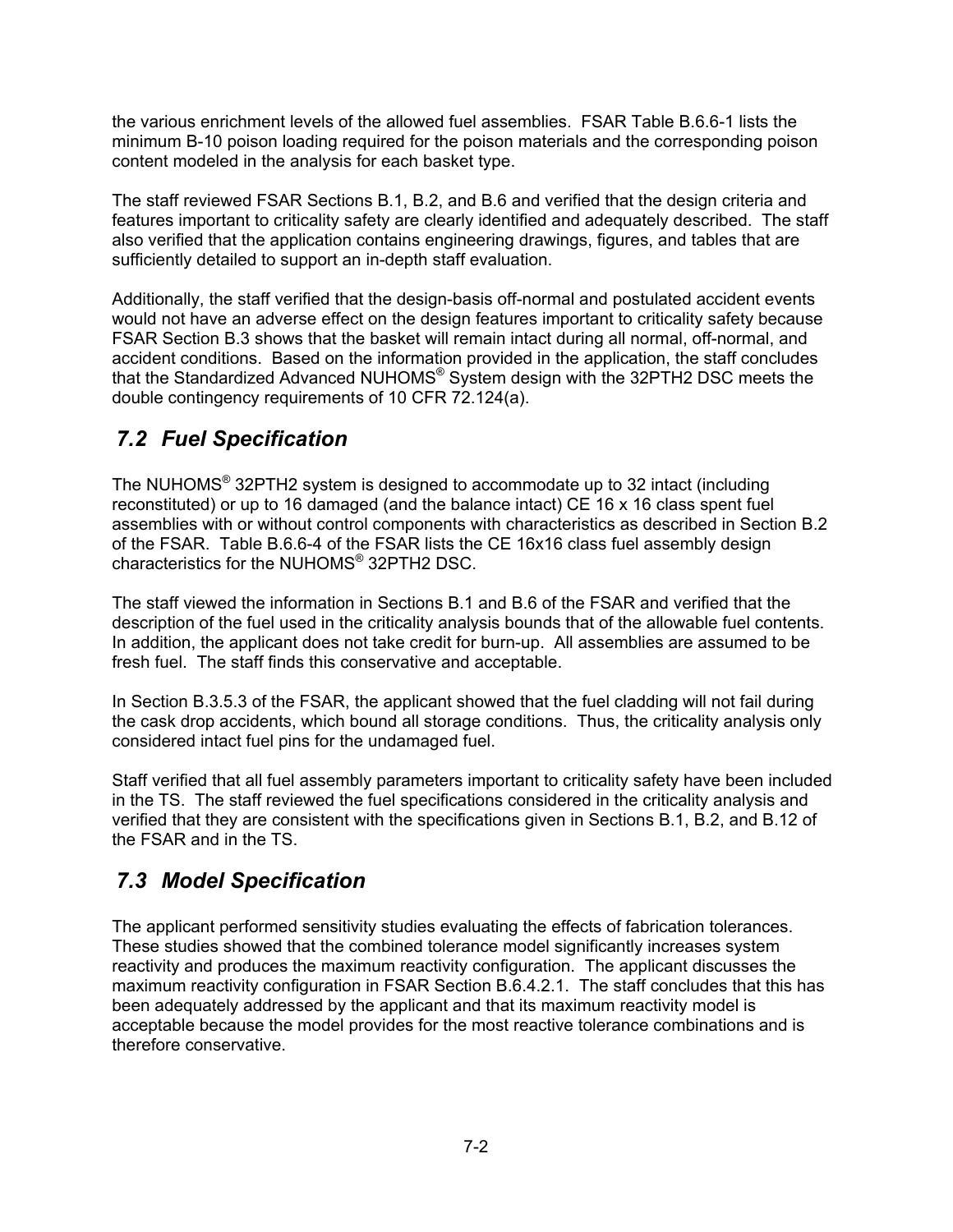### **7.3.1 Configuration**

The Standardized Advanced NUHOMS® System evaluated in this analysis consists of the 32PTH2 DSC, the OS200FC transfer cask (TC), and the AHSM-HS. The applicant used threedimensional calculation models in its criticality analyses. The bounding model for each basket type, soluble boron loading, and enrichment is based on a 32PTH DSC in the TC, with optimum moderator density. Figures containing the details of the criticality models are provided in Figures B.6.6-1 through B.6.6-20 of the FSAR. The models were based on the engineering drawings in Section B.1 of the FSAR and consider the worst-case dimensional tolerance values. According to the application, the design-basis off-normal events do not affect the criticality safety design features of the cask system. The neutron shield and stainless steel neutron shield jacket of the TC were not included in the criticality model; however, un-borated water was placed between the casks in an infinite array, as well as in the DSC to TC wall gap. Failure of the damaged fuel assemblies within the fuel compartments was also considered.

The normal condition model combined the most reactive basket dimensions. The applicant performed a series of criticality analyses to determine the most reactive fuel spacing and basket dimension conditions. These analyses were performed with the CE 16x16 class fuel assembly, modeled in the 32PTH DSC over only a 13.48-inch axial section of the basket (actual is 15.0 inches), including the 11.73-inch neutron absorber plate section and one of the two 1.75-inch sections of perpendicular steel straps. This model included periodic boundary conditions, effectively representing an infinite axial canister. According to the application, the applicant conservatively reduced the actual poison height for each section by 1.52 inches. The applicant contends that using a shorter poison height in the model ensures that the model is conservative since the amount of poison per unit length is minimized. The applicant's calculation models also, according to the applicant, conservatively assumed the following:

- 1. Fresh fuel isotopics (i.e., no burnup credit);
- 2. No burnable poisons present in the fuel;
- 3. Pellet density of 97.5 % theoretical density with no dishing or chamfer;
- 4. Maximum planar average initial fuel enrichment modeled uniformly throughout the assembly (i.e., no axial or radial enrichment zones or natural uranium blankets) and assumed as the maximum enrichment of the fuel assembly anywhere in the fuel assembly, including all manufacturing tolerances;
- 5. Omission of spacer grids in the fuel assembly;
- 6. 90% credit for the B-10 content in the aluminum/ $B_4C$  MMC poison plates;
- 7. Flooding of the fuel rod gap regions with full density water;
- 8. Water in the 32PTH2 DSC cavity contains a minimum of 2600 PPM soluble boron at optimum density; and
- 9. CCs that extend into the active fuel region, such as BPRAs, CRAs, APSRAs, CEAs,and NSAs are conservatively assumed to exhibit the neutronic properties of  $B_4C$ .

The applicant performed a series of calculations to determine the most reactive configuration for the system with 32 CE 16x16 class fuel assemblies loaded without CCs at 2600 ppm minimum soluble boron concentration in the spent fuel pool or DSC cavity. The most reactive credible configuration was determined to be an infinite array of flooded systems, each containing 32 fuel assemblies, with minimum fuel compartment tube ID, nominal fuel compartment tube thickness, poison thickness of 0.075 inches, minimum assembly-to-assembly pitch, maximum pellet OD, minimum fuel clad thickness, and maximum clad OD.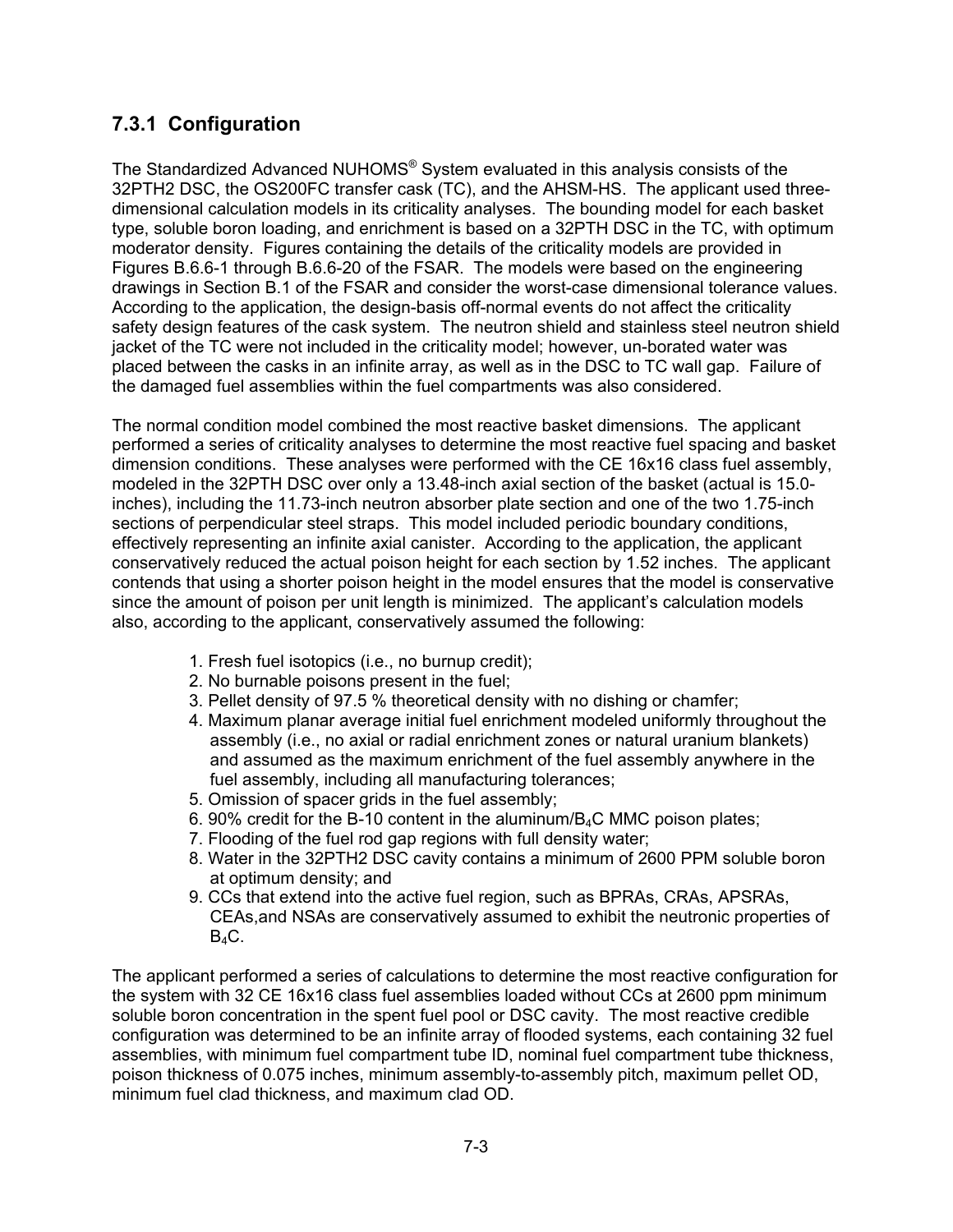The applicant's damaged fuel model used the most reactive configuration from the normal condition model as the baseline model for the damaged fuel criticality calculations. The applicant used this configuration to evaluate various postulated damaged fuel configurations, such as single shear, double shear, optimum pitch, axial fuel shifting beyond the poison plates and missing rods. The damaged fuel criticality configurations also, according to the application, conservatively assumed the following:

- 1. Gross damage resulting from a cask-drop accident is assumed to be either a singleended or double-ended rod shear with flooding in borated water (during fuel loading and unloading operations). A maximum of 4 inches of fuel may be uncovered by the poison plates due to shifting of the sheared rods.
- 2. Cases with bare fuel (no clad) and rubble are not modeled since replacing the clad with borated water results in an increase in absorption. Hence, damaged fuel cases are modeled with the presence of the clad around the fuel pellet.
- 3. Bent or bowed fuel rod cases after the drop accidents assume that the fuel is intact but that the rod pitch is allowed to vary from its nominal fuel rod pitch.
- 4. Single-ended fuel rod shear cases assume that fuel rods that form one assembly face shear in one place and are displaced to new locations. The fuel pellets are assumed to remain in the fuel rods.
- 5. Double-ended fuel rod shear cases assume that fuel rods that form one assembly face, shear in two places and the sheared fuel rod pieces are separated from the parent fuel rods.

Because CE 16x16 class fuel assemblies have five guide tubes, the calculational KENO model for damaged fuel criticality analysis also included the most reactive guide tube modeling and was used to determine the maximum allowable initial enrichment as a function of basket type for a minimum soluble boron concentration of 2600 ppm in the spent fuel pool or DSC cavity.

Based on the applicant's analysis, the most reactive damaged fuel configuration occurs in the double-shear scenario, at maximum sheared row displacement, with the five guide tubes. All damaged assembly calculations model 32 damaged assemblies in the 32PTH2 DSC for simplicity and assume the most reactive credible configuration that was modeled in the normal condition model.

Using the most reactive credible configurations, each determined for intact and damaged assemblies, the applicant determined the maximum allowable initial enrichment (with and without CCs) as a function of basket type (Types B through D) for a minimum soluble boron concentration of 2600 ppm in the spent fuel pool or DSC cavity.

The staff reviewed the applicant's criticality models for the Standardized Advanced NUHOMS® System and agrees that they are consistent with the description of the cask and contents given in Sections B.1 and B.2 of the FSAR, including the engineering drawings. Based on the information presented, the staff has reasonable assurance that the most reactive combination of cask parameters and dimensional tolerances were incorporated into the calculation models, or are bounded by the assumptions used in these models.

For its confirmatory analyses, the staff independently modeled the cask system using the engineering drawings and bills of materials presented in Section B.1 of the FSAR. Models of the cask system and its contents created by the staff were similar to those presented by the applicant.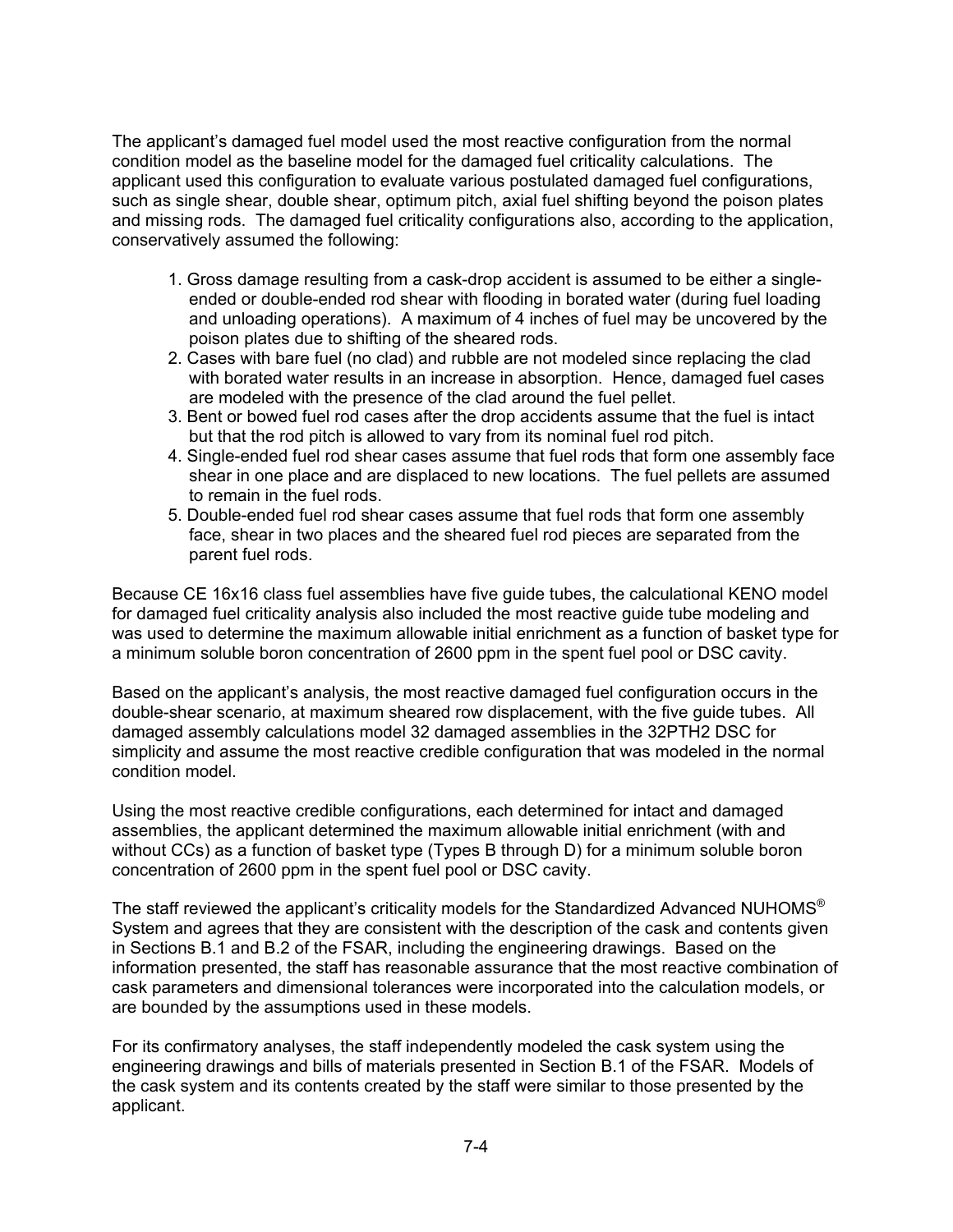### **7.3.2 Material Properties**

The applicant's analysis used the values from the SCALE 6 standard composition library for the stainless steel and carbon steel components in the cask's structure. No changes were made to the material properties as a result of this application.

### *7.4 Criticality Analysis*

### **7.4.1 Computer Codes**

The applicant used the three dimensional Monte Carlo SCALE6 (Ref. 4) package to explicitly model the cask and canister configurations analyzed using the 44-GROUP ENDF/B-V cross section set with the KENO V, a multigroup code. The staff reviewed the applicant's analysis and concludes that the applicant appropriately considered the neutron spectrum of the NUHOMS® 32PTH2 DSC.

### **7.4.2 Multiplication Factor**

The applicant performed calculations showing that the Standardized Advanced NUHOMS® System will meet the design criterion of  $k_{\text{eff}}$  + 2 sigma  $\leq$  Upper Sub-critical Limit (USL) when loaded with the allowed contents as specified in the application and proposed TS. The staff reviewed the applicant's calculated  $k_{\text{eff}}$  values and confirmed that they have been appropriately adjusted to include all biases and uncertainties at a 95% confidence level or better.

The staff verified that the applicant provided representative input files. The staff also verified that the information regarding the model configuration, material properties and cross sections is properly represented in the input files. The staff reviewed the key input data for the criticality calculations specified in the input files and finds them acceptable because the data adequately represents the fuel models used in the analyses. The staff also viewed the output files provided and determined that they have proper convergence and that the calculated  $k_{\text{eff}}$  values from the output files agree with those reported in the text. All of the calculated  $k_{\text{eff}}$  values meet the subcriticality criterion of  $k_{\text{eff}}$  < 0.95 and therefore the staff finds them acceptable.

### **7.4.3 Benchmark Comparisons**

The applicant used the CSAS5 module of the SCALE6 package to perform their criticality analysis using the 44-GROUP ENDF/B-V cross-section library because it yielded a small bias as determined by 118 benchmark calculations. The benchmark problems used were representative of commercial light water reactor fuels and utilized water moderation, boron neutron absorbers, un-irradiated fuel, close reflection, and uranium oxide fuel. The problems encompassed a wide range of uranium enrichments, fuel pin pitches, assembly separation, and fixed neutron absorbers in order to test the ability of the code to accurately calculate  $k_{\text{eff}}$ .

Using NUREG/CR-6361, "Criticality Benchmark Guide for Light-Water-Reactor fuel in Transportation and Storage Packages" (Ref. 5), the applicant calculated the USL and added an administrative margin of 0.05 to arrive at a minimum USL of 0.9410.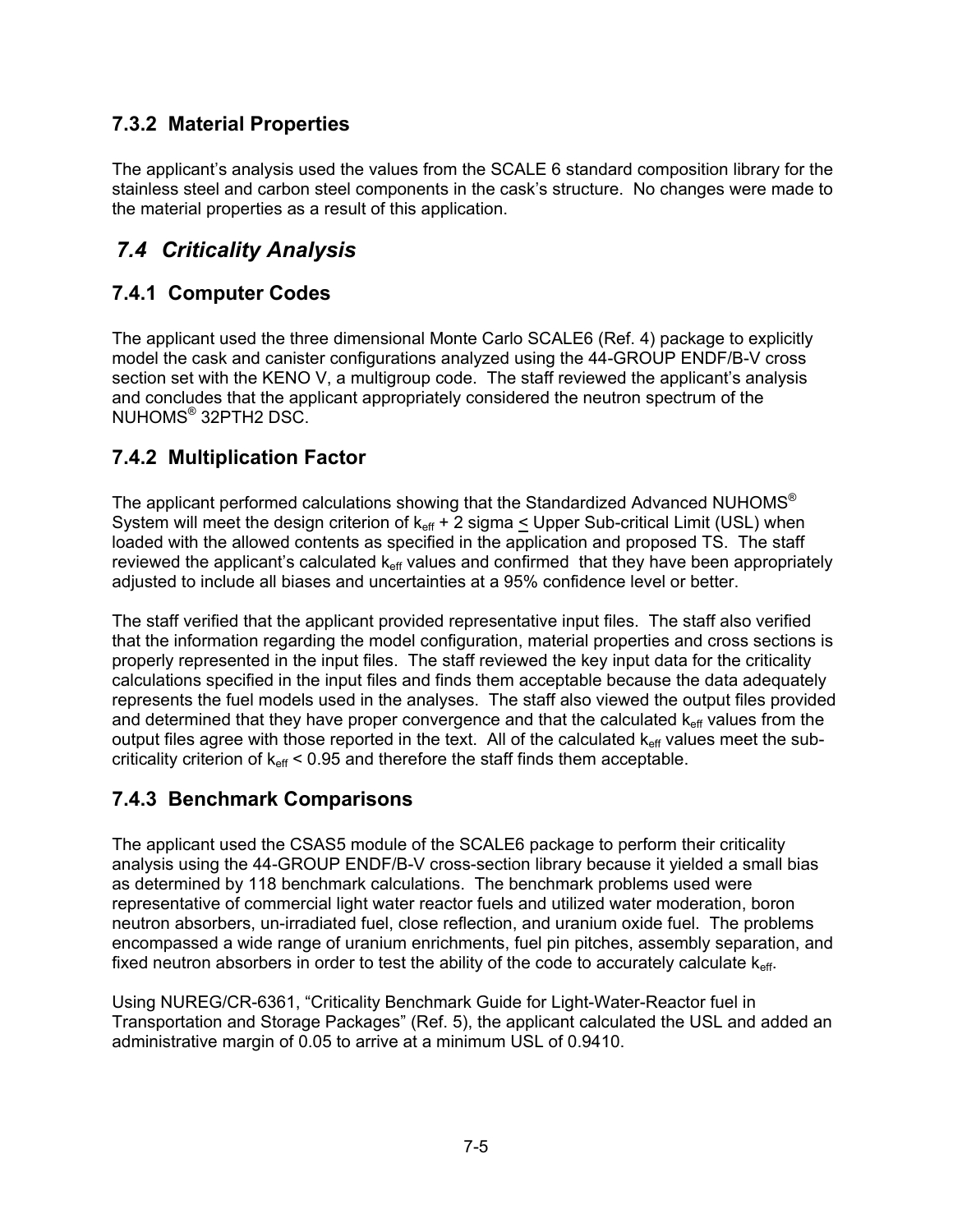The staff reviewed the applicant's benchmark analysis and determined that the critical experiments chosen are relevant to the cask design. The staff concludes the applicant's method for determining the USL acceptable.

# *7.5 Criticality Evaluation Summary*

The applicant used three-dimensional calculation models in its criticality analyses. Sketches of the models are given in the application, as discussed above. The models are based on the engineering drawings in the application. The design-basis off-normal and accident events do not affect the design of the cask from a criticality standpoint. Therefore, the calculation models for the normal, off-normal, and accident conditions are the same.

NRC staff used the CSAS/KENO-VI codes in the SCALE suite of analytical codes to perform confirmatory analyses using the 44-group and the 238-group (ENDF/B-V) cross-section sets. The staff's model is similar to the applicant's in that it included fresh water in the fuel rod gap and used the appropriate boron credit of up to 90% for the fixed neutron poison plates. The staff selected the most reactive cases demonstrated by the applicant's analysis for the 32PTH2 DSC. The results of the staff's confirmatory calculations were bounded by or closely resembled the applicant's results. All of the staff's results fell below the acceptance criterion of  $k_{\text{eff}}$  less than 0.95.

Based on the information provided in the application and the staff's own confirmatory analyses, the staff concludes that the NUHOMS® 32PTH2 DSC meets the acceptance criteria specified in 10 CFR Part 72.

### *7.6 Evaluation Findings*

Based on the staff's review of the information provided in the application, the staff concludes the following:

- F7.1 Structures, systems, and components important to criticality safety are described in sufficient detail in Sections B.1, B.2, and B.6 of the FSAR to enable an evaluation of their effectiveness.
- F7.2 The Standardized Advanced NUHOMS® System with the 32PTH2-DSC is designed to be subcritical under all credible conditions.
- F7.3 The criticality design is based on favorable geometry, fixed neutron poisons, and soluble poisons of the spent fuel pool. An appraisal of the fixed neutron poisons has shown that they will remain effective for the term requested in the CoC application and there is no credible way for the fixed neutron poisons to significantly degrade during the requested term in the CoC application; therefore, there is no need to provide a positive means to verify their continued efficacy as required by 10 CFR 72.124(b).
- F7.4 The analysis and evaluation of the criticality design and performance have demonstrated that the cask will enable the storage of spent fuel for the term requested in the CoC application.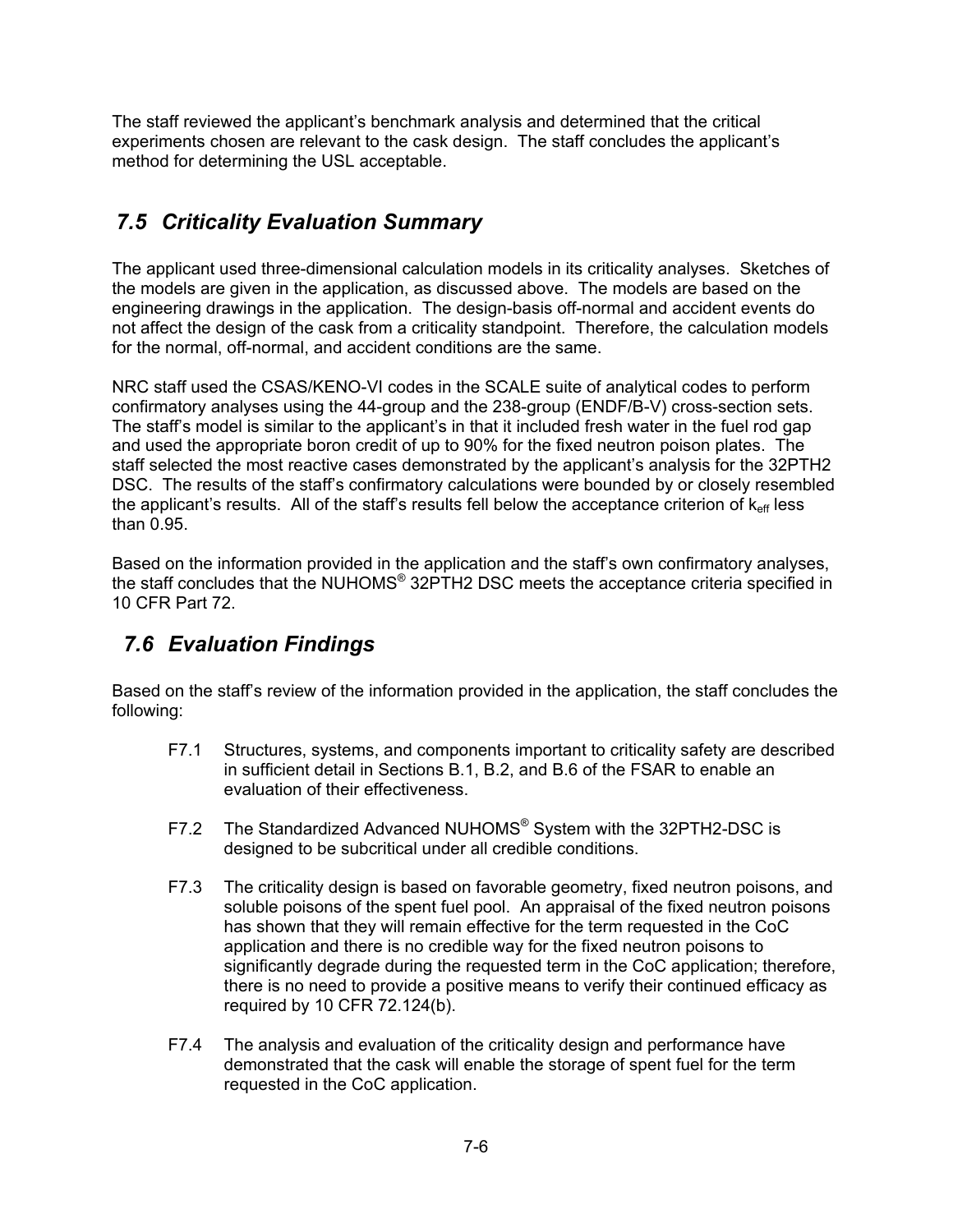The staff concludes that the criticality design features for the Standardized Advanced NUHOMS® System with the 32PTH2-DSC are in compliance with 10 CFR Part 72, and that the applicable design and acceptance criteria have been satisfied. The evaluation of the criticality design provides reasonable assurance that the Standardized Advanced NUHOMS® System with the 32PTH2-DSC will allow safe storage of spent nuclear fuel. This conclusion considered the regulation itself, appropriate regulatory guides, applicable codes and standards, and accepted engineering practices.

## *7.7 References*

- 1. Transnuclear, Inc., "Initial Application for Amendment 3 to the Standardized Advanced NUHOMS® Certificate of Compliance No. 1029, Revision 0," non-proprietary ((ML12004A157) and (ML12004A156)), proprietary ((ML12004A159) and (ML12004A160)), December 15, 2011.
- 2. U.S. Code of Federal Regulations, Licensing Requirements for the Independent Storage of Spent Nuclear Fuel, High-Level Radioactive Waste, and Reactor - Related Greater Than Class C Waste, Title 10, Part 72.
- 3. Revision 1 to Transnuclear, Inc. (TN) Application for Amendment 3 to Standardized Advanced NUHOMS® Certificate of Compliance No. 1029, Response to Request for Supplemental Information (ML12059A297), February 24, 2012.
- 4. Revision 2 to Transnuclear, Inc. (TN) Application for Amendment 3 to Standardized Advanced NUHOMS® Certificate of Compliance No. 1029, Supplemental Information (ML12158A103), May 24, 2012.
- 5. Revision 3 to Transnuclear, Inc. (TN) Application for Amendment 3 to Standardized Advanced NUHOMS® Certificate of Compliance No. 1029, Response to Request for Additional Information (ML12254B039), September 7, 2012.
- 6. Revision 4 to Transnuclear, Inc. (TN) Application for Amendment 3 to Standardized Advanced NUHOMS® Certificate of Compliance No. 1029, Response to Request for Additional Information, Items 3-2 and 4-7 (ML12297A205), October 15, 2012.
- 7. Revision 5 to Transnuclear, Inc. (TN) Application for Amendment 3 to Standardized Advanced NUHOMS® Certificate of Compliance No. 1029, Response to Request for Additional Information (ML12325A069), November 16, 2012.
- 8. Revision 6 to Transnuclear, Inc. (TN) Application for Amendment 3 to Standardized Advanced NUHOMS® Certificate of Compliance No. 1029, Computational Fluid Dynamic Files (ML12352A230), December 11, 2012.
- 9. NRC Form 699 Conversation Record CoC-1029, Amd. No. 3 Discussion of RAI 9-1 (Thermal) Response (ML13100A331), March 18, 2013.
- 10. NRC Form 699 Conversation Record CoC-1029, Amd. No. 3 Discussion of RAI 3-1 (Structural) Response (ML13100A319), March 26, 2013.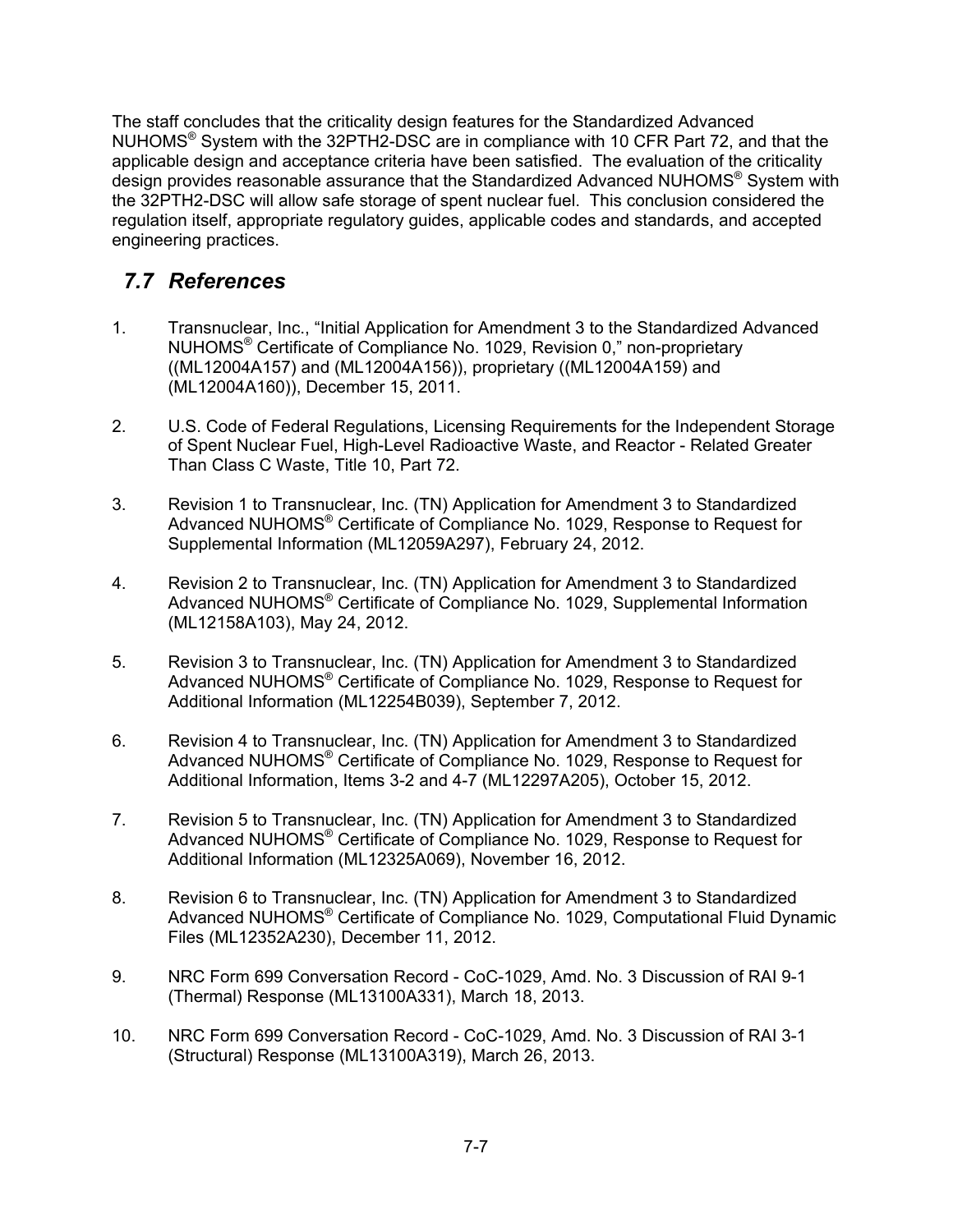- 11. Revision 7 to Transnuclear, Inc., Application for Amendment 3 to Standardized Advanced NUHOMS® Certificate of Compliance No. 1029, Response to Request for Additional Information (ML13133A034), May 9, 2013.
- 12. Revision 8 to Transnuclear, Inc. Application for Amendment 3 to Standardized Advanced NUHOMS® Certificate of Compliance No. 1029, Revised Response to Request for Additional Information (ML13182A044), June 10, 2013.
- 13. NRC Form 699 Conversation Record/E-mail with Don Shaw, Transnuclear, Inc., AREVA, re CoC No. 1029, Amend. No. 3, Appendix A to Certificate of Compliance No. 1029 - Technical Specifications for the Standardized Advanced NUHOMS® System (ML13198A416), July 16, 2013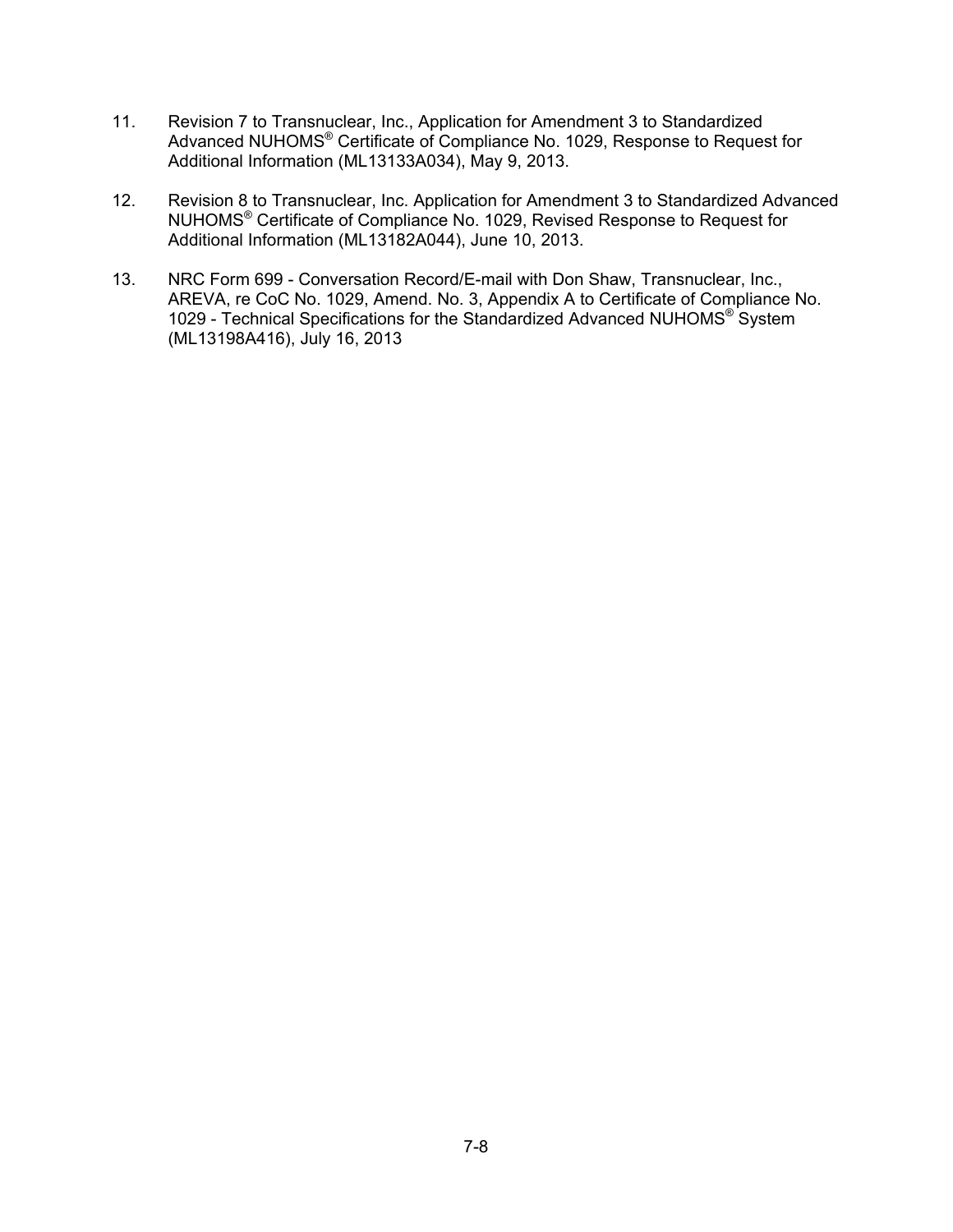# **8 MATERIALS EVALUATION**

#### *8.1 General Review Considerations*

This section provides the materials evaluation of the application for Amendment No. 3 to the Standardized Advanced NUHOMS<sup>®</sup> System design. The purpose of this evaluation is to verify that the amended materials ensure adequate material performance of components important to safety of a dry cask storage system (DSS), including the spent fuel canister or cask, under normal, off-normal, and accident-level conditions. Only those features of the application that affect the materials safety of the system are discussed in this section, which include adding a NUHOMS® 32PTH2 DSC to the Standardized Advanced NUHOMS® System.

The staff reviewed the application to ensure that the Standardized Advanced NUHOMS® System meets the regulatory requirements of 10 CFR Part 72. The staff followed the guidance in NUREG-1536, "Standard Review Plan for Dry Cask Storage Systems."

The staff performed its materials evaluation by comparing the materials properties of the 32PTH2 DSC in this application to those of the 32PTH1 DSC, previously accepted under CoC No. 1004, Amendment No. 10. The 32PTH2 DSC contains several material changes from the 32PTH1, which are described in Section B.3.3 of the FSAR.

The DSC shell is 0.125-inches thicker and fabricated from ASME SA‐240, Type 316 Stainless Steel. The Outer Top Cover Plate is fabricated from ASTM A240, Type 316 Stainless Steel and the Top Shield Plug is reduced by 2-inches in thickness to 6-inches. The Inner Bottom Cover Plate is reduced by 0.25-inches in thickness to 2-inches and allows fabrication from SA‐182 (Bar), Type F316, and SA-240 (Plate), Type 316 Stainless Steels. The Bottom Shield Plug increases by 0.75-inches in thickness to 5.25-inches. The Outer Bottom Cover Plate is now fabricated by A240, Type 316 Stainless Steel.

The Basket Assembly length has increased by 8.15-inches to 177.15-inches and its fuel compartment width has decreased by 0.05-inches to 8.65-inches. The Basket Rails are now fabricated from solid Aluminum. The Fusion Weld Capacity has decreased by 10-kips to 35 kips. The Fuel Compartment has decreased in thickness with little statistical significance and the Poison Plates are fabricated from MMC (metal matrix composites). Finally, the maximum burn-up has been increased by 0.5 GWd/MTU to 62.5 GWd/MTU, however the maximum heat load has been decreased by 3.6 kW to 37.2 kW's, compared to the 32PTH1, licensed under CoC 1004, Amendment 10.

In addition, the AHSM-HS module technical specifications, paragraph 4.4.3, site specific parameters and analysis has been changed to reflect staff guidance for Renewal of Spent Fuel Dry Cask Storage System Licenses and Certificates of Compliance, of material used for loadbearing support structure components and load bearing welds.

The staff recognizes that Type 316 Stainless Steel provides increased corrosion resistance against many industrial chemicals and solvents, inhibits pitting caused by chlorides, and is particularly resistant to salt water. The staff concludes, based on the information provided in the application and the staff's independent evaluation, the materials described above are consistent with current industry use and sufficient with use under 10 CFR Part 72.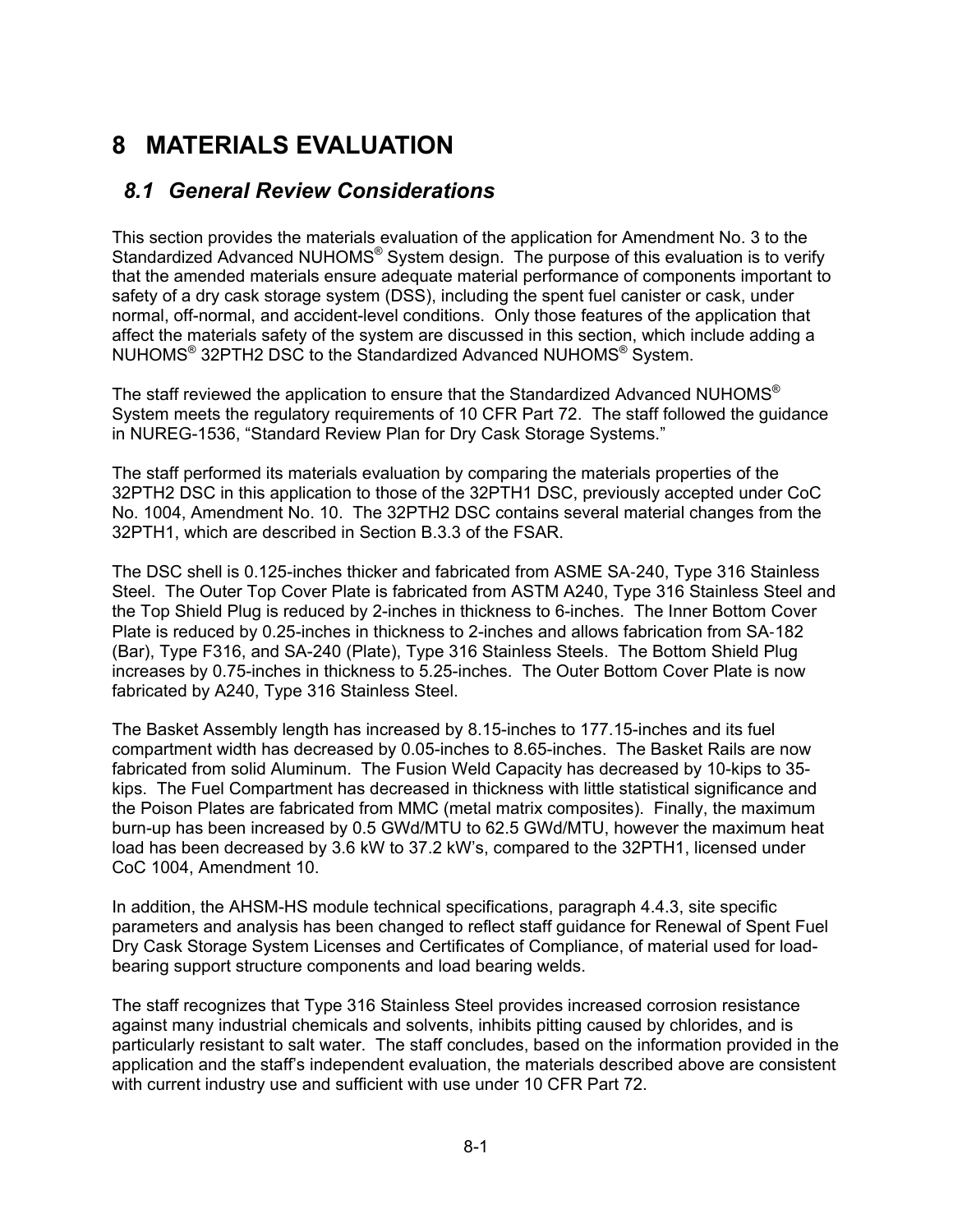#### *8.2 Evaluation Findings*

Based on the staff's review of the information provided in the application, the staff concludes the following:

- F8.1 The application describes the materials that are used for structures, systems, and components important to safety and the suitability of those materials for their intended functions in sufficient detail to evaluate their effectiveness.
- F8.2 The applicant has met the requirements of 10 CFR 72.122(a). The material properties of SSCs important to safety conform to quality standards commensurate with their safety function.
- F8.3 The applicant has met the requirements of 10 CFR 72.104(a), 72.106(b), and 72.124. Materials used for criticality control and shielding are adequately designed and specified to perform their intended function.
- F8.4 The applicant has met the requirements of 10 CFR 72.122(h)(1) and 72.236(h). The design of the DSS and the selection of materials adequately protects the SNF cladding against degradation that might otherwise lead to damaged fuel.
- F8.5 The applicant has met the requirements of 10 CFR 72.236(h) and 72.236(m). The material properties of SSCs important to safety will be maintained during normal, off-normal, and accident conditions of operation so the SNF can be readily retrieved without posing operational safety problems.
- F8.6 The applicant has met the requirements of 10 CFR 72.236(g). The material properties of SSCs important to safety will be maintained during all conditions of operation so the SNF can be safely stored for a minimum of 20 years and maintenance can be conducted as required.
- F8.7 The applicant has met the requirements of 10 CFR 72.236(h). The TN 32PTH2 DSC employs materials that are compatible with wet and dry SNF loading and unloading operations and facilities. These materials should not degrade over time or react with one another during any conditions of storage.

The staff concludes the material properties of the structures, systems, and components of the TN 32PTH2 DSC are in compliance with 10 CFR Part 72, and that the applicable design and acceptance criteria have been satisfied. The evaluation of the material properties provides reasonable assurance the TN 32PTH2 DSC will allow safe storage of SNF for a licensed certified life of 20 years. This conclusion is reached on the basis of a review that considered the regulation itself, appropriate regulatory guides, applicable codes and standards, and accepted engineering practices.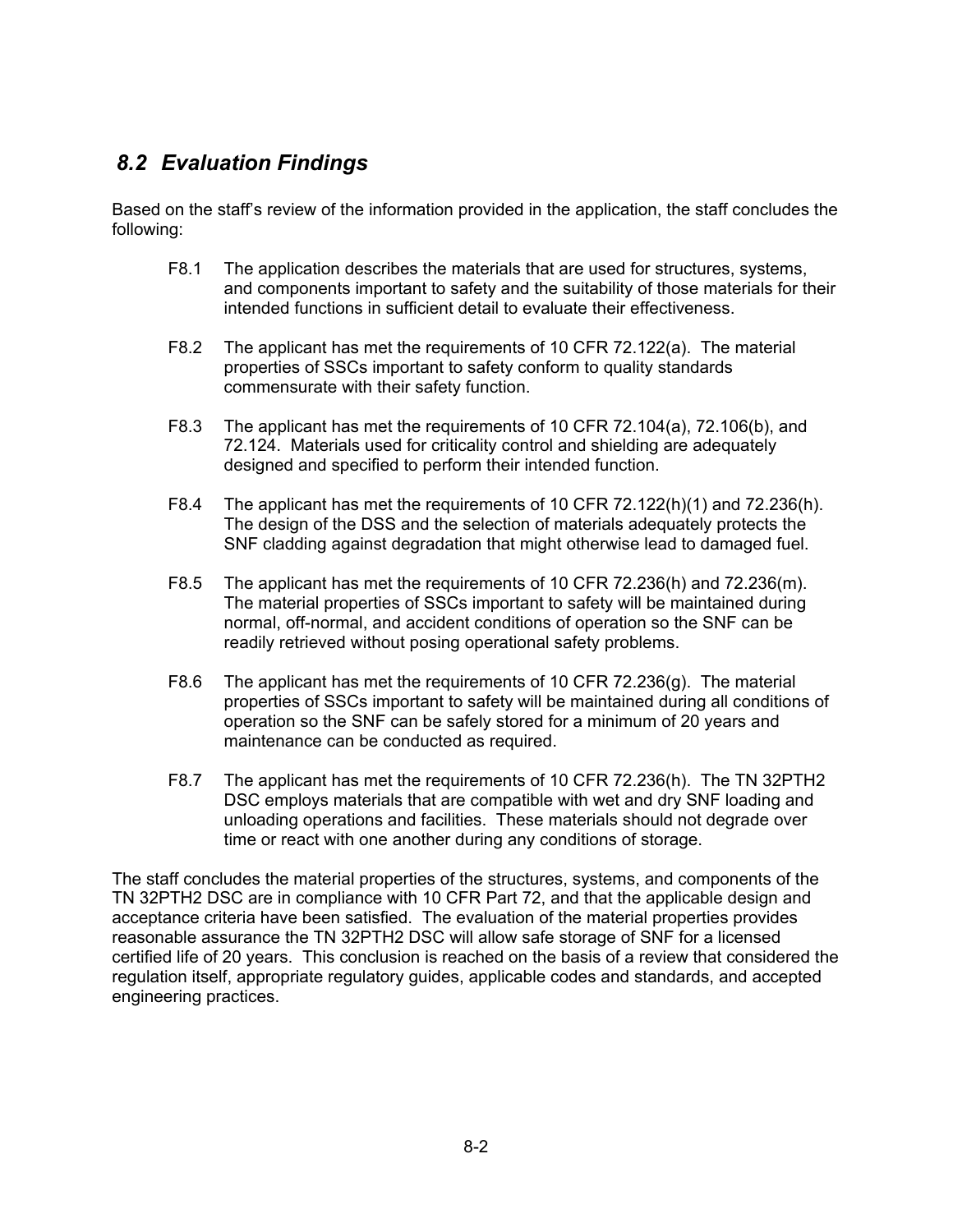#### *8.3 References*

- 1. Transnuclear, Inc., "Initial Application for Amendment 3 to the Standardized Advanced NUHOMS® Certificate of Compliance No. 1029, Revision 0," non-proprietary ((ML12004A157) and (ML12004A156)), proprietary ((ML12004A159) and (ML12004A160)), December 15, 2011.
- 2. U.S. Code of Federal Regulations, Licensing Requirements for the Independent Storage of Spent Nuclear Fuel, High-Level Radioactive Waste, and Reactor - Related Greater Than Class C Waste, Title 10, Part 72.
- 3. Revision 1 to Transnuclear, Inc. (TN) Application for Amendment 3 to Standardized Advanced NUHOMS® Certificate of Compliance No. 1029, Response to Request for Supplemental Information (ML12059A297), February 24, 2012.
- 4. Revision 2 to Transnuclear, Inc. (TN) Application for Amendment 3 to Standardized Advanced NUHOMS® Certificate of Compliance No. 1029, Supplemental Information (ML12158A103), May 24, 2012.
- 5. Revision 3 to Transnuclear, Inc. (TN) Application for Amendment 3 to Standardized Advanced NUHOMS® Certificate of Compliance No. 1029, Response to Request for Additional Information (ML12254B039), September 7, 2012.
- 6. Revision 4 to Transnuclear, Inc. (TN) Application for Amendment 3 to Standardized Advanced NUHOMS® Certificate of Compliance No. 1029, Response to Request for Additional Information, Items 3-2 and 4-7 (ML12297A205), October 15, 2012.
- 7. Revision 5 to Transnuclear, Inc. (TN) Application for Amendment 3 to Standardized Advanced NUHOMS® Certificate of Compliance No. 1029, Response to Request for Additional Information (ML12325A069), November 16, 2012.
- 8. Revision 6 to Transnuclear, Inc. (TN) Application for Amendment 3 to Standardized Advanced NUHOMS® Certificate of Compliance No. 1029, Computational Fluid Dynamic Files (ML12352A230), December 11, 2012.
- 9. NRC Form 699 Conversation Record CoC-1029, Amd. No. 3 Discussion of RAI 9-1 (Thermal) Response (ML13100A331), March 18, 2013.
- 10. NRC Form 699 Conversation Record CoC-1029, Amd. No. 3 Discussion of RAI 3-1 (Structural) Response (ML13100A319), March 26, 2013.
- 11. Revision 7 to Transnuclear, Inc., Application for Amendment 3 to Standardized Advanced NUHOMS® Certificate of Compliance No. 1029, Response to Request for Additional Information (ML13133A034), May 9, 2013.
- 12. Revision 8 to Transnuclear, Inc. Application for Amendment 3 to Standardized Advanced NUHOMS® Certificate of Compliance No. 1029, Revised Response to Request for Additional Information (ML13182A044), June 10, 2013.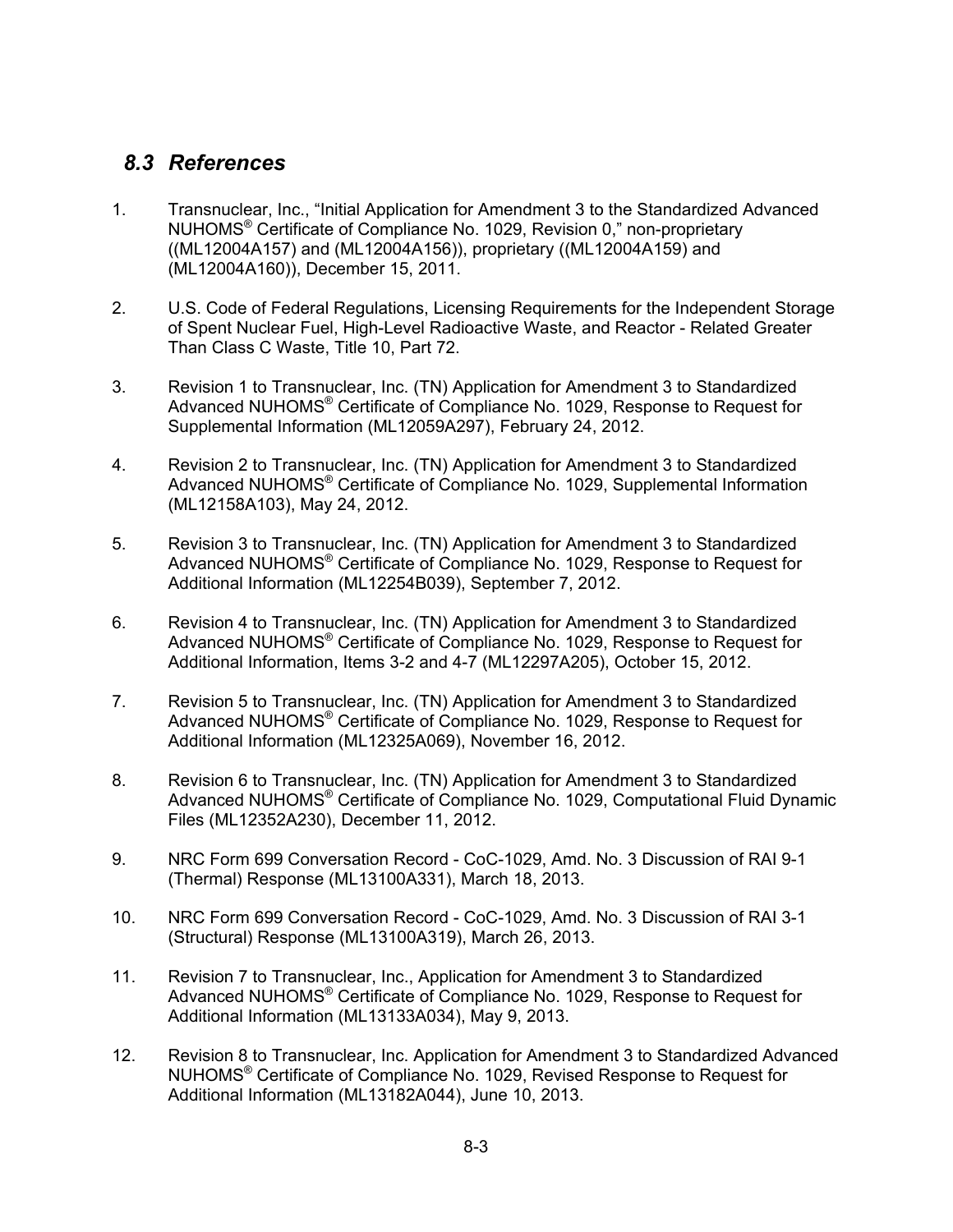- 13. NRC Form 699 Conversation Record/E-mail with Don Shaw, Transnuclear, Inc., AREVA, re CoC No. 1029, Amend. No. 3, Appendix A to Certificate of Compliance No. 1029 - Technical Specifications for the Standardized Advanced NUHOMS® System (ML13198A416), July 16, 2013.
- 14. Safety Evaluation Report for the Standardized NUHOMS<sup>®</sup> Modular Storage System for Irradiated Nuclear Fuel, Certificate of Compliance No. 1004, Amendment No. 10.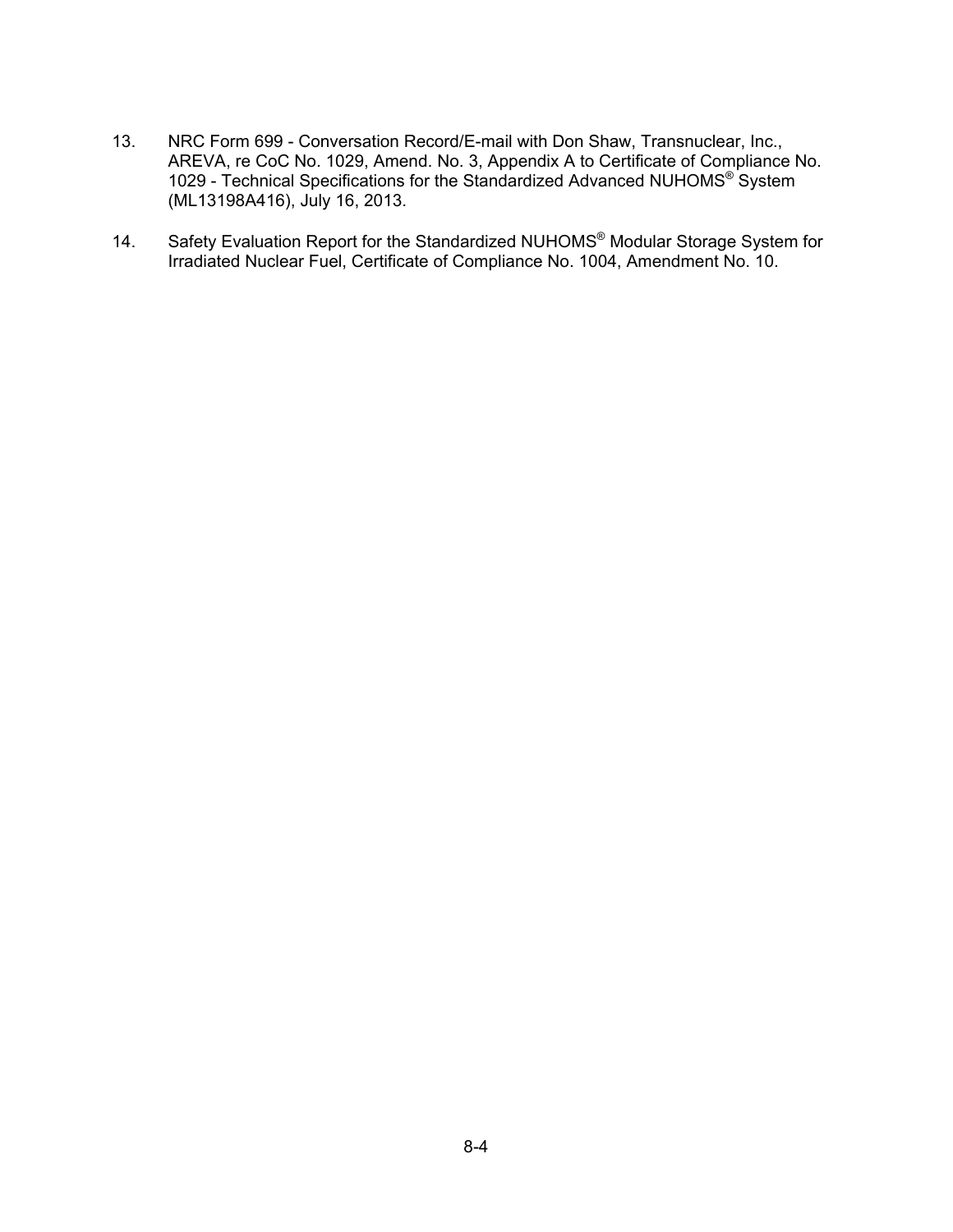# **9 OPERATING PROCEDURES EVALUATION**

The review of the technical bases for the operating procedures is to ensure that the applicant's application (Ref. 1) presents acceptable operating sequences, guidance, and generic procedures for key operations. The review also ensures that the application incorporates, and is compatible with, the applicable operating control limits in the technical specifications.

The procedures for the 32PTH2 DSC, as described in Section B.8.1 of the FSAR, are similar to those previously approved by the staff for the 24PT1 DSC and 24PT4 DSC. The application identifies and describes the sequence of significant operations and actions that are important to safety for cask loading, cask handling, storage operations, and cask unloading for the NUHOMS® 32PTH2 system. Areas reviewed include: Loading Operations, which addresses fuel specifications, damaged fuel, subcriticality features, ALARA, offsite release, draining and drying, filling and pressurization, welding and sealing, and administrative programs; Cask Handling and Storage Operations; and Cask Unloading, which addresses damaged fuel, cooling, venting, and reflooding, fuel crud, ALARA, and offsite release.

The generic NUHOMS® 32PTH2 system procedures outlined in FSAR Section B.8 are developed to minimize the amount of time required to complete the subject operations, to minimize personnel exposure, and to assure that all operations required for the 32PTH2 DSC loading, closure, transfer, storage, retrieval, and unloading are performed safely. Plant specific ISFSI procedures are to be developed by each licensee in accordance with the requirements of 10 CFR 72.212(b) and the guidance of Regulatory Guide 3.61 [B8.1]. The generic procedures presented in FSAR Chapter B.8 are provided as a guide for the preparation of plant specific procedures and serve to demonstrate how the NUHOMS® 32PTH2 system operations are to be accomplished.

Chapter B.8 presents the operating procedures for the NUHOMS® 32PTH2 system described in previous chapters and shown on the drawings in Chapter B.1, Section B.1.5.2. The procedures include preparation, fuel loading, and closure of the 32PTH2 DSC, transfer to the ISFSI, transfer into the AHSM-HS, monitoring operations, and retrieval from the AHSM-HS. The Standardized Advanced NUHOMS<sup>®</sup> System transfer equipment and the existing plant systems and equipment are used to accomplish these operations. Procedures delineated in Chapter B.8 describe how these operations are to be performed. Standard fuel assembly and NUHOMS® OS200 FC Transfer Cask (TC) handling operations performed under the licensee's 10 CFR Part 50 operating license are described in less detail. The licensee may revise existing operational procedures and new ones may be developed according to the requirements of the plant, provided that the limiting conditions of operation specified in the Technical Specifications and the Functional and Operating Limits of the Standardized Advanced NUHOMS® CoC are not exceeded.

There are no changes to the following FSAR Chapter B.8 sections: Other Operating Systems, Component/Equipment Spares, Operation Support System, Instrumentation and Control System, System and Component Spares, Control Room and/or Control Areas, Analytical Sampling.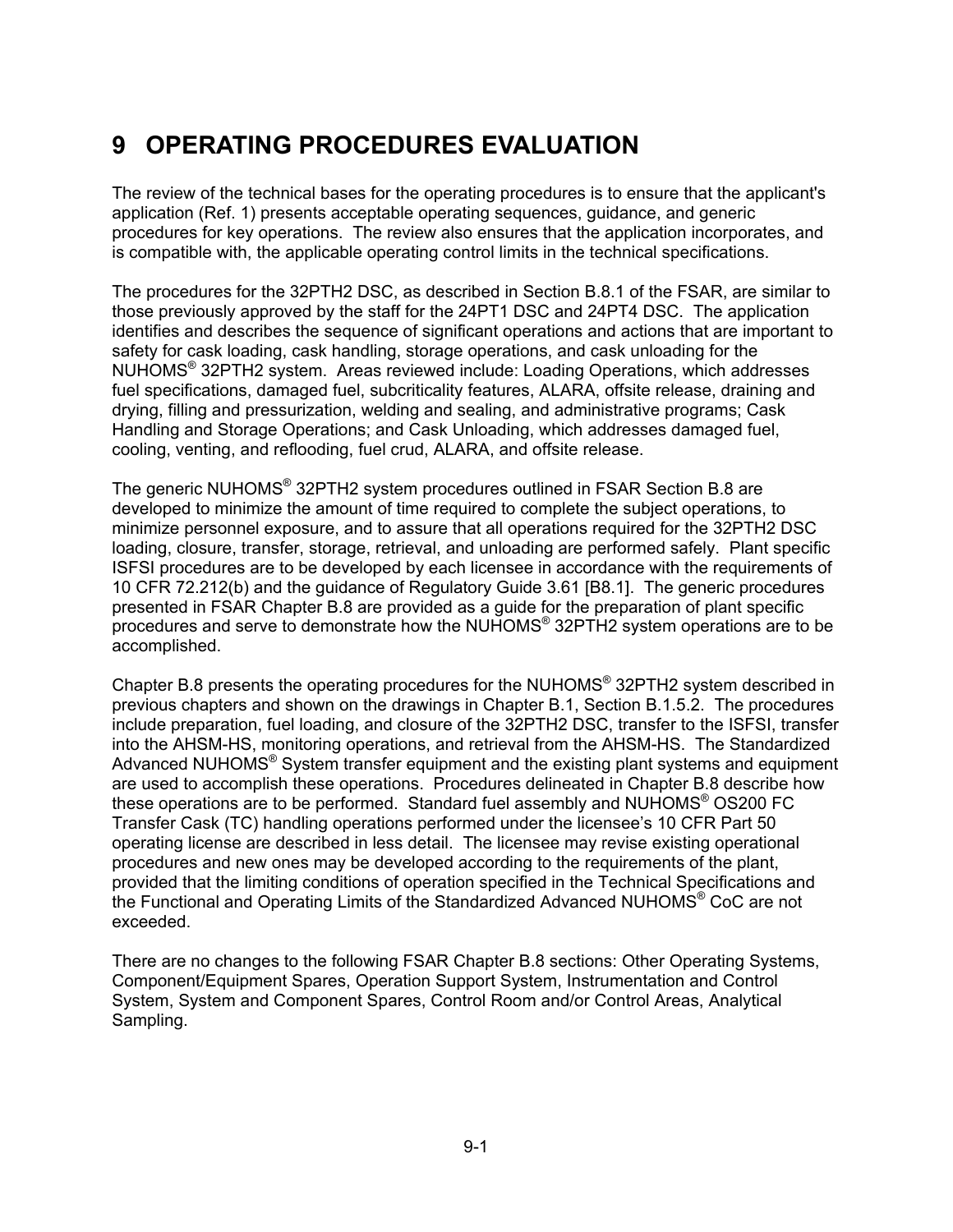### *9.1 Cask Loading*

Section B.8.1 outlines the typical operating procedures for loading the 32PTH2 DSC into the TC. Flowcharts of loading operations of the NUHOMS<sup>®</sup> 32PTH2 system are provided in FSAR Figure B.8.1 1.

### *9.2 Cask Handling and Storage Operations*

Section B.8.1 outlines the typical operating procedures for transferring the loaded 32PTH2 DSC to the AHSM-HS.

## *9.3 Cask Unloading*

Section B.8.2 outlines the procedures for retrieving the 32PTH2 DSC from the AHSM-HS and for removing the fuel assemblies from the 32PTH2 DSC. A flow chart of the unloading operations of the 32PTH2 system is provided in FSAR Figure B.8.2 1.

#### *9.4 Evaluation Findings*

Based on the staff's review of the information provided in the application, the staff concludes the following:

- F9.1 The 32PTH2 DSC is compatible with wet loading and unloading. General procedure descriptions for these operations are summarized in Section B.8 of the applicant's FSAR. Detailed procedures will need to be developed and evaluated on a site-specific basis.
- F9.2 The welded lids of the cask allow ready retrieval of the spent fuel for further processing or disposal as required.
- F9.3 The smooth surface of the cask is designed to facilitate decontamination. Only routine decontamination will be necessary after the cask is removed from the spent fuel pool.
- F9.4 No significant radioactive waste is generated during operations associated with the independent spent fuel storage installation (ISFSI). Contaminated water from the spent fuel pool will be governed by the 10 CFR Part 50 license conditions.
- F9.5 No significant radioactive effluents are produced during storage. Any radioactive effluents generated during the cask loading will be governed by the 10 CFR Part 50 license conditions.
- F9.6 The content of the general operating procedures described in the application are adequate to protect health and minimize damage to life and property. Detailed procedures will need to be developed and approved on a site-specific basis.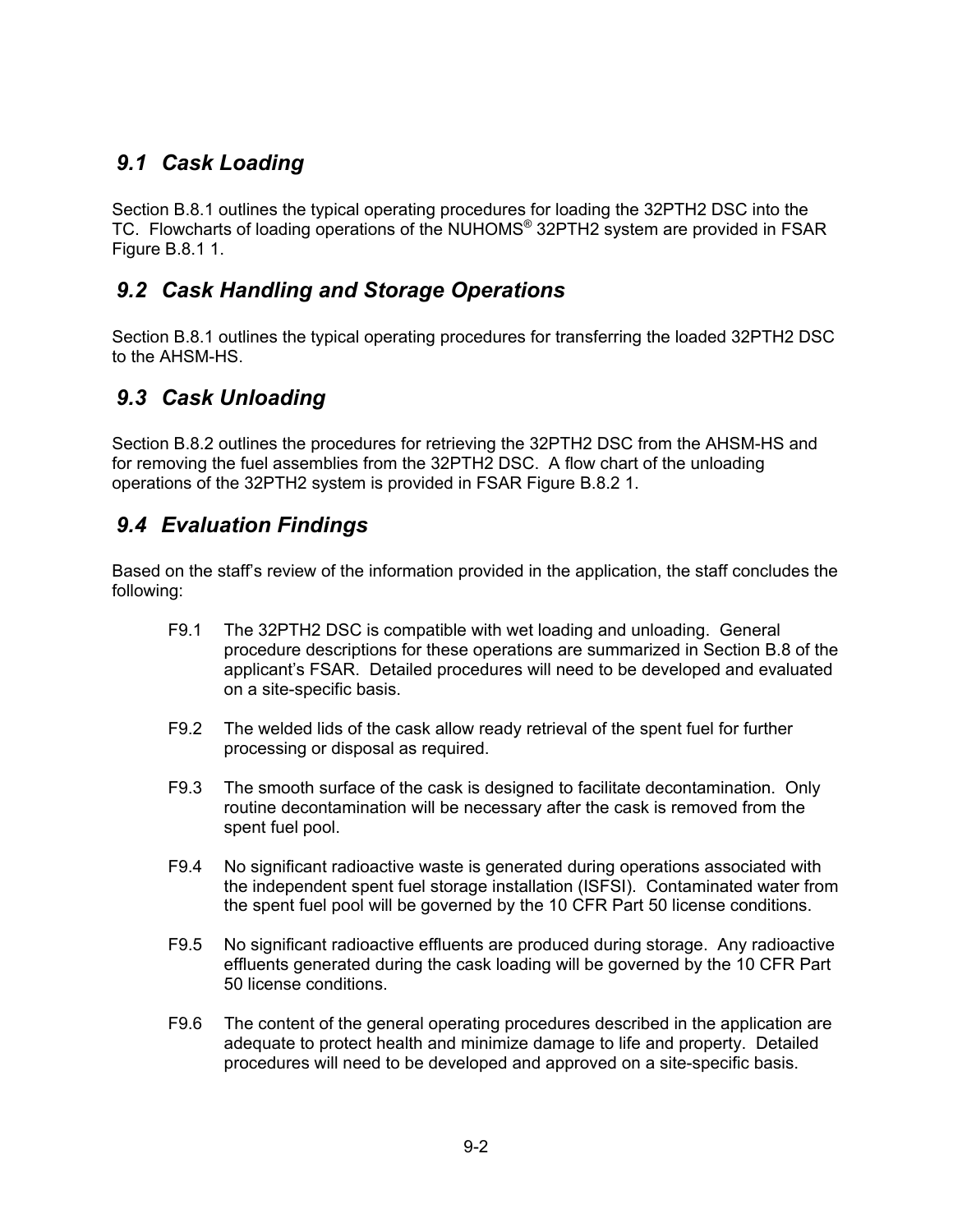F9.7 The radiation protection chapter of this SER assesses the operational restrictions to meet the limits of 10 CFR Part 20. Additional site-specific restrictions may also be established by the site licensee.

The staff concludes that the generic procedures and guidance for the operation of the NUHOMS® 32PTH2 system are in compliance with 10 CFR Part 72 and that the applicable acceptance criteria have been satisfied. The evaluation of the operating procedure descriptions provided in the application offers reasonable assurance that the cask will enable safe storage of spent fuel. This conclusion is based on a review that considered the regulations, appropriate regulatory guides, applicable codes and standards, and accepted practices.

#### *9.5 References*

- 1. Transnuclear, Inc., "Initial Application for Amendment 3 to the Standardized Advanced NUHOMS® Certificate of Compliance No. 1029, Revision 0," non-proprietary ((ML12004A157) and (ML12004A156)), proprietary ((ML12004A159) and (ML12004A160)), December 15, 2011.
- 2. U.S. Code of Federal Regulations, Licensing Requirements for the Independent Storage of Spent Nuclear Fuel, High-Level Radioactive Waste, and Reactor - Related Greater Than Class C Waste, Title 10, Part 72.
- 3. Revision 1 to Transnuclear, Inc. (TN) Application for Amendment 3 to Standardized Advanced NUHOMS® Certificate of Compliance No. 1029, Response to Request for Supplemental Information (ML12059A297), February 24, 2012.
- 4. Revision 2 to Transnuclear, Inc. (TN) Application for Amendment 3 to Standardized Advanced NUHOMS® Certificate of Compliance No. 1029, Supplemental Information (ML12158A103), May 24, 2012.
- 5. Revision 3 to Transnuclear, Inc. (TN) Application for Amendment 3 to Standardized Advanced NUHOMS® Certificate of Compliance No. 1029, Response to Request for Additional Information (ML12254B039), September 7, 2012.
- 6. Revision 4 to Transnuclear, Inc. (TN) Application for Amendment 3 to Standardized Advanced NUHOMS® Certificate of Compliance No. 1029, Response to Request for Additional Information, Items 3-2 and 4-7 (ML12297A205), October 15, 2012.
- 7. Revision 5 to Transnuclear, Inc. (TN) Application for Amendment 3 to Standardized Advanced NUHOMS® Certificate of Compliance No. 1029, Response to Request for Additional Information (ML12325A069), November 16, 2012.
- 8. Revision 6 to Transnuclear, Inc. (TN) Application for Amendment 3 to Standardized Advanced NUHOMS® Certificate of Compliance No. 1029, Computational Fluid Dynamic Files (ML12352A230), December 11, 2012.
- 9. NRC Form 699 Conversation Record CoC-1029, Amd. No. 3 Discussion of RAI 9-1 (Thermal) Response (ML13100A331), March 18, 2013.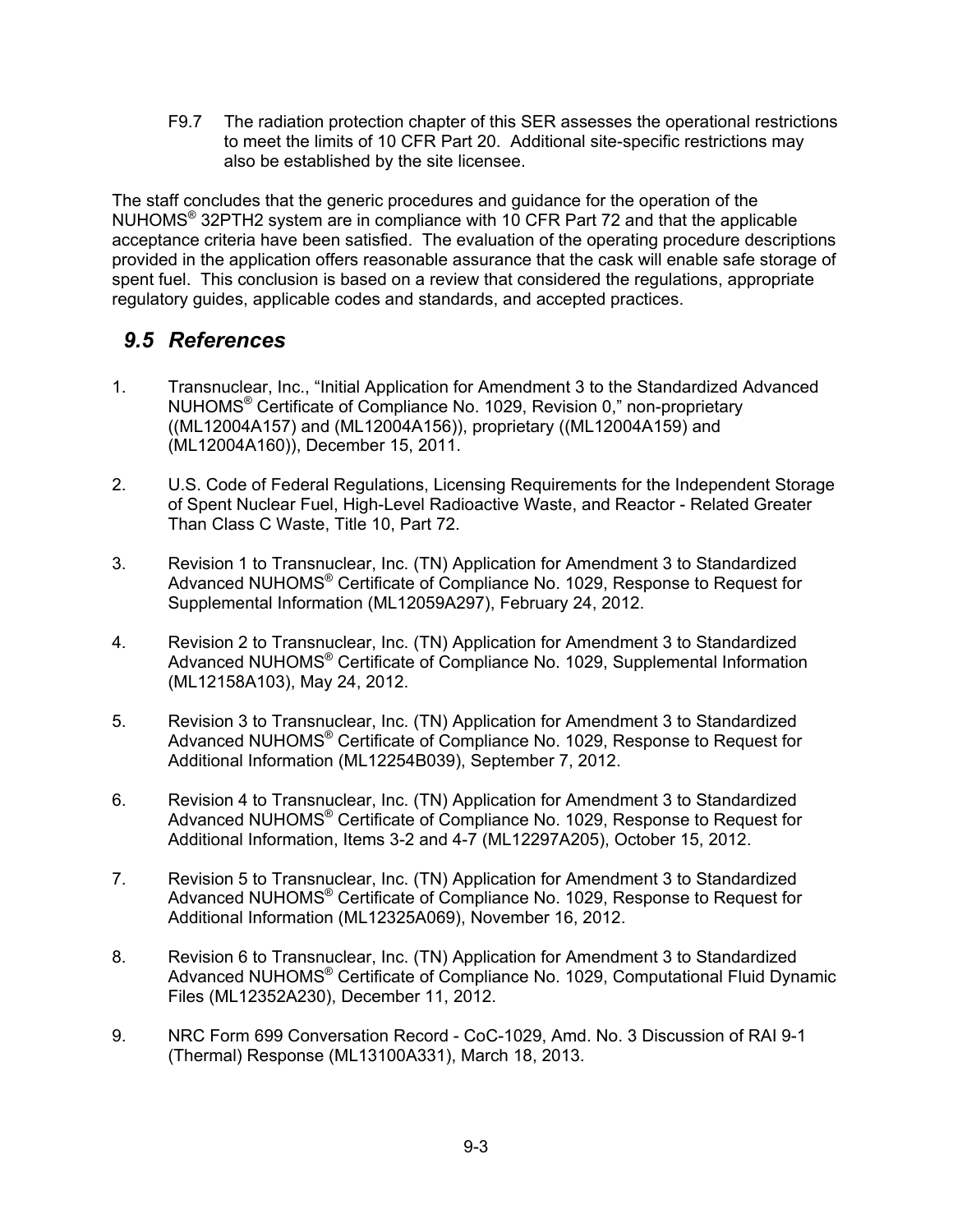- 10. NRC Form 699 Conversation Record CoC-1029, Amd. No. 3 Discussion of RAI 3-1 (Structural) Response (ML13100A319), March 26, 2013.
- 11. Revision 7 to Transnuclear, Inc., Application for Amendment 3 to Standardized Advanced NUHOMS® Certificate of Compliance No. 1029, Response to Request for Additional Information (ML13133A034), May 9, 2013.
- 12. Revision 8 to Transnuclear, Inc. Application for Amendment 3 to Standardized Advanced NUHOMS® Certificate of Compliance No. 1029, Revised Response to Request for Additional Information (ML13182A044), June 10, 2013.
- 13. NRC Form 699 Conversation Record/E-mail with Don Shaw, Transnuclear, Inc., AREVA, re CoC No. 1029, Amend. No. 3, Appendix A to Certificate of Compliance No. 1029 - Technical Specifications for the Standardized Advanced NUHOMS® System (ML13198A416), July 16, 2013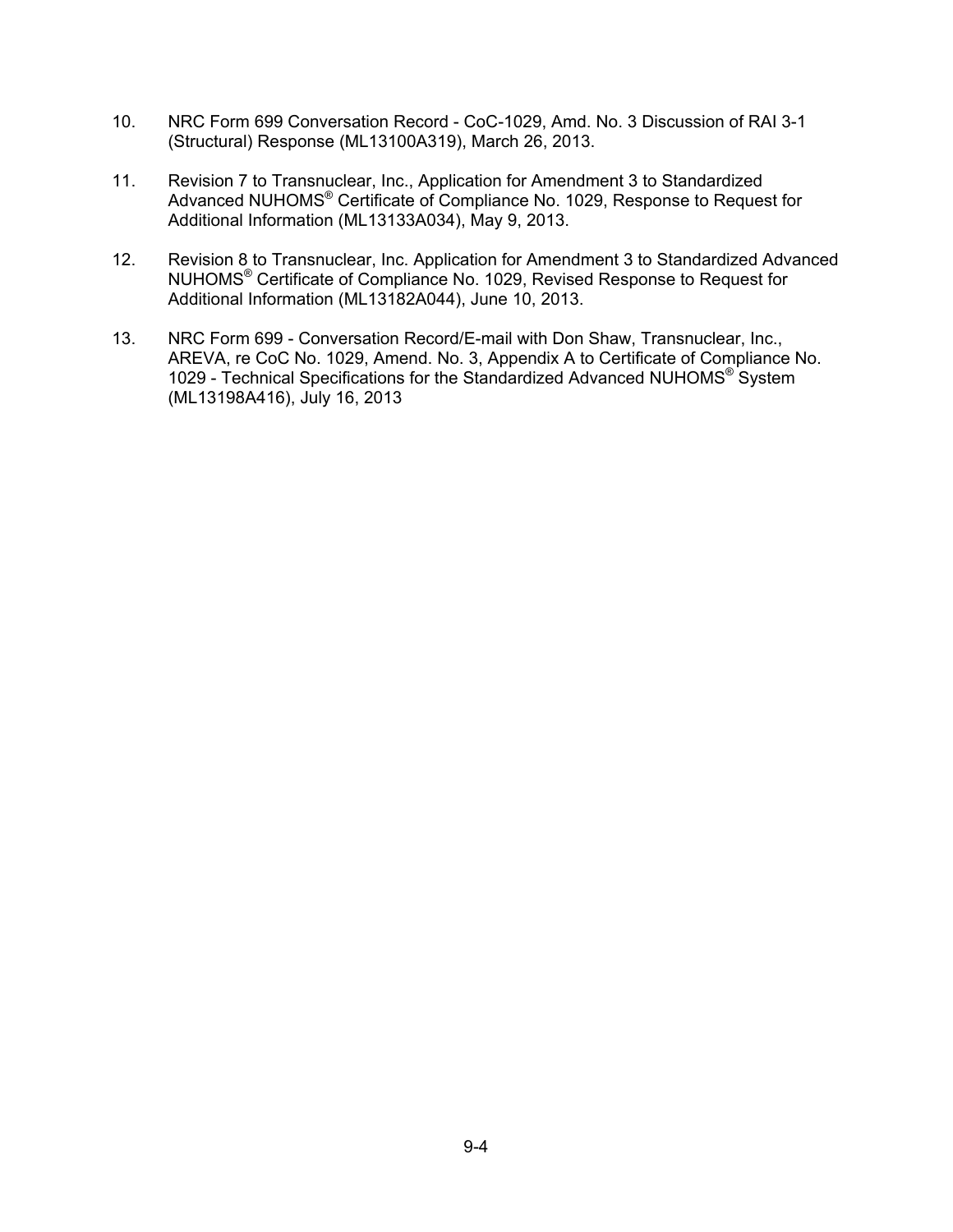# **10 ACCEPTANCE TESTS AND MAINTENANCE PROGRAM EVALUATION**

The acceptance tests and maintenance program review ensures that the applicant's final safety analysis report (FSAR) includes the appropriate acceptance tests and maintenance programs for the system. A clear, specific listing of these commitments will help avoid ambiguities concerning design, fabrication, and operational testing requirements when the U.S. Nuclear Regulatory Commission (NRC) staff conducts subsequent inspections. Acceptance tests may also be described in the applicable chapter of this Safety Evaluation Report (SER).

The acceptance tests demonstrate that the cask has been fabricated in accordance with the design criteria and that the initial operation of the cask complies with regulatory requirements. The maintenance program describes actions that the licensee needs to implement during the storage period to ensure that the cask performs its intended functions.

Areas reviewed include the following: Acceptance Tests, which addresses structural/pressure tests, leak tests, visual and nondestructive examination inspections, shielding tests, neutron absorber tests, thermal tests and cask identification; and Maintenance Program, which addresses inspection, tests, repair, replacement, and maintenance.

In general, the acceptance tests and maintenance programs outlined in the application cite appropriate authoritative codes and standards.

#### *10.1 Acceptance Tests*

#### **10.1.1 Structural/Pressure Tests**

According to the application, all weld inspection is performed using qualified processes and qualified personnel according to the applicable code requirements, e.g., ASME or AWS. Nondestructive examination (NDE) requirements for welds are specified on the drawings provided in FSAR Section B.1; acceptance criteria are as specified by the governing code. NDE personnel are qualified in accordance with SNT-TC-1A.

The application states that the confinement welds on the 32PTH2 DSC are inspected in accordance with ASME B&PV Code Subsection NB including alternatives to ASME Code specified in FSAR, Section B.3.1.2.3.

The 32PTH2 DSC non-confinement welds are inspected to the NDE acceptance criteria of ASME B&PV Code Subsection NG or NF, based on the applicable code for the components welded.

The 32PTH2 DSC confinement boundary, except the inner top cover/shield plug to the DSC shell weld, is pressure tested at the fabricator's shop in accordance with ASME Article NB-6300, according to the application. The test pressure is set between 17.0 to 19.0 psig for the 32PTH2 DSC, which bounds the 1.1 x 32PTH2 DSC design pressure of 15 psig, required by NB-6321.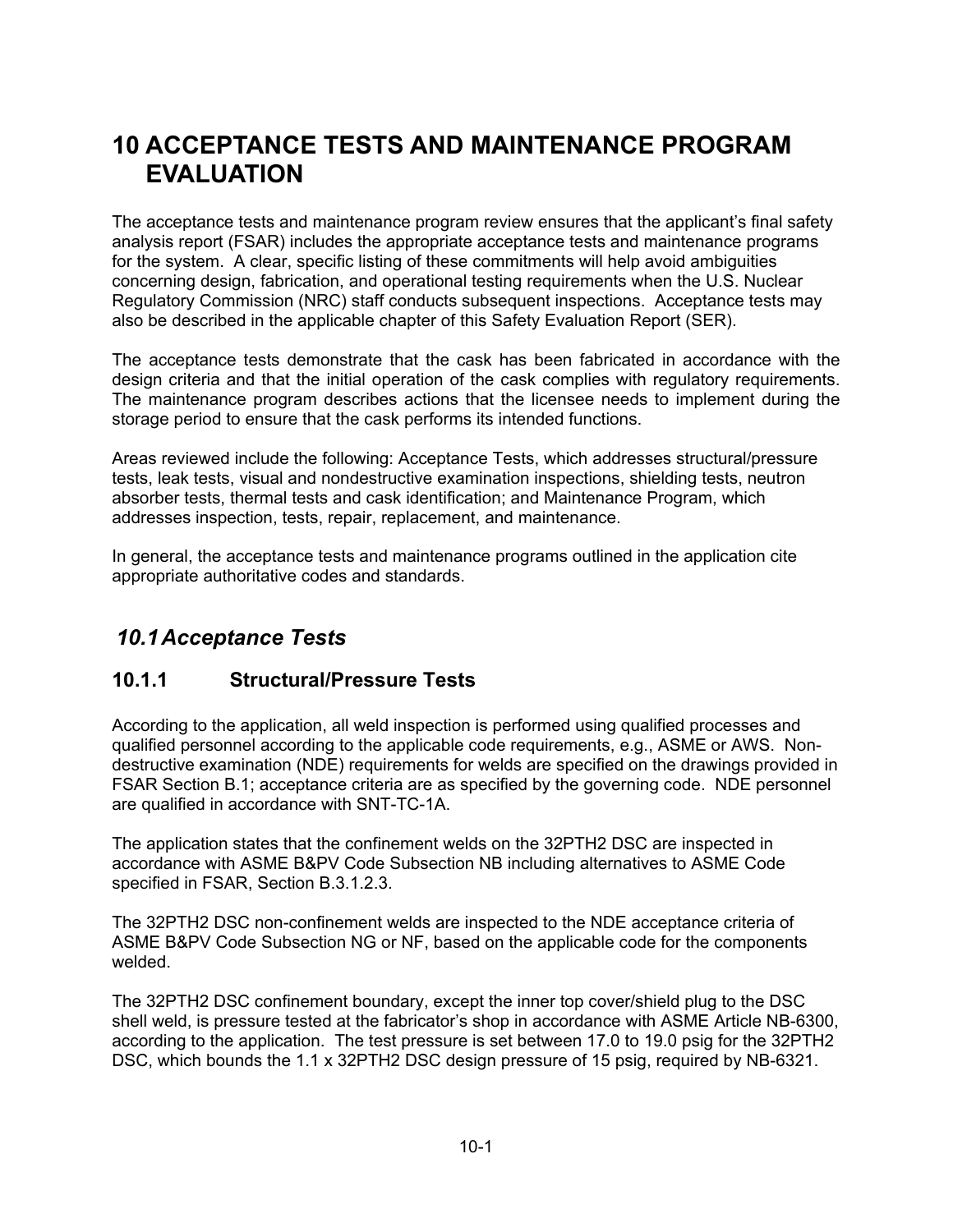The inner top cover/shield plug to the DSC shell weld is also pressure tested between 17.0 and 19.0 psig for the 32PTH2 DSC following completion of closure welding, after the fuel assemblies are loaded. This test is in accordance with the alternatives to the ASME Code specified in FSAR Section B.3.1.2.3.

The reinforced concrete AHSM-HS is designed in accordance with ACI 349-06, and the level of testing, inspection, and documentation provided during construction and maintenance is in accordance with the quality assurance requirements as defined in 10 CFR Part 72, Subpart G, paragraph 72.140(b) and as described in FSAR Section B.13.

#### **10.1.2 Leak Tests**

The application states that the 32PTH2 DSC confinement boundary is tested in accordance with the requirements of ANSI N14.5. Personnel performing the leakage test are qualified in accordance with SNT-TC-1A.

The application states that during fabrication, the 32PTH2 DSC cavity is evacuated and a helium leakage test is performed using a port in the seal plate. A bag or other enclosure is placed around the outside of the entire 32PTH2 DSC and it is filled with helium. This test is used to show that the entire 32PTH2 DSC confinement boundary tested is leak tight  $(1x10<sup>-7</sup>$  ref cm $^3$ /s).

After the 32PTH2 DSC has been loaded with the fuel assemblies, a helium leakage test is performed using a test port in the temporary test cover or in the outer top cover plate. The leakage test thus includes the weld attaching the inner top cover plate to the 32PTH2 DSC shell, the vent and siphon port cover plate welds, the vent/siphon block-to-shell weld and the base metal of the inner top cover plate and vent and siphon port cover plates. The test also verifies that the tested welds and cover plates are leaktight to  $1x10^{-7}$  ref-cm<sup>3</sup>/s.

#### **10.1.3 Visual and Nondestructive Examination Inspections**

FSAR Section B.9.1.1 describes Visual Inspection. Visual inspections are performed at the fabricator's facility to ensure that the 32PTH2 DSC and the AHSM-HS conform to the drawings and specifications. The visual inspections include weld, dimensional, surface finish, and cleanliness inspections.

According to the application, neutron absorbers shall be 100% visually inspected in accordance with the Certificate Holder's QA procedures. Blisters shall be treated as non-conforming. Inspection of MMCs with an integral aluminum cladding shall also include verification that the matrix is not exposed through the faces of the aluminum cladding and that solid aluminum is not present at the edges. Material that does not meet these criteria shall be reworked, repaired, or scrapped.

Other Visual Inspections Criteria (non-Technical Specifications) are described in FSAR Section B.9.1.7.3. According to the application, visual inspections shall follow the recommendations in Aluminum Standards and Data, Chapter 4, "Quality Control, Visual Inspection of Aluminum Mill Products" [B9.4]. Local or cosmetic conditions such as scratches, nicks, die lines, inclusions, abrasion, isolated pores, or discoloration are acceptable.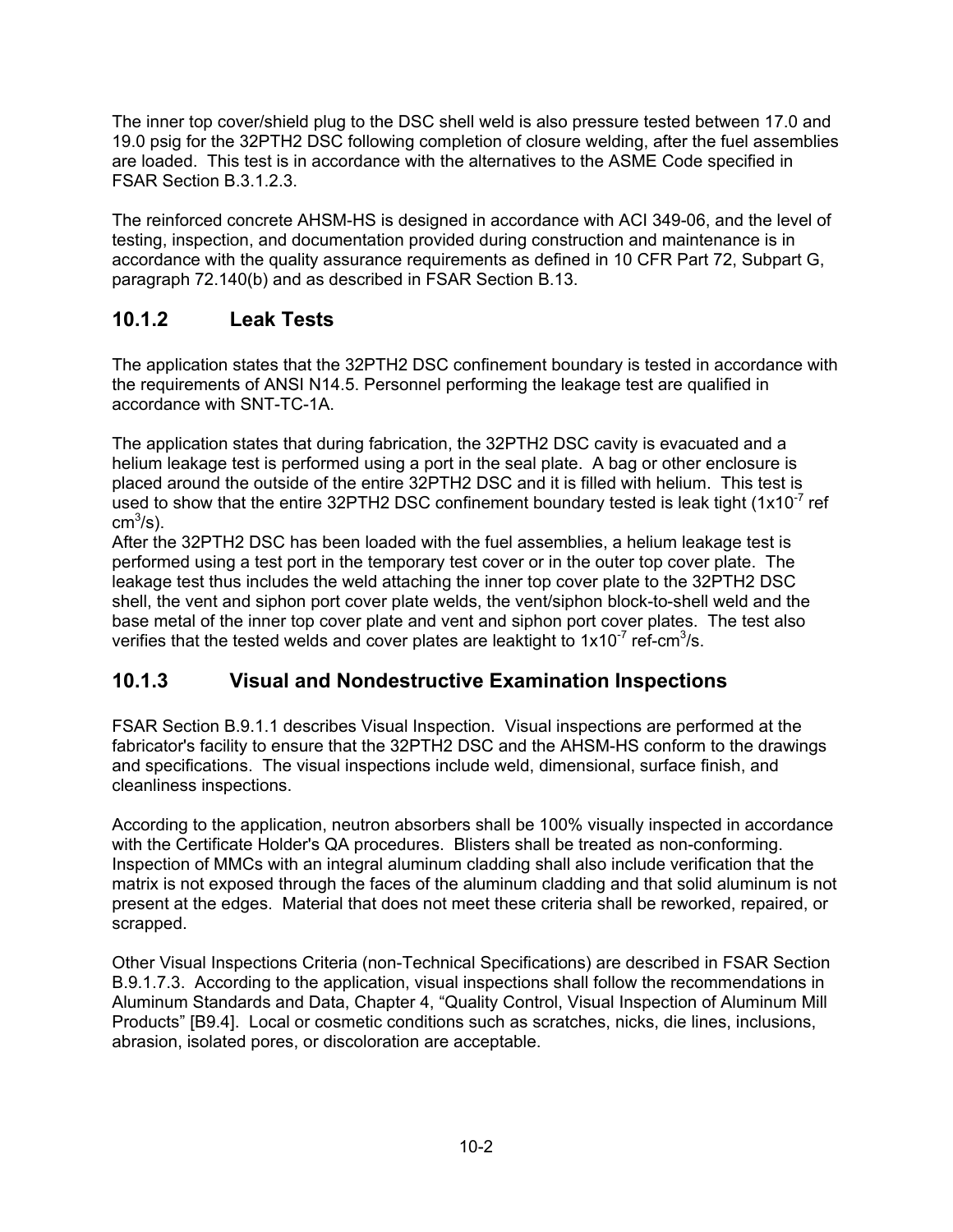#### **10.1.4 Shielding Tests**

The gamma and neutron shielding materials of the storage system are limited to concrete AHSM-HS components and steel shield plugs in the 32PTH2 DSC. The integrity of these shielding materials is assured by the control of their fabrication in accordance with the appropriate ASME, ASTM or ACI criteria.

#### **10.1.5 Neutron Absorber Tests**

According to the application, the neutron absorber used for criticality control in the 32PTH2 DSC basket is a Boron Carbide/Aluminum Metal Matrix Composite (MMC). To assure performance of the neutron absorber's design function only the presence of B-10 and the uniformity of its distribution need to be verified, with testing requirements specific to each material. The boron content for these materials is given in FSAR Table B.9-1.

Prior to use in the 32PTH2 DSC, MMCs shall pass the qualification testing specified in FSAR Section B.9.1.7.6, and shall subsequently be subject to the process controls specified in FSAR Section B.9.1.7.7.

#### **10.1.6 Thermal Tests**

Thermal Conductivity Testing is described in FSAR Section B.9.1.7.4. According to the application, testing shall conform to ASTM E1225, ASTM E1461, or equivalent method, performed at room temperature on coupons taken from the final production material.

The measured thermal conductivity values shall satisfy the minimum required conductivities as specified in FSAR Section B.4.3. In cases where the specified thickness of the neutron absorber may vary, the equations introduced in FSAR Section B.4.3 shall be used to determine the minimum required effective thermal conductivity.

Non-conforming material shall be evaluated for acceptance in accordance with the Certificate Holder's QA procedures.

Required Qualification Tests and Examinations to Demonstrate Mechanical Integrity is discussed in FSAR Section B.9.1.7.6.4. At least three samples, one each from approximately the two ends and middle of the qualification material run shall be subject to: a) room temperature tensile testing (ASTM- B557) demonstrating that the material has the following tensile properties: Minimum yield strength, 0.2% offset (1.5 ksi), Minimum ultimate strength (5 ksi), Minimum elongation in 2 inches (0.5%). As an alternative to the elongation requirement, ductility may be demonstrated by bend testing per ASTM E290.

b) Testing to verify more than 98% of theoretical density for non-clad MMCs and 97% for the matrix of clad MMCs. Testing or examination for interconnected porosity on the faces and edges of unclad MMC, and on the edges of clad MMC shall be performed by a means to be approved by the Certificate Holder. The maximum interconnected porosity is 0.5 volume %.

Required Tests and Examinations to Demonstrate B-10 Uniformity are addressed in FSAR Section B.9.1.7.6.5. According to the application, uniformity of the boron distribution shall be verified either by: a) neutron radioscopy or radiography (ASTM E94, E142, and E545 of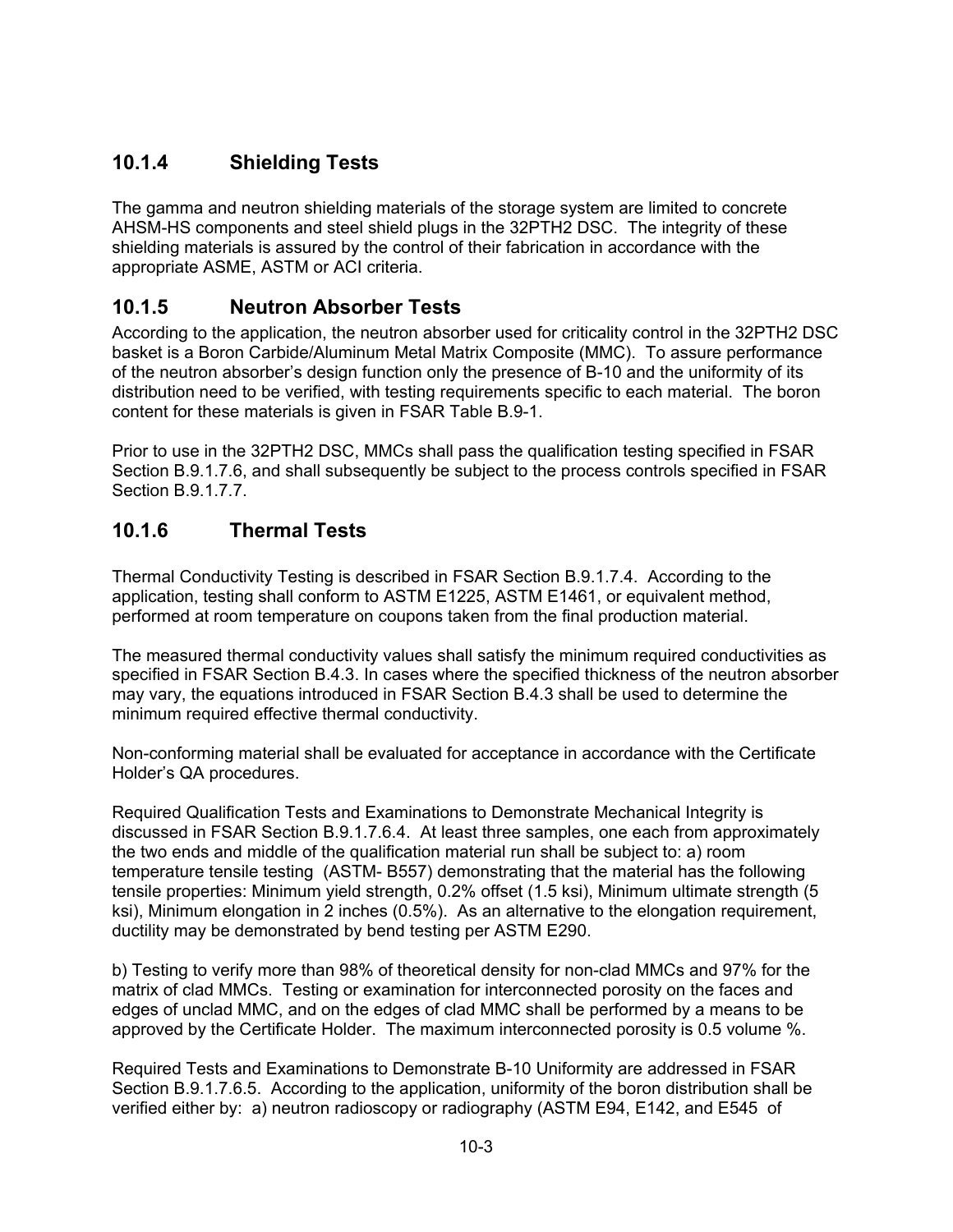material from the ends and middle of the test material production run, verifying no more than 10% difference between the minimum and maximum B-10 areal density; or b) quantitative testing for the B-10 areal density, B-10 density, or the boron carbide weight fraction, on locations distributed over the test material production run, verifying that one standard deviation in the sample is less than 10% of the sample mean. Testing may be performed by a neutron transmission method similar to that specified in FSAR Section B.9.1.7.5, or by chemical analysis for boron carbide content in the composite.

### *10.2 Maintenance Program*

Pre-Operational Testing and Maintenance Program is addressed in FSAR Section B.9.2. Section B.9.2.1.1 addresses Inspection of the OS200FC TC Only.

There are no application changes in the sections pertaining to Routine Inspection, Annual Inspection, Pre-Operational Tests, Pre-Operational Test Discussion, Repair, Replacement, and Maintenance, Maintenance of Records, Maintenance of Thermal Monitoring System, Valves, Rupture Discs, and Gaskets on Confinement Vessel.

There are no FSAR changes to Section B.9.3, Training Program.

#### *10.3 Evaluation Findings*

Based on the staff's review of the information provided in the application, the staff concludes the following:

- F10.1 Section B.9.2 of the FSAR describes the applicant's proposed program for preoperational testing and initial operations of the 32PTH2 DSC and the proposed maintenance program.
- F10.2 SSCs important to safety will be designed, fabricated, erected, tested, and maintained to quality standards commensurate with the importance to safety of the function they are intended to perform. Section B.2 of the FSAR identifies the safety importance of SSCs, and the applicable standards for their design, fabrication, and testing.
- F10.3 The applicant will examine and/or test the 32PTH2 DSC to ensure that it does not exhibit any defects that could significantly reduce its confinement effectiveness. Section B.9 of the FSAR describes this inspection and testing.
- F10.4 The applicant will mark the cask with a data plate indicating its model number, unique identification number, and empty weight. Drawing No. ANUH-1-4003, Sheet 2 of 3 (Detail 6 and 7) in FSAR Section B.1.5 illustrates this data plate.

The staff concludes that the acceptance tests and maintenance program for the (cask designation) are in compliance with 10 CFR Part 72 and that the applicable acceptance criteria have been satisfied. The evaluation of the acceptance tests and maintenance program provides reasonable assurance that the cask will allow safe storage of throughout its licensed or certified term. This conclusion is reached on the basis of a review that considered the regulation itself, appropriate regulatory guides, applicable codes and standards, and accepted practices.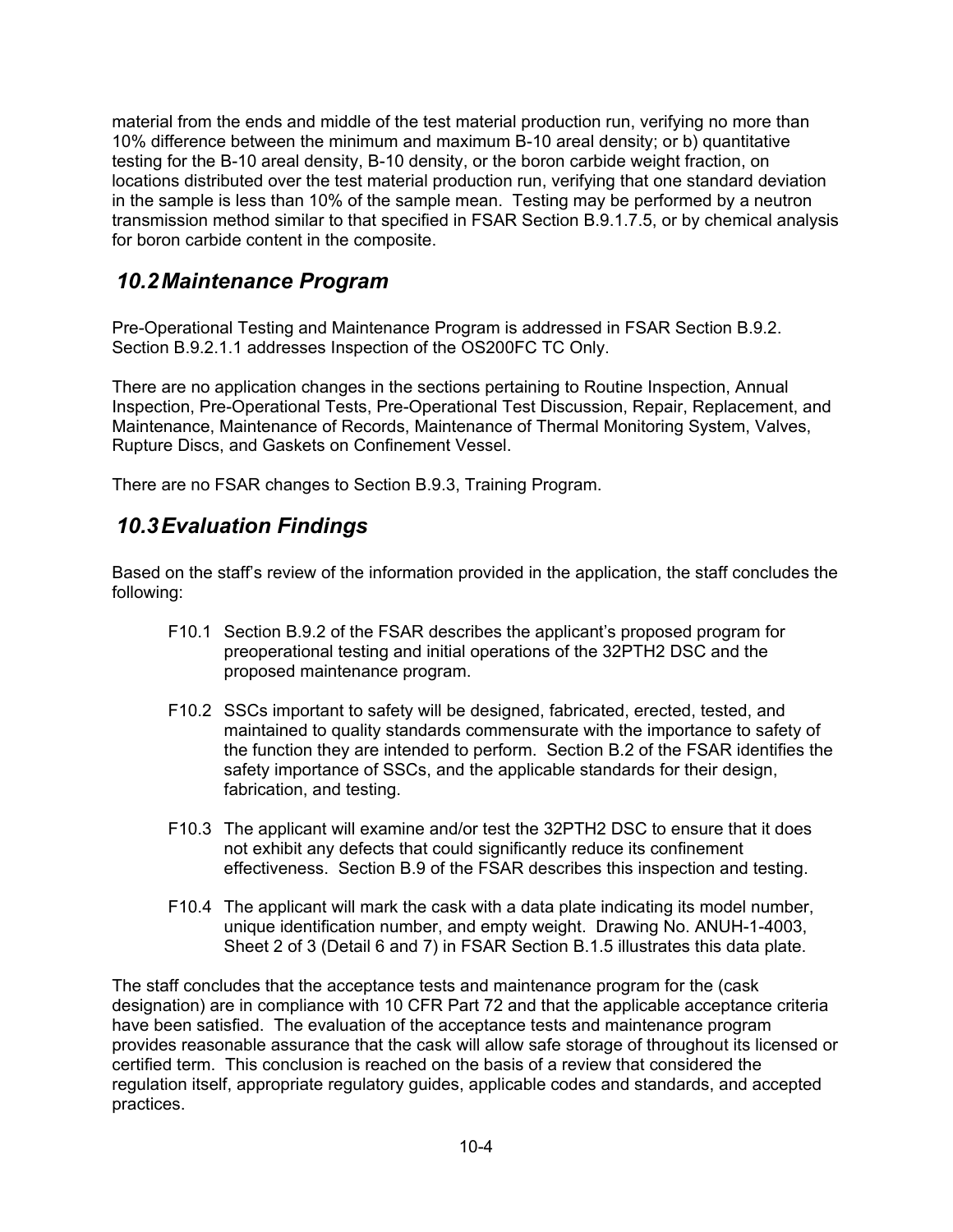#### *10.4 References*

- 1. Transnuclear, Inc., "Initial Application for Amendment 3 to the Standardized Advanced NUHOMS® Certificate of Compliance No. 1029, Revision 0," non-proprietary ((ML12004A157) and (ML12004A156)), proprietary ((ML12004A159) and (ML12004A160)), December 15, 2011.
- 2. U.S. Code of Federal Regulations, Licensing Requirements for the Independent Storage of Spent Nuclear Fuel, High-Level Radioactive Waste, and Reactor - Related Greater Than Class C Waste, Title 10, Part 72.
- 3. Revision 1 to Transnuclear, Inc. (TN) Application for Amendment 3 to Standardized Advanced NUHOMS® Certificate of Compliance No. 1029, Response to Request for Supplemental Information (ML12059A297), February 24, 2012.
- 4. Revision 2 to Transnuclear, Inc. (TN) Application for Amendment 3 to Standardized Advanced NUHOMS® Certificate of Compliance No. 1029, Supplemental Information (ML12158A103), May 24, 2012.
- 5. Revision 3 to Transnuclear, Inc. (TN) Application for Amendment 3 to Standardized Advanced NUHOMS® Certificate of Compliance No. 1029, Response to Request for Additional Information (ML12254B039), September 7, 2012.
- 6. Revision 4 to Transnuclear, Inc. (TN) Application for Amendment 3 to Standardized Advanced NUHOMS® Certificate of Compliance No. 1029, Response to Request for Additional Information, Items 3-2 and 4-7 (ML12297A205), October 15, 2012.
- 7. Revision 5 to Transnuclear, Inc. (TN) Application for Amendment 3 to Standardized Advanced NUHOMS® Certificate of Compliance No. 1029, Response to Request for Additional Information (ML12325A069), November 16, 2012.
- 8. Revision 6 to Transnuclear, Inc. (TN) Application for Amendment 3 to Standardized Advanced NUHOMS® Certificate of Compliance No. 1029, Computational Fluid Dynamic Files (ML12352A230), December 11, 2012.
- 9. NRC Form 699 Conversation Record CoC-1029, Amd. No. 3 Discussion of RAI 9-1 (Thermal) Response (ML13100A331), March 18, 2013.
- 10. NRC Form 699 Conversation Record CoC-1029, Amd. No. 3 Discussion of RAI 3-1 (Structural) Response (ML13100A319), March 26, 2013.
- 11. Revision 7 to Transnuclear, Inc., Application for Amendment 3 to Standardized Advanced NUHOMS® Certificate of Compliance No. 1029, Response to Request for Additional Information (ML13133A034), May 9, 2013.
- 12. Revision 8 to Transnuclear, Inc. Application for Amendment 3 to Standardized Advanced NUHOMS® Certificate of Compliance No. 1029, Revised Response to Request for Additional Information (ML13182A044), June 10, 2013.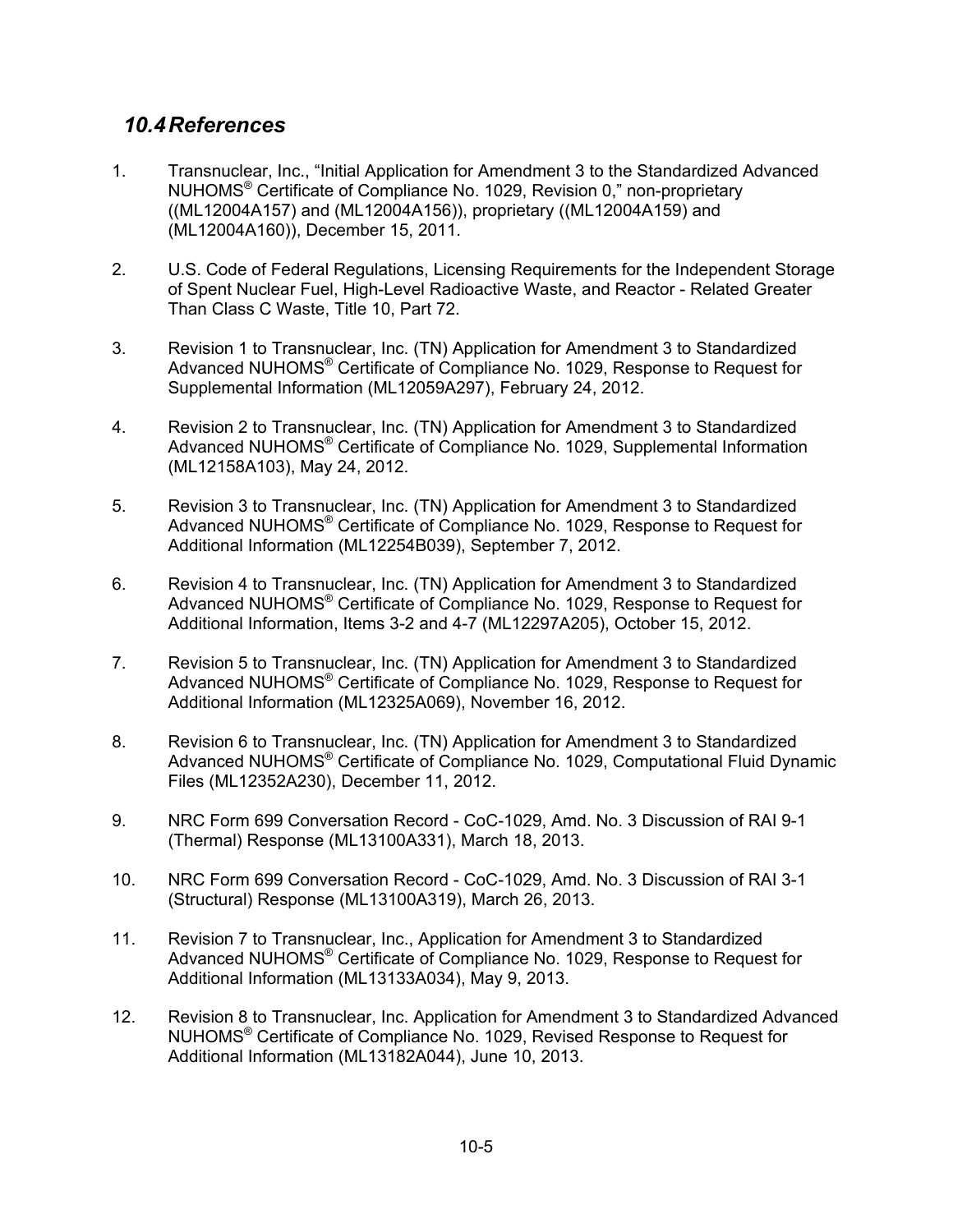13. NRC Form 699 - Conversation Record/E-mail with Don Shaw, Transnuclear, Inc., AREVA, re CoC No. 1029, Amend. No. 3, Appendix A to Certificate of Compliance No. 1029 - Technical Specifications for the Standardized Advanced NUHOMS® System (ML13198A416), July 16, 2013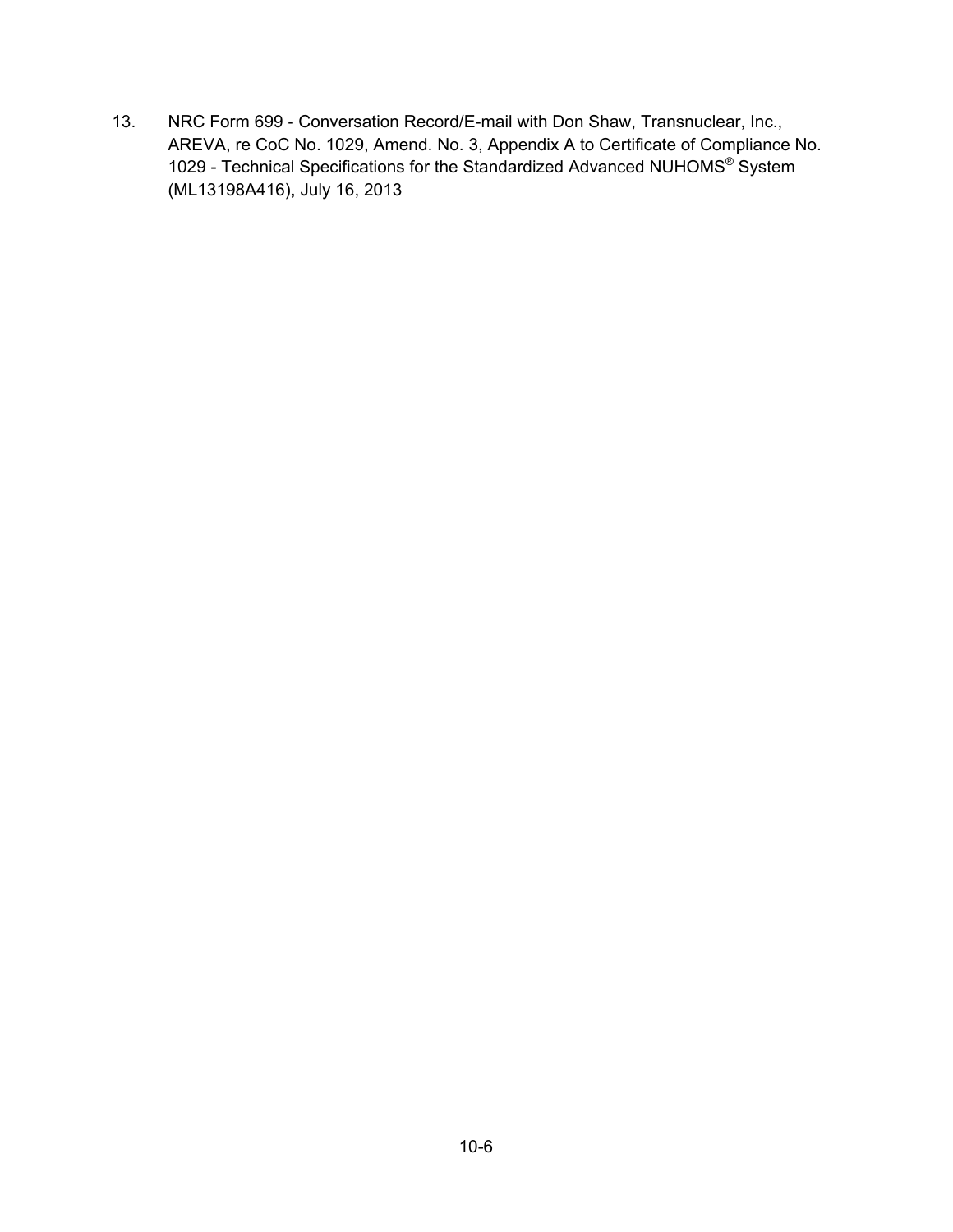# **11 RADIATION PROTECTION EVALUATION**

The purpose of this chapter is to evaluate the radiation protection program and the requirements proposed in this application. To ensure that occupational radiation exposures are ALARA for the 32PTH2 DCS, the applicant has identified two primary factors: (1) minimizing occupational exposure during 32PTH2 DSC loading and transfer, and (2) minimizing storage dose rates when the 32PTH2 DSC is stored in the AHSM-HS at the ISFSI. There are some policy considerations that the applicant has discussed in this chapter. The applicant stated that the licensee's existing radiation safety and ALARA policies for the plant should be applied to the ISFSI. The Regulatory Guides 1.8, 8.8, 8.10, and 10 CFR 20 contains the guidelines for the ALARA program that has to be followed by the licensee.

Staff reviewed Section B.9 of the FSAR which describes the operating procedures. In this chapter, operating procedures were adequately described and also mentioned the importance of following ALARA program to limit the radiation exposure to workers. The applicant stated that the occupational exposure is minimized by shielding design of the 32PTH2 DSC and the OS200FC TC as well as procedures associated with loading and transfer operations. Storage dose rates were minimized by thick concrete shielding present in the AHSM-HS roof, use of self-shielding by placing AHSM-HSs directly adjacent to one another, and by facing the lowest dose rate side of the AHSM-HS arrays toward the controlled area boundary of the facility, where possible. Direct radiation dose rate calculations preformed in Chapter B.5 were used in this chapter to justify the bases for various exposure times, personnel locations relative to the cask and number of personnel required on each operation.

The staff reviewed the radiation protection design features, design criteria, and supporting operating procedures and concludes that they meet the regulatory dose requirements of 10 CFR Part 20, 10 CFR 72.104, 10 CFR 72.106, and 10 CFR 72.126.

#### *11.1 Radiation Protection Design Criteria and Features for the Transfer and Storage Casks*

To ensure a high degree of integrity for the confinement of radioactive materials and reduction of direct radiation exposures to ALARA, the applicant established the following criteria and features: (1) the 32PTH2 DSCs will be loaded, sealed, and leak-tested prior to transfer to the ISFSI, (2) the fuel will not be unloaded nor will the 32PTH2 DSCs be opened at the ISFSI unless the ISFSI is specifically licensed for these purposes, (3) the fuel will be stored in a dry inert environment inside the 32PTH2 DSCs so that no radioactive liquid is available for leakage, (4) the 32PTH2 DSCs will be sealed and tested leak-tight with a helium atmosphere to prevent oxidation of the fuel. The leak-tight design features were described in Section B.7 of the FSAR, (5) the 32PTH2 DSCs will be heavily shielded on both ends to reduce external dose rates, the shielding design features were discussed in Section B.5 of the FSAR, and (6) no radioactive material will be discharged during storage since the 32PTH2 DSC is designed, fabricated and tested to be leak-tight. In Section B.10.1.2 of the FSAR, the applicant discusses other design considerations. Shield plugs at the ends of the 32PTH2 DSC provide shielding for welding operations and during onsite 32PTH2 DSC transfer. OS200FC TC lead shielding and neutron shielding provide required shielding during transfer activities. The AHSM-HS walls, roof and shield walls provide shielding during storage. The 32PTH2 DSC will not be opened nor fuel removed while at the ISFSI, unless the ISFSI is specifically licensed for these purposes.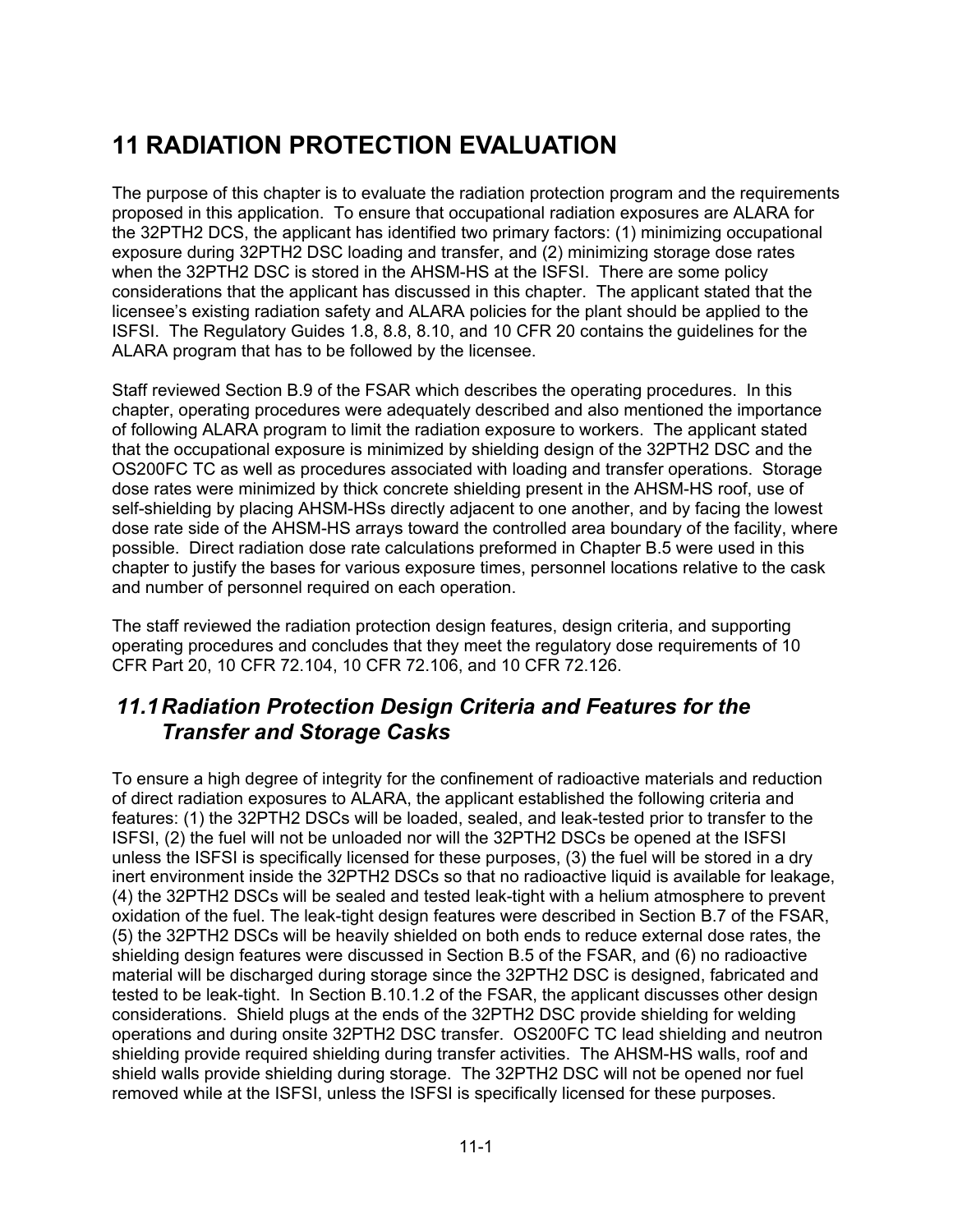As part of the design, two different configurations were analyzed by the applicant: (1) a 2x10 back-to-back array of AHSM-HSs and two 1x10 front-to-front arrays of AHSM-HSs. Figure B.10.2-1 and Figure B.10.2-2 of the FSAR provide a sketch of the general configurations, respectively, and (2) the AHSM-HS arrays were modeled as a box enveloping the AHSM-HSs and 3 foot shield walls on the back (for the two 1x10 arrays only) and two sides. Source particles were then started on the surfaces of the box.

Confirmatory analyses performed by staff on source terms calculations conclude that the dose rates values satisfy the regulatory requirement for the dose limits to individuals located beyond the controlled area boundary specified in 10 CFR 72.104.

### *11.2 Occupational Exposures*

The applicant stated that the licensees may elect to use different equipment and/or different procedures than assumed in the evaluation. It is important to mention that specific steps are sometimes necessary at the individual site to load the canister, complete closure operations, and place the canister in the AHSM-HS. The licensee may choose to modify the sequence of operations in order to achieve reduced dose rates for a larger number of steps, with the end result of reduced total exposure. The licensee is required under 72.104(b) to practice ALARA with respect to the total exposure received for a loading campaign. The estimated occupational exposures to ISFSI personnel during loading, transfer, and storage of the 32PTH2 DSC was presented in Table B.10.3-1 of the FSAR.

There are some areas of highest operational dose (potential streaming paths) such as the front of a loaded AHSM-HS at the air inlet vent, at the OS200FC TC side surface with a dry 32PTH2 DSC (outer top cover plate welding, transfer operations) and at the 32PTH2 DSC/OS200FC TC annulus. Consistent with 10 CFR Part 20, operating procedures and personnel training must be in place in order to minimize personnel exposure in these areas.

Procedures detailing the process for loading the DSCs into the Standardized Advanced Horizontal Storage Module (AHSM-HS) with the OS200FC TC are shown in Section B.8 of the FSAR.

Dose to the occupational workers come from the direct and skyshine radiation of the ISFSI. Table B.10.2-5 and Table B.10.2-6 of the FSAR showed the radiation dose rates in the vicinity of a 2x10 back-to-back array of AHSM-HSs. Table B.10.2-7 and Table B.10.2-8 show the radiation dose rates in the vicinity of two 1x10 front-to-front arrays of AHSM-HSs. Staff evaluated the dose rate on these areas and found them acceptable based on the regulatory limits in 10 CFR Part 20 and Regulatory Guide 8.34.

## *11.3 Exposures at or Beyond the Controlled Area Boundary*

The annual exposure at various distances from the back and side of the two 1x10 arrays were presented in Table B.10.2-10 and Figure B.10.2-4 of the FSAR. The applicant performed calculations for exposure at the distance of at least 300 m from the front of the 2x10 array and 200 m from the sides of both arrays and the back of the two 1x10 arrays to verify if they meet the annual dose rate limit for both configurations. Staff review of these evaluations is described in the following sections of this SER.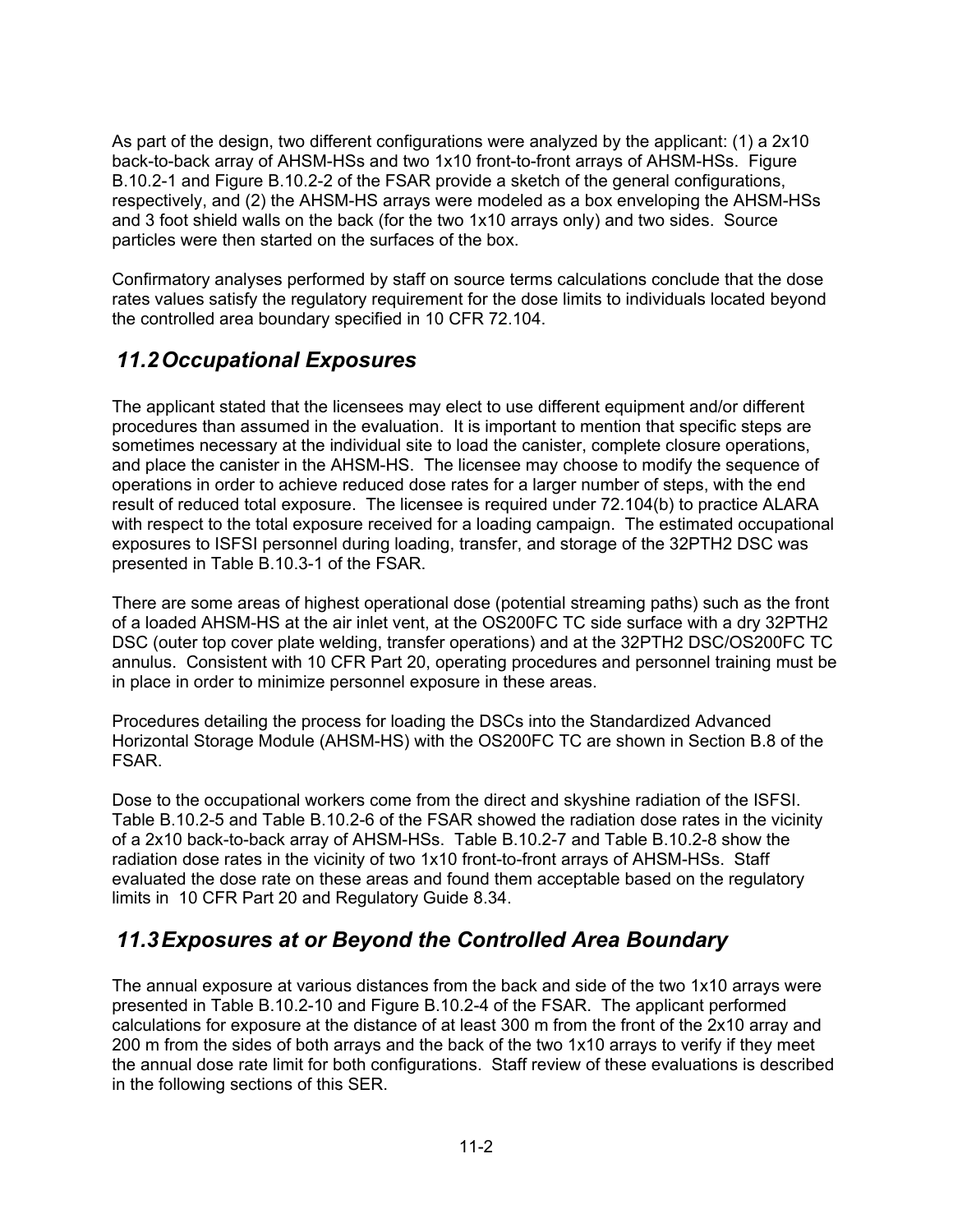#### **11.3.1 Normal Conditions**

#### **Normal and Off-Normal Conditions**

The applicant stated that the average distance for a given operation takes into account that the operator may be in contact with the OS200FC TC, but this duration will be limited. However, given the nature of the dose rates associated with the OS200FC TC, particularly for the configurations where the TC is outside the spent fuel pool and the supplemental shielding, concerns arise over and greater attention is needed to the impacts that operations with this TC will have on doses to members of the public. The shielding chapter of this SER discusses the different configurations of the TC during normal operations and the dose rates associated with the configuration resulting in the bounding dose rates for the whole operations sequence (i.e., the bare TC).

For draining activities, vacuum drying, and leak testing, the attachment of fittings will take place closer to the OS200FC TC than the operations of the pump and vacuum drying system. For decontamination activities, although operators could be near the OS200FC TC for some activities, other parts of the operations could be performed by remote operations. For this reason, the applicant's evaluation uses 1 foot to 3 feet as an appropriate average distance for these operations.

The dose limit for unrestricted areas given in 10 CFR 20.1301(a)(2) is 2 mrem in any one hour. Considering the doses at distance for the bare TC and neglecting any shielding that may be afforded by the spent fuel/reactor building, the nearest distance to any unrestricted area would be about 100 meters. This estimate does not include the contributions from any loaded HSM-HSs or other site operations that would also contribute to the dose. For other operations configurations, the unrestricted areas may be closer to the TC. Thus, a consideration for using the OS200FC TC is the licensee's site and the ability to establish and enforce the necessary size(s) of restricted areas to ensure compliance with 10 CFR 20.1301(a)(2).

#### **11.3.2 Accident Conditions and Natural Phenomenon Events**

#### **Accident Conditions Specific to the OS200FC TC**

It was assumed by the applicant that during an accident the OS200FC TC completely loses its liquid neutron shield and steel skin. This assumption, according to the applicant, maximizes a possible credible dose rate under an accident scenario. The fuel was analyzed as both intact and failed (fuel reconfiguration). For modeling the fuel as rubble, the applicant assumed that the entire fuel assembly mass was free to redistribute during the event, and therefore a single homogenized region containing all assembly materials was modeled. The MCNP5 model for the accident configuration was shown in Figure B.5.5-23 of the FSAR without reconfiguration and Figure B.5.5-24 with reconfiguration.

#### *11.4 ALARA*

The applicant stated that the ISFSI personnel should be trained in the proper operation of the NUHOMS® 32PTH2 system and updated on ALARA practices and dose reduction techniques. This training includes operations, inspections, repair, and maintenance. Proper training of personnel helps to minimize exposure to radiation such that the total individual and collective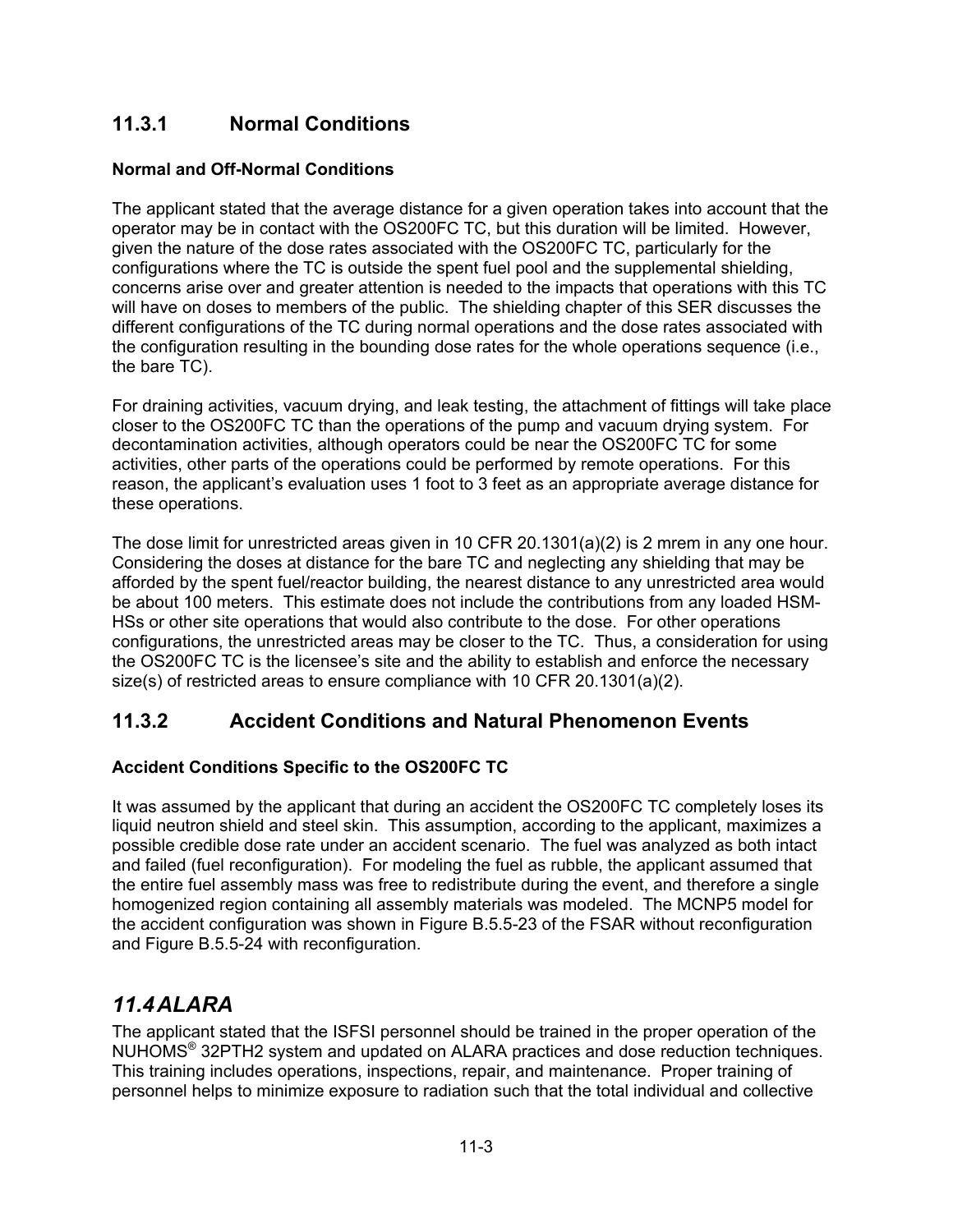exposure to personnel in all phases of operation and maintenance are kept ALARA. Consistent with 10 CFR Part 20, and 72.104(b), implementation of ISFSI systems and equipment procedures must be reviewed by the licensee to ensure exposures are ALARA during all phases of operations, maintenance and surveillance.

# *11.5 Evaluation Findings*

The staff finds with reasonable assurance that the design of the radiation protection system of the NUHOMS® 32PTH2 System has been demonstrated to be in compliance with 10 CFR Part 72 and that the applicable design and acceptance criteria have been satisfied. The evaluation of the radiation protection system design provides reasonable assurance that the NUHOMS<sup>®</sup> 32PTH2 System will allow safe storage of spent fuel. This conclusion is reached on the basis of a review of the applicant's submittals that considered the regulation itself, appropriate regulatory guides, applicable codes and standards, and accepted health physics practices.

Based on the staff's review of the information provided in the application, the staff concludes the following:

- F11.1 The NUHOMS<sup>®</sup> 32PTH2 System provides radiation shielding and confinement features that are sufficient to meet the requirements of 10 CFR 72.104 and 72.106.
- F11.2 The design and operating procedures of the NUHOMS® 32PTH2 System provide acceptable means for controlling and limiting occupational radiation exposures within the limits given in 10 CFR Part 20 and for meeting the objective of maintaining exposures ALARA.

The staff concludes that the design of the radiation protection system of the NUHOMS<sup>®</sup> 32PTH2 System is in compliance with 10 CFR Part 72 and that the applicable design and acceptance criteria have been satisfied. The evaluation of the radiation protection system design provides reasonable assurance that the NUHOMS<sup>®</sup> 32PTH2 System will allow safe storage of SNF. This conclusion is reached on the basis of a review that considered the regulation itself, appropriate regulatory guides, applicable codes and standards, and accepted health physics practices.

#### *11.6 References*

- 1. Transnuclear, Inc., "Initial Application for Amendment 3 to the Standardized Advanced NUHOMS® Certificate of Compliance No. 1029, Revision 0," non-proprietary ((ML12004A157) and (ML12004A156)), proprietary ((ML12004A159) and (ML12004A160)), December 15, 2011.
- 2. U.S. Code of Federal Regulations, Licensing Requirements for the Independent Storage of Spent Nuclear Fuel, High-Level Radioactive Waste, and Reactor - Related Greater Than Class C Waste, Title 10, Part 72.
- 3. Revision 1 to Transnuclear, Inc. (TN) Application for Amendment 3 to Standardized Advanced NUHOMS® Certificate of Compliance No. 1029, Response to Request for Supplemental Information (ML12059A297), February 24, 2012.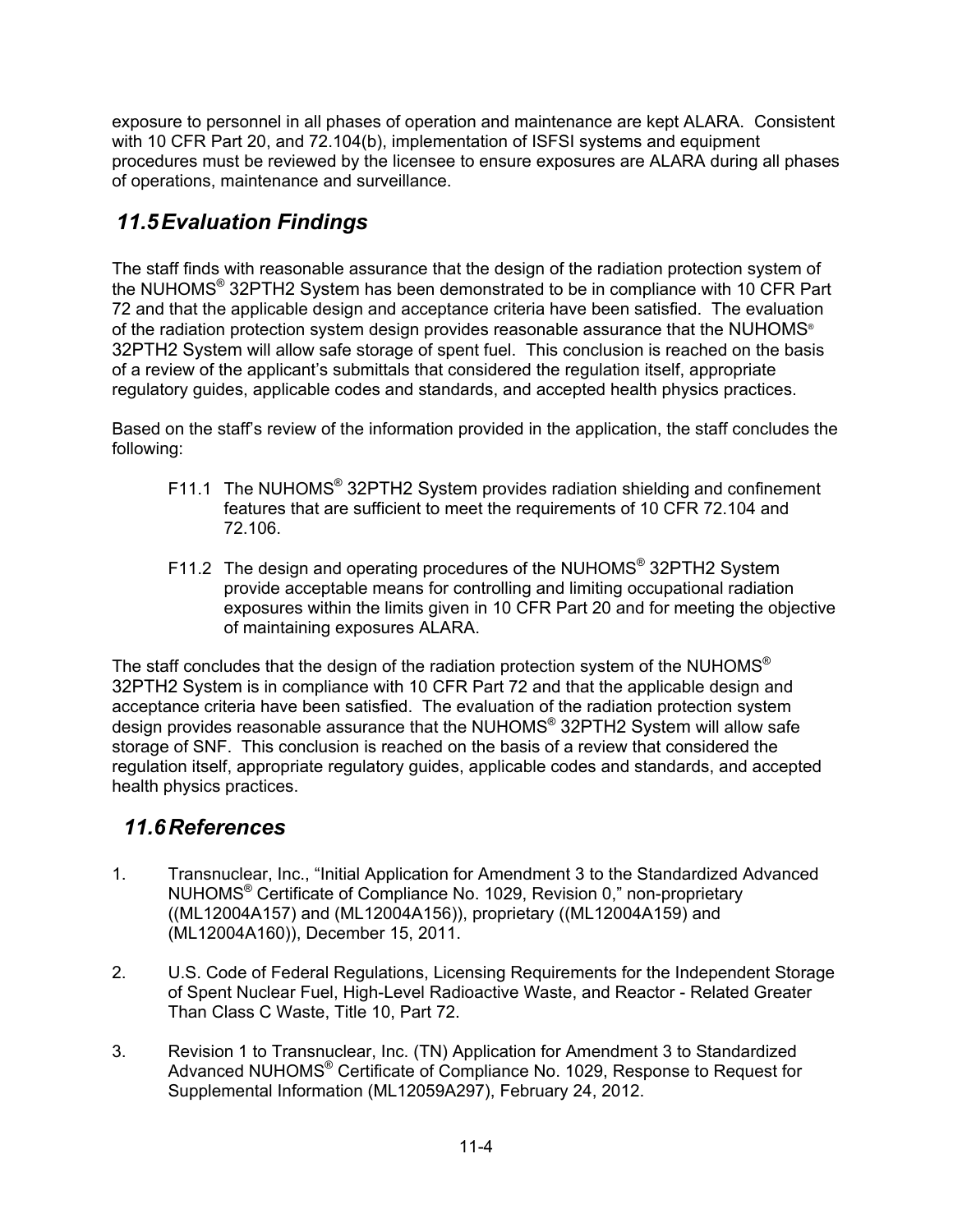- 4. Revision 2 to Transnuclear, Inc. (TN) Application for Amendment 3 to Standardized Advanced NUHOMS® Certificate of Compliance No. 1029, Supplemental Information (ML12158A103), May 24, 2012.
- 5. Revision 3 to Transnuclear, Inc. (TN) Application for Amendment 3 to Standardized Advanced NUHOMS® Certificate of Compliance No. 1029, Response to Request for Additional Information (ML12254B039), September 7, 2012.
- 6. Revision 4 to Transnuclear, Inc. (TN) Application for Amendment 3 to Standardized Advanced NUHOMS® Certificate of Compliance No. 1029, Response to Request for Additional Information, Items 3-2 and 4-7 (ML12297A205), October 15, 2012.
- 7. Revision 5 to Transnuclear, Inc. (TN) Application for Amendment 3 to Standardized Advanced NUHOMS® Certificate of Compliance No. 1029, Response to Request for Additional Information (ML12325A069), November 16, 2012.
- 8. Revision 6 to Transnuclear, Inc. (TN) Application for Amendment 3 to Standardized Advanced NUHOMS® Certificate of Compliance No. 1029, Computational Fluid Dynamic Files (ML12352A230), December 11, 2012.
- 9. NRC Form 699 Conversation Record CoC-1029, Amd. No. 3 Discussion of RAI 9-1 (Thermal) Response (ML13100A331), March 18, 2013.
- 10. NRC Form 699 Conversation Record CoC-1029, Amd. No. 3 Discussion of RAI 3-1 (Structural) Response (ML13100A319), March 26, 2013.
- 11. Revision 7 to Transnuclear, Inc., Application for Amendment 3 to Standardized Advanced NUHOMS® Certificate of Compliance No. 1029, Response to Request for Additional Information (ML13133A034), May 9, 2013.
- 12. Revision 8 to Transnuclear, Inc. Application for Amendment 3 to Standardized Advanced NUHOMS® Certificate of Compliance No. 1029, Revised Response to Request for Additional Information (ML13182A044), June 10, 2013.
- 13. NRC Form 699 Conversation Record/E-mail with Don Shaw, Transnuclear, Inc., AREVA, re CoC No. 1029, Amend. No. 3, Appendix A to Certificate of Compliance No. 1029 - Technical Specifications for the Standardized Advanced NUHOMS® System (ML13198A416), July 16, 2013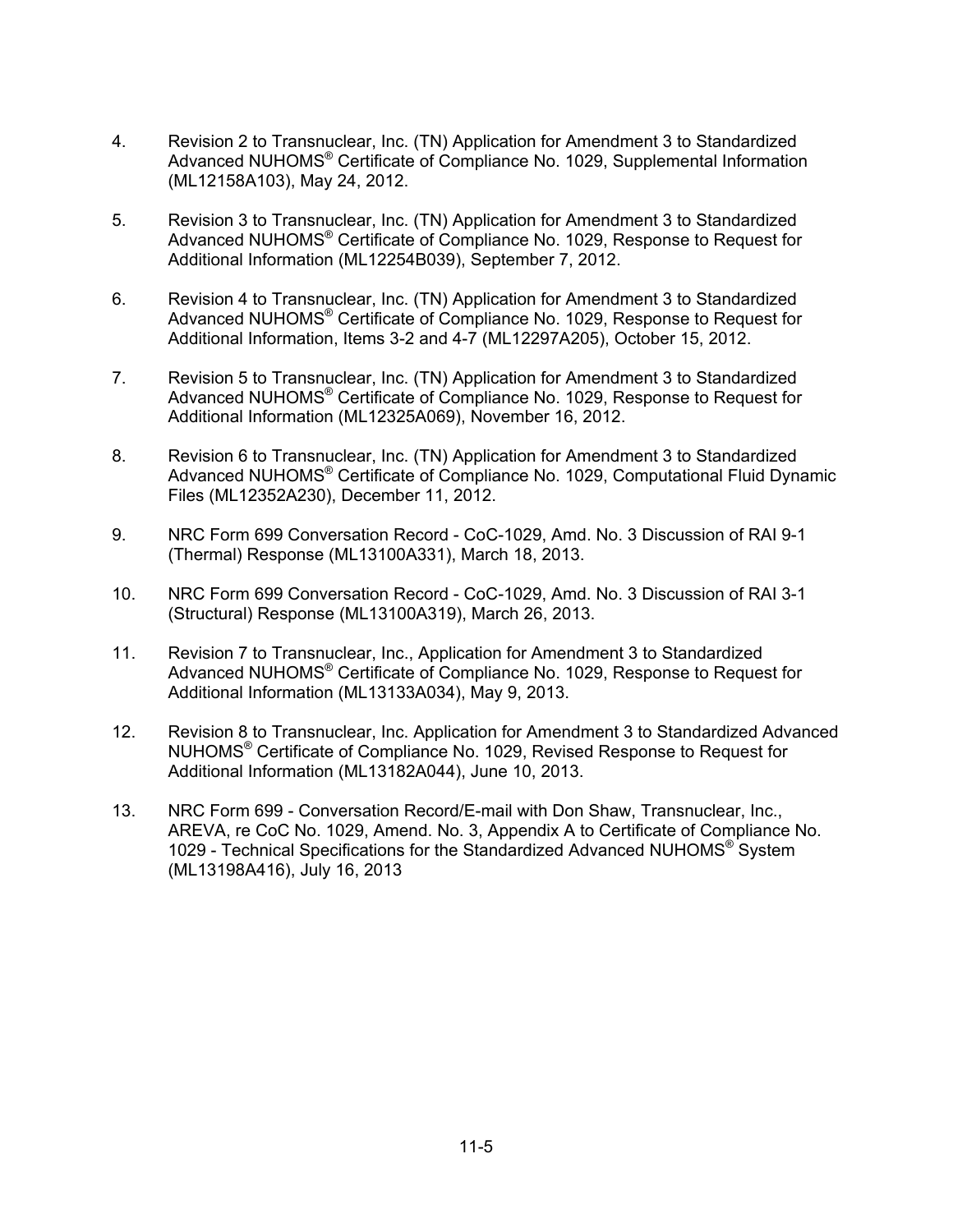# **12 ACCIDENT ANALYSES EVALUATION**

Section B.11 of the FSAR addresses accident analyses, which describe the postulated offnormal and accident events that might occur during storage of the 32PTH2 DSC in an AHSM-HS at an ISFSI. Portions of Section B.11 have been identified as "No change" due to the addition of the NUHOMS<sup>®</sup> 32PTH2 system to the Standardized Advanced NUHOMS<sup>®</sup> System. For those sections, the description or analysis presented in the corresponding sections of the UFSAR for the Standardized Advanced NUHOMS® System with a 24PT1-DSC or 24PT4-DSC loaded in the AHSM is also applicable to the system with a 32PTH2 DSC loaded in the AHSM-HS.

Chapter B.11 also addresses the potential causes of these events, their detection and consequences, and the corrective course of action to be taken by ISFSI personnel. Accident analyses demonstrate that the functional integrity of the system is maintained by:

- Maintaining sub-criticality within margins defined in Chapter B.6
- Maintaining confinement boundary integrity
- Ensuring fuel retrievability and
- Maintaining doses within 10 CFR 72.106 limits (< 5 rem).

#### *12.1 Cause of the Event*

FSAR Section B.11.1 addresses off-normal operations. Off-normal operations are design events of the second type (Design Event II) as defined in ANSI/ANS 57.9 [B11.1]. Design Event II conditions consist of that set of events that, although not occurring regularly, can be expected to occur with moderate frequency, or on the order of once during a calendar year of ISFSI operation. For the Standardized Advanced NUHOMS® System, off-normal events could occur during fuel loading, trailer towing, 32PTH2 DSC transfer and other operations. The two offnormal events, which bound the range of off-normal conditions, are:

- 1. A "jammed" 32PTH2 DSC during loading or unloading of the AHSM-HS
- 2. The extreme ambient temperatures of -40  $F$  (winter) and +117  $F$  (summer)

These two events envelop the range of expected off-normal structural loads and temperatures acting on the Standardized Advanced NUHOMS® System.

There are no application changes to the Off-Normal Transfer Loads and Postulated Cause of the Event sections as described in Section B.11.1.1.

#### *12.2 Detection of the Event*

FSAR Section B.11.1.1.2 addresses if the 32PTH2 DSC were to jam or bind during transfer, the hydraulic pressure in the ram, and the maximum ram design force sufficient to overcome any potentially higher resistance loads due to sticking of the 32PTH2 DSC in either the OS200FC TC or the AHSM-HS.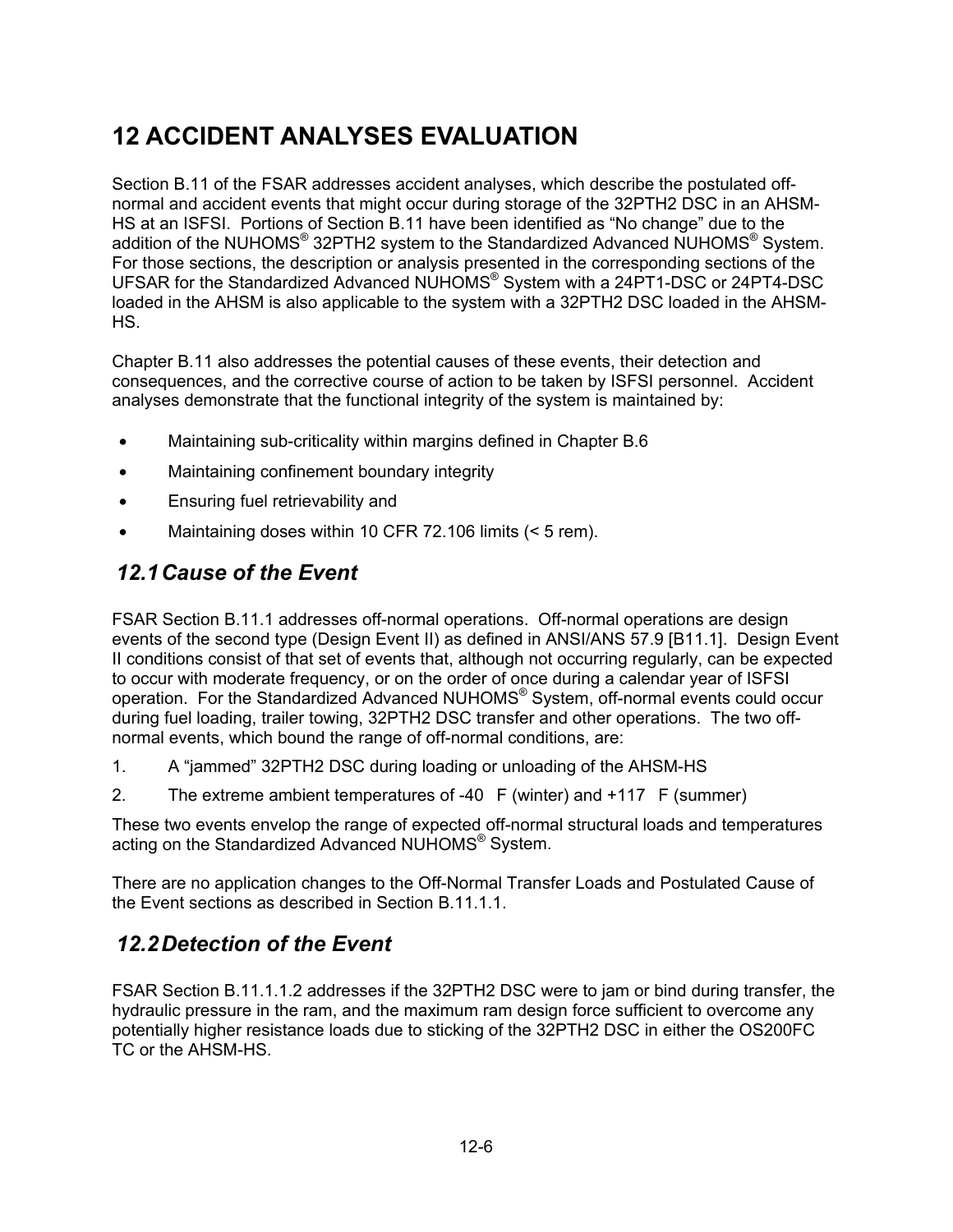#### *12.3 Summary of Event Consequences and Regulatory Compliance*

The analysis of effects and consequences for the 32PTH2 DSC and the AHSM-HS are addressed in B.11.1.1.3. According to the application, the 32PTH2 DSC and the AHSM-HS are designed and analyzed for off-normal transfer loads for maximum force that the ram is able to develop, during insertion (loading) and during retrieval (unloading) operations. These analyses are discussed in Chapter B.3. For either loading or unloading of the 32PTH2 DSC under offnormal conditions, the stresses on the shell assembly components are demonstrated to be within the ASME Service Level B allowable stress limits.

Thermal analyses of the NUHOMS® 32PTH2 system with the 32PTH2 DSC and CE 16x16 Class fuel for extreme ambient conditions are presented in Chapter B.4. The effects of extreme ambient temperatures on the NUHOMS<sup>®</sup> 32PTH2 system are discussed in Chapter B.3. There are no changes to the Extreme Ambient Temperatures, Postulated Cause of the Event, Detection of Event, and Radiological Impact from Off-Normal Operations sections in Chapter B.11.1.2.

### *12.4 Corrective Course of Action*

FSAR Section B.11.1.1.4 provides that the required corrective action is to reverse the direction of the force being applied to the 32PTH2 DSC by the ram, and return the 32PTH2 DSC to its previous position. Since no permanent deformation of the 32PTH2 DSC occurs, the sliding transfer of the 32PTH2 DSC to its previous position is unimpeded. The transfer cask alignment is then rechecked, and the transfer cask repositioned as necessary before attempts at transfer are renewed.

#### *12.5 Evaluation Findings*

Based on the staff's review of the information provided in the application, the staff concludes the following:

- F12.1 Structures, systems, and components of the 32PTH2 DSC are adequate to prevent accidents and to mitigate the consequences of accidents and natural phenomena events that do occur.
- F12.2 Table 13-1 of the SER lists the Technical Specifications for the Standardized Advanced NUHOMS® System. These Technical Specifications are further discussed in Chapter 13 of the SER.
- F12.3 The applicant has evaluated the 32PTH2 DSC to demonstrate that it will reasonably maintain confinement of radioactive material under credible accident conditions.
- F12.4 An accident or natural phenomena event will not preclude the ready retrieval of SNF for further processing or disposal.
- F12.5 The SNF will be maintained in a subcritical condition under accident conditions.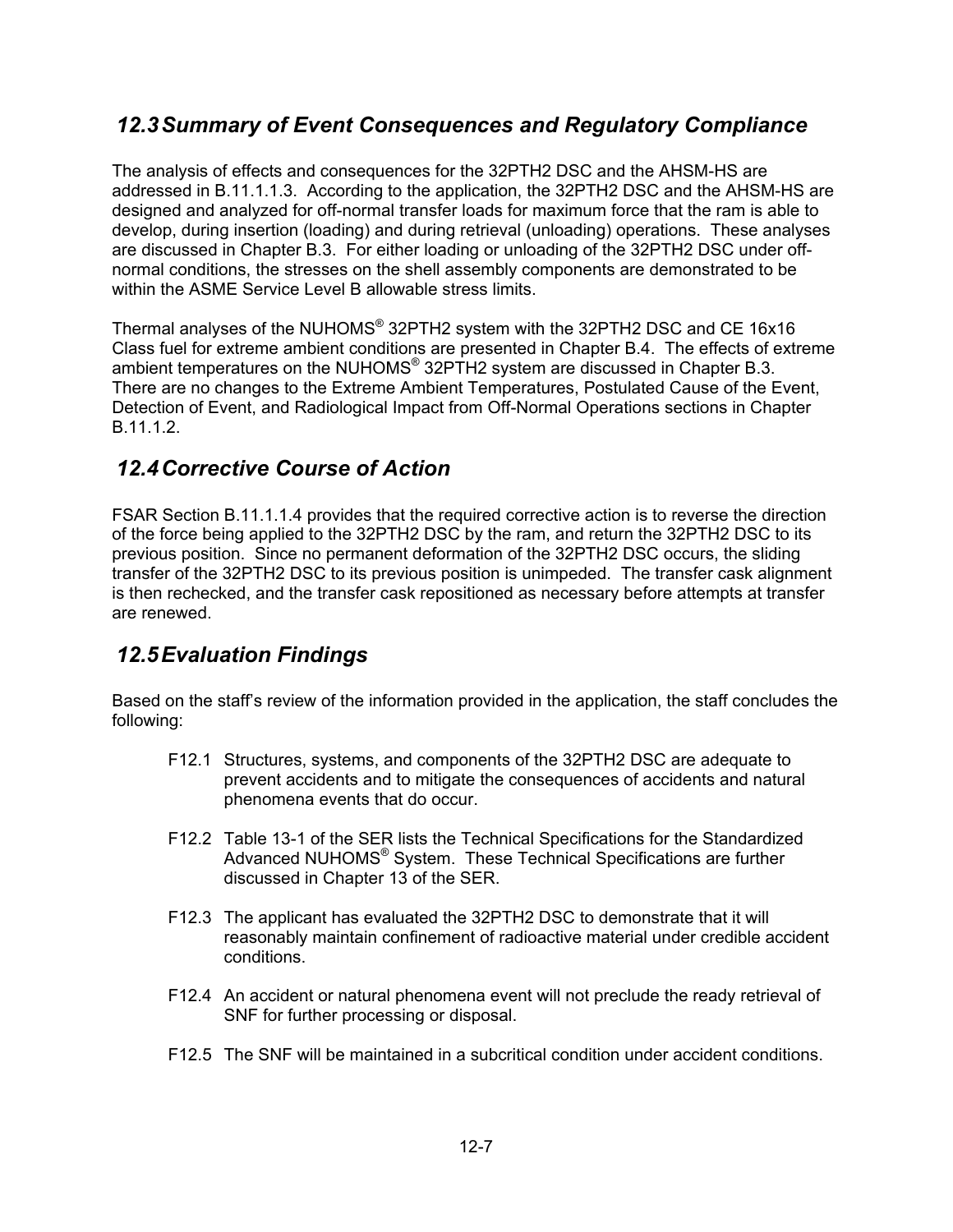- F12.6 Neither off-normal nor accident conditions will result in a dose to an individual outside the controlled area that exceeds the limits of 10 CFR 72.104(a) or 72.106(b), respectively.
- F12.7 No instruments or control systems are required to remain operational under accident conditions.

The staff concludes that the accident design criteria for the 32PTH2 DSC are in compliance with 10 CFR Part 72, and the accident design and acceptance criteria have been satisfied. The applicant's accident evaluation of the cask adequately demonstrates that it will provide for safe storage of SNF during credible accident situations. This conclusion is reached on the basis of a review that considered independent confirmatory calculations, the regulation itself, appropriate regulatory guides, applicable codes and standards, and accepted engineering practices.

#### *12.6 References*

- 1. Transnuclear, Inc., "Initial Application for Amendment 3 to the Standardized Advanced NUHOMS® Certificate of Compliance No. 1029, Revision 0," non-proprietary ((ML12004A157) and (ML12004A156)), proprietary ((ML12004A159) and (ML12004A160)), December 15, 2011.
- 2. U.S. Code of Federal Regulations, Licensing Requirements for the Independent Storage of Spent Nuclear Fuel, High-Level Radioactive Waste, and Reactor - Related Greater Than Class C Waste, Title 10, Part 72.
- 3. Revision 1 to Transnuclear, Inc. (TN) Application for Amendment 3 to Standardized Advanced NUHOMS<sup>®</sup> Certificate of Compliance No. 1029, Response to Request for Supplemental Information (ML12059A297), February 24, 2012.
- 4. Revision 2 to Transnuclear, Inc. (TN) Application for Amendment 3 to Standardized Advanced NUHOMS® Certificate of Compliance No. 1029, Supplemental Information (ML12158A103), May 24, 2012.
- 5. Revision 3 to Transnuclear, Inc. (TN) Application for Amendment 3 to Standardized Advanced NUHOMS® Certificate of Compliance No. 1029, Response to Request for Additional Information (ML12254B039), September 7, 2012.
- 6. Revision 4 to Transnuclear, Inc. (TN) Application for Amendment 3 to Standardized Advanced NUHOMS® Certificate of Compliance No. 1029, Response to Request for Additional Information, Items 3-2 and 4-7 (ML12297A205), October 15, 2012.
- 7. Revision 5 to Transnuclear, Inc. (TN) Application for Amendment 3 to Standardized Advanced NUHOMS® Certificate of Compliance No. 1029, Response to Request for Additional Information (ML12325A069), November 16, 2012.
- 8. Revision 6 to Transnuclear, Inc. (TN) Application for Amendment 3 to Standardized Advanced NUHOMS® Certificate of Compliance No. 1029, Computational Fluid Dynamic Files (ML12352A230), December 11, 2012.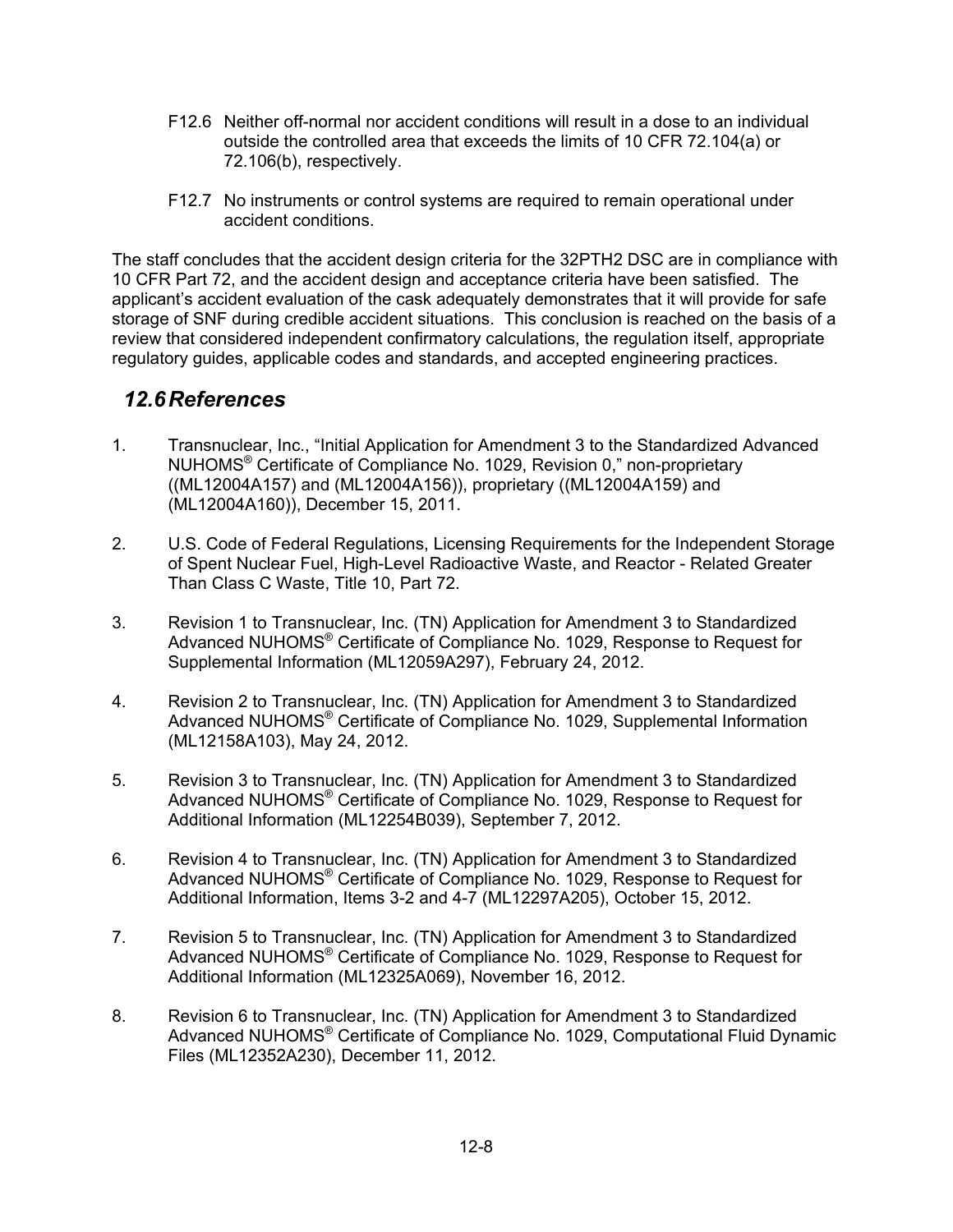- 9. NRC Form 699 Conversation Record CoC-1029, Amd. No. 3 Discussion of RAI 9-1 (Thermal) Response (ML13100A331), March 18, 2013.
- 10. NRC Form 699 Conversation Record CoC-1029, Amd. No. 3 Discussion of RAI 3-1 (Structural) Response (ML13100A319), March 26, 2013.
- 11. Revision 7 to Transnuclear, Inc., Application for Amendment 3 to Standardized Advanced NUHOMS® Certificate of Compliance No. 1029, Response to Request for Additional Information (ML13133A034), May 9, 2013.
- 12. Revision 8 to Transnuclear, Inc. Application for Amendment 3 to Standardized Advanced NUHOMS® Certificate of Compliance No. 1029, Revised Response to Request for Additional Information (ML13182A044), June 10, 2013.
- 13. NRC Form 699 Conversation Record/E-mail with Don Shaw, Transnuclear, Inc., AREVA, re CoC No. 1029, Amend. No. 3, Appendix A to Certificate of Compliance No. 1029 - Technical Specifications for the Standardized Advanced NUHOMS® System (ML13198A416), July 16, 2013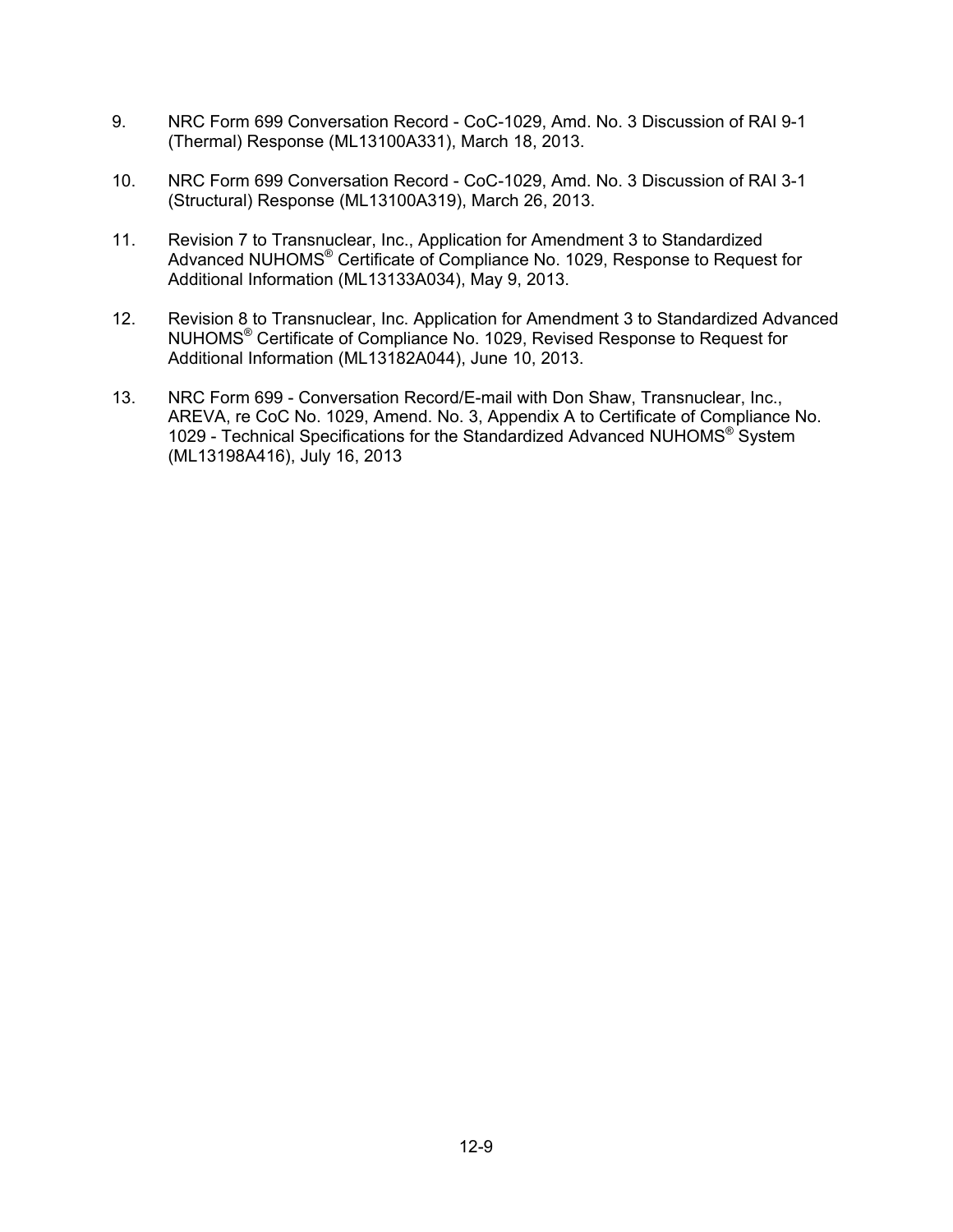## **13 TECHNICAL SPECIFICATIONS AND OPERATING CONTROLS AND LIMITS EVALUATION**

The purpose of the review of the technical specifications for the cask is to determine whether the applicant has assigned specific controls to ensure that the design basis of the cask system is maintained during loading, storage, and unloading operations.

The Standardized Advanced NUHOMS® System is described in the UFSAR for CoC-1029. The NUHOMS® 32PTH2 System consists of a new transportable Dry Shielded Canister (DSC) designated the 32PTH2 and a modified version of the Standardized Advanced NUHOMS<sup>®</sup> AHSM storage module, designated the AHSM-HS. The 32PTH2 DSC is similar to the 32PTH1 DSC licensed under CoC 1004 Amendment 10, except the shell is thicker for better corrosion protection. The AHSM-HS modules are similar to the HSM-HS modules licensed under CoC No. 1004 Amendment No. 10, except the components have been upgraded for higher seismic values. The design requirements for the NUHOMS<sup>®</sup> 32PTH2 system are described in FSAR Appendix B (Chapters 1 through 13). The transfer cask to be used for the 32PTH2 DSC is the OS200FC TC, licensed under CoC No. 1004 Amendment No. 10.

The scope of the application includes four separate changes. These changes are:

- Add a NUHOMS® 32PTH2 system to the Standardized Advanced NUHOMS® System.
- Incorporate transition details from the existing AHSM array to the new AHSM-HS array. The AHSM-HS array can be coupled to existing AHSM arrays.
- Update the Technical Specifications (TS) to achieve consistency and clarity, to enhance the staff's review, based on recent interactions with the NRC staff on other TN licensing actions.
- The application does not propose any technical changes regarding the previously licensed Standardized Advanced NUHOMS® System DSCs (the 24PT1 DSC and the 24PT4 DSC). However, certain TS changes made for clarification affect these DSCs.

#### *13.1 Approved Contents*

The spent fuel to be stored in the 32PTH2 DSC consists of intact (including reconstituted) and/or damaged CE 16x16 class fuel assemblies clad with a zirconium based alloy and  $UO<sub>2</sub>$  or  $(UD_2, Er_2O_3)$  or  $(UD_2, Gd_2O_3)$  or  $(UD_2, TrB_2)$  fuel pellets. Assemblies are with or without Integral Fuel Burnable Absorber (IFBA) rods.

The fuel to be stored is limited to a maximum assembly average initial enrichment of 5.00 wt. % U-235 as a result of the shielding analysis, and limited to a maximum planar average initial enrichment of 5.00 wt. % U-235 as a result of the criticality analysis.

The maximum allowable assembly average burnup is limited to 62.5 GWd/MTU. The minimum cooling time is 5 years.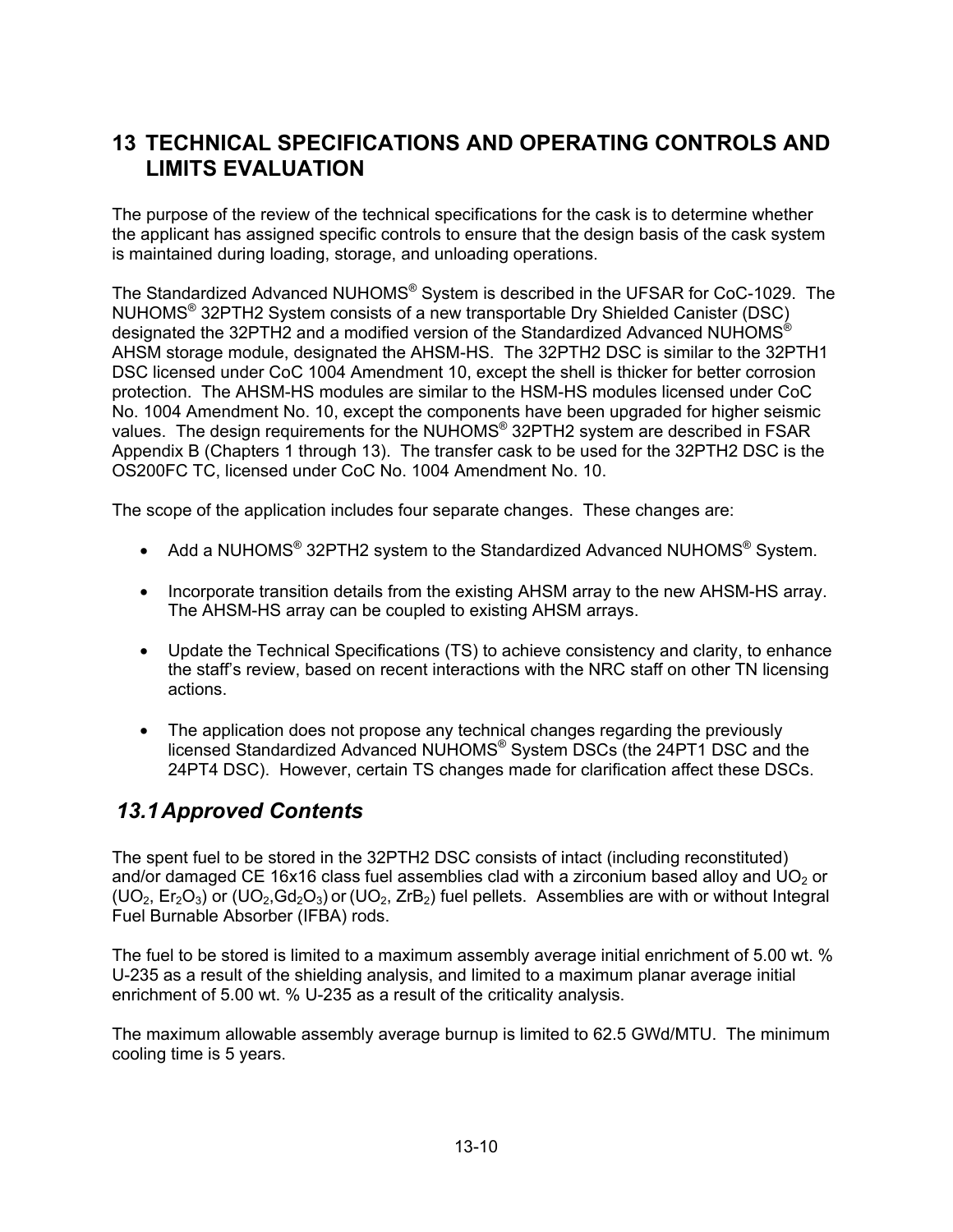FSAR Section B.12, Conditions For Use: Operating Controls and Limits or Technical Specifications and Bases for Technical Specifications incorporates the addition of the NUHOMS® 32PTH2 system to the Standardized Advanced NUHOMS® System. FSAR Section B.12.2 describes the basis for the proposed technical specifications (TS) related to the NUHOMS® 32PTH2 system.

Based on the addition of the NUHOMS® 32PTH2 system to the Standardized NUHOMS® Storage System, the TS have been revised to accommodate the new DSCs and the fuel types to be stored in the DSC. These changes have been identified in the TS attachment to the CoC.

Table 13-1 lists the TS changes for use of the NUHOMS<sup>®</sup> 32PTH2 systems, in concert with the Standardized NUHOMS<sup>®</sup> system.

| Area       | Table 13-1: Description and Justification for Change                                                                                                                                             |            | <b>Staff Finds</b><br>Acceptable |
|------------|--------------------------------------------------------------------------------------------------------------------------------------------------------------------------------------------------|------------|----------------------------------|
| Changed    |                                                                                                                                                                                                  | YES.       | NO                               |
| Throughout | Amendment level changed to 3.                                                                                                                                                                    | V          |                                  |
|            | Editorial changes to nomenclature and spelling made for clarity<br>and consistency. (e.g., "B-10," "transfer," "U-235," "UFSAR,"<br>"Zircaloy," "wt. %," "inches," etc.).                        | $\sqrt{ }$ |                                  |
|            | Fully spelled abbreviated words such as "Maximum,"<br>"Number," and "including."                                                                                                                 | V          |                                  |
|            | Because it is not a defined term, the term "fuel assembly" or<br>"fuel assemblies" was de-capitalized unless it was used as part<br>of one of the defined terms.                                 | $\sqrt{ }$ |                                  |
|            | The term "(continued)" was added to pages for consistency<br>and clarity.                                                                                                                        | $\sqrt{}$  |                                  |
|            | Added "Part" to 10 CFR 50, 10 CFR 71, etc.                                                                                                                                                       | V          |                                  |
|            | For clarity, discussions of fuel assembly enrichment limits are<br>made consistent regarding the use of the terms "maximum"<br>planar" and "assembly average," as they relate to criticality and |            |                                  |

to shielding, respectively.

updated to add the AHSM-HS.

Updated.

Table of Contents List of Tables

List of **Figures** 

FSAR reference sections include the following: B.2, B.3, B.4, B.5,. B.6, and B.11.

Cover page  $\Box$  Added "Standardized" to be consistent with the CoC language.  $\Box$ 

Definitions Definition of ADVANCED HORIZONTAL STORAGE MODULE

√

√

√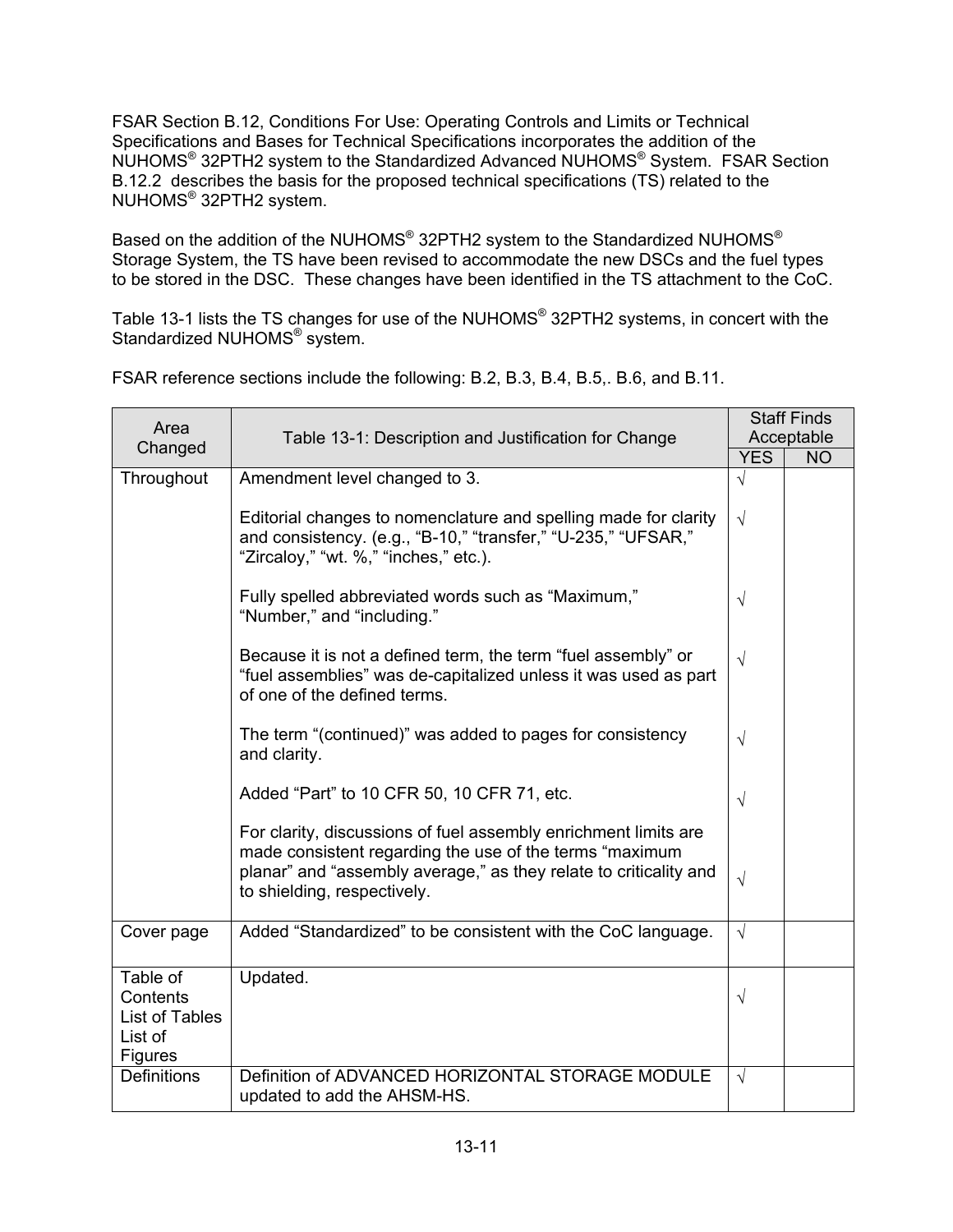| Area                           |                                                                                                                                                                                                            |            | <b>Staff Finds</b> |
|--------------------------------|------------------------------------------------------------------------------------------------------------------------------------------------------------------------------------------------------------|------------|--------------------|
| Changed                        | Table 13-1: Description and Justification for Change                                                                                                                                                       |            | Acceptable         |
|                                |                                                                                                                                                                                                            | <b>YES</b> | <b>NO</b>          |
| <b>Definitions</b>             | Existing DAMAGED FUEL ASSEMBLY definition applies to the<br>24PT1-DSC and 24PT4-DSC only. Added a separate<br>DAMAGED FUEL ASSEMBLY definition for the 32PTH2 DSC<br>only.                                 | $\sqrt{ }$ |                    |
| <b>Definitions</b>             | Definition of DRY SHIELDED CANISTER (DSC) updated to<br>include the 32PTH2 DSC.                                                                                                                            | $\sqrt{ }$ |                    |
| <b>Definitions</b>             | Definition of INDEPENDENT SPENT FUEL STORAGE<br>INSTALLATION (ISFSI) updated to add the AHSM-HS.                                                                                                           | $\sqrt{ }$ |                    |
| <b>Definitions</b>             | Definition of RECONSTITUTED FUEL ASSEMBLY updated to<br>be clear that the fuel assembly could, or could not, be further<br>irradiated.                                                                     | $\sqrt{ }$ |                    |
| <b>Definitions</b>             | Definition of STORAGE OPERATIONS updated to add the<br>AHSM-HS.                                                                                                                                            | $\sqrt{}$  |                    |
| <b>Definitions</b>             | Definition of TRANSFER CASK (TC) updated to include the<br>OS200FC onsite transfer cask and the AHSM-HS.                                                                                                   | $\sqrt{ }$ |                    |
| <b>Definitions</b>             | Definition of TRANSFER OPERATIONS updated to remove<br>the stipulation that a DSC only contains INTACT or DAMAGED<br>fuel assemblies, and to include AHSM-HS.                                              | $\sqrt{ }$ |                    |
| <b>Definitions</b>             | Definition of UNLOADING OPERATIONS updated to remove<br>the stipulation that a DSC only contains INTACT or DAMAGED<br>fuel assemblies, and to include AHSM-HS.                                             | $\sqrt{ }$ |                    |
| 1.2                            | Editorial change to update numbering, to be consistent with the<br><b>EXAMPLES</b> explanation.                                                                                                            | $\sqrt{ }$ |                    |
| 1.4                            | Numbering in Section 1.4 which is in the format "12.3",<br>"12.3.0.x" etc., which refers to original SAR locations, is<br>changed to "3", "3.0.x" etc. to be consistent with the TS<br>numbering scheme.   | $\sqrt{}$  |                    |
| 2.3                            | Added a new section, for fuel to be stored in the 32PTH2 DSC.                                                                                                                                              | $\sqrt{ }$ |                    |
| 2.4                            | Editorial change to update numbering from "2.3" to "2.4".<br>Corrected "2.1" to "2.0" because Section 2.1 is specific to the<br>24PT1 DSC, whereas this specification is intended to apply to<br>all DSCs. | $\sqrt{}$  |                    |
| Tables 2-2,<br>$2-6, 2-7, 2-8$ | Changed "Maximum Fuel Enrichment" to "Maximum Planar<br>Average Fuel Enrichment" to improve clarity and consistency<br>with SAR analyses                                                                   | $\sqrt{ }$ |                    |
| Figure 2-2                     | Added a top row to the table to specify the zones, for<br>consistency and clarity.                                                                                                                         | $\sqrt{ }$ |                    |
| Table 3-1                      | Added new table providing PWR fuel specification for the fuel<br>to be stored in the 32PTH2 DSC.                                                                                                           | $\sqrt{ }$ |                    |
|                                | (Reference Appendix B, Table B.2.1-1.)                                                                                                                                                                     |            |                    |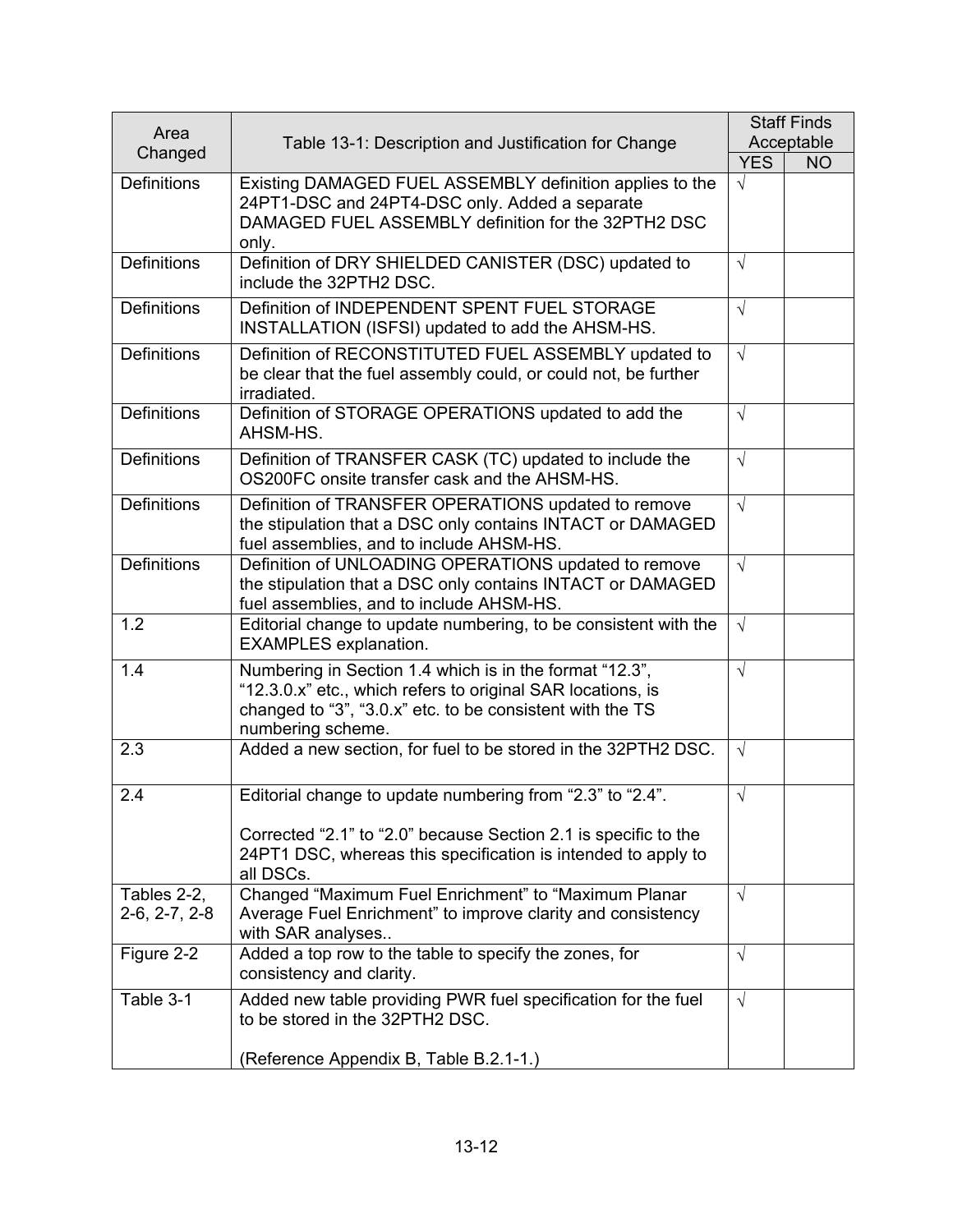|                            |                                                                                                                                                                                                                    |            | <b>Staff Finds</b> |
|----------------------------|--------------------------------------------------------------------------------------------------------------------------------------------------------------------------------------------------------------------|------------|--------------------|
| Area                       | Table 13-1: Description and Justification for Change                                                                                                                                                               |            | Acceptable         |
| Changed                    |                                                                                                                                                                                                                    | <b>YES</b> | <b>NO</b>          |
| Table 3-2                  | Added new table providing thermal and radiological<br>characteristics for control components stored in the 32PTH2<br>DSC.                                                                                          | $\sqrt{}$  |                    |
|                            | (Reference Appendix B, Table B.2.1-2.)                                                                                                                                                                             |            |                    |
| Table 3-3                  | Added new table providing PWR fuel assembly design<br>characteristics for the 32PTH2 DSC.                                                                                                                          | $\sqrt{}$  |                    |
|                            | (Reference Appendix B, Table B.2.1-3.)                                                                                                                                                                             |            |                    |
| Table 3-4                  | Added new table providing maximum planar average initial<br>enrichment versus neutron poison requirements for the<br>32PTH2 DSC (intact fuel assembly).                                                            | $\sqrt{ }$ |                    |
|                            | (Reference Appendix B, Table B.2.1-4.)                                                                                                                                                                             |            |                    |
| Table 3-5                  | Added new table providing maximum planar average initial<br>enrichment versus neutron poison requirements for the<br>32PTH2 DSC (damaged fuel assembly).                                                           | $\sqrt{}$  |                    |
|                            | (Reference Appendix B, Table B.2.1-5.)                                                                                                                                                                             |            |                    |
| Table 3-6                  | Added new table providing allowable fuel burnup and<br>enrichment combinations for the 32PTH2 DSC.<br>(Reference Appendix B, Table B.2.1-6.)                                                                       | $\sqrt{}$  |                    |
| Table 3-7                  | Added new table providing fuel assembly decay heat                                                                                                                                                                 | $\sqrt{ }$ |                    |
|                            | determination specifications for the 32PTH2 DSC.<br>(Reference Appendix B, Table B.2.1-7.)                                                                                                                         |            |                    |
| Table 3-8                  | Added new table providing additional cooling times $(\Delta T)$ in<br>years for fuel assemblies with up to 7 fuel rods reconstituted<br>with irradiated stainless steel.<br>(Reference Appendix B, Table B.2.1-8.) | $\sqrt{}$  |                    |
| Table 3-9                  | Added new table providing B-10 specification for the 32PTH2                                                                                                                                                        | $\sqrt{}$  |                    |
|                            | poison plates.<br>(Reference Appendix B, Table B.2.1-9)                                                                                                                                                            |            |                    |
| Figure 3-1                 | Added new figure providing heat load zoning configurations for<br>the 32PTH2 DSC.                                                                                                                                  | $\sqrt{ }$ |                    |
|                            | (Reference Appendix B, Figure B.2.1-1.)                                                                                                                                                                            |            |                    |
| LCO 3.0.4                  | Added 32PTH2 DSC to the LCO.                                                                                                                                                                                       | $\sqrt{ }$ |                    |
| LCO 3.0.5,<br>3.0.6, 3.0.7 | Based on NUREG-1745, LCO 3.0.5 is changed to "not<br>applicable to a spent fuel storage cask" and LCOs 3.0.6 and<br>3.0.7 are removed.                                                                             | $\sqrt{ }$ |                    |
| LCO 3.1.1.c                | Added new LCO section providing requirements for 32PTH2<br>DSC bulkwater removal medium and vacuum drying pressure.                                                                                                | $\sqrt{ }$ |                    |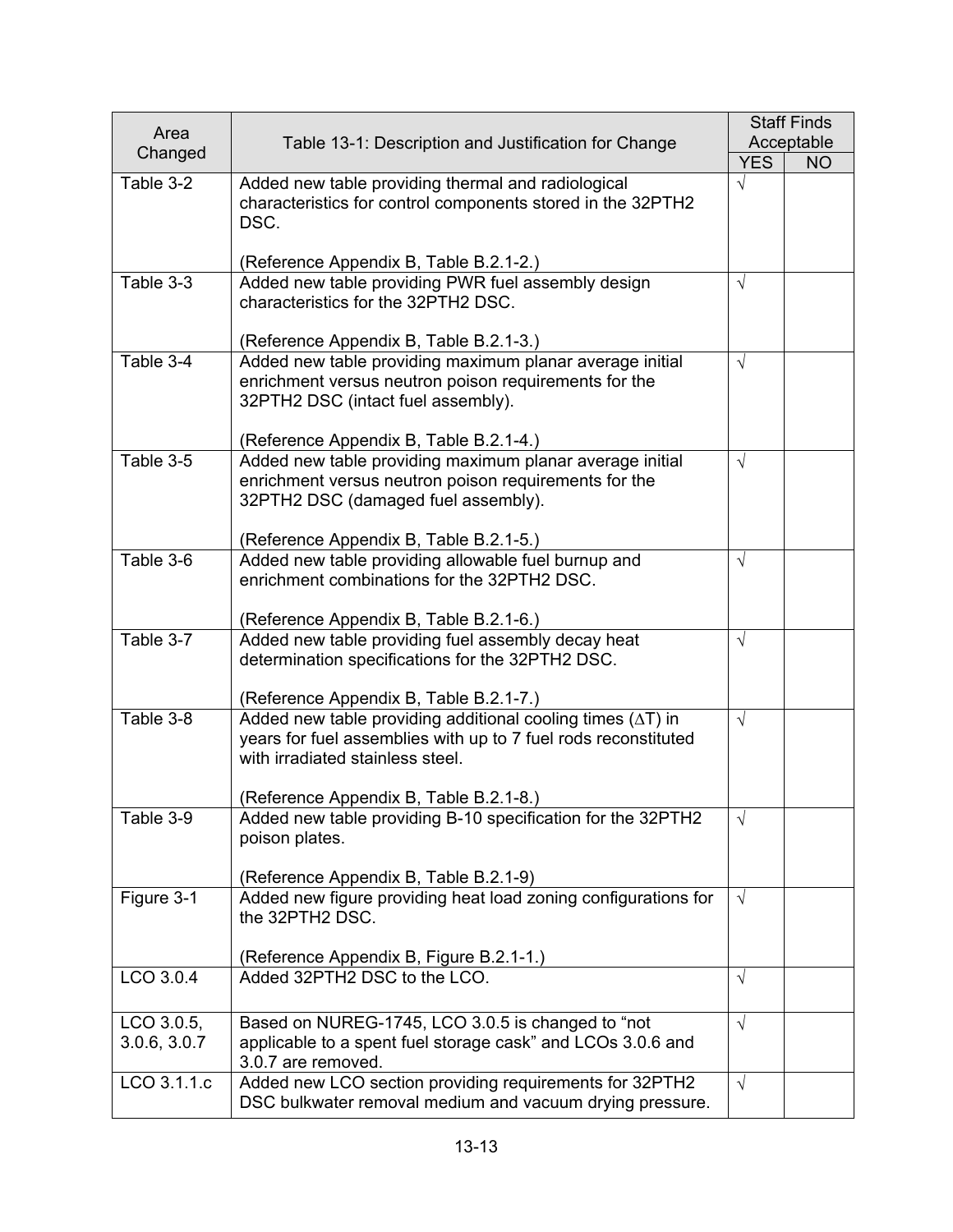| Area        |                                                                                                                                                                                                                                                                                                           | <b>Staff Finds</b> |            |
|-------------|-----------------------------------------------------------------------------------------------------------------------------------------------------------------------------------------------------------------------------------------------------------------------------------------------------------|--------------------|------------|
| Changed     | Table 13-1: Description and Justification for Change                                                                                                                                                                                                                                                      |                    | Acceptable |
|             |                                                                                                                                                                                                                                                                                                           | <b>YES</b>         | <b>NO</b>  |
| LCO 3.1.2.c | Added new LCO section providing requirements for 32PTH2<br>DSC helium backfill pressure.                                                                                                                                                                                                                  | $\sqrt{}$          |            |
| $LCD$ 3.1.3 | Added new LCO providing requirements for the time limit for<br>completion of DSC transfer for the 32PTH2 DSC.                                                                                                                                                                                             | $\sqrt{}$          |            |
| LCO 3.2     | Added new LCO providing requirements for 32PTH2 DSC<br>criticality control.                                                                                                                                                                                                                               | $\sqrt{ }$         |            |
| 4.1.1       | "this FSAR is" is changed to "these specifications are" because<br>the section applies to the TS.                                                                                                                                                                                                         | $\sqrt{ }$         |            |
| 4.2.2       | This section is clarified to distinguish between the FSAR tables<br>associated with the 24PT1 and 24PT4 DSCs, and discussion is<br>added associated with the 32PTH2 DSC and the AHSM-HS.                                                                                                                  | $\sqrt{ }$         |            |
| 4.2.3       | Added discussion regarding 32PTH2 DSC basket types and<br>requirements for neutron absorbers.                                                                                                                                                                                                             | $\sqrt{ }$         |            |
| 4.2.5       | Added information regarding the 32PTH2 DSC not requiring<br>fuel spacers.                                                                                                                                                                                                                                 | $\sqrt{ }$         |            |
| Figure 4-1  | Added an explanatory note regarding ligament width<br>dimensions, and expanded the figure title to indicate<br>applicability to the 24PT1 and 24PT4-DSCs.                                                                                                                                                 | $\sqrt{ }$         |            |
| 4.3.1       | Added AHSM-HS requirements to the Codes and Standards<br>section for the horizontal storage modules.                                                                                                                                                                                                      | $\sqrt{ }$         |            |
| 4.3.2       | Added 32PTH2 requirements to the Codes and Standards<br>section dry shielded canisters.                                                                                                                                                                                                                   | $\sqrt{ }$         |            |
| 4.3.3       | Added OS200FC requirements to the Codes and Standards<br>section on transfer casks.                                                                                                                                                                                                                       | $\sqrt{ }$         |            |
| 4.3.4       | Clarified the current ASME code alternatives to specify that<br>they apply to the 24PT1 and 24PT4-DSCs. Added 32PTH2<br>ASME code alternatives tables to this section.<br>Also revised item No. 2 following the code alternatives tables to<br>make it applicable to the previously licensed DSCs and the | $\sqrt{}$          |            |
| 4.4.1       | new 32PTH2 DSC.<br>Added storage configuration requirements for the AHSM-HS,<br>specifying 8 feet for the minimum distance between the AHSM-<br>HS and the ISFSI pad edge.                                                                                                                                | $\sqrt{ }$         |            |
| 4.4.3       | Added a 10 <sup>th</sup> requirement, involving requirements for DSC<br>support structure material composition for certain AHSM-HS<br>components when the ISFSI is located in a coastal saltwater<br>marine atmosphere.                                                                                   | $\sqrt{ }$         |            |
| 5.1         | Added requirements for the minimum information content of the<br>fuel removal procedure.                                                                                                                                                                                                                  | $\sqrt{ }$         |            |
| 5.2         | Added AHSM-HS to the Thermal Monitoring Program.                                                                                                                                                                                                                                                          | $\sqrt{}$          |            |
| 5.2.2       | Add pertinent new FSAR Appendix B references to the training<br>program requirements.                                                                                                                                                                                                                     | $\sqrt{ }$         |            |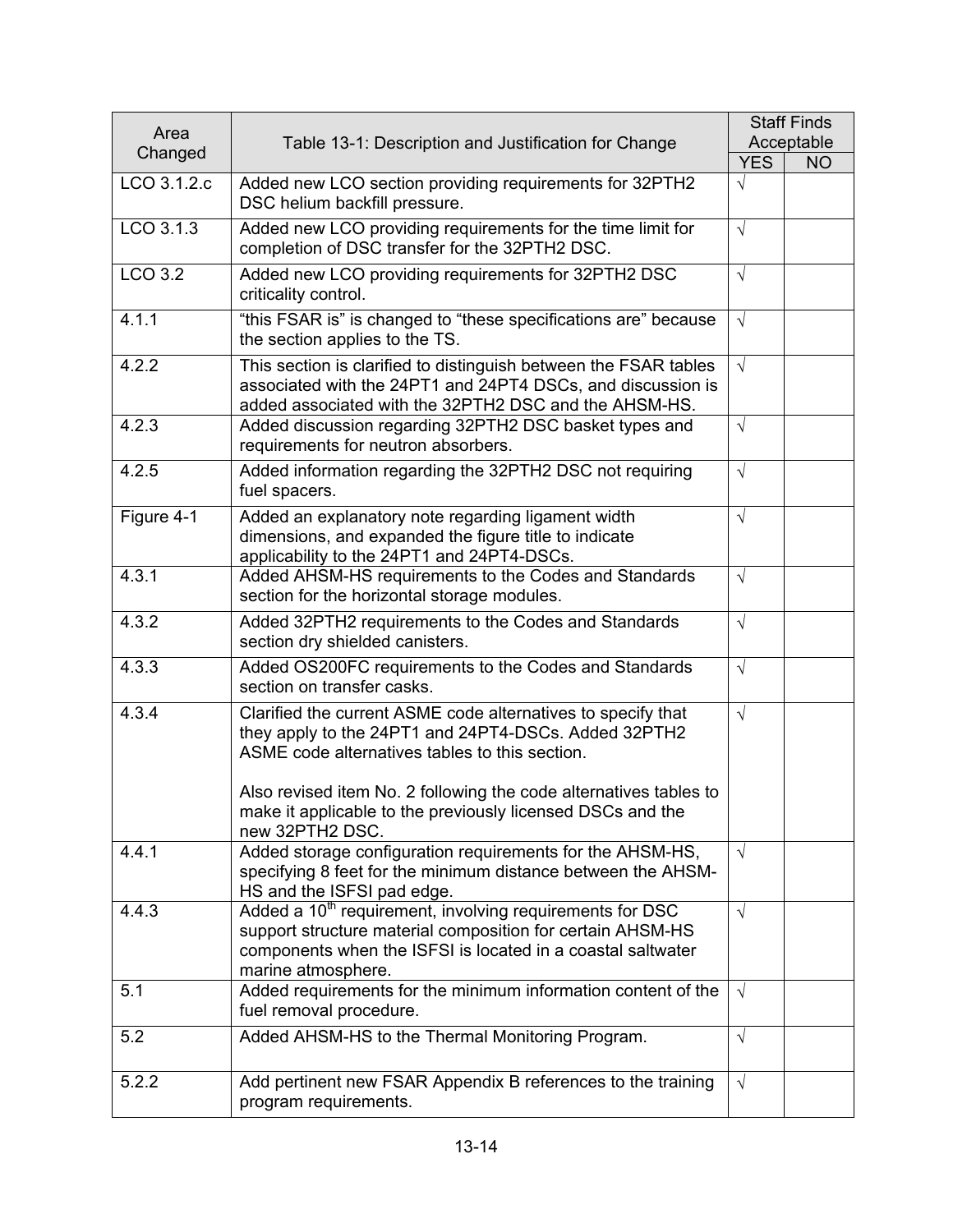| Area               |                                                                                                                                                                                                                                                                                                                                                                                                                              |            | <b>Staff Finds</b> |
|--------------------|------------------------------------------------------------------------------------------------------------------------------------------------------------------------------------------------------------------------------------------------------------------------------------------------------------------------------------------------------------------------------------------------------------------------------|------------|--------------------|
| Changed            | Table 13-1: Description and Justification for Change                                                                                                                                                                                                                                                                                                                                                                         |            | Acceptable         |
|                    |                                                                                                                                                                                                                                                                                                                                                                                                                              | <b>YES</b> | <b>NO</b>          |
| 5.2.3 c)           | This specification, is removed, based on the following:                                                                                                                                                                                                                                                                                                                                                                      | $\sqrt{}$  |                    |
|                    | The specification cites 10 CFR 72.212(b)(2), but the words<br>are associated with 10 CFR 72.44(d)(3)                                                                                                                                                                                                                                                                                                                         |            |                    |
|                    | Per 10 CFR 72.13, 10 CFR 72.44(d)(3) is applicable to<br>$\bullet$<br>specific licenses, but not general licenses or certificates of<br>compliance.                                                                                                                                                                                                                                                                          |            |                    |
| 5.2.4              | Added Item c. to the radiation protection program section to<br>establish controls for draining when using a TC with a liquid<br>neutron shield.                                                                                                                                                                                                                                                                             | $\sqrt{ }$ |                    |
|                    | Item d. revised to add the AHSM-HS to the basis for DSC<br>contamination limits.                                                                                                                                                                                                                                                                                                                                             | $\sqrt{}$  |                    |
|                    | Added Item f. for TC/32PTH2 DSC dose rate limits,<br>configurations, and measurement requirements.                                                                                                                                                                                                                                                                                                                           | $\sqrt{}$  |                    |
|                    | Added Item g. for 32PTH DSC inner top cover plate weld leak<br>testing.                                                                                                                                                                                                                                                                                                                                                      | $\sqrt{}$  |                    |
| 5.2.5 a)           | Subsections "a)" and "b)" are reversed. By reversing TS<br>Section 5.2.5 Subsections a) and b) and therefore putting the<br>conditional requirements for AHSM/AHSM-HS Air Temperature<br>Difference verification first, followed by the AHSM/AHSM-HS<br>Concrete Temperature monitoring, and then the visual<br>inspection of AHSM/AHSM-HS Air Vents, this change creates<br>a more logical sequencing of these subsections. | $\sqrt{}$  |                    |
|                    | This subsection (now 5.2.5 b) is clarified as to when the<br>requirements become effective, thereby providing specificity<br>that is necessary to avoid false alarms during initial<br>AHSM/AHSM-HS heatup, when (renumbered) 5.2.5 a) is in<br>effect and (renumbered) 5.2.5 b) is not yet in effect.                                                                                                                       | $\sqrt{}$  |                    |
|                    | Added 32PTH2 DSC and AHSM-HS requirements to this<br>specification.                                                                                                                                                                                                                                                                                                                                                          | $\sqrt{}$  |                    |
| 5.2.5 b)           | This is now Specification 5.2.5 a).                                                                                                                                                                                                                                                                                                                                                                                          | $\sqrt{}$  |                    |
|                    | This subsection is renamed "AHSM Air Temperature Difference<br>Verification." The title change makes the title more indicative<br>of the purpose of the subsection.                                                                                                                                                                                                                                                          | $\sqrt{}$  |                    |
|                    | Added 32PTH2 DSC and AHSM-HS requirements to this<br>specification.                                                                                                                                                                                                                                                                                                                                                          | $\sqrt{}$  |                    |
| 5.2.5 c)           | Added 32PTH2 DSC and AHSM-HS requirements to this<br>specification.                                                                                                                                                                                                                                                                                                                                                          | $\sqrt{}$  |                    |
| 5.2.6              | Added new section providing requirements for hydrogen gas<br>monitoring for the 32PTH2 DSC.                                                                                                                                                                                                                                                                                                                                  | $\sqrt{ }$ |                    |
| 5.3.1 and<br>5.3.2 | Clarified this section to indicate that the "cask" is the "transfer<br>cask" and that the "transporter" is the "transfer trailer."                                                                                                                                                                                                                                                                                           | $\sqrt{ }$ |                    |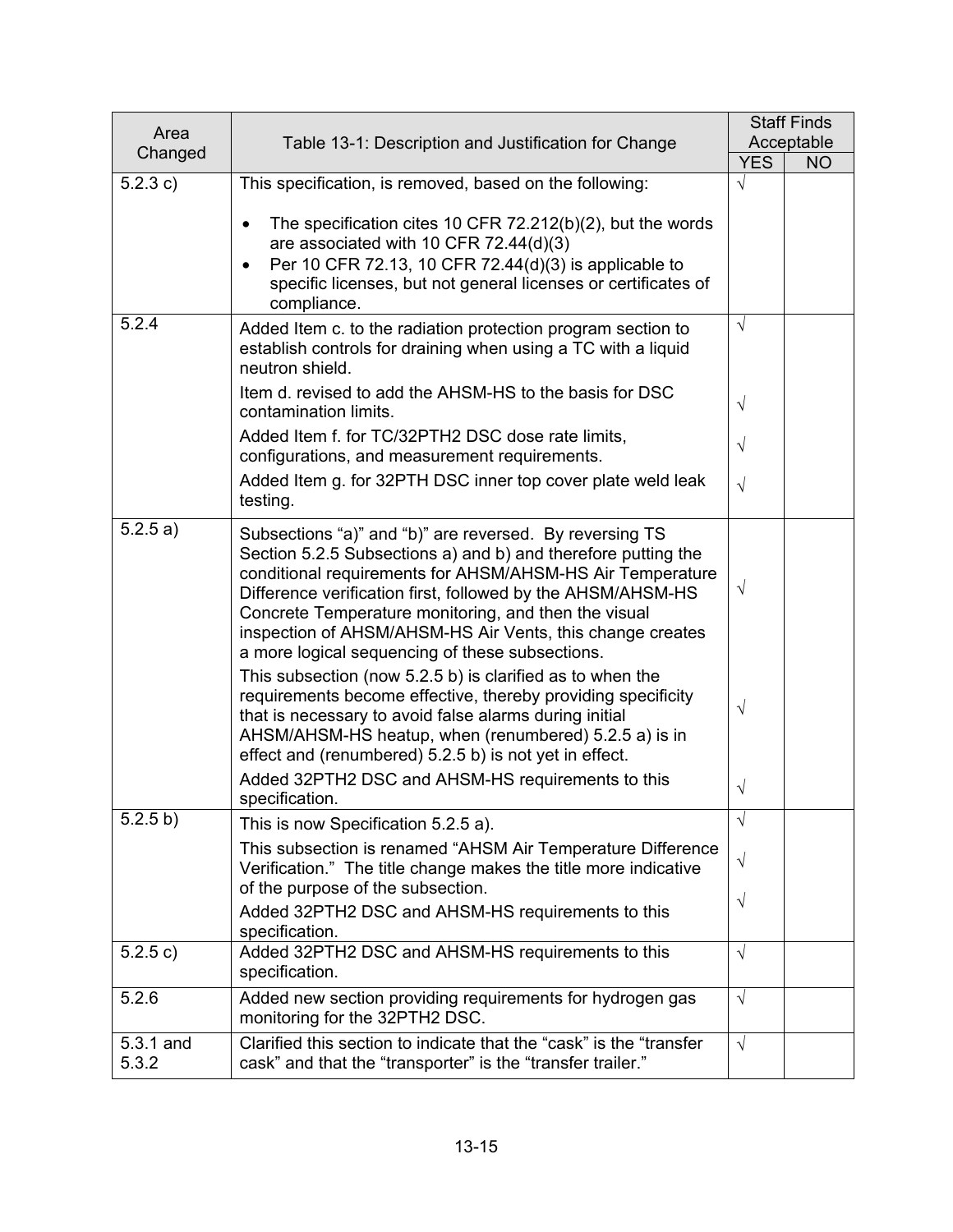| Area    | Table 13-1: Description and Justification for Change                                       | <b>Staff Finds</b><br>Acceptable |           |
|---------|--------------------------------------------------------------------------------------------|----------------------------------|-----------|
| Changed |                                                                                            | <b>YES</b>                       | <b>NO</b> |
| 5.4     | Added a new section providing requirements for an AHSM-HS<br>dose rate evaluation program. | V                                |           |
| 5.5     | Added new section providing requirements for concrete testing<br>of the AHSM-HS.           | $\sqrt{ }$                       |           |
| 5.6     | Added new section providing requirements for AHSM-HS<br>configuration changes.             | $\mathcal{N}$                    |           |

## *13.2 Limiting Conditions for Operation (LCO)*

FSAR Section B 12.3 establishes in LCO 3.0.1, 3.0.2, and 3.0.4 the general requirements applicable to all TS in B.12.3.1 and B.12.3.2 related to the NUHOMS® 32PTH2 system.

### *13.3 Surveillance Requirements (SR)*

FSAR Section B 12.3 establishes in SR 3.0.1 through 3.0.4 the general requirements applicable to all TS related to the NUHOMS® 32PTH2 system.

## *13.4 Evaluation Findings*

Based on the staff's review of the information provided in the application, the staff concludes the following:

F13.1 The staff concludes that the conditions for use for Advanced NUHOMS<sup>®</sup> System identify necessary technical specifications to satisfy 10 CFR Part 72 and that the applicable acceptance criteria have been satisfied.

The proposed technical specifications provide reasonable assurance that the Standardized Advanced NUHOMS® System will allow safe storage of spent nuclear fuel. This conclusion is based on the regulation itself, appropriate regulatory guides, applicable codes and standards, and accepted practices

#### *13.5 References*

- 1. Transnuclear, Inc., "Initial Application for Amendment 3 to the Standardized Advanced NUHOMS® Certificate of Compliance No. 1029, Revision 0," non-proprietary ((ML12004A157) and (ML12004A156)), proprietary ((ML12004A159) and (ML12004A160)), December 15, 2011.
- 2. U.S. Code of Federal Regulations, Licensing Requirements for the Independent Storage of Spent Nuclear Fuel, High-Level Radioactive Waste, and Reactor - Related Greater Than Class C Waste, Title 10, Part 72.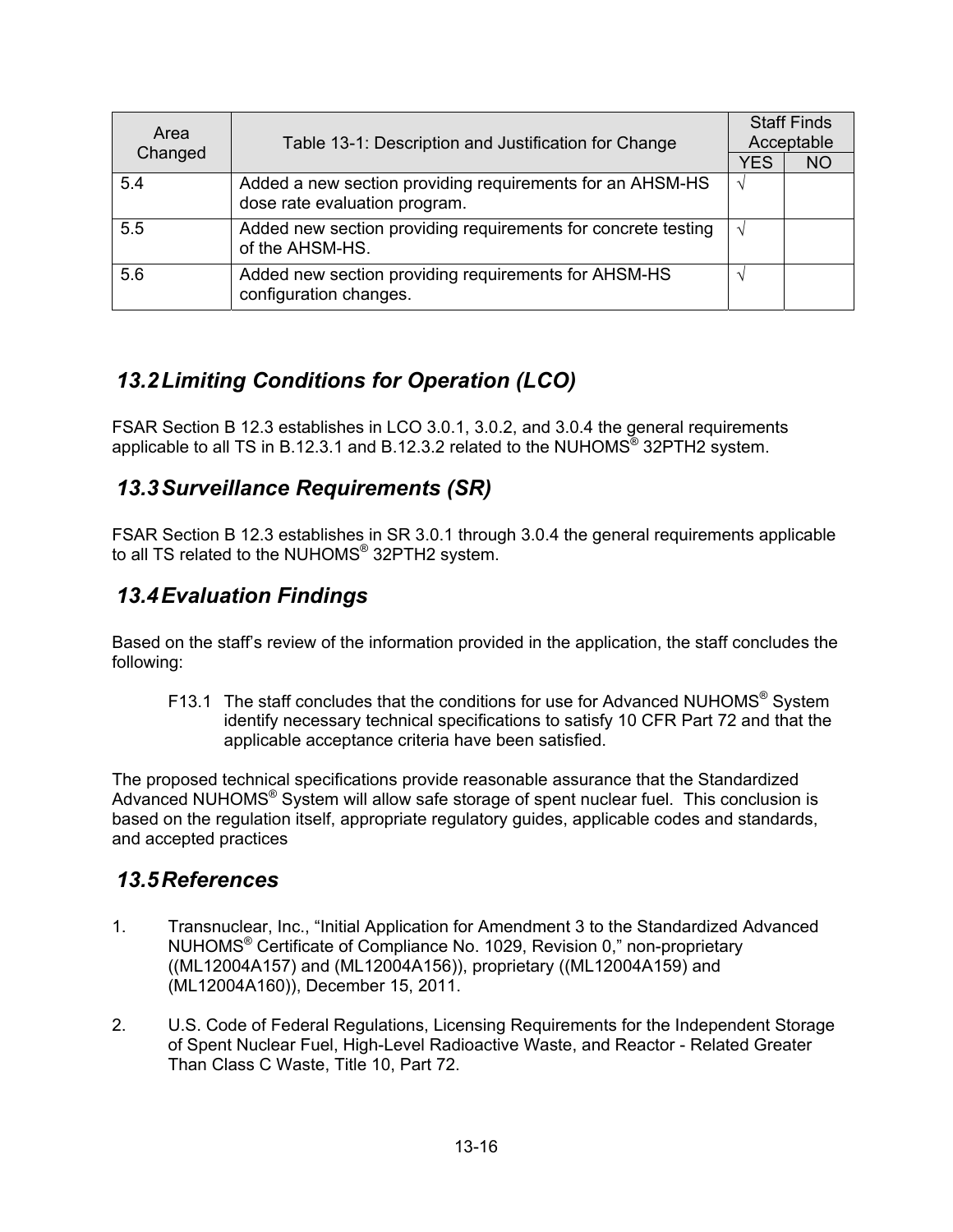- 3. Revision 1 to Transnuclear, Inc. (TN) Application for Amendment 3 to Standardized Advanced NUHOMS® Certificate of Compliance No. 1029, Response to Request for Supplemental Information (ML12059A297), February 24, 2012.
- 4. Revision 2 to Transnuclear, Inc. (TN) Application for Amendment 3 to Standardized Advanced NUHOMS® Certificate of Compliance No. 1029, Supplemental Information (ML12158A103), May 24, 2012.
- 5. Revision 3 to Transnuclear, Inc. (TN) Application for Amendment 3 to Standardized Advanced NUHOMS® Certificate of Compliance No. 1029, Response to Request for Additional Information (ML12254B039), September 7, 2012.
- 6. Revision 4 to Transnuclear, Inc. (TN) Application for Amendment 3 to Standardized Advanced NUHOMS® Certificate of Compliance No. 1029, Response to Request for Additional Information, Items 3-2 and 4-7 (ML12297A205), October 15, 2012.
- 7. Revision 5 to Transnuclear, Inc. (TN) Application for Amendment 3 to Standardized Advanced NUHOMS® Certificate of Compliance No. 1029, Response to Request for Additional Information (ML12325A069), November 16, 2012.
- 8. Revision 6 to Transnuclear, Inc. (TN) Application for Amendment 3 to Standardized Advanced NUHOMS® Certificate of Compliance No. 1029, Computational Fluid Dynamic Files (ML12352A230), December 11, 2012.
- 9. NRC Form 699 Conversation Record CoC-1029, Amd. No. 3 Discussion of RAI 9-1 (Thermal) Response (ML13100A331), March 18, 2013.
- 10. NRC Form 699 Conversation Record CoC-1029, Amd. No. 3 Discussion of RAI 3-1 (Structural) Response (ML13100A319), March 26, 2013.
- 11. Revision 7 to Transnuclear, Inc., Application for Amendment 3 to Standardized Advanced NUHOMS® Certificate of Compliance No. 1029, Response to Request for Additional Information (ML13133A034), May 9, 2013.
- 12. Revision 8 to Transnuclear, Inc. Application for Amendment 3 to Standardized Advanced NUHOMS® Certificate of Compliance No. 1029, Revised Response to Request for Additional Information (ML13182A044), June 10, 2013.
- 13. NRC Form 699 Conversation Record/E-mail with Don Shaw, Transnuclear, Inc., AREVA, re CoC No. 1029, Amend. No. 3, Appendix A to Certificate of Compliance No. 1029 - Technical Specifications for the Standardized Advanced NUHOMS® System (ML13198A416), July 16, 2013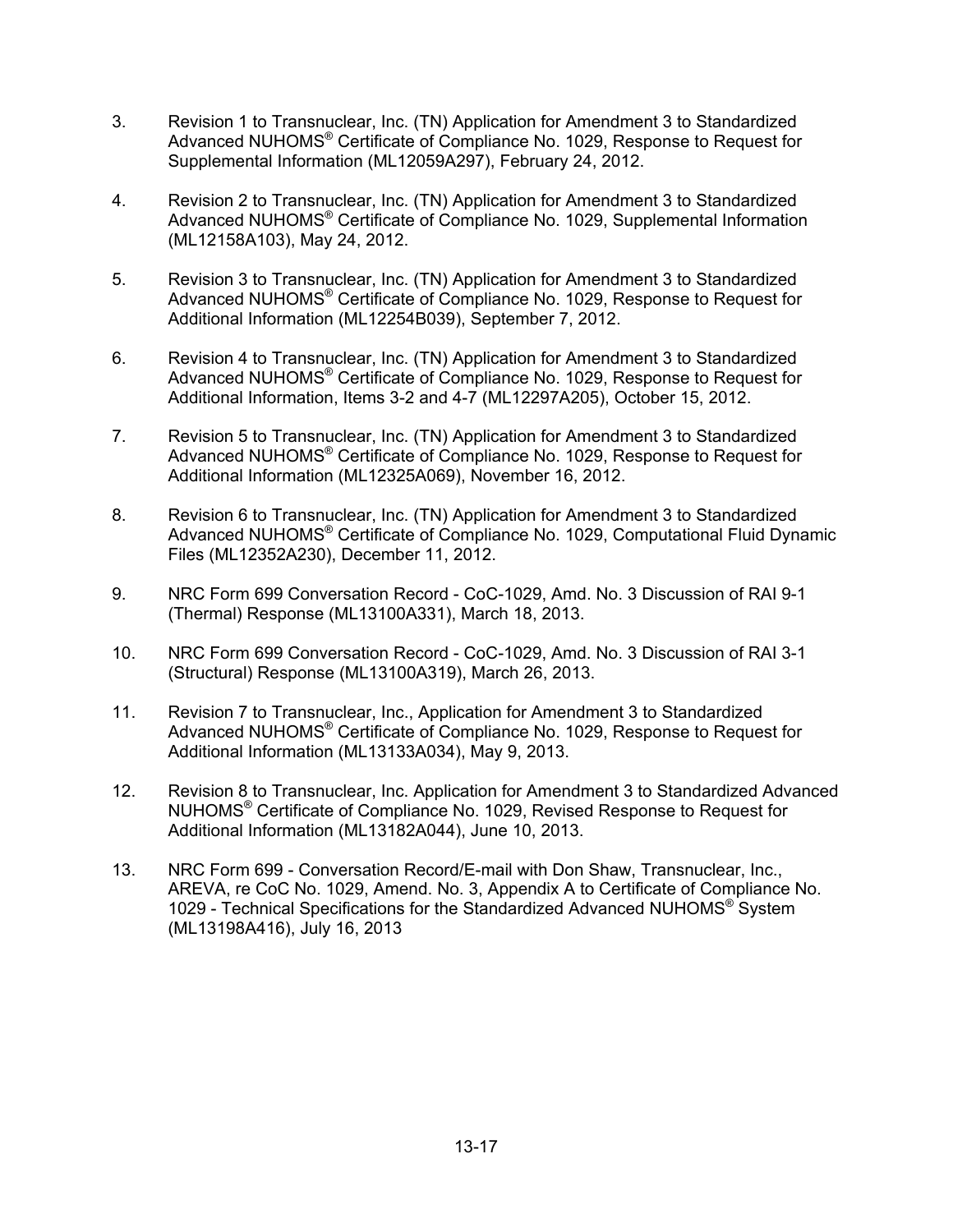# **14 QUALITY ASSURANCE EVALUATION**

There is no change to FSAR Section B.13, Quality Assurance, resulting from the addition of the 32PTH2 DSC and the AHSM-HS module to the Standardized Advanced NUHOMS<sup>®</sup> System. The staff recognizes from their review of ANUH-01.0150, Standardized Advanced NUHOMS<sup>®</sup> Updated Final Safety Analysis Report (UFSAR), Revision 5, that TN utilizes the standard 18 quality criteria and organizational structure from the review of Figure 13.1 and Table 13.1 in the FSAR in controlling their quality activities. The staff noted that TN provided a description of the categories used for quality items, systems and components, as well as services, and the staff concludes that they are consistent with current industry use and in alignment with use under 10 CFR Part 72.

The staff concludes that TN has clearly demonstrated that, according to the TN QA Manual, activities affecting quality are prescribed in approved, written procedures, instructions, or drawings and will be implemented to control activities performed under the TN QA Program which affect quality for design, purchase, fabrication, handling, shipping, storing, cleaning, assembly, inspection, testing, operation, maintenance, repair, and modification of the Standardized Advanced NUHOMS<sup>®</sup> System. In addition, TN Management has indicated that these procedures, instructions, and drawings shall be followed.

The staff's review has identified that TN has adequately described that the TN QA Manual and the associated implementing procedures control essentially all of the quality criterion listed in 10 CFR Part 72 including, organizational structure, training, procurement controls, procedures, records, traceability, special processes, inspection and testing, corrective actions and nonconforming items and services, as well as audit and surveillance activities.

# *14.1 Evaluation Findings*

Based on the staff's review and evaluation of the QA program description contained in the ANUH-01.0150, Standardized Advanced NUHOMS® Updated Final Safety Analysis Report (UFSAR), Revision 5, the staff concludes that:

- The licensee's description of the QA program indicates requirements, procedures, and controls that, when properly implemented, should comply with the requirements of 10 CFR 72, Subpart G.
- The licensee's description of the QA program covers activities affecting SSCs important to safety as identified in the Safety Analysis Report.
- The licensee's description of the QA program describes organizations and persons performing QA functions indicating that sufficient independence and authority should exist to perform their functions without undue influence from those directly responsible for costs and schedules.
- The licensee's description of the QA program is in compliance with applicable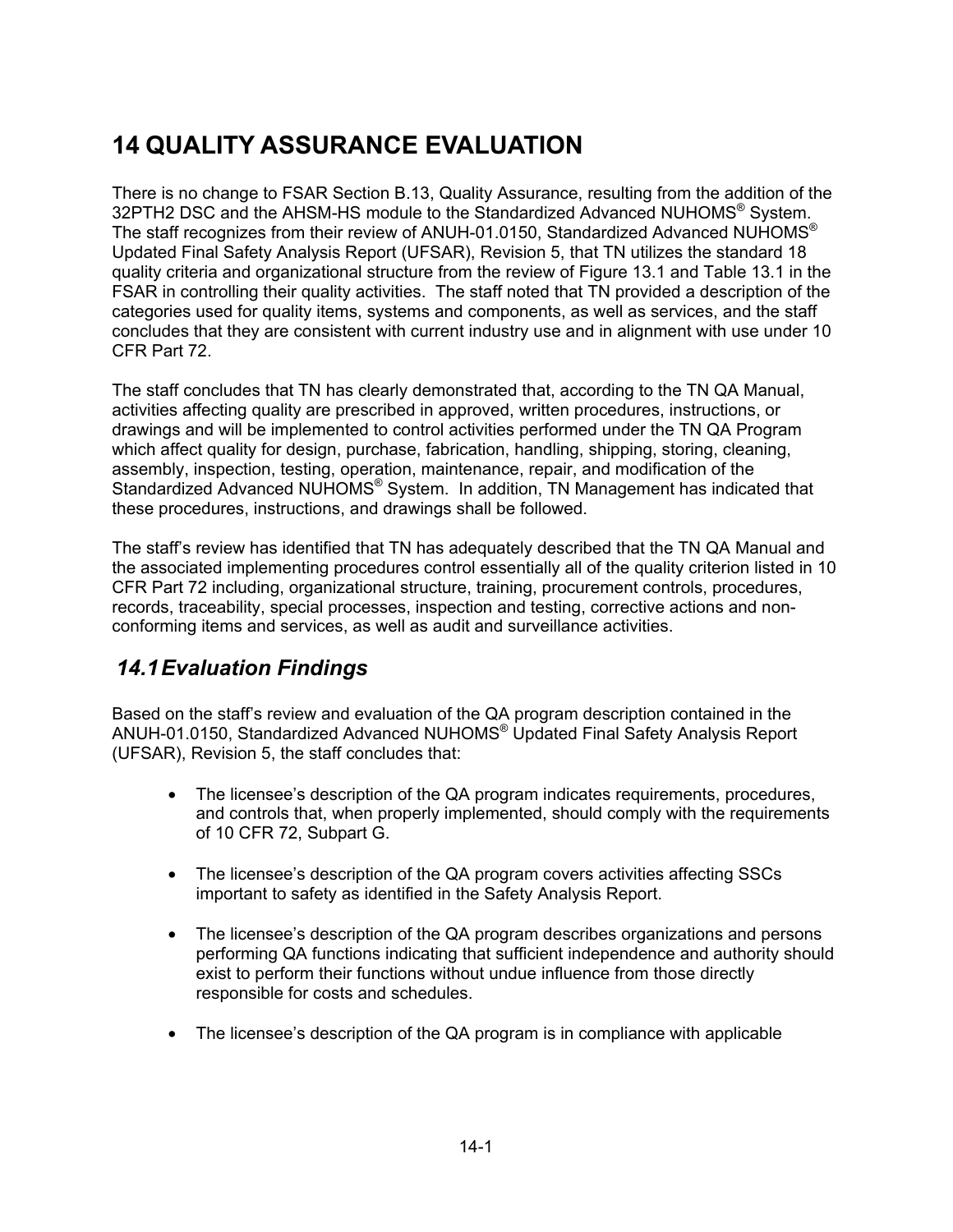NRC regulations and industry standards, and the acceptance of the QA program description by NRC allow implementation of the associated QA program for the Standardized Advanced NUHOMS® system.

#### *14.2 References*

- 1. Transnuclear, Inc., "Initial Application for Amendment 3 to the Standardized Advanced NUHOMS® Certificate of Compliance No. 1029, Revision 0," non-proprietary ((ML12004A157) and (ML12004A156)), proprietary ((ML12004A159) and (ML12004A160)), December 15, 2011.
- 2. U.S. Code of Federal Regulations, Licensing Requirements for the Independent Storage of Spent Nuclear Fuel, High-Level Radioactive Waste, and Reactor - Related Greater Than Class C Waste, Title 10, Part 72.
- 3. Revision 1 to Transnuclear, Inc. (TN) Application for Amendment 3 to Standardized Advanced NUHOMS® Certificate of Compliance No. 1029, Response to Request for Supplemental Information (ML12059A297), February 24, 2012.
- 4. Revision 2 to Transnuclear, Inc. (TN) Application for Amendment 3 to Standardized Advanced NUHOMS® Certificate of Compliance No. 1029, Supplemental Information (ML12158A103), May 24, 2012.
- 5. Revision 3 to Transnuclear, Inc. (TN) Application for Amendment 3 to Standardized Advanced NUHOMS® Certificate of Compliance No. 1029, Response to Request for Additional Information (ML12254B039), September 7, 2012.
- 6. Revision 4 to Transnuclear, Inc. (TN) Application for Amendment 3 to Standardized Advanced NUHOMS® Certificate of Compliance No. 1029, Response to Request for Additional Information, Items 3-2 and 4-7 (ML12297A205), October 15, 2012.
- 7. Revision 5 to Transnuclear, Inc. (TN) Application for Amendment 3 to Standardized Advanced NUHOMS® Certificate of Compliance No. 1029, Response to Request for Additional Information (ML12325A069), November 16, 2012.
- 8. Revision 6 to Transnuclear, Inc. (TN) Application for Amendment 3 to Standardized Advanced NUHOMS® Certificate of Compliance No. 1029, Computational Fluid Dynamic Files (ML12352A230), December 11, 2012.
- 9. NRC Form 699 Conversation Record CoC-1029, Amd. No. 3 Discussion of RAI 9-1 (Thermal) Response (ML13100A331), March 18, 2013.
- 10. NRC Form 699 Conversation Record CoC-1029, Amd. No. 3 Discussion of RAI 3-1 (Structural) Response (ML13100A319), March 26, 2013.
- 11. Revision 7 to Transnuclear, Inc., Application for Amendment 3 to Standardized Advanced NUHOMS® Certificate of Compliance No. 1029, Response to Request for Additional Information (ML13133A034), May 9, 2013.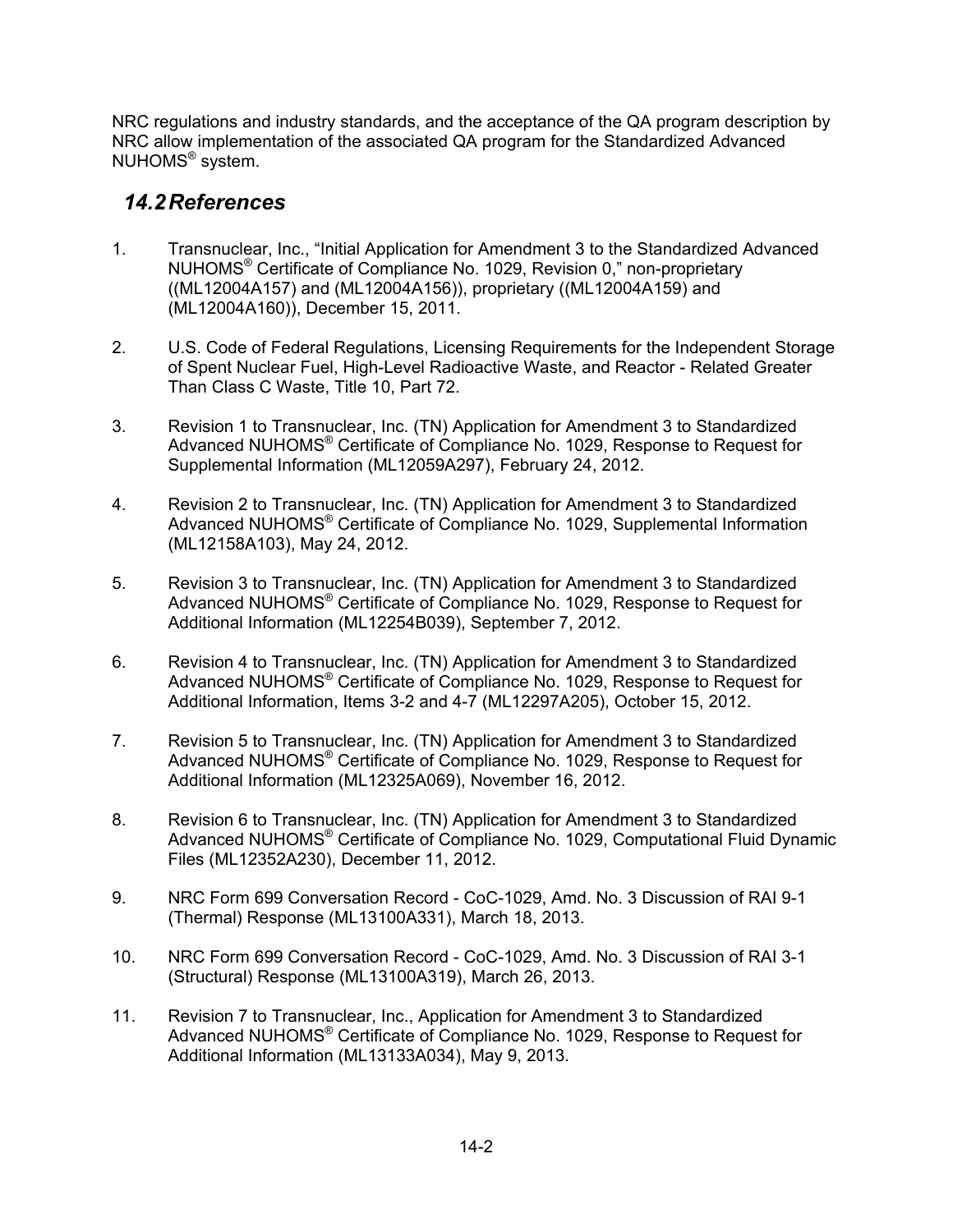- 12. Revision 8 to Transnuclear, Inc. Application for Amendment 3 to Standardized Advanced NUHOMS® Certificate of Compliance No. 1029, Revised Response to Request for Additional Information (ML13182A044), June 10, 2013.
- 13. NRC Form 699 Conversation Record/E-mail with Don Shaw, Transnuclear, Inc., AREVA, re CoC No. 1029, Amend. No. 3, Appendix A to Certificate of Compliance No. 1029 - Technical Specifications for the Standardized Advanced NUHOMS® System (ML13198A416), July 16, 2013